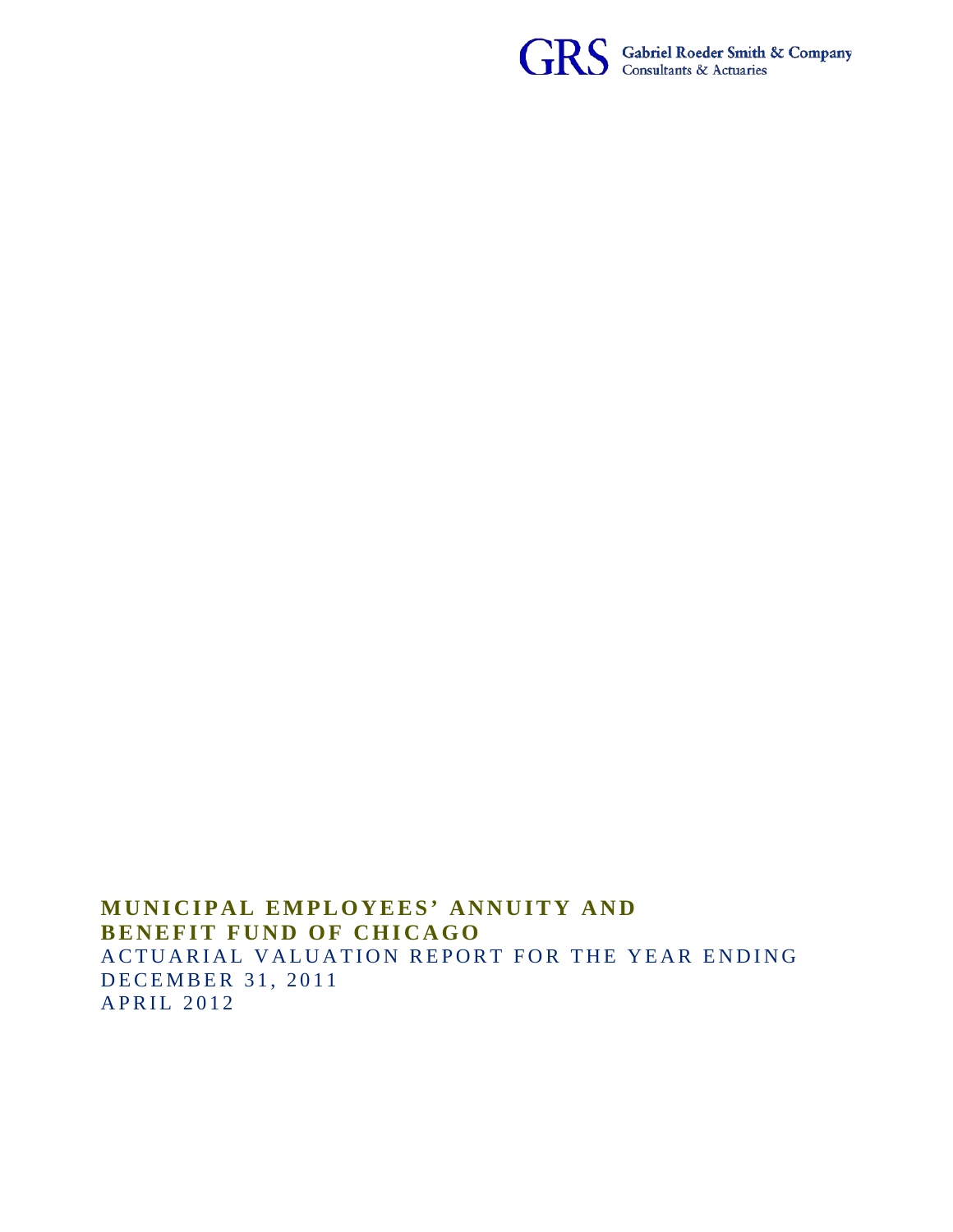

20 North Clark Street Suite 2400 Chicago, IL 60602-5111 312.456.9800 phone 312.456.9801 fax www.gabrielroeder.com

April 9, 2012

The Retirement Board of the Municipal Employees' Annuity and Benefit Fund of Chicago 321 N. Clark Street Suite 700 Chicago, Illinois 60654

Subject: Actuarial Valuation and Certification

Board Members:

At your request, we have performed an actuarial valuation for the Municipal Employees' Annuity and Benefit Fund of Chicago ("the Plan") as of December 31, 2011. An actuarial valuation of the Plan is performed annually. The valuation has been performed to measure the funding status of the Plan and determine the actuarially required contribution for 2012. It includes disclosure information required under Governmental Accounting Standards Board (GASB) Statement No. 25, Statement No. 27, Statement No. 43, and Statement No. 45. The assumptions and methods used were recommended by the actuary and approved by the Board and meet the parameters set for the disclosure presented in the financial section by GASB Statement No. 25 and GASB Statement No. 43.

We have provided the supporting schedules for the actuarial section of the comprehensive annual financial report, including:

- Active Member Valuation Data
- Retirees and Beneficiaries Added to and Removed from Rolls
- Solvency (Termination) Test
- Analysis of Financial Experience

We have also provided the following schedules for the financial sections of the report.

- Schedule of Funding Progress
- Schedule of Employer Contributions

This valuation is based upon:

**a) Data Relative to the Members of the Plan** – Data utilized for active members and persons receiving benefits from the Plan was provided by the Plan's staff. We have tested this data for reasonableness. However, we have not audited the data.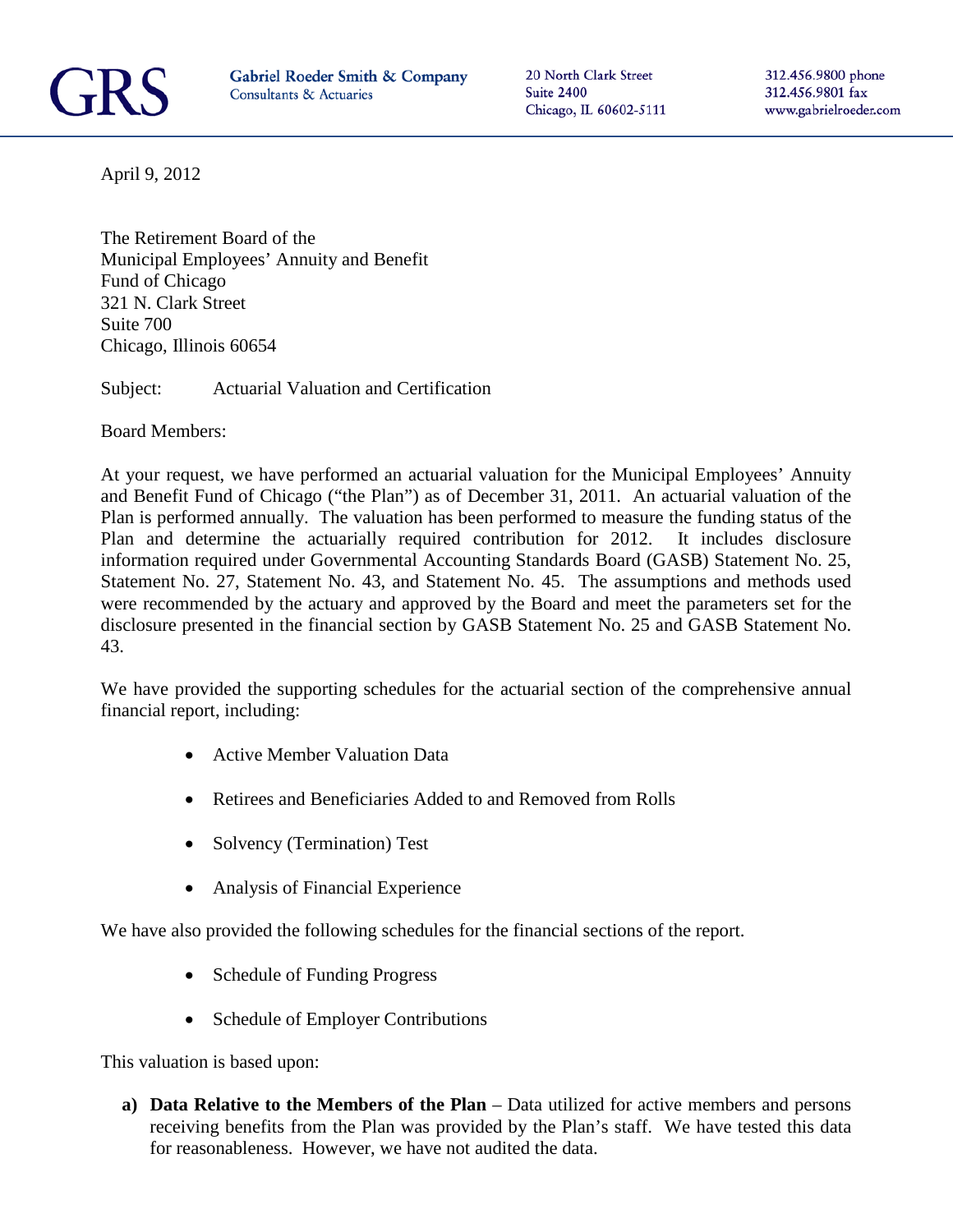Municipal Employees' Annuity and Benefit Fund of Chicago Page 2

- **b) Asset Values –** The values of assets of the Plan were provided by the Plan's staff. An actuarial value of assets was used to develop actuarial results for GASB Statement No. 25 and Statement No. 27.
- **c) Actuarial Method –** The actuarial method utilized by the Plan is the Entry Age Normal Actuarial Cost Method. The objective of this method is to recognize the costs of Plan benefits over the entire career of each member as a level of percentage of compensation. Any Unfunded Actuarial Accrued Liability (UAAL) under this method is separately amortized. All actuarial gains and losses under this method are reflected in the UAAL.
- **d) Actuarial Assumptions –** The same actuarial assumptions as last year were used for this valuation with the exception of the participation assumption for future retires receiving the healthcare subsidy from the Fund. The assumptions are set out in the following pages.

The funding objective is to provide employer and employee contributions sufficient to provide the benefits of the Plan when due. The provision of State Law establishing the Plan constrains employer contributions to be 1.25 times the employee contribution level in the second prior fiscal year. Thus, with an administrative lag, the employer contribution is designed to match the employee contribution in a 1.25:1 relationship. This valuation of the Plan shows that a ratio of 5.37 is needed to adequately finance the Plan in fiscal year 2012 on an actuarially sound basis. It should be noted that the statutory employer contributions have been less than the Annual Required Contribution (ARC) for the past nine years and are again expected to be less than the ARC for 2012. In order for employer contributions to be increased, the State legislature would first need to amend the statute. Under the current funding policy, if all future assumptions are realized, the funding ratio is projected to deteriorate until assets are depleted within about 15 to 20 years. The current statutory funding policy does not comply with generally accepted actuarial standards for the funding of retirement systems. We recommend that an actuarially sound funding policy be adopted as soon as possible.

The valuation results set forth in this report are based on the data and actuarial techniques described above, and upon the provisions of the Plan as of the valuation date. Based on these items, we certify these results to be true and correct. One or more of the undersigned are members of the American Academy of Actuaries and meet the Qualification Standards of the American Academy of Actuaries to render the actuarial opinion herein.

Gabriel, Roeder, Smith & Company

Sincerely,<br>allex Rivera

Senior Consultant Senior Consultant

Alex Rivera<br>Alex Rivera, F.S.A., E.A., M.A.A.A. Lance Weiss, E.A., M.A.A.A.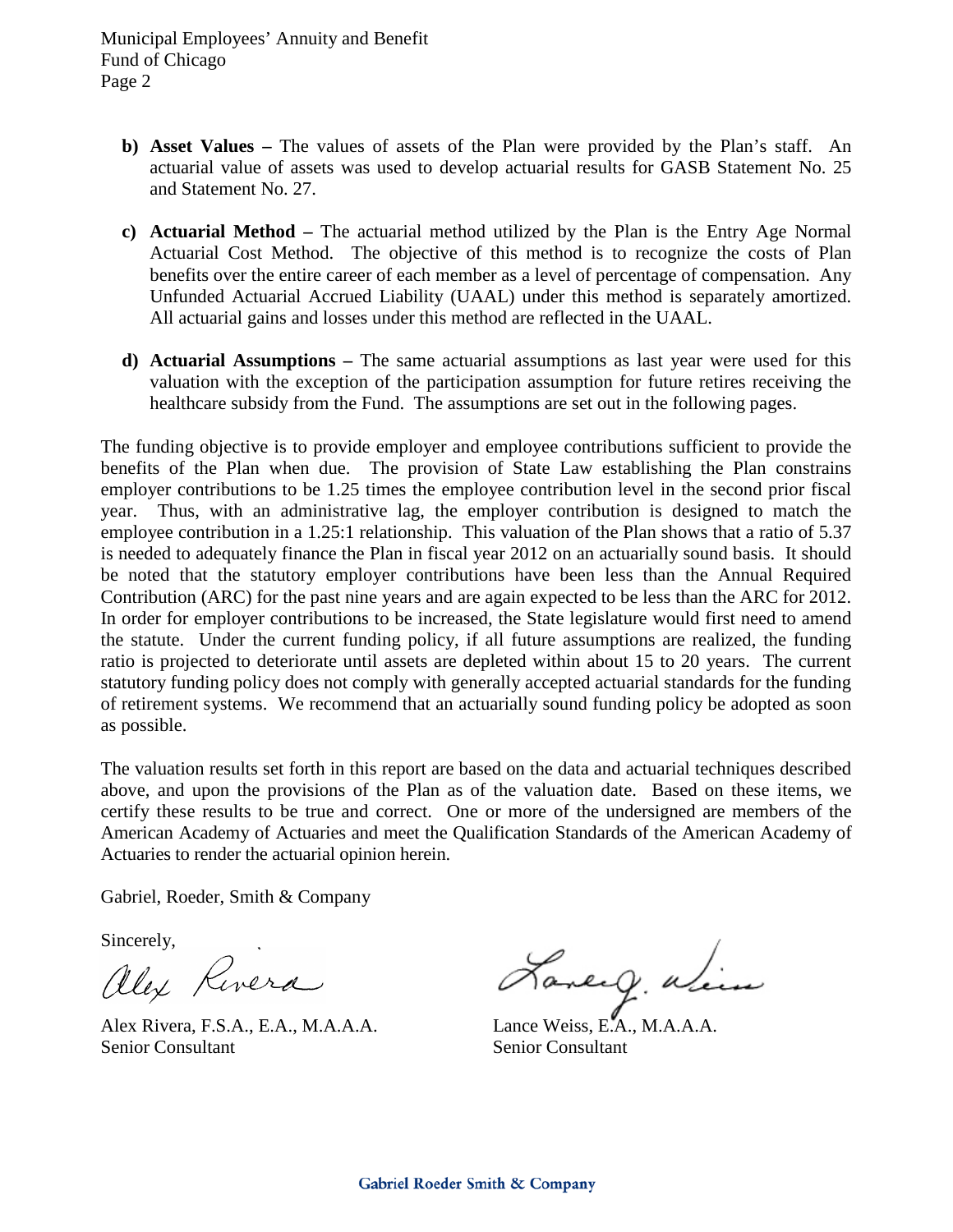## **ADDITIONAL DISCLOSURES REQUIRED BY ACTUARIAL STANDARDS OF PRACTICE**

Future actuarial measurements may differ significantly from the current measurements presented in this report due to such factors as the following: plan experience differing from that anticipated by the economic or demographic assumptions; changes in economic or demographic assumptions; increases or decreases expected as part of the natural operation of the methodology used for these measurements (such as the end of an amortization period or additional cost or contribution requirements based on the plan's funded status); and changes in plan provisions or applicable law.

This report should not be relied on for any purpose other than the purpose stated.

The signing actuaries are independent of the plan sponsor.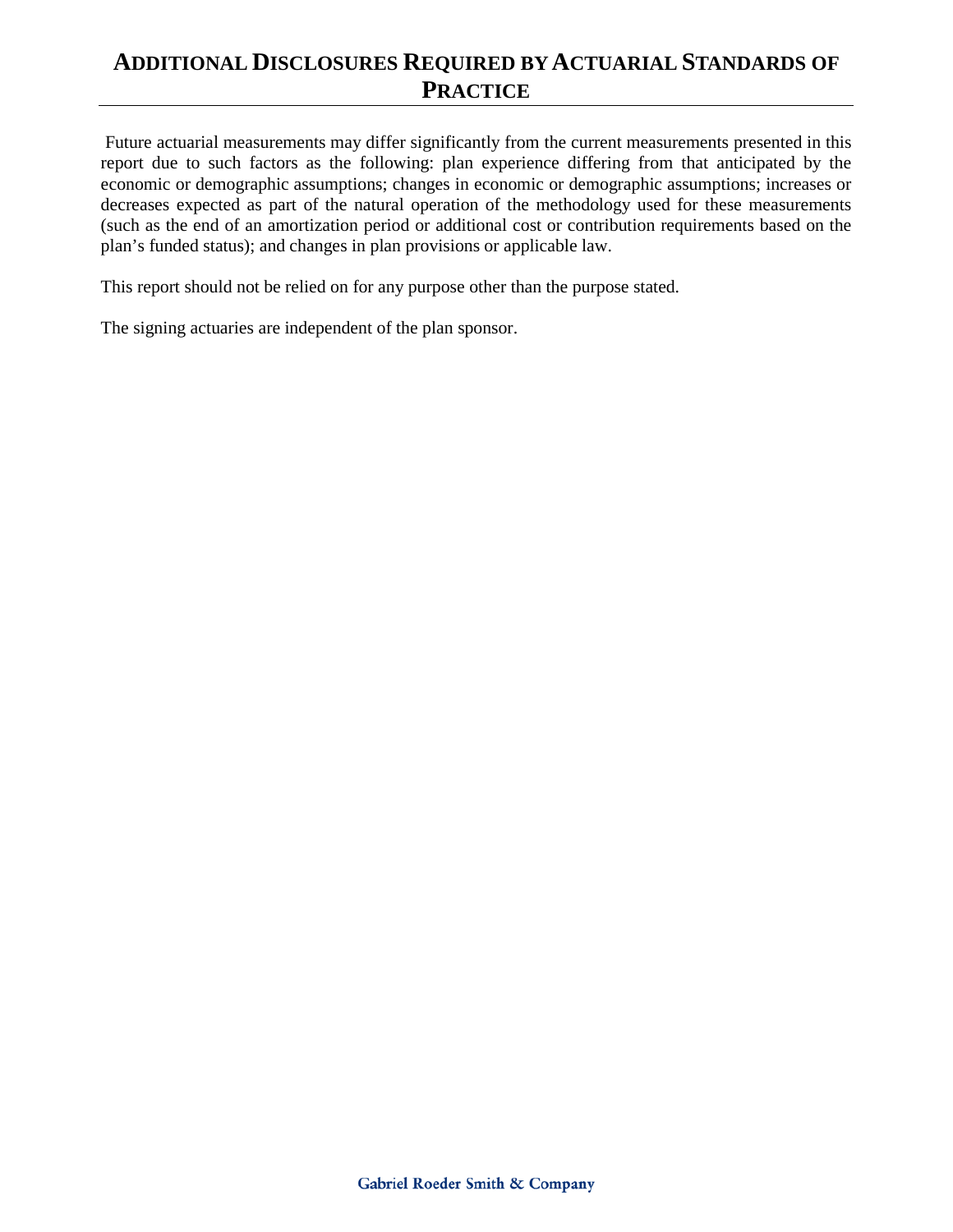| <b>Summary of Actuarial Valuation</b>                            |                                                                                                   | $\mathbf{1}$   |  |  |  |  |  |
|------------------------------------------------------------------|---------------------------------------------------------------------------------------------------|----------------|--|--|--|--|--|
| <b>Discussion of Valuation Results</b>                           |                                                                                                   | $\overline{4}$ |  |  |  |  |  |
|                                                                  | <b>Actuarial Computations</b>                                                                     |                |  |  |  |  |  |
| Table 1                                                          | Development of Annual Required Contribution Under<br>GASB #25 for 2012                            | 15             |  |  |  |  |  |
| Table 1A                                                         | Development of Annual Required Contribution Under<br>GASB #43 for 2012                            | 16             |  |  |  |  |  |
| Table 1B                                                         | Development of City Contribution Requirements                                                     | 17             |  |  |  |  |  |
| Table 1C                                                         | Active Accrued Liability and Normal Cost by Tier                                                  | 18             |  |  |  |  |  |
| Table 2                                                          | Reconciliation of Unfunded Actuarial Accrued Liability                                            | 19             |  |  |  |  |  |
| Table 2A                                                         | <b>Reconciliation of Funded Ratio</b>                                                             | 20             |  |  |  |  |  |
| Table 3                                                          | <b>Summary of Basic Actuarial Values</b>                                                          | 21             |  |  |  |  |  |
| Table 4<br>Actuarial Accrued Liability Prioritized Solvency Test |                                                                                                   |                |  |  |  |  |  |
| Table 5                                                          | Statutory Reserves as of December 31, 2011                                                        | 23             |  |  |  |  |  |
| Table 6                                                          | <b>State Reporting Disclosure</b>                                                                 | 24             |  |  |  |  |  |
| Table 7                                                          | Actuarial Reserve Liabilities for the Fiscal Year<br>Ending December 31, 2011                     | 25             |  |  |  |  |  |
| <b>Assets of the Plan</b>                                        |                                                                                                   | 26             |  |  |  |  |  |
| Table 8                                                          | <b>Reconciliation of Asset Values</b>                                                             | 27             |  |  |  |  |  |
| Table 9                                                          | Development of Actuarial Value of Assets                                                          | 28             |  |  |  |  |  |
| <b>Plan Members Data</b>                                         |                                                                                                   |                |  |  |  |  |  |
| Exhibit A                                                        | Summary of Changes in Active and Inactive Participants                                            | 29             |  |  |  |  |  |
| <b>Exhibit B</b>                                                 | Summary of Changes in Annuitants and Beneficiaries                                                | 30             |  |  |  |  |  |
| Exhibit C                                                        | Total Lives and Annual Salaries Classified by Age and<br>Years of Service as of December 31, 2011 |                |  |  |  |  |  |
| Part I                                                           | <b>Active Male Participants</b>                                                                   | 31             |  |  |  |  |  |
| Part II                                                          | <b>Active Female Participants</b>                                                                 | 32             |  |  |  |  |  |
| Part III                                                         | <b>All Active Participants</b>                                                                    | 33             |  |  |  |  |  |
| Part IV                                                          | <b>Board of Education Members</b>                                                                 | 34             |  |  |  |  |  |
| Part V                                                           | <b>City Plan Members</b>                                                                          | 35             |  |  |  |  |  |
| Exhibit D                                                        | Age and Service Distribution – Inactives                                                          | 36             |  |  |  |  |  |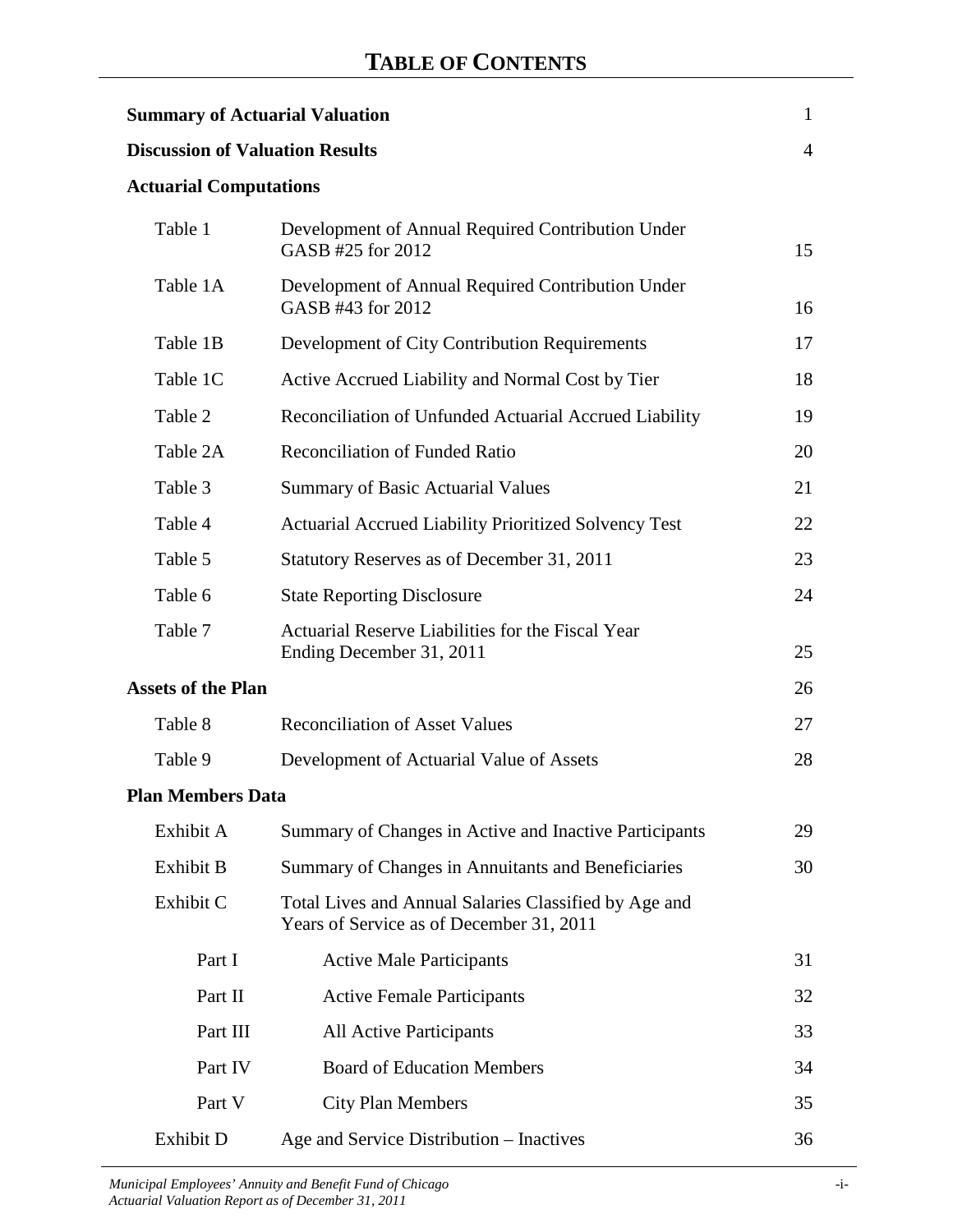# **TABLE OF CONTENTS (CONT'D)**

| Exhibit E        | Statistics on Employee Annuities Classified by Age as of<br>December 31, 2011                                           | 37 |
|------------------|-------------------------------------------------------------------------------------------------------------------------|----|
| Exhibit F        | <b>Statistics on Surviving Spouse Annuities and Reversionary</b><br>Annuities Classified by Age as of December 31, 2011 |    |
| Part I           | <b>Surviving Spouse Annuities</b>                                                                                       | 38 |
| Part II          | <b>Reversionary Annuities</b>                                                                                           | 38 |
| Exhibit G        | Health Insurance Supplement Classified by Age as of<br>December 31, 2011                                                |    |
| Part I           | <b>All Plan Members</b>                                                                                                 | 39 |
| Part II          | <b>City Plan Members</b>                                                                                                | 40 |
| Part III         | <b>Board of Education Plan Members</b>                                                                                  | 41 |
| Exhibit H        | History of Active Participating Member Valuation Data                                                                   | 42 |
| Exhibit I        | New Annuities Granted During 2011                                                                                       | 43 |
| Exhibit J        | New Reciprocal Annuities Granted During 2011                                                                            | 44 |
| Exhibit K        | History of Average Pension Benefit Payments to New<br>Retirees                                                          | 45 |
| Exhibit L        | History of Retirees and Beneficiaries by Type of Benefit                                                                | 46 |
| Exhibit M        | History of Average Employee Retirement Benefits Payable                                                                 | 47 |
| Exhibit N        | History of Annuities $2002 - 2011$                                                                                      | 48 |
| Exhibit O        | History of Retirees and Beneficiaries Added to Payrolls                                                                 | 49 |
| <b>Exhibit P</b> | <b>Schedule of Retired Members</b><br>by Type of Benefit as of December 31, 2011                                        | 50 |
|                  | <b>Actuarial Methods and Assumptions</b>                                                                                |    |
|                  | <b>Actuarial Methods and Assumptions</b>                                                                                | 51 |
|                  | Three Methods of Financing Unfunded Liability                                                                           | 55 |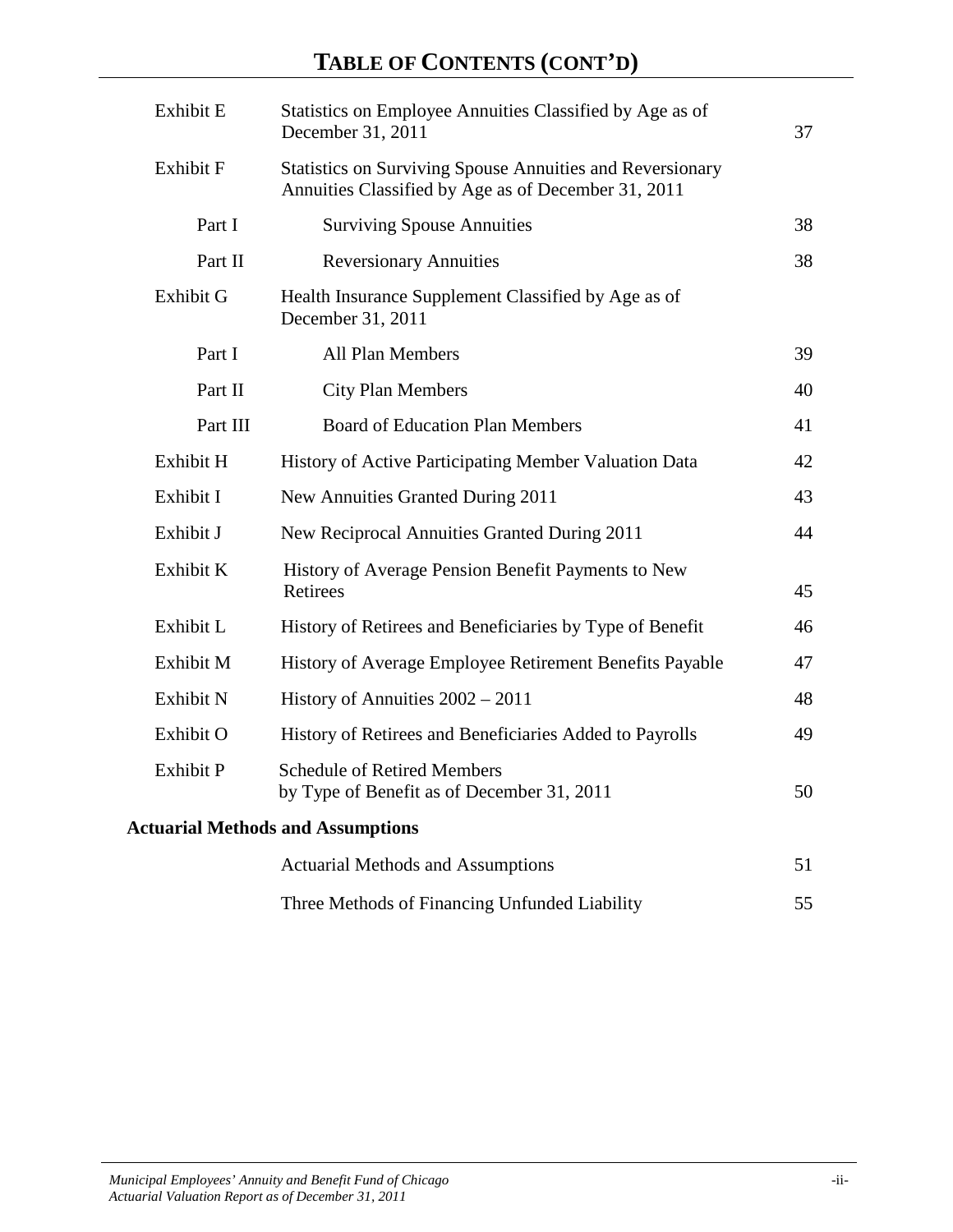|                             | <b>Summary of Provisions of the Plan</b>                                          |     |
|-----------------------------|-----------------------------------------------------------------------------------|-----|
|                             | Plan Description                                                                  | 57  |
|                             | Summary of Principal Eligibility and Benefit Provisions                           | 59  |
| <b>Historic Information</b> |                                                                                   |     |
|                             | Legislative Changes in Plan Provisions 1979 through 2011                          | 69  |
| Exhibit Q                   | History of Recommended Employer Multiples and Taxes<br>Levied                     | 92  |
| <b>Exhibit R</b>            | Annual Required Contributions of Employer and Trend<br>Information                | 93  |
| <b>GASB Exhibits</b>        |                                                                                   |     |
| Exhibit A-1                 | GASB #25, #27, #43, and #45 Disclosures                                           | 94  |
| Exhibit A-2                 | Schedule of Funding Progress for GASB #25                                         | 96  |
| Exhibit A-3                 | Schedule of Employer Contributions for GASB #25                                   | 97  |
| Exhibit A-4                 | Supplementary Information for GASB #25 and #27                                    | 98  |
| Exhibit A-5                 | History of Annual Pension Cost and Contributions Made<br>for GASB $#27$ from 1997 | 99  |
| Exhibit A-6                 | Pension Cost Summary for GASB #27                                                 | 102 |
| Exhibit A-7                 | Development of Net Pension Obligation (NPO) at<br>January 1, 1997                 | 103 |
| Exhibit A-8                 | Schedule of Funding Progress for GASB #43                                         | 104 |
| Exhibit A-9                 | Schedule of Employer Contributions for GASB #43                                   | 105 |
| Exhibit A-10                | History of Annual OPEB Cost and Contributions Made for<br>GASB #45 from 2007      | 106 |
| Exhibit A-11                | <b>OPEB Cost Summary for GASB #45</b>                                             | 107 |
| Exhibit A-12                | Supplementary Information for GASB #43 and #45                                    | 108 |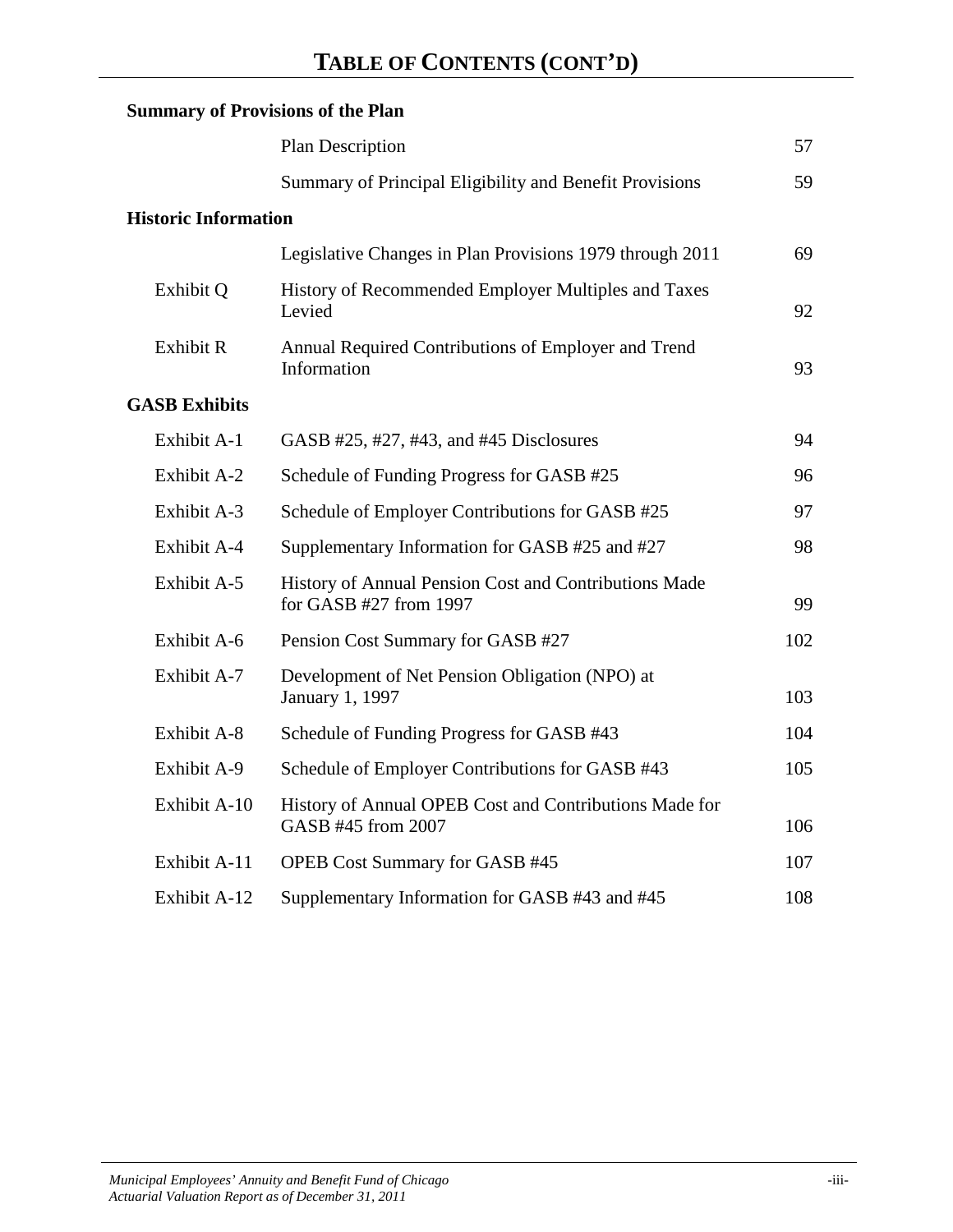# **SUMMARY OF ACTUARIAL VALUATION**

|                                    |               | December 31, 2010 |              | December 31, 2011 | <b>Percent Change</b> |
|------------------------------------|---------------|-------------------|--------------|-------------------|-----------------------|
| <b>ACTUARIAL VALUES</b>            |               |                   |              |                   |                       |
| <b>Actuarial Values</b>            |               |                   |              |                   |                       |
| <b>Actuarial Liability</b>         | \$            | 12,052,229,876    | \$           | 12,456,172,022    | $3.35 \%$             |
| Assets - Actuarial Value           |               | 6,003,389,605     |              | 5,552,291,417     | $(7.51)\%$            |
| Unfunded Liability (Surplus)       |               | 6,048,840,271     |              | 6,903,880,605     | 14.14 %               |
| <b>Funded Ratio</b>                |               | 49.81%            |              | 44.57%            | $(10.51)\%$           |
| Annual Required Contribution (ARC) | $\mathcal{S}$ | 634,559,144       | \$           | 705,454,416       | 11.17 %               |
| <b>Market Values</b>               |               |                   |              |                   |                       |
| <b>Actuarial Liability</b>         | $\mathbb{S}$  | 12,052,229,876    | $\mathbb{S}$ | 12,456,172,022    | $3.35 \%$             |
| <b>Assets - Market Value</b>       |               | 5,435,593,422     |              | 5,053,248,869     | $(7.03)\%$            |
| Unfunded Liability (Surplus)       |               | 6,616,636,454     |              | 7,402,923,153     | 11.88 %               |
| <b>Funded Ratio</b>                |               | 45.10%            |              | 40.57%            | $(10.05)\%$           |
| <b>Book Values</b>                 |               |                   |              |                   |                       |
| <b>Actuarial Liability</b>         | $\mathbb{S}$  | 12,052,229,876    | $\mathbb{S}$ | 12,456,172,022    | $3.35 \%$             |
| Assets - Book Value                |               | 4,927,631,310     |              | 4,874,683,099     | $(1.07)\%$            |
| Unfunded Liability (Surplus)       |               | 7,124,598,566     |              | 7,581,488,923     | 6.41%                 |
| <b>Funded Ratio</b>                |               | 40.89%            |              | 39.13%            | $(4.28)\%$            |

*Actuarial Liability and Annual Required Contribution include both pension and OPEB.*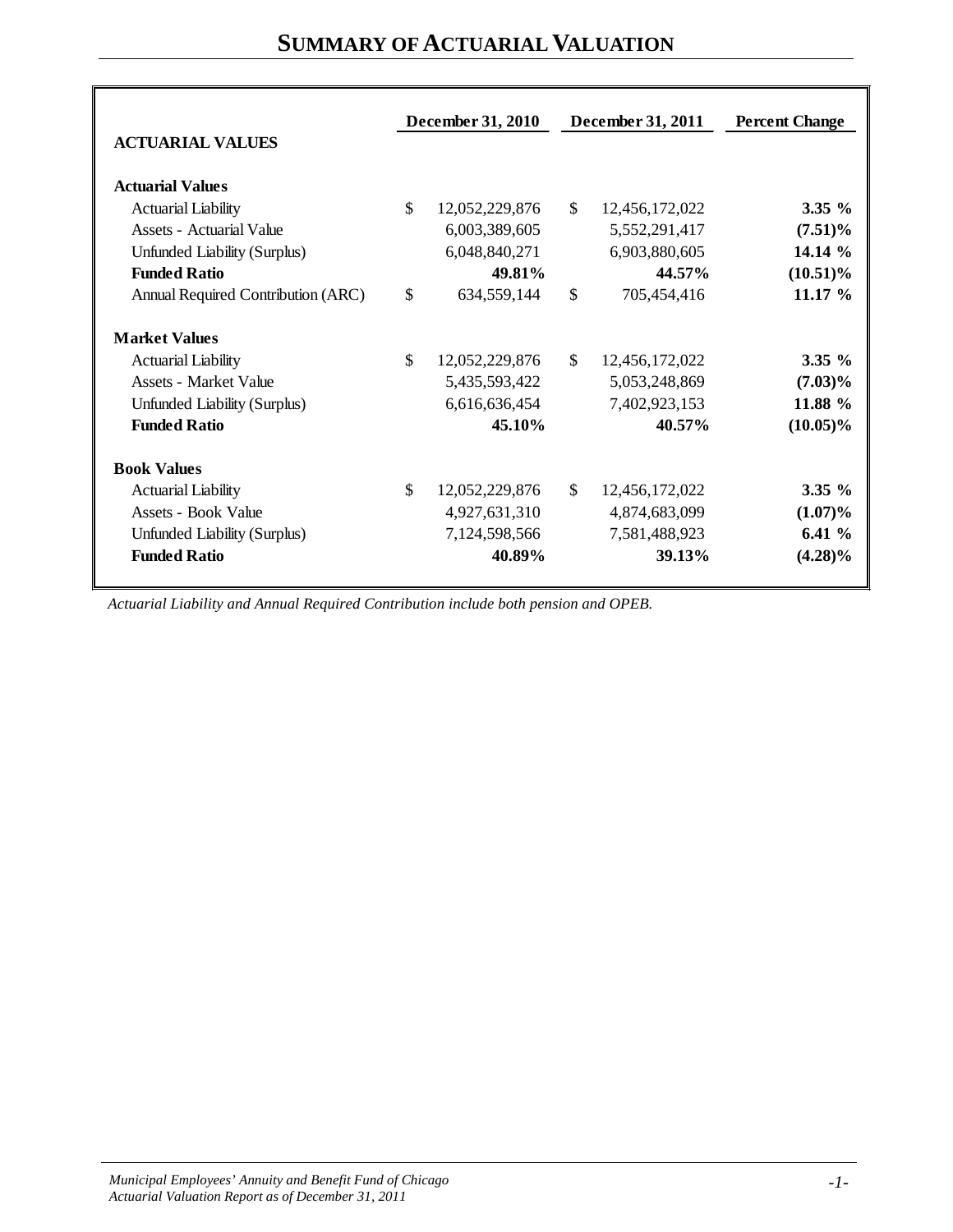# **SUMMARY OF ACTUARIAL VALUATION (CONT'D)**

|                                                      |               | December 31, 2010 |               | December 31, 2011 | % Change     |
|------------------------------------------------------|---------------|-------------------|---------------|-------------------|--------------|
| <b>Assets</b>                                        |               |                   |               |                   |              |
| Market Value - Beginning of Year                     | \$            | 5,166,224,494     | $\mathbb{S}$  | 5,435,593,422     | $5.21\%$     |
| Income                                               |               |                   |               |                   |              |
| <b>Investment Income</b>                             |               | 638,568,991       |               | 31,583,226        | $(95.05)\%$  |
| <b>Employer Contributions</b>                        |               | 164,326,439       |               | 156,525,374       | $(4.75)\%$   |
| <b>Employee Contributions</b>                        |               | 133,299,542       |               | 132,596,417       | $(0.53)\%$   |
| Subtotal                                             |               | 936,194,972       |               | 320,705,017       | $(65.74)\%$  |
| Outgo (Refunds, Benefits & Expenses)                 |               | 666,826,044       |               | 703,049,570       | 5.43 %       |
| Net Change                                           |               | 269,368,928       |               | (382, 344, 553)   | $(241.94)\%$ |
| Market Value - End of Year                           | $\mathbb{S}$  | 5,435,593,422     | $\mathcal{S}$ | 5,053,248,869     | $(7.03)\%$   |
| <b>Book Value - Beginning of Year</b>                | \$            | 5,009,960,625     | $\mathsf{\$}$ | 4,927,631,310     | $(1.64)\%$   |
| Income                                               |               |                   |               |                   |              |
| <b>Investment Income</b>                             |               | 286,870,748       |               | 360,979,568       | 25.83 %      |
| <b>Employer Contributions</b>                        |               | 164,326,439       |               | 156,525,374       | $(4.75)\%$   |
| <b>Employee Contributions</b>                        |               | 133,299,542       |               | 132,596,417       | $(0.53)\%$   |
| Subtotal                                             |               | 584,496,729       |               | 650,101,359       | 11.22 %      |
| Outgo (Refunds, Benefits & Expenses)                 |               | 666,826,044       |               | 703,049,570       | 5.43 %       |
| Net Change                                           |               | (82, 329, 315)    |               | (52,948,211)      | 35.69 %      |
| Book Value - End of Year                             | \$            | 4,927,631,310     | $\mathsf{\$}$ | 4,874,683,099     | $(1.07)\%$   |
| <b>Actuarial Value - Beginning of Year</b><br>Income | \$            | 6,295,788,191     | $\mathsf{\$}$ | 6,003,389,605     | $(4.64)\%$   |
| <b>Investment Income</b>                             |               | 76,801,477        |               | (37, 170, 409)    | $(148.40)\%$ |
| <b>Employer Contributions</b>                        |               | 164,326,439       |               | 156,525,374       | $(4.75)\%$   |
| <b>Employee Contributions</b>                        |               | 133,299,542       |               | 132,596,417       | $(0.53)\%$   |
| Subtotal                                             |               | 374,427,458       |               | 251,951,382       | $(32.71)\%$  |
| Outgo (Refunds, Benefits & Expense)                  |               | 666,826,044       |               | 703,049,570       | 5.43 %       |
| Net Change                                           |               | (292, 398, 586)   |               | (451,098,188)     | $(54.28)\%$  |
| Actuarial Value - End of Year                        | $\mathcal{S}$ | 6,003,389,605     | $\mathcal{S}$ | 5,552,291,417     | $(7.51)\%$   |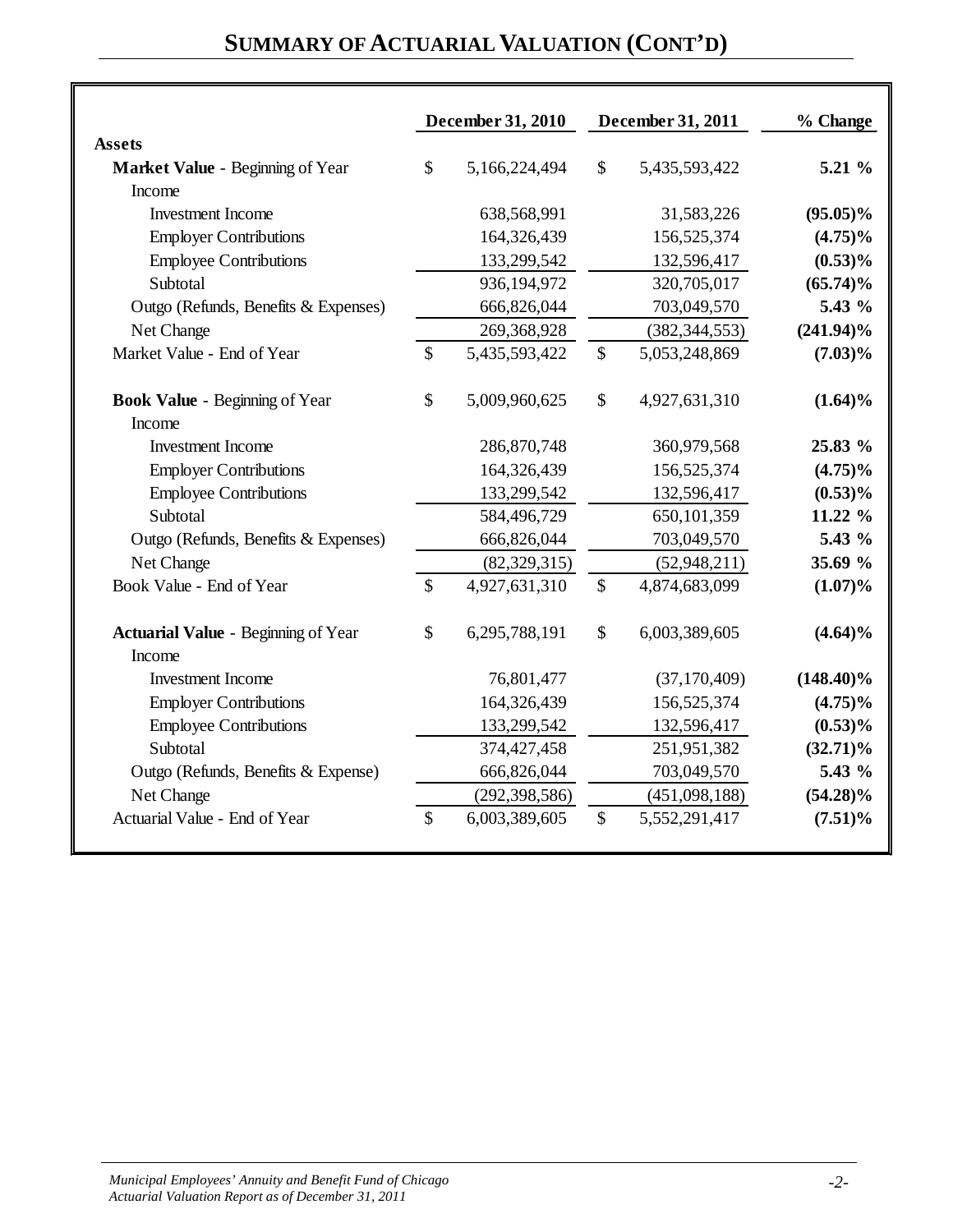|                                      | December 31, 2010   | December 31, 2011   | % Change    |
|--------------------------------------|---------------------|---------------------|-------------|
| <b>Members</b>                       |                     |                     |             |
| Actives <sup>1</sup>                 | 30,726              | 31,976              | 4.07 $\%$   |
| Inactives                            | 13,866              | 12,762              | $(7.96)\%$  |
| Retirees                             | 18,438              | 18,813              | $2.03\%$    |
| Deferreds                            | 3                   | 2                   | $(33.33)\%$ |
| <b>Survivors</b>                     | 4,346               | 4,274               | $(1.66)\%$  |
| Reversionary Annuitants <sup>2</sup> |                     | 129                 | <b>NA</b>   |
| <b>Disabilities</b>                  | 550                 | 610                 | 10.91 %     |
| Children                             | 173                 | 164                 | $(5.20)\%$  |
| <b>Payroll Data</b>                  |                     |                     |             |
| Valuation Payroll <sup>3</sup>       | \$<br>1,541,388,065 | \$<br>1,605,993,339 | 4.19 $%$    |
| <b>Average Salary</b>                | 50,166              | 50,225              | $0.12 \%$   |

# **SUMMARY OF ACTUARIAL VALUATION (CONT'D)**

<sup>1</sup> Active members include disabled employees.<br><sup>2</sup> Prior to December 31, 2011, Reversionary Annuitants were included with Survivors<sup>3</sup> Valuation payroll is based on pensionable pay for Tier 2 members.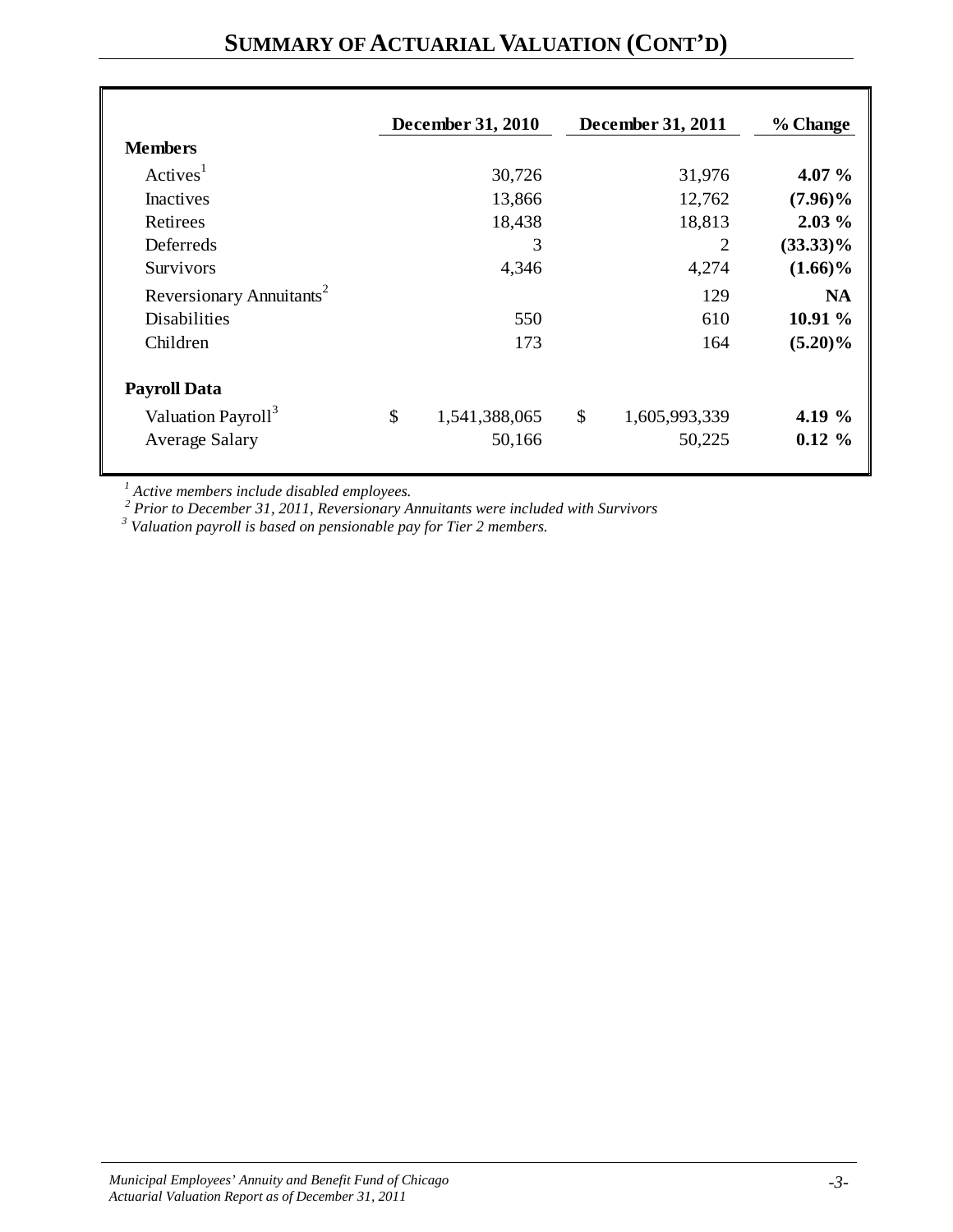This report sets forth the results of the actuarial valuation of the Municipal Employees' Annuity and Benefit Fund of Chicago ("the Plan") as of December 31, 2011. The purposes of this valuation are:

- 1. To develop the minimum actuarially determined contribution for 2012.
- 2. To develop the annual required contribution (ARC) under GASB #25 and GASB #43.
- 3. To develop the annual pension cost under GASB #27 and the annual OPEB cost under GASB #45.
- 4. To review the funding status of the Plan.

The funded status in basic terms is a comparison of the Plan's liabilities to assets expressed as either unfunded liability or as a ratio of assets to liabilities. This comparison can be measured in various ways. Plan liabilities are dependent on the actuarial assumptions and actuarial cost method. Plan assets can be measured at market value, book value, or some variation to smooth the fluctuations that invariably occur from year to year.

For Plan and City financial reports, the funding status is measured using liabilities under the Entry Age Normal funding method and the Actuarial Value of Assets. The Actuarial Value of Assets is determined by annually spreading the difference between expected and actual investment earnings over a five-year period.

#### **Actuarial Obligations of the Plan**

The value of all future pension payments, calculated using the actuarial assumptions contained in this report, is the sum of payments to two major groups of beneficiaries – the retired lives and the active lives.

#### **1. Retired Lives:**

For those currently receiving known benefits, i.e., current retirees, widows, widowers, and children, the value is determined based on estimated future longevity with the future benefit payment discounted to present time at the assumed investment earnings rate.

#### **2. Active Lives:**

The value of future payments for active employees who will receive benefits in the future is estimated, since the amount of pension is only known at the actual time of retirement. This estimate is made using various assumptions as to future salary increases, probable retirement age, and probability of death, withdrawal, or disablement before retirement. For active employees, the goal is to have enough assets on hand at retirement to pay for all future benefits promised. To provide for an orderly accumulation of these required assets, an actuarial funding method is used.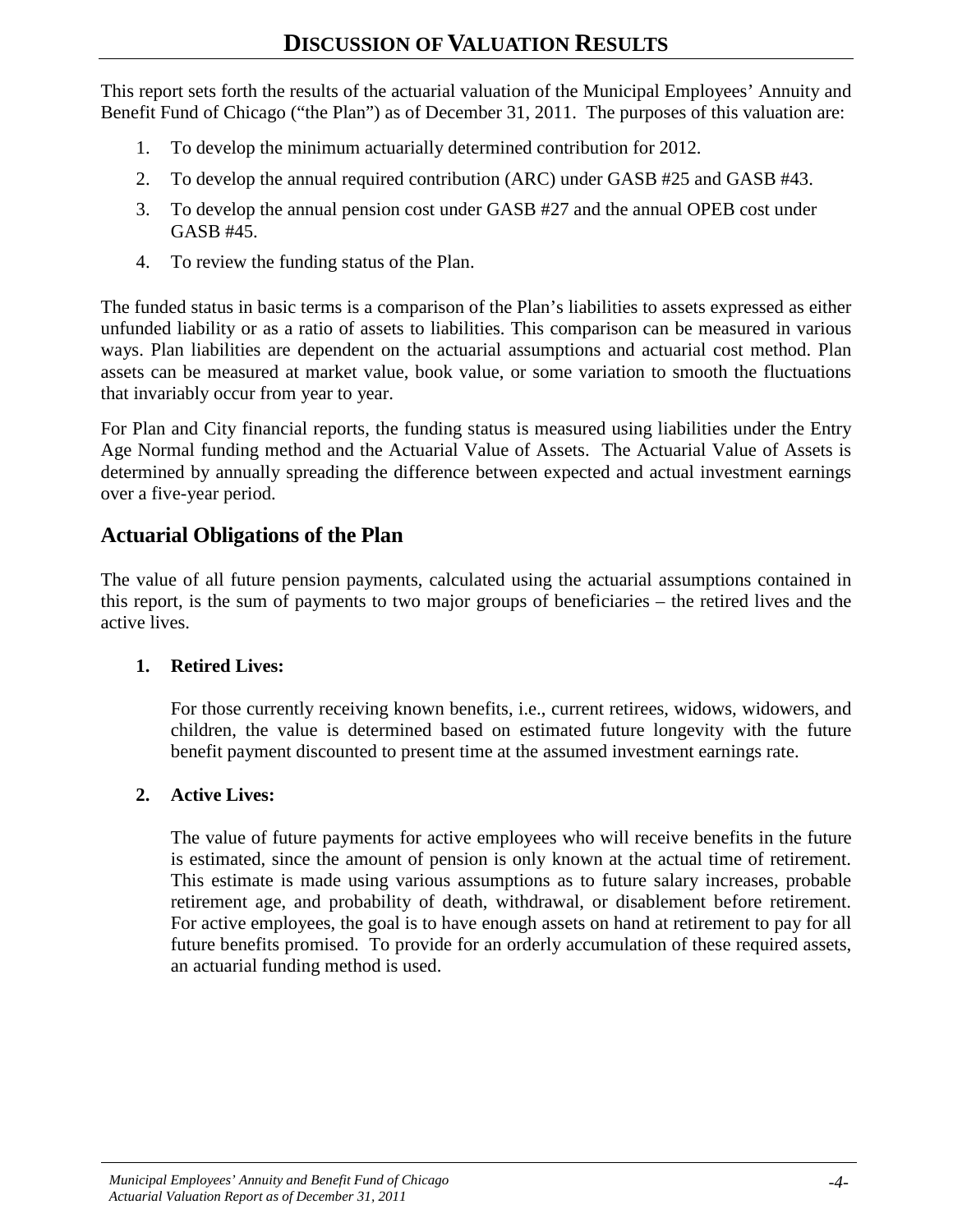Using the "Entry Age Normal" funding method, assets are allocated as a level amount (expressed as a percentage of salary) over the employee's working lifetime. These allocated costs are called "normal costs" and are sufficient, if set aside each year, to fully fund his or her benefits when and if he or she retires. The actuarial reserve (amount of assets needed now) is the present value of future benefits less the value of future normal costs to be paid.

The difference between the sum of actuarial reserves for active and retired lives ("the Actuarial Accrued Liability") and the present assets is called the "Unfunded Actuarial Accrued Liability." If assets exceed the liability, there is a surplus. The unfunded liability depends upon the benefits, the characteristics of the covered group of employees and retirees, the actuarial assumptions, and the actuarial funding method. The unfunded liability can be thought of as the amount of assets that will be needed in future years to provide for all future benefits payable when added to the future normal costs determined by the actuarial funding method.

For the pension plan to be in balance (funded ratio of 100 percent), the present value of all benefits payable in the future must equal the sum of present assets plus the present value of all future contributions. If a plan is 100 percent funded, it does not mean that no contributions are ever needed again. It simply means that the plan is where it should be at a particular point in time. The assets of the plan are sufficient to provide for future benefits payable based on service to the date of valuation. **Future contributions are still needed** to provide the "normal costs" for service after the date of the valuation in order to have sufficient assets at retirement to provide the future payments of the total projected benefit.

#### **Summary of Results**

The annual required contribution (ARC) under GASB #25 for the year ending December 31, 2012, is \$690.8 million, which is for pension benefits only. This amount is net of estimated employee contributions of \$139.5 million and is based on a 30-year amortization period.

GASB #43 requires the calculation of a separate ARC for Other Postemployment Benefits (OPEB) beginning with the Fund's 2006 fiscal year. The OPEB ARC for the fiscal year ending December 31, 2012, is \$14.6 million.

Because of the requirements of GASB #43, there are some differences between the calculation of the ARC for pension benefits and the ARC for OPEB. These differences are summarized below.

|                                               | <b>Pension ARC</b>     | <b>OPEB ARC</b>           |
|-----------------------------------------------|------------------------|---------------------------|
| <b>Investment Return</b><br><b>Assumption</b> | $8.00\%$ per year      | $4.50\%$ per year         |
| <b>Assets</b>                                 | 5-year smoothed market | No assets (Pay-as-you-go) |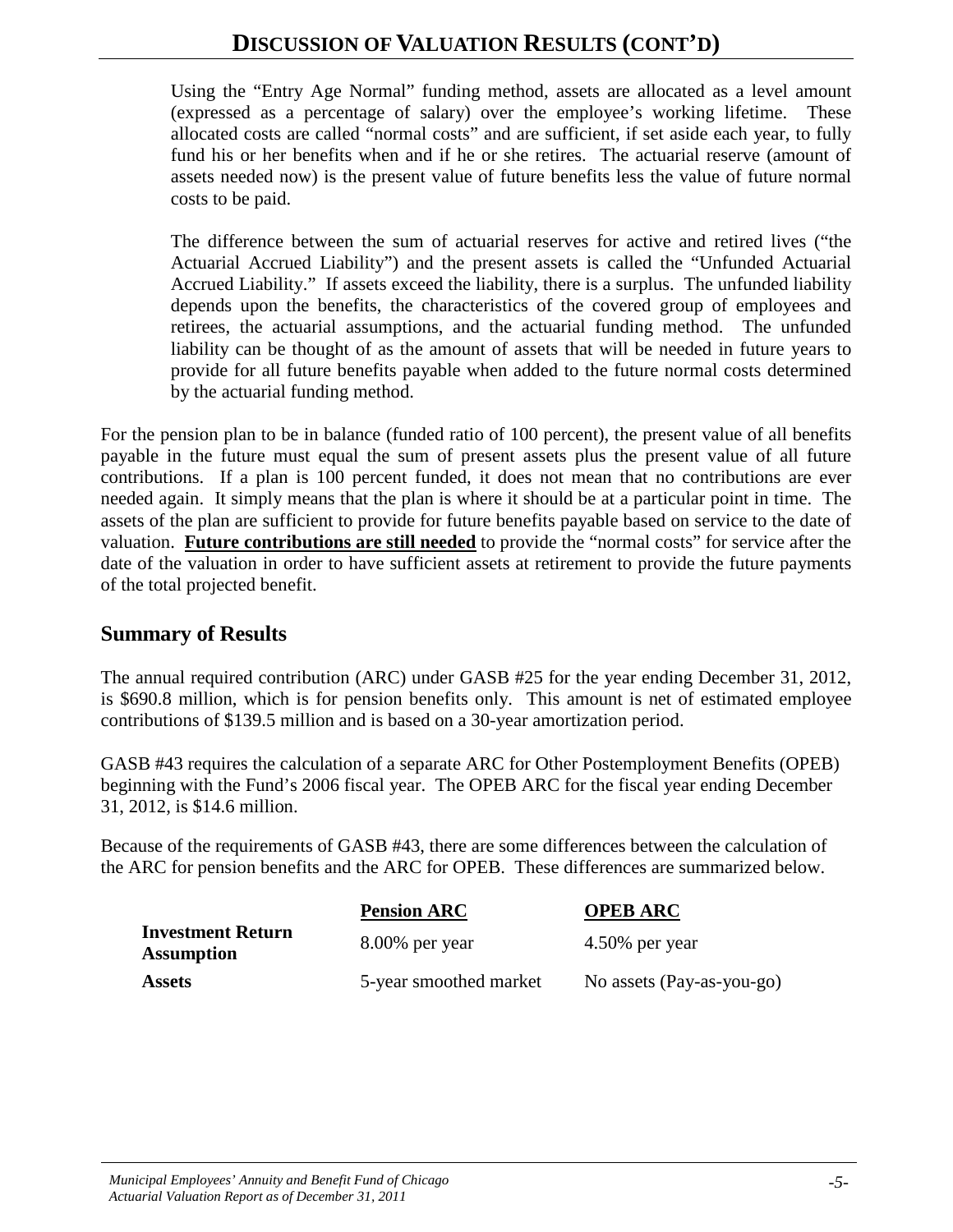GASB #43 requires that the investment return assumption (or "discount rate") used to value OPEB liabilities be based on the estimated long-term yield on the investments expected to be used to finance the payment of benefits. The investment return assumption of 4.50 percent reflects the fact that OPEB liabilities are considered to be funded on a pay-as-you-go basis. That is, the health insurance supplement is financed with current contributions, and no separate healthcare asset account exists to pay the health insurance supplement.

Beginning with the December 31, 2006, actuarial valuation, GASB #25 requires the use of a 30 year amortization period to determine the pension ARC.

The Total ARC for FY 2012 is \$705.5 million, which is \$547.9 million more than the statutory contribution (after the assumed 4 percent loss on the tax levy) of \$157.6 million. The difference between the ARC and the statutory contributions represents a "net pension obligation" (NPO) (and "net OPEB obligation" (NOO) for OPEB) as defined under GASB. The NPO and NOO are viewed as the accumulated value of contribution variances – where GASB defines contribution variances as the difference between the ARC and the statutory contribution. In lay terms, the NPO and NOO could be viewed as a "past due" on the annual required contributions.

As shown in Exhibit A-5 of this report, the NPO (accumulated missed contributions) has increased from less than \$0 as of December 31, 2006, to over \$1.4 billion as of December 31, 2011, and is projected to increase significantly in fiscal year 2012 (\$547.9 million) and in the future. A large and growing NPO may raise concerns in the capital markets and impact the cost of debt and borrowing for the City.

The Unfunded Actuarial Accrued Liability based on the Actuarial Value of Assets increased from \$6.049 billion to \$6.904 billion during the year, resulting in a decrease in the funding ratio from 49.8 percent to 44.6 percent. The increase in the Unfunded Actuarial Accrued Liability is mainly attributable to the recognition of deferred investment losses from 2007, 2008, and 2011, and a shortfall in contributions relative to the actuarially determined contribution requirement. A more thorough examination of these and other factors can be found in the Reconciliation of Unfunded Actuarial Accrued Liability (gain/loss analysis) in Table 2 and the Reconciliation of Funded Ratio in Table 2A.

Based on the Market Value of Assets, the Unfunded Actuarial Accrued Liability increased from \$6.617 billion to \$7.403 billion, and the funded ratio decreased from 45.1 percent to 40.6 percent.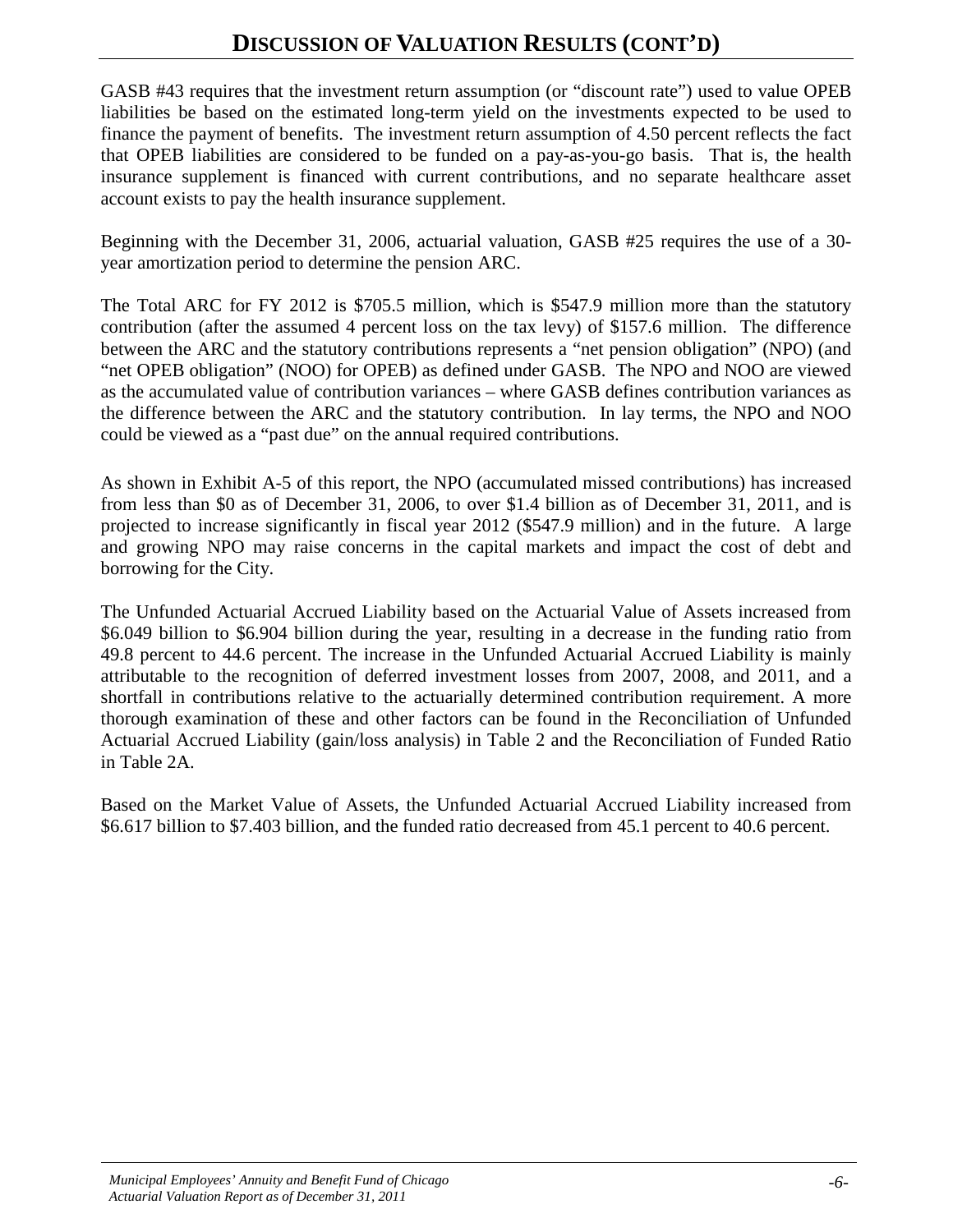### **Plan Membership**

|                                            | December 31, 2010 | December 31, 2011 |
|--------------------------------------------|-------------------|-------------------|
| <b>Active Members</b> <sup>1</sup>         |                   |                   |
| Number                                     | 30,726            | 31,976            |
| Vested                                     | 17,531            | 17,938            |
| Non-vested                                 | 13,195            | 14,038            |
| Average Age                                | 47.3              | 47.1              |
| Average Service                            | 12.2              | 12.1              |
| <b>Average Annual Salary</b>               | \$50,166          | \$50,225          |
| <b>Inactive Members</b>                    |                   |                   |
| Number                                     | 13,866            | 12,762            |
| Average Age                                | 45.1              | 45.7              |
| Average Service                            | 4.6               | 4.1               |
| <b>Retirees</b>                            |                   |                   |
| Number                                     | 18,438            | 18,813            |
| Average Age                                | 72.8              | 72.7              |
| Average Annual Benefit                     | \$31,046          | \$32,269          |
| <b>Deferreds</b>                           |                   |                   |
| Number                                     | 3                 | $\overline{c}$    |
| Average Age                                | 53.6              | 50.5              |
| Average Annual Benefit                     | \$4,312           | \$6,510           |
| <b>Surviving Spouses</b>                   |                   |                   |
| Number                                     | 4,346             | 4,274             |
| Average Age                                | 77.5              | 77.6              |
| Average Annual Benefit                     | \$12,407          | \$12,640          |
| <b>Reversionary Annuitants<sup>2</sup></b> |                   |                   |
| Number                                     |                   | 129               |
| Average Age                                |                   | 80.8              |
| Average Annual Benefit                     |                   | \$4,428           |
| <b>Children</b>                            | 173               | 164               |
| <b>Total Members</b>                       | 67,552            | 68,120            |
|                                            |                   |                   |

*<sup>1</sup> Active members include disabled employees.*

*<sup>2</sup> Prior to December 31, 2011, Reversionary Annuitants were included with Survivors*

The major characteristics of the data on the members of the Plan are summarized as follows:

Total members receiving benefits under the Plan increased 1.8 percent during 2011, from 22,957 to 23,380, while the number of active members increased 4.1 percent from 30,726 to 31,976. Total expenditures for benefits increased from \$630 million in 2010 to \$664 million during 2011, or 5.4 percent.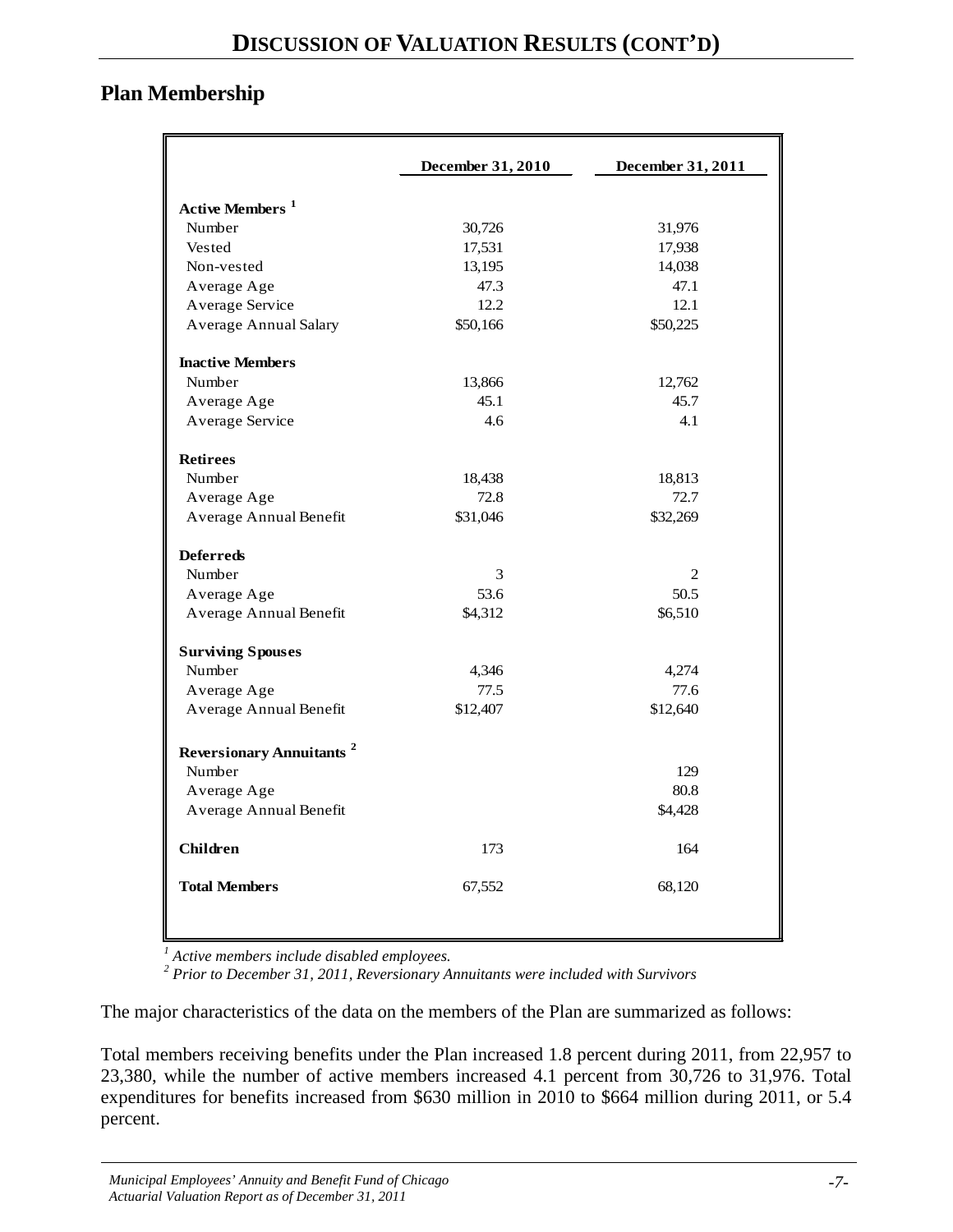#### **Changes in Provisions of the Plan**

**The following Public Acts were passed in 2011 by the 97th General Assembly that made changes to the Fund Provisions.**

P. A. 97-0530 (SB 1672), approved August 23, 2011 P. A. 97-0609 (SB 1831), approved August 26, 2011 P. A. 97-0504 (HB 1670), approved August 23, 2011

These changes do not directly impact the liabilities of the Fund as of the valuation date. A detailed description of the provisions in the Public Acts passed in 2011 can be found in the Historic Information section of this report.

#### **Discussion of Actuarial Assumptions**

Actuarial assumptions are used to project future demographic and economic expectations for purposes of valuing the liabilities of the plan. The assumptions should reflect current patterns. However, their primary orientation is the long-term outlook for each factor affecting the valuation. Thus, while actual experience will fluctuate over the short run, actuarial assumptions are chosen in an attempt to model the future long run experience.

There are two general types of actuarial assumptions:

- 1. **Demographic Assumptions** reflect the flow of participants into and out of a retirement system, and
- 2. **Economic Assumptions** reflect the effect of the economic climate on a retirement system.

Demographic assumptions can be readily studied over recent plan experience. Economic assumptions can be studied against recent experience; however, future experience is more likely to be a result of outside factors than of plan specifics. The most significant demographic assumptions are active turnover, retirement, and post-retirement mortality. The most significant economic assumptions are pay increases, investment return, and inflation. Other actuarial assumptions include disability incidence, active mortality, and percent married.

The participation assumption for future retirees receiving the healthcare subsidy from the Fund was changed from 100 percent to 50 percent based upon the most recent valuation data. The remainder of the actuarial assumptions were first adopted for use with the December 31, 2010, valuation report.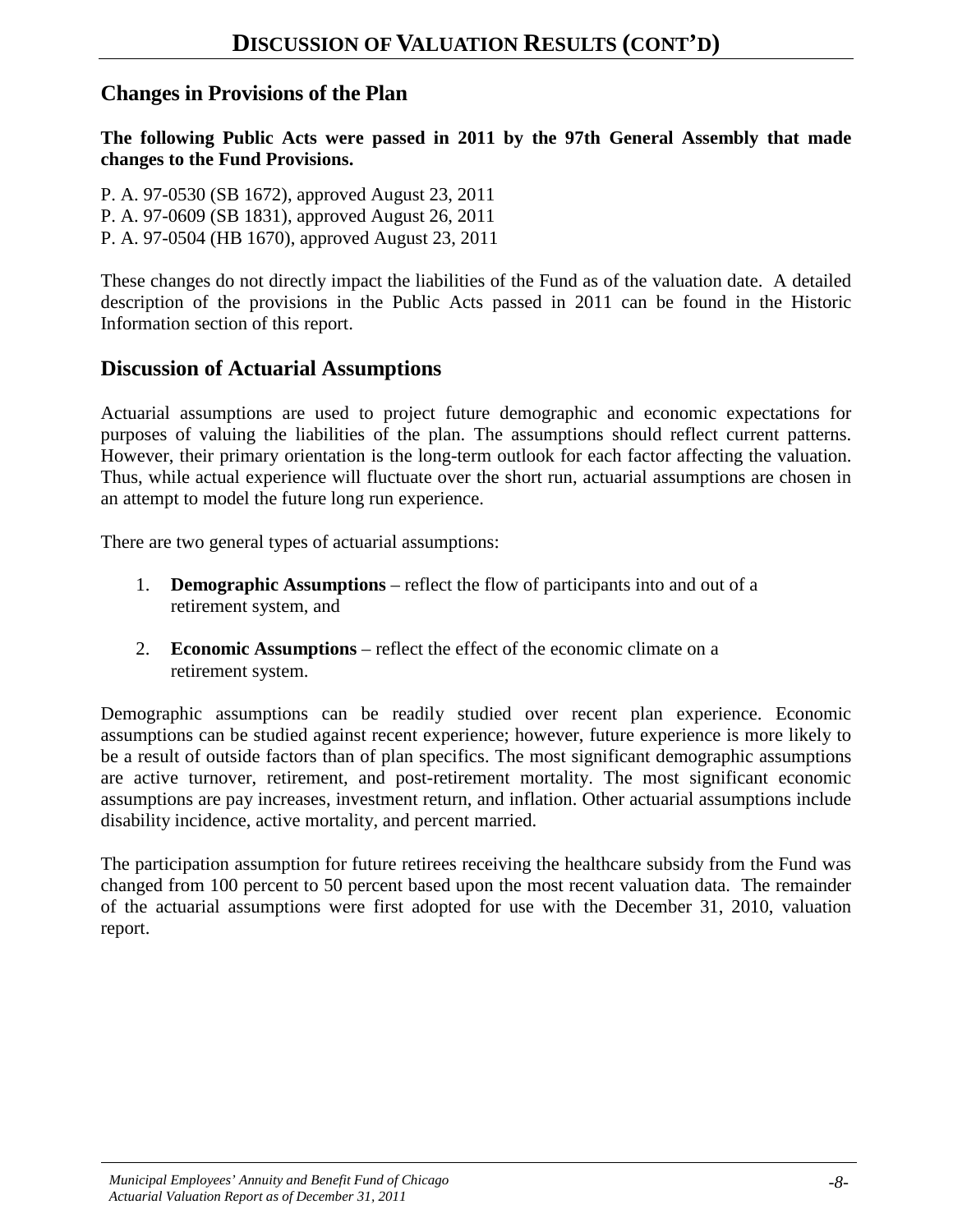### **2011 Experience Analysis**

The Fund had an investment loss in 2011 of \$387 million relative to the 8.00 percent expected rate of return on a market value basis. The loss on an actuarial value basis relative to the 8.00 percent expected rate of return was \$501 million due to the deferred recognition of prior year investment gains and losses.

Individual salary increases varied among plan participants, but the overall increase was lower than anticipated by the actuarial assumptions, resulting in an experience gain of \$107 million. Service credit changes and purchases resulted in an experience loss of \$10 million.

Combined City and employee contributions were less than Normal Cost plus interest on the Unfunded Actuarial Accrued Liability, which resulted in an increase in the Unfunded Actuarial Accrued Liability of \$450 million. Contributions lower than Normal Cost plus interest have increased the Unfunded Actuarial Accrued Liability each year for the past ten years.

The healthcare subsidy participation assumption change decreased the Unfunded Actuarial Accrued Liability by \$59 million.

There was an additional loss of \$61 million from all other factors, including actual retirement, termination, disability, mortality experience, and data changes. This is about 0.5 percent of the December 31, 2011, liabilities, which is a reasonable variation.

Table 2 and 2A summarize the experience gains and losses for the year.

#### **Funding Analysis**

The charts on pages 11 though 14 summarize the various measures of benefit security (funded ratio) examined in this valuation and highlight the trends of the measures.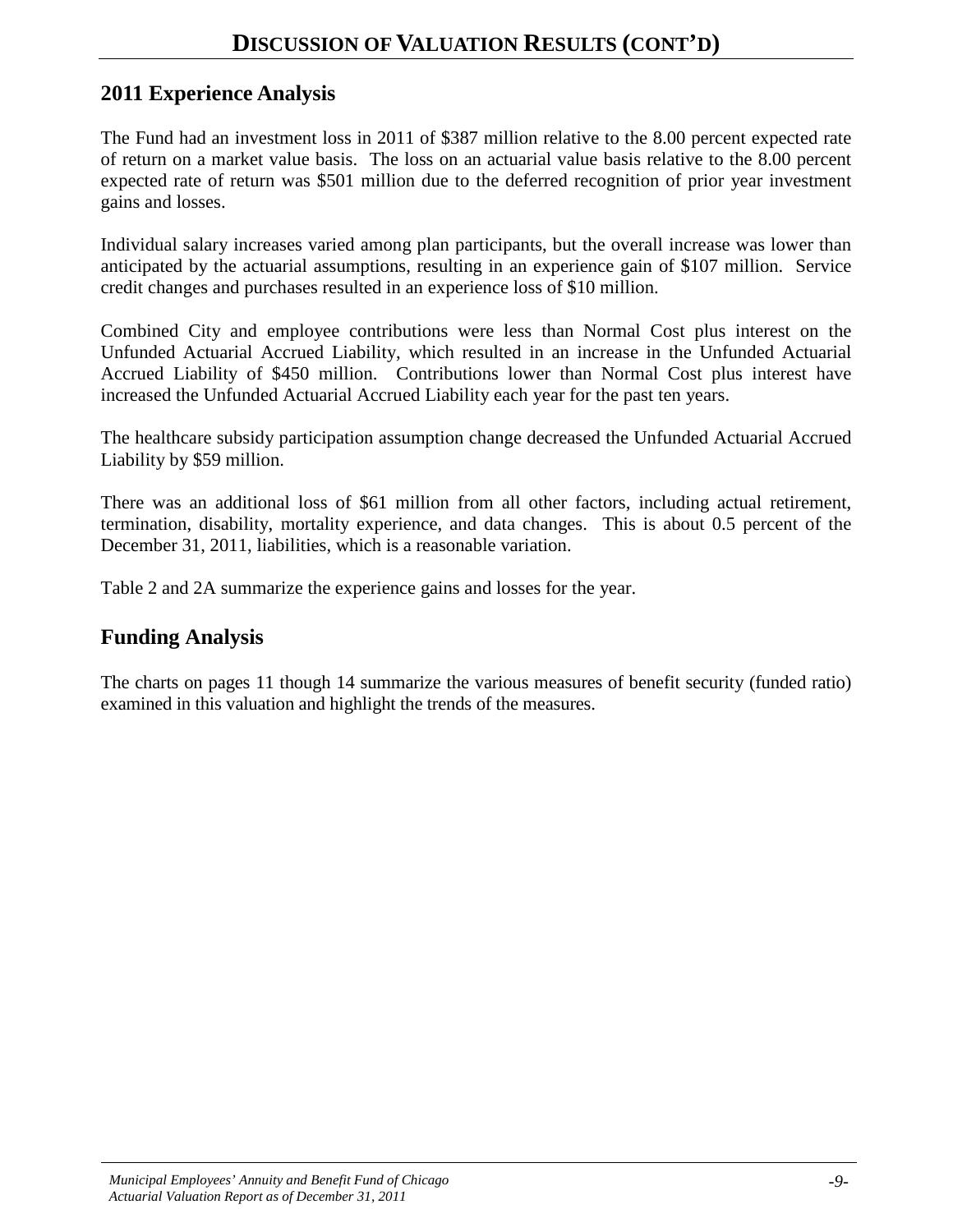### **Conclusion**

On a market value basis, the funded ratio has decreased from 45.1 percent in the last valuation to 40.6 percent in this valuation. This decrease is the result of returns on a Market Value of Assets basis which were lower than expected and continued contribution shortfalls. The funded ratio using the Actuarial Value of Assets is expected to decrease for the next few years toward the funded ratio using the Market Value of Assets, at which point the significant investment losses from 2008 and 2011 will be fully recognized.

When measured using the Actuarial Value of Assets, which smoothes gains and losses over a fiveyear period, the funding ratio decreased from 49.8 percent in 2010 to 44.6 percent in 2011. Future decreases in the funded ratio are expected to occur as a result of contributions that are insufficient to adequately finance the Plan.Under the current funding policy, if all future assumptions are realized, the funding ratio is projected to deteriorate until assets are depleted within about 15 to 20 years.

The Net Pension Obligation (NPO) has increased from less than \$0 as of December 31, 2006, to over \$1.4 billion as of December 31, 2011, and is projected to increase in the future due to contribution shortfalls compared with the Annual Required Contribution (ARC). A large and growing NPO may raise concerns in the capital markets and impact the cost of debt and borrowing for the City.

The current statutory funding policy impacts the ability to achieve higher returns over the long-term because it is projected that assets may need to be liquidated in order to pay annual benefits. This could result in a change in the asset allocation in the future to more liquid assets with a lower return. We recommend that the funding policy and assumed investment return be reviewed every year. If the funding policy is not strengthened within the next few years, the current investment return assumption may not continue to be supportable.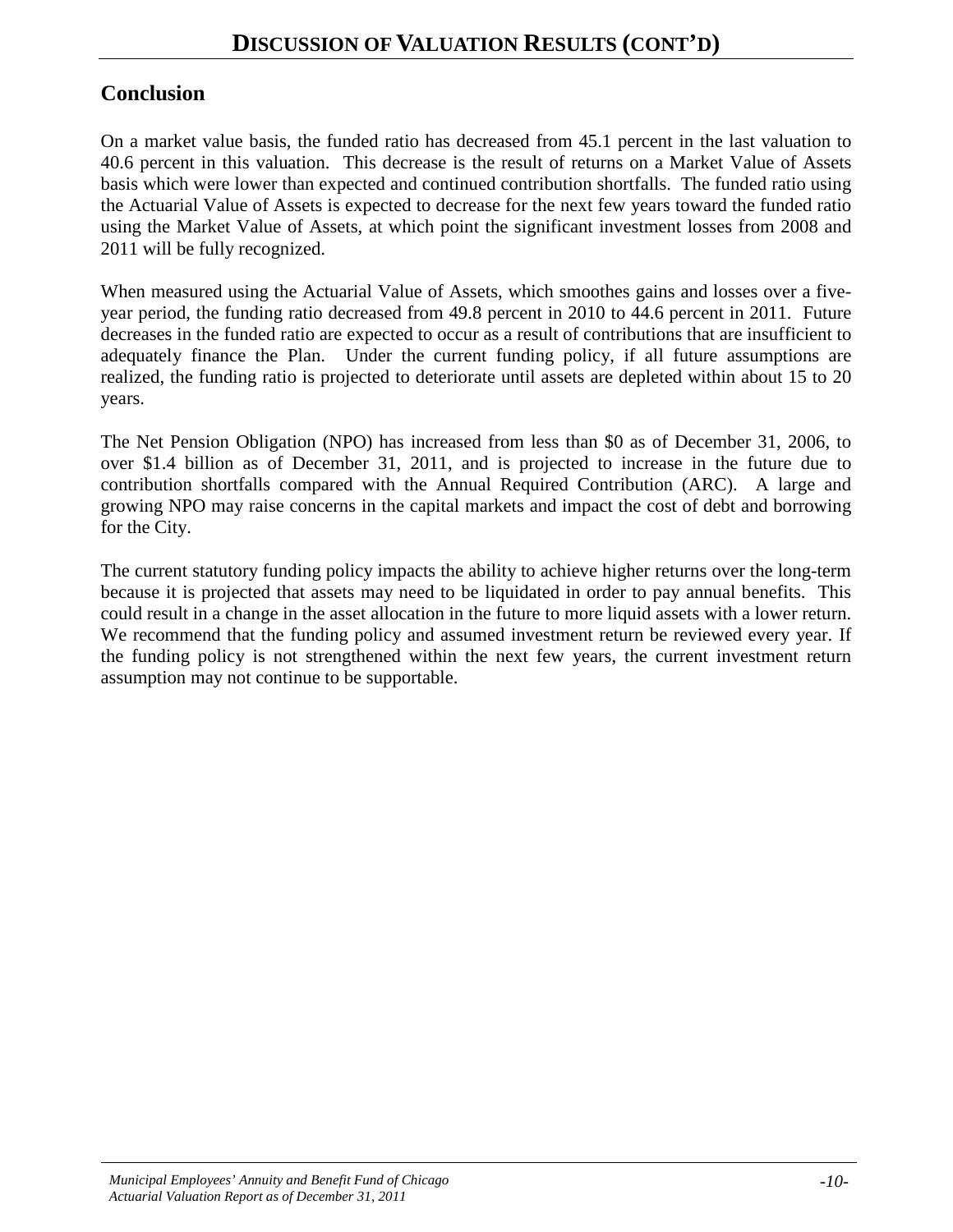## **COMPONENTS OF FUNDED RATIO BASED ON ACTUARIAL VALUE OF ASSETS (\$ IN BILLIONS)**

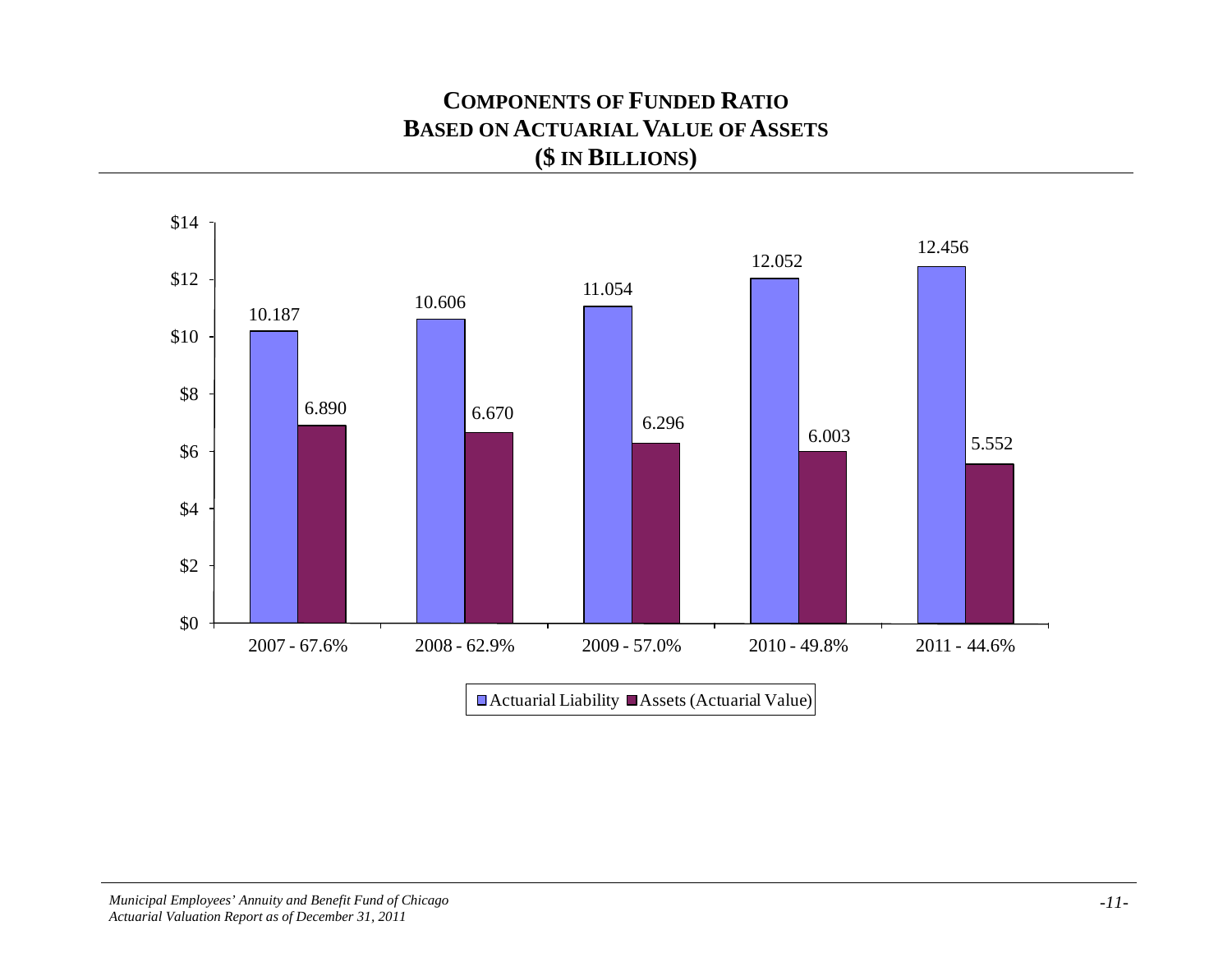## **COMPONENTS OF FUNDED RATIO BASED ON MARKET VALUE (\$ IN BILLIONS)**

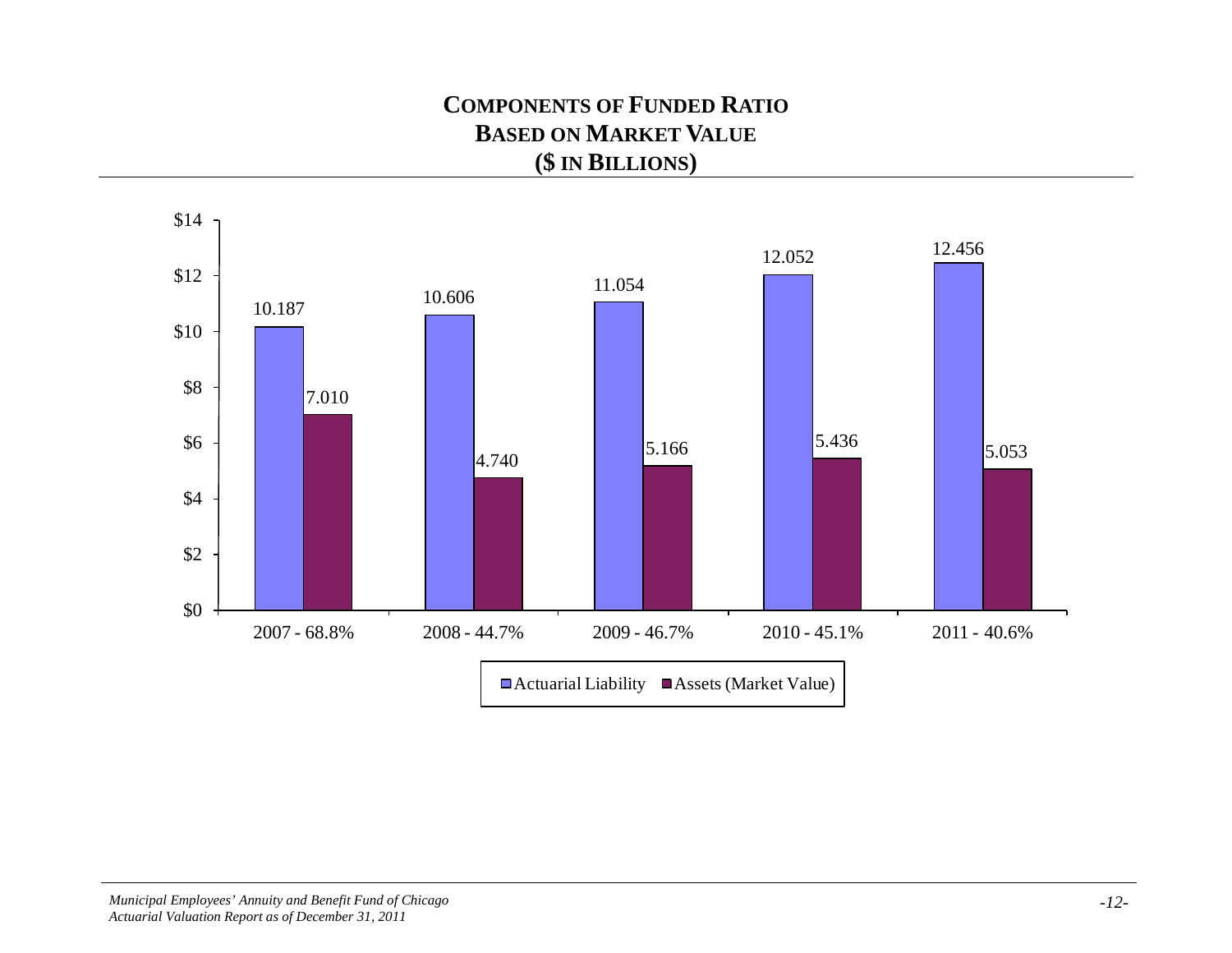# **COMPONENTS OF FUNDED RATIO BASED ON BOOK VALUE (\$ IN BILLIONS)**

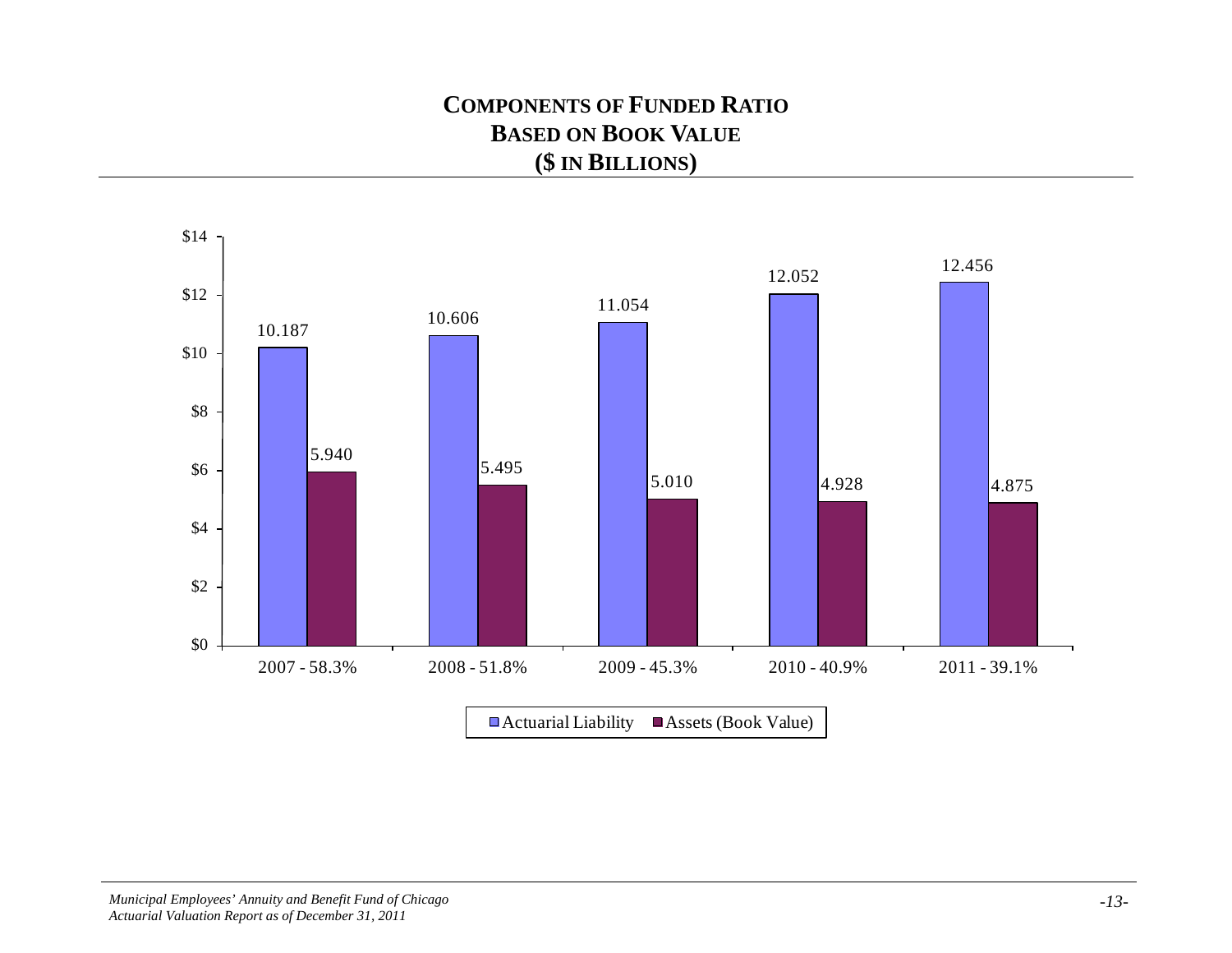## **SUMMARY OF INCOME AND DISBURSEMENTS (\$ IN MILLIONS)**

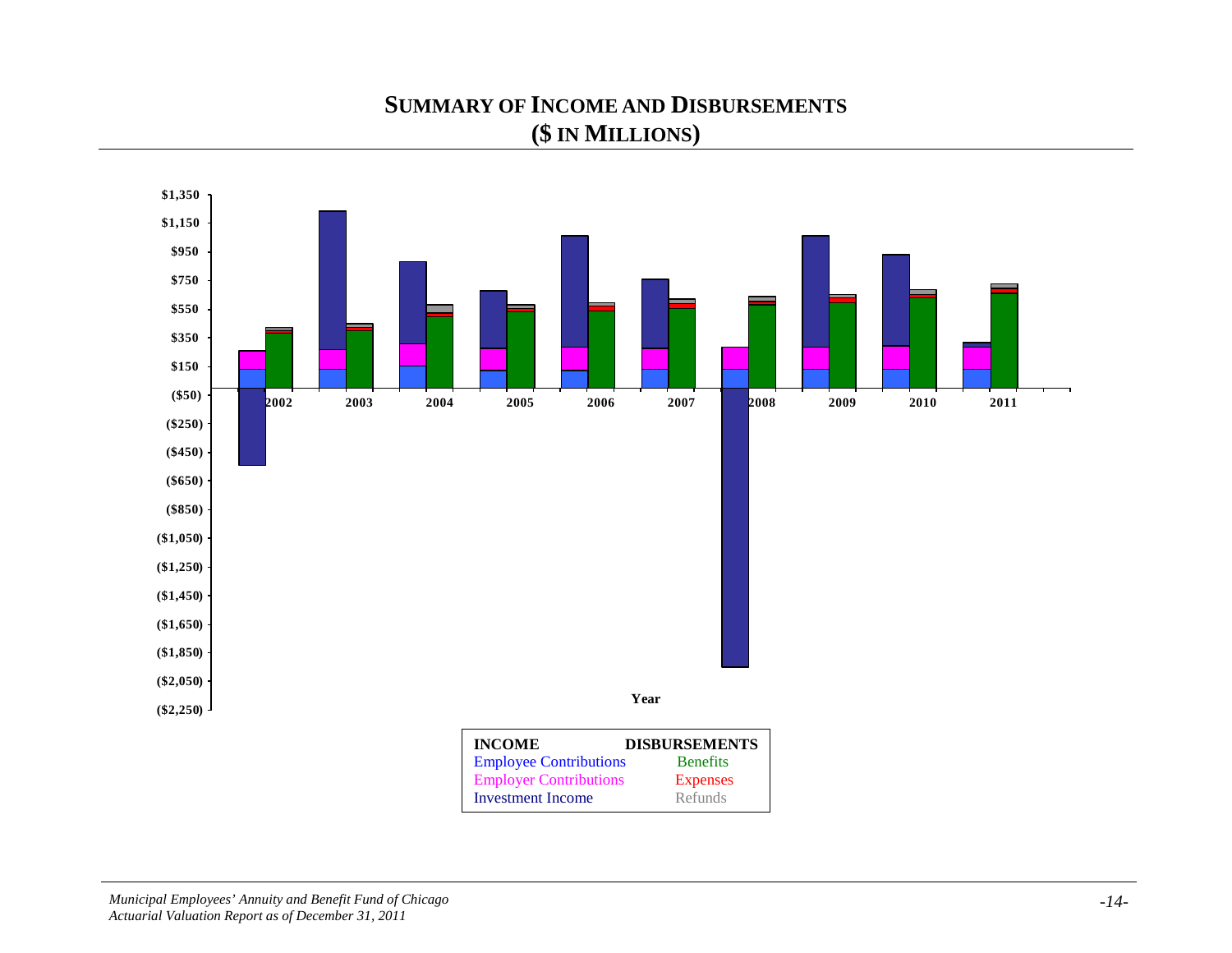# **ACTUARIAL COMPUTATIONS**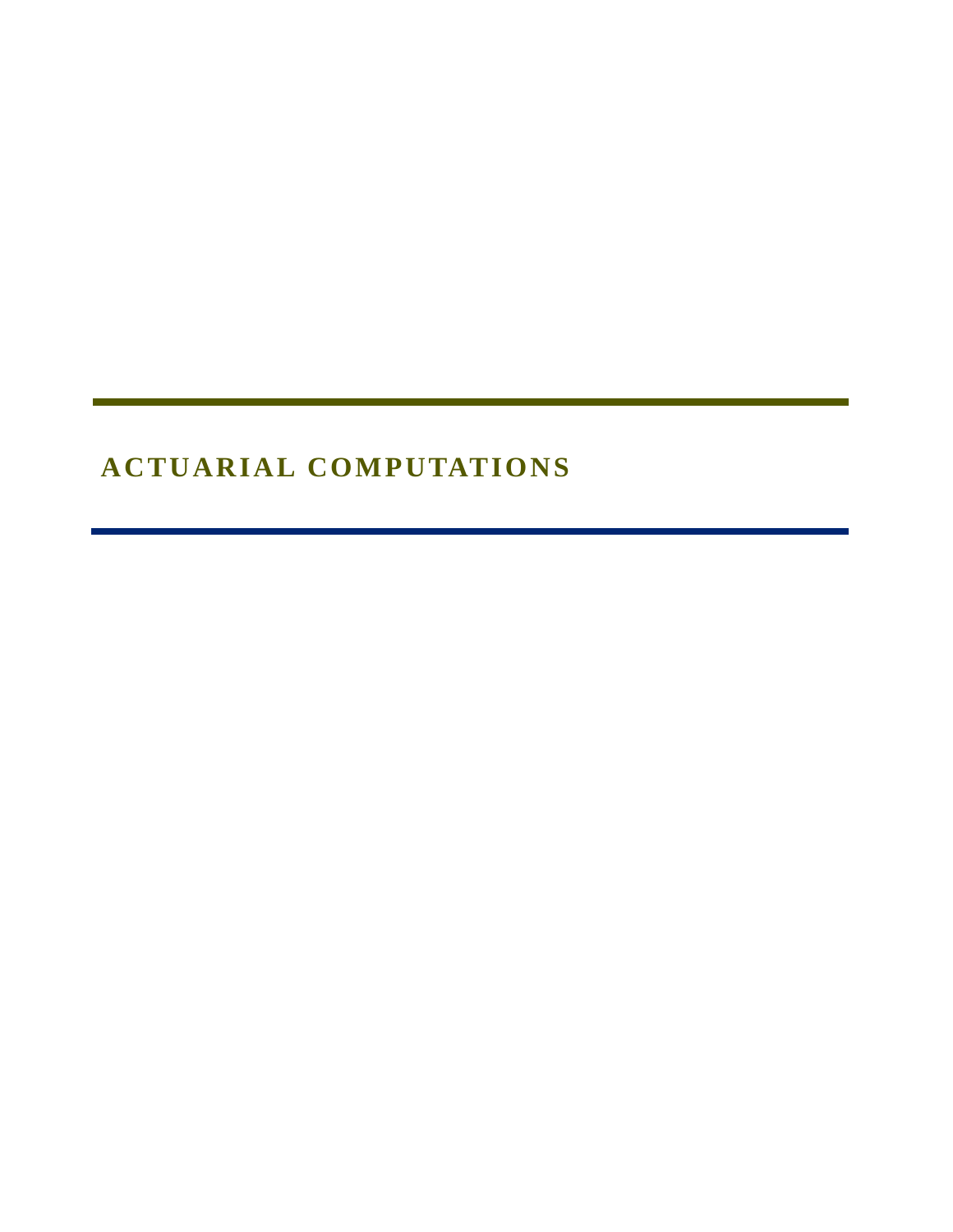## **TABLE 1 DEVELOPMENT OF ANNUAL REQUIRED CONTRIBUTION UNDER GASB #25 FOR 2012**

|                                                                      | 2011                |              | 2012             |
|----------------------------------------------------------------------|---------------------|--------------|------------------|
| (1) Normal Cost <sup>1</sup>                                         | \$<br>237,451,437   | \$           | 243,538,511      |
| (2) Actuarial Accrued Liability (AAL) $\frac{1}{1}$                  | \$11,828,665,658    |              | \$12,292,930,124 |
|                                                                      |                     |              |                  |
| (3) Unfunded AAL (UAAL)                                              |                     |              |                  |
| (a) Actuarial Value of Assets                                        | \$<br>6,003,389,605 |              | 5,552,291,417    |
| (b) UAAL $[2-3(a)]$                                                  | \$<br>5,825,276,053 | \$           | 6,740,638,707    |
| (4) Amortization (30-Year Level \$) Payable at BOY                   | \$<br>479,115,112   | \$           | 554,401,515      |
| (5) Minimum Actuarially Calculated Contribution                      |                     |              |                  |
| (a) Interest Adjustment for Semi-monthly Payment                     | \$<br>29,122,470    | \$           | 32,429,625       |
| (b) Total Minimum Contribution $[1+4+5(a)]$ ; but not less than zero | \$<br>745,689,019   | \$           | 830,369,651      |
| (c) Total Minimum Contribution (Percent of Pay)                      | 48.38%              |              | 51.70%           |
| (6) Estimated Member Contributions                                   | \$<br>133,933,452   | \$           | 139,547,098      |
| (7) Annual Required Contribution (ARC)                               |                     |              |                  |
| (a) Annual Required Contribution [5(b)-6]                            | \$<br>611,755,567   | \$           | 690,822,553      |
| (b) Annual Required Contribution (Percent of Pay)                    | 39.69%              |              | 43.02%           |
| (8) Estimated City Contribution (after 4% loss) <sup>2</sup>         | \$<br>144,994,854   | \$           | 148,095,728      |
| (9) City Contribution Deficiency/(Excess)                            |                     |              |                  |
| (a) in Dollars $[(7(a)-8)]$                                          | \$<br>466,760,713   | $\mathbb{S}$ | 542,726,825      |
| (b) as a Percentage of Pay                                           | 30.28%              |              | 33.79%           |
| (10) Combined City/Member Contributions Deficiency/(Excess)          |                     |              |                  |
| (a) in Dollars $[5(b)-6-8]$                                          | \$<br>466,760,713   | \$           | 542,726,825      |
| (b) as a Percentage of Pay                                           | 30.28%              |              | 33.79%           |

*1 Excludes health insurance supplement.*

*<sup>2</sup> Total statutory required contribution less expected benefit payments for the health insurance supplement.*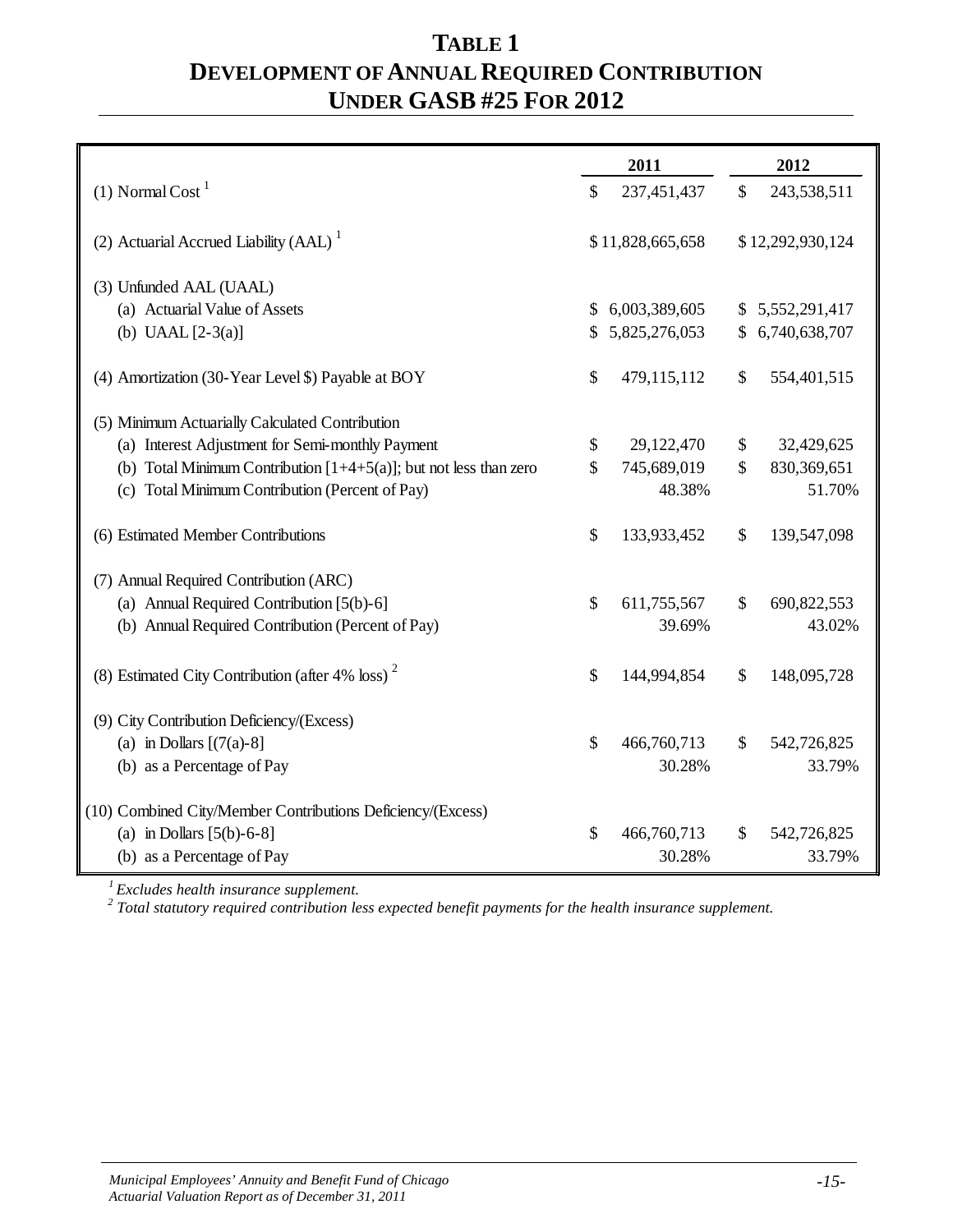## **TABLE 1A DEVELOPMENT OF ANNUAL REQUIRED CONTRIBUTION UNDER GASB #43 FOR 2012**

|                                                                      |                    | 2011        | 2012              |
|----------------------------------------------------------------------|--------------------|-------------|-------------------|
| $(1)$ Normal Cost <sup>1</sup>                                       | \$                 | 9,154,612   | \$<br>4,711,272   |
| (2) Actuarial Accrued Liability (AAL) <sup>1</sup>                   | \$                 | 223,564,218 | \$<br>163,241,898 |
| (3) Unfunded AAL (UAAL)                                              |                    |             |                   |
| (a) Actuarial Value of Assets                                        | \$                 |             | \$                |
| (b) UAAL $[2-3(a)]$                                                  | $\mathbf{\hat{S}}$ | 223,564,218 | \$<br>163,241,898 |
| (4) Amortization (30-Year Level \$) Payable at BOY                   | \$                 | 13,133,926  | \$<br>9,590,117   |
| (5) Minimum Actuarially Calculated Contribution                      |                    |             |                   |
| (a) Interest Adjustment for Semi-monthly Payment                     | \$                 | 515,039     | \$<br>330,474     |
| (b) Total Minimum Contribution $[1+4+5(a)]$ ; but not less than zero | \$                 | 22,803,577  | \$<br>14,631,863  |
| (c) Total Minimum Contribution (Percent of Pay)                      |                    | 1.48%       | 0.91%             |
| (6) Estimated Member Contributions                                   | \$                 |             | \$                |
| (7) Annual Required Contribution (ARC)                               |                    |             |                   |
| (a) Annual Required Contribution [5(b)-6]                            | \$                 | 22,803,577  | \$<br>14,631,863  |
| (b) Annual Required Contribution (Percent of Pay)                    |                    | 1.48%       | 0.91%             |
| (8) Estimated City Contribution <sup>2</sup>                         | \$                 | 9,849,146   | \$<br>9,506,272   |
| (9) City Contribution Deficiency/(Excess)                            |                    |             |                   |
| (a) in Dollars $[(7(a)-8)]$                                          | \$                 | 12,954,431  | \$<br>5,125,591   |
| (b) as a Percentage of Pay                                           |                    | 0.84%       | 0.32%             |
| (10) Combined City/Member Contributions Deficiency/(Excess)          |                    |             |                   |
| (a) in Dollars $[5(b)-6-8]$                                          | \$                 | 12,954,431  | \$<br>5,125,591   |
| (b) as a Percentage of Pay                                           |                    | 0.84%       | 0.32%             |

*1 The normal cost and actuarial accrued liabilities for the health insurance supplement are based on a discount rate of 4.50 percent. Excludes pension liabilities.*

*2 Represents expected benefit payments for the health insurance supplement.*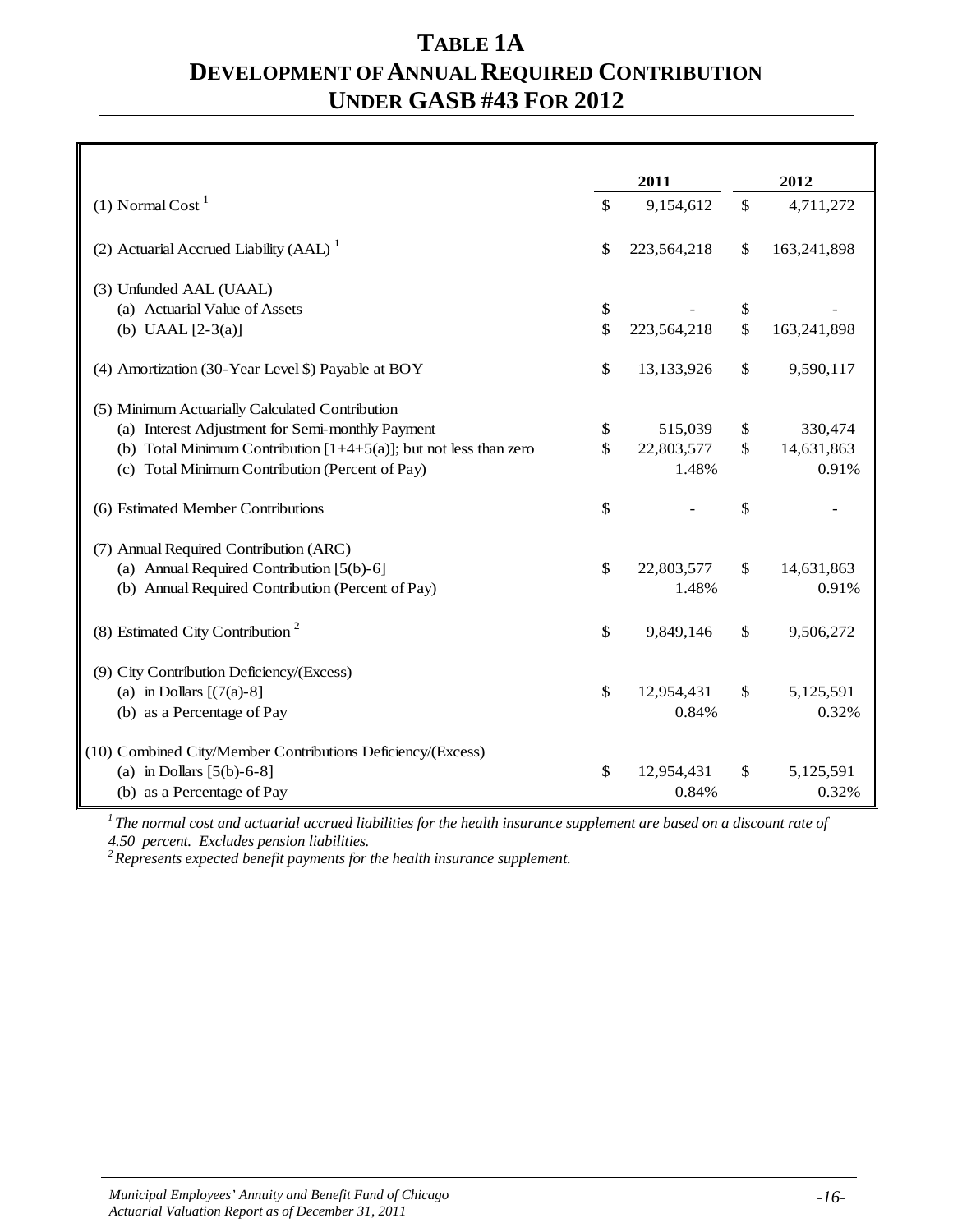# **TABLE 1B DEVELOPMENT OF CITY CONTRIBUTION REQUIREMENTS**

|                                                   | <b>Fiscal Year 2012</b> | <b>Fiscal Year 2013</b> |
|---------------------------------------------------|-------------------------|-------------------------|
| Preliminary Determination of City Contribution    |                         |                         |
| Applicable Members' Contribution, Two Years Prior | 131,335,076<br>\$.      | 130, 194, 745<br>\$     |
| <b>Statutory Contribution Multiple</b>            | 1.25                    | 1.25                    |
| <b>Statutory City Contribution</b>                | 164,168,800             | 162,743,400             |
| Actuarial Liability at Valuation Date             | 12,052,229,876          | 12,456,172,022          |
| Actuarial Value of Assets at Valuation Date       | 6,003,389,605           | 5,552,291,417           |
| <b>Funded Ratio</b>                               | 49.81%                  | 44.57%                  |
|                                                   |                         |                         |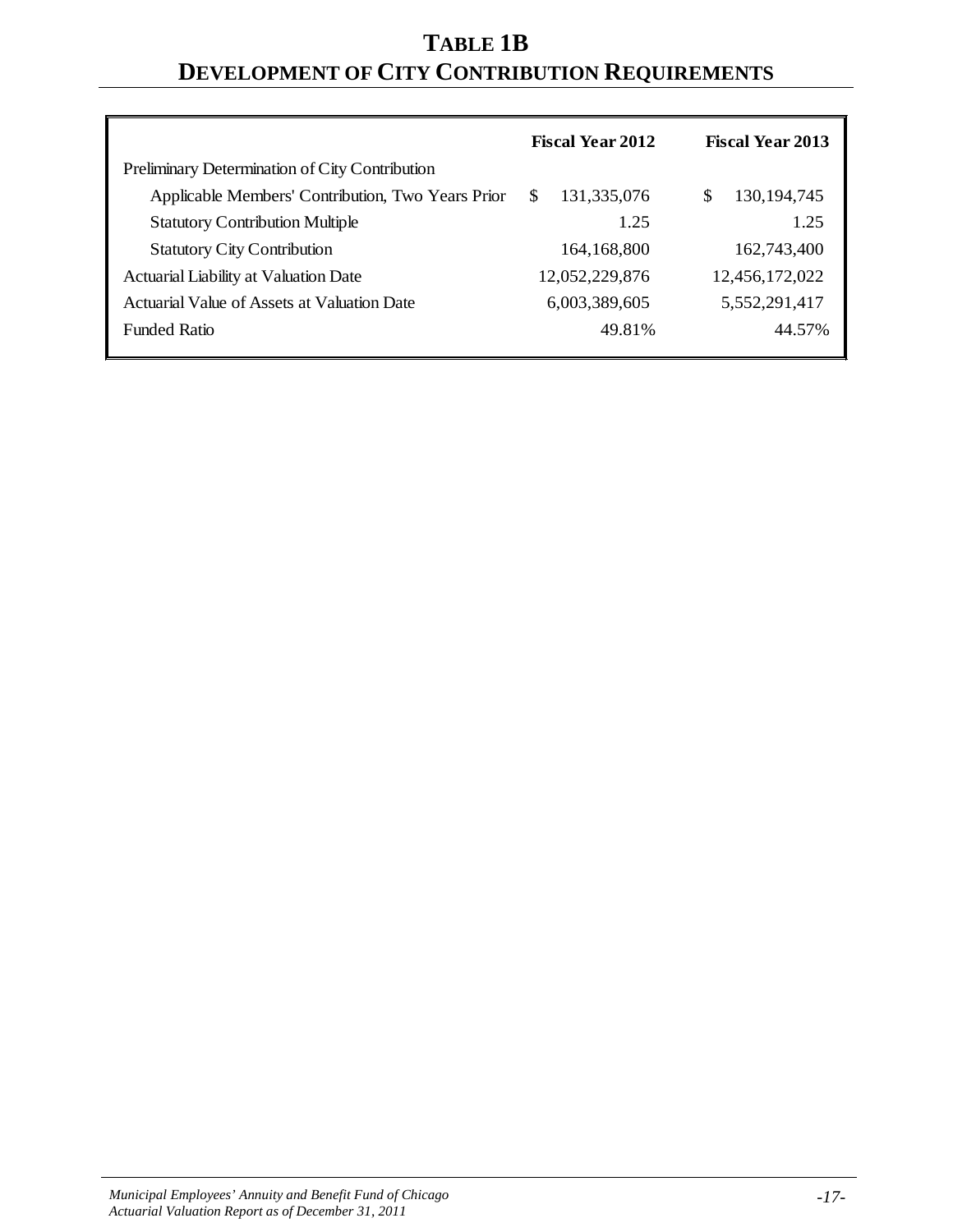# **TABLE 1C ACTIVE ACCRUED LIABILITY AND NORMAL COST BY TIER**

|                                           | <b>Tier 1 Members</b>          | <b>Tier 2 Members</b>      | <b>Total</b>                |
|-------------------------------------------|--------------------------------|----------------------------|-----------------------------|
| $(1)$ Count                               | 29,905                         | 2,071                      | 31,976                      |
| (2) Payroll                               | \$1,532,164,047                | $\mathbb{S}$<br>73,829,292 | \$1,605,993,339             |
| (3) Average Payroll                       | $\mathcal{S}$<br>51,234        | \$<br>35,649               | $\mathcal{S}$<br>50,225     |
| (4) Actuarial Accrued Liability (AAL) $1$ | \$5,302,578,923                | \$<br>3,400,378            | \$5,305,979,301             |
| $(5)$ Total Normal Cost <sup>1</sup>      | $\mathcal{S}$<br>241,070,895   | \$<br>7,178,888            | \$<br>248, 249, 783         |
| (6) Total Normal Cost as a Percent of Pay | 15.7%                          | 9.7%                       | 15.5%                       |
| (7) Estimated Member Contributions        | 133, 131, 963<br><sup>\$</sup> | $\mathcal{S}$<br>6,415,135 | $\mathbb{S}$<br>139,547,098 |
| $(8)$ Net Normal Cost <sup>1</sup>        | 107,938,932<br>\$              | \$<br>763,753              | \$<br>108,702,685           |
| (9) Net Normal Cost as a Percent of Pay   | 7.0%                           | 1.0%                       | 6.8%                        |

*<sup>1</sup> The normal cost and liabilities for healthcare are based on a discount rate of 4.5%.*

*<sup>2</sup> Members participating on or after January 1, 2011.*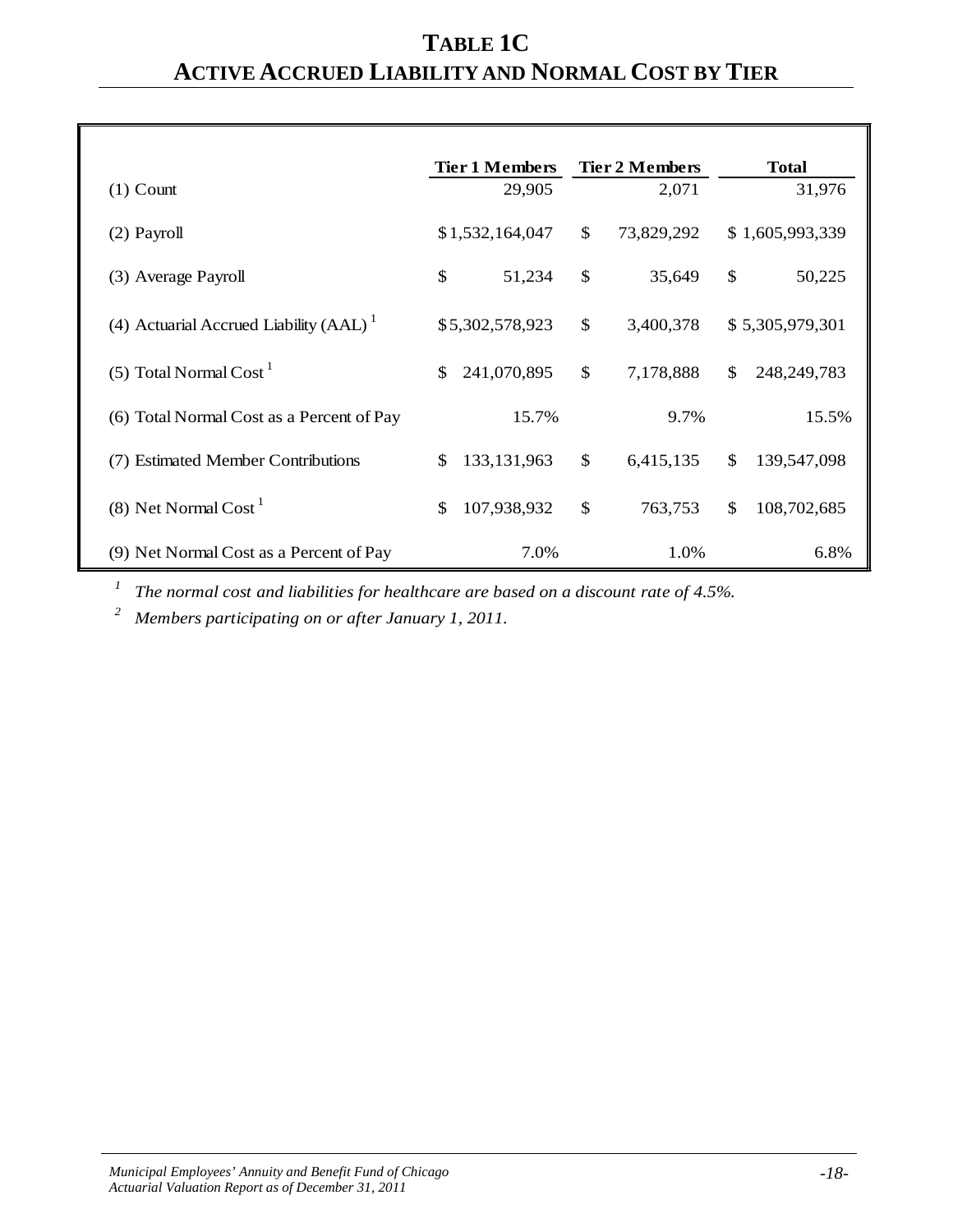| TABLE 2                                                       |
|---------------------------------------------------------------|
| <b>RECONCILIATION OF UNFUNDED ACTUARIAL ACCRUED LIABILITY</b> |

|                                                                   | 2007            | 2008            | 2009            | 2010            | 2011            |
|-------------------------------------------------------------------|-----------------|-----------------|-----------------|-----------------|-----------------|
| Unfunded (Overfunded) Actuarial Accrued Liability (UAAL)          |                 |                 |                 |                 |                 |
| Beginning of Year                                                 | \$3,183,173,857 | \$3,296,152,269 | \$3,936,346,961 | \$4,758,504,409 | \$6,048,840,271 |
|                                                                   |                 |                 |                 |                 |                 |
| (Gains) Losses During the Year Attributable to:                   |                 |                 |                 |                 |                 |
| Contributions Less Than (in Excess of) Normal Cost plus Interest  | 199,581,204     | 211,536,054     | 263,525,304     | 320,818,396     | 449,777,576     |
| (Gain) Loss on Investment Return on the Actuarial Value of Assets | (190, 572, 574) | 437,218,599     | 541,514,597     | 412,377,681     | 501,202,990     |
| (Gain) Loss from Salary Changes                                   | (7, 181, 683)   | 6,654,805       | (2,224,555)     | (60, 823, 939)  | (107, 481, 719) |
| (Gain) Loss from Retirement, Termination, & Mortality             | 71,476,178      | (25, 452, 703)  | 7,921,619       | 26,339,285      | 60,500,888      |
| (Gain) Loss from Data Corrections                                 |                 |                 |                 |                 |                 |
| (Gain) Loss from Transfers                                        |                 |                 |                 |                 |                 |
| Change in Methodology                                             |                 |                 |                 |                 |                 |
| Non-ERI Service Credit Changes and Purchases                      | 39,675,287      | 10,237,937      | 11,420,483      | 14,796,688      | 10,008,932      |
| Change in Assumptions                                             |                 |                 |                 | 576,827,751     | (58,968,333)    |
| <b>Plan Amendments</b>                                            |                 |                 |                 |                 |                 |
| Net Increase (Decrease) in UAAL                                   | 112,978,412     | 640,194,692     | 822,157,448     | 1,290,335,862   | 855,040,334     |
| Unfunded (Overfunded) Actuarial Accrued Liability (UAAL)          |                 |                 |                 |                 |                 |
| End of Year                                                       | \$3,296,152,269 | \$3,936,346,961 | \$4,758,504,409 | \$6,048,840,271 | \$6,903,880,605 |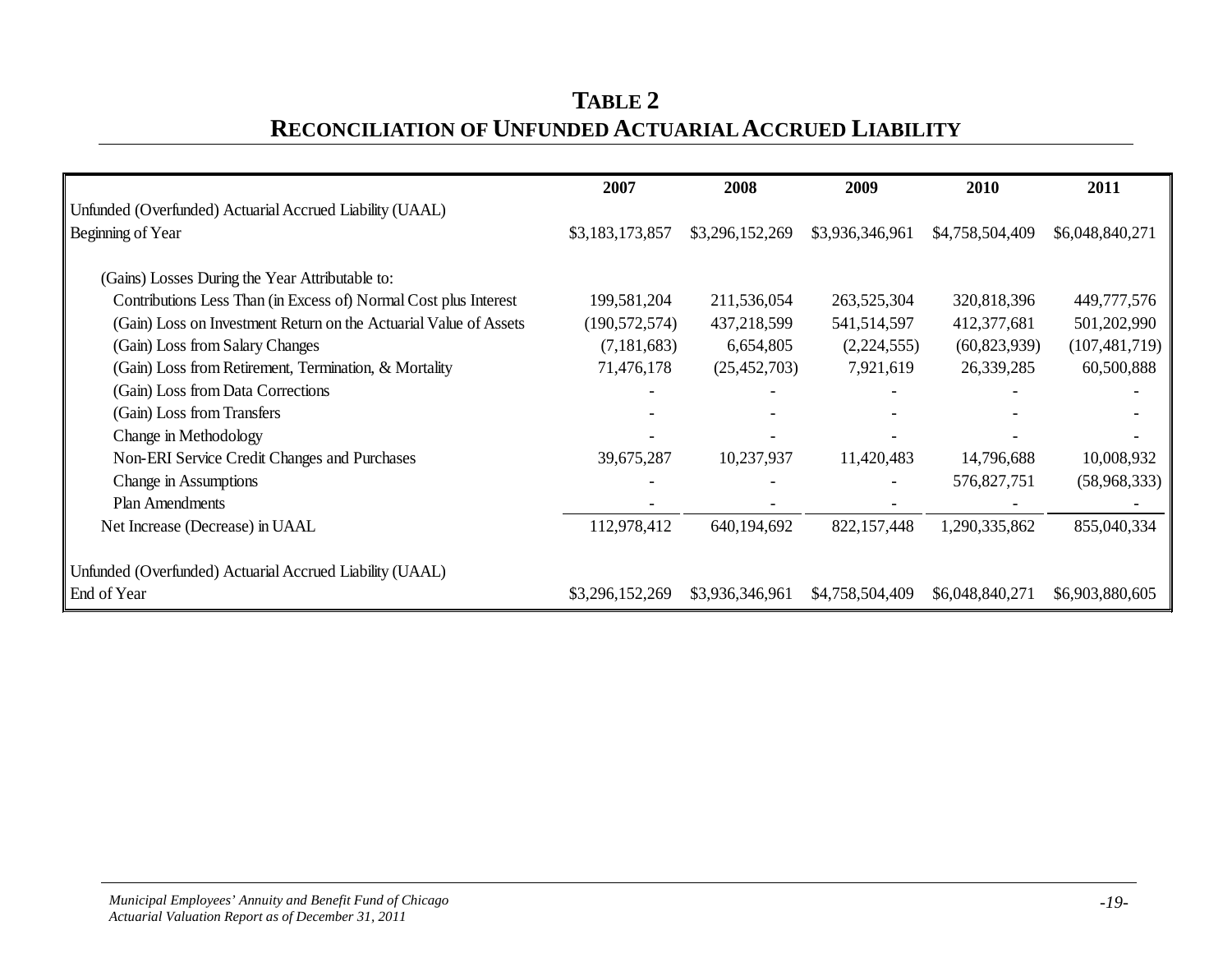| <b>TABLE 2A</b>                       |
|---------------------------------------|
| <b>RECONCILIATION OF FUNDED RATIO</b> |

|                                                                  | 2008      | 2009      | 2010      | 2011      |
|------------------------------------------------------------------|-----------|-----------|-----------|-----------|
| Funded Ratio Beginning of Year                                   | 67.64%    | 62.89%    | 56.95%    | 49.81%    |
| Expected Increase If All Assumptions Realized                    | 1.31%     | 1.45%     | 1.65%     | 2.00%     |
| <b>Expected Funded Ratio</b>                                     | 68.95%    | 64.34%    | 58.60%    | 51.81%    |
| Gains (Losses) During the Year Attributable to:                  |           |           |           |           |
| Contributions in Excess of (Less Than) Normal Cost plus Interest | $-2.00\%$ | $-2.39\%$ | $-2.79\%$ | $-3.58%$  |
| Gain/(Loss) on Investment Return on the Smoothed Value of Assets | $-4.12%$  | $-4.91%$  | $-3.58%$  | $-4.00\%$ |
| Gain/(Loss) from Salary Changes                                  | $-0.03\%$ | 0.01%     | 0.27%     | 0.39%     |
| Gain/(Loss) from Retirement, Termination, & Mortality            | 0.15%     | $-0.04\%$ | $-0.12%$  | $-0.22%$  |
| Gain/(Loss) from Data Corrections                                | 0.00%     | 0.00%     | 0.00%     | $0.00\%$  |
| Gain/(Loss) from Transfers                                       | 0.00%     | 0.00%     | 0.00%     | $0.00\%$  |
| Change in Methodology                                            | 0.00%     | 0.00%     | 0.00%     | $0.00\%$  |
| Non-ERI Service Credit Changes and Purchases                     | $-0.06\%$ | $-0.06\%$ | $-0.06\%$ | $-0.04\%$ |
| Change in Assumptions                                            | 0.00%     | 0.00%     | $-2.51%$  | 0.21%     |
| <b>Plan Amendments</b>                                           | 0.00%     | 0.00%     | 0.00%     | 0.00%     |
| Total Gains (Losses) During the Year                             | $-6.06\%$ | $-7.39\%$ | $-8.79\%$ | $-7.24%$  |
| Funded Ratio End of Year                                         | 62.89%    | 56.95%    | 49.81%    | 44.57%    |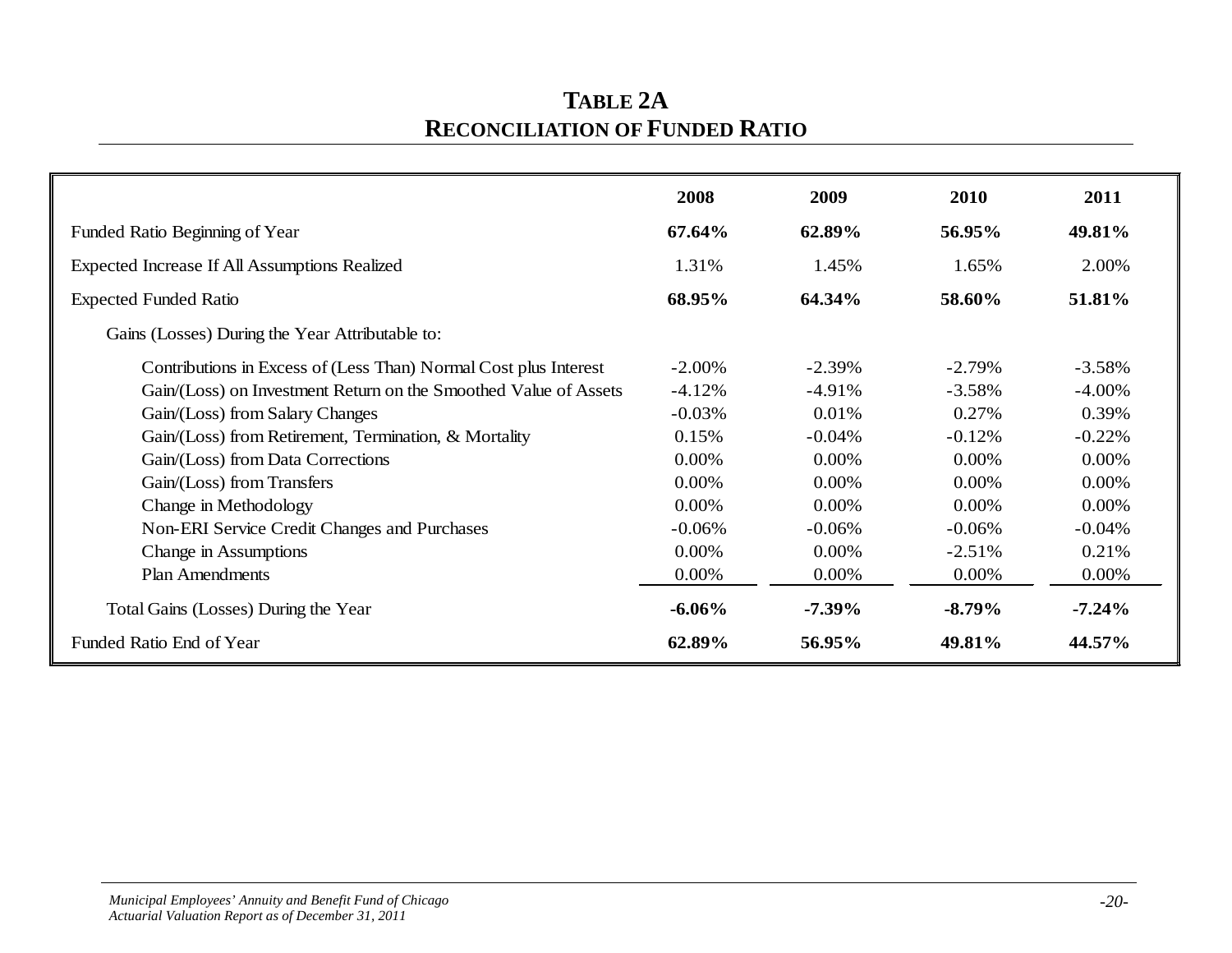# **TABLE 3 SUMMARY OF BASIC ACTUARIAL VALUES**

| Values for Active and Inactive Members<br>(1)         | <b>APV</b> of<br>Projected<br><b>Benefits</b> | 2012<br><b>Normal</b><br>Cost |
|-------------------------------------------------------|-----------------------------------------------|-------------------------------|
| Retirement<br>(a)                                     | \$<br>6,708,147,992                           | $\mathbb{S}$<br>170,461,199   |
| Termination - Vested<br>(b)                           | 387,039,294                                   | 24,876,866                    |
| Termination - Non Vested<br>(c)                       | 71,873,358                                    | 24,482,498                    |
| (d)<br>Death                                          | 94,779,245                                    | 4,297,660                     |
| Inactive Vested and Non-Vested<br>(e)                 | 330,740,507                                   |                               |
| <b>Health Insurance</b><br>(f)                        | 120,752,611                                   | 4,711,272                     |
| <b>Disability</b><br>(g)                              |                                               | 12,044,950                    |
| (h)<br>Expenses of Administration                     |                                               | 7,375,338                     |
| <b>Total for Actives and Inactives</b>                | \$<br>7,713,333,007                           | \$<br>248, 249, 783           |
| Values for Members in Payment Status<br>(2)           | \$<br>6,803,140,300                           | \$                            |
| <b>Grand Totals</b><br>(3)                            | 14,516,473,307<br>\$                          | \$<br>248, 249, 783           |
| <b>Actuarial Present Value of Future Compensation</b> |                                               | 14,474,484,149                |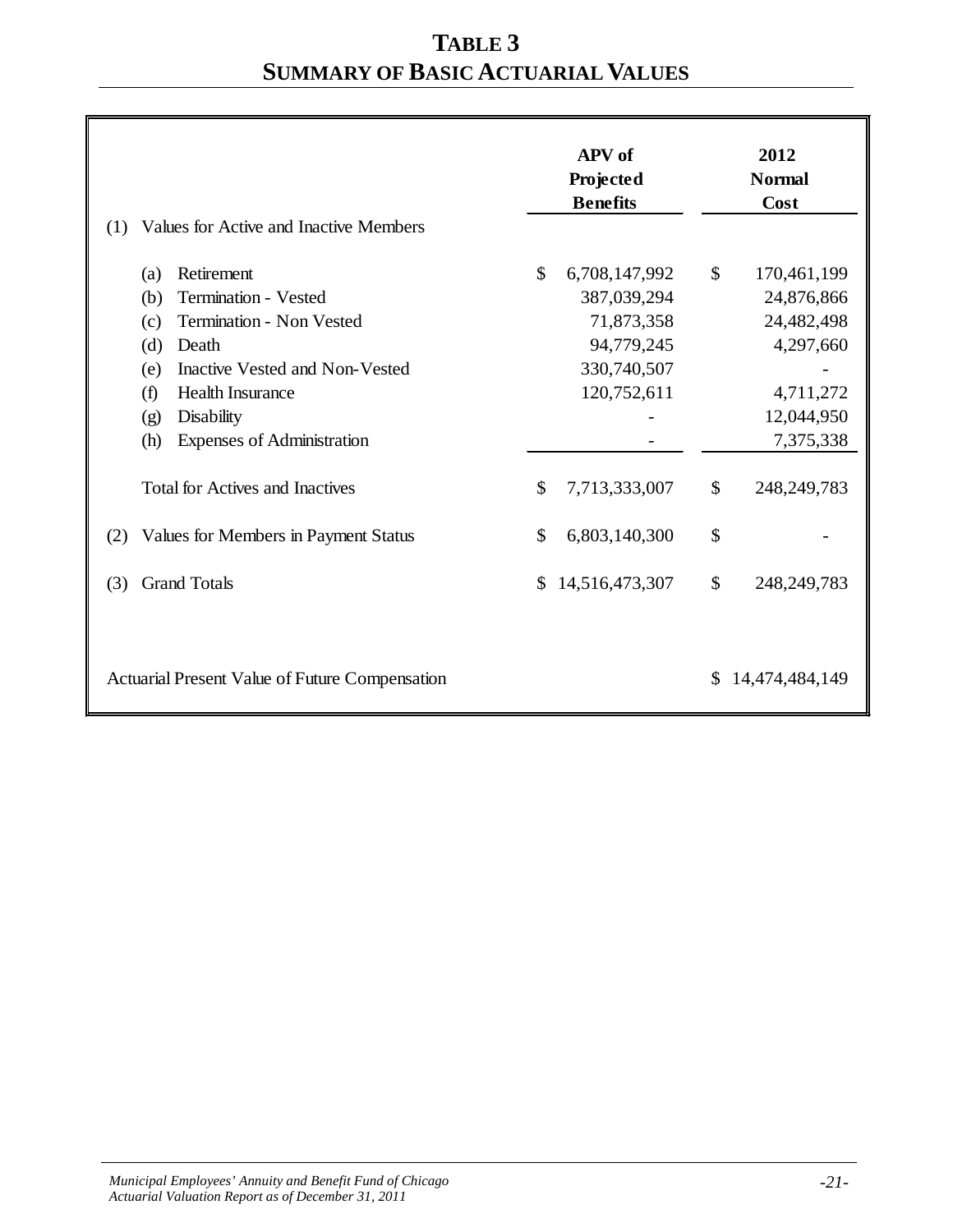| <b>Valuation</b> | (1)<br><b>Active and Inactive</b> | (2)<br><b>Retirees</b> | (3)<br><b>Active and Inactive</b> |                           |          |                  |                  | <b>Actuarial</b> |        | Portion (%) of Present Value Covered |  |
|------------------|-----------------------------------|------------------------|-----------------------------------|---------------------------|----------|------------------|------------------|------------------|--------|--------------------------------------|--|
| <b>Date</b>      | <b>Member</b>                     | and                    |                                   | <b>Members</b> (ER        | Value of |                  | <b>By Assets</b> |                  |        |                                      |  |
| 12/31            | Contribution                      | <b>Beneficiaries</b>   |                                   | <b>Financed Portion</b> ) |          | Assets           | $\bf(1)$         | (2)              | (3)    |                                      |  |
| $2002^2$         | \$<br>1,217,420,586               | S.<br>3,551,167,505    | \$                                | 2,808,512,286             | \$       | 6,403,982,494    | 100.00%          | 100.00%          | 58.23% |                                      |  |
| $2003^2$         | 1,285,968,607                     | 3,740,757,718          |                                   | 2,961,910,231             |          | 6,384,098,957    | 100.00%          | 100.00%          | 45.83% |                                      |  |
| $2004$ $^{2}$    | 1,165,883,637                     | 5,217,025,314          |                                   | 2,425,591,993             |          | 6, 343, 076, 159 | 100.00%          | 99.24%           | 0.00%  |                                      |  |
| $2005^{-1}$      | 1,252,060,754                     | 5,325,007,461          |                                   | 2,673,143,602             |          | 6,332,378,676    | 100.00%          | 95.40%           | 0.00%  |                                      |  |
| 2006             | 1,347,789,693                     | 5,438,978,756          |                                   | 2,905,551,034             |          | 6,509,145,626    | 100.00%          | 94.90%           | 0.00%  |                                      |  |
| 2007             | 1,437,604,071                     | 5,572,797,922          |                                   | 3,176,213,194             |          | 6,890,462,918    | 100.00%          | 97.85%           | 0.00%  |                                      |  |
| 2008             | 1,536,221,953                     | 5,701,015,809          |                                   | 3,368,610,969             |          | 6,669,501,770    | 100.00%          | 90.04%           | 0.00%  |                                      |  |
| 2009             | 1,610,503,053                     | 5,874,606,230          |                                   | 3,569,183,317             |          | 6,295,788,191    | 100.00%          | 79.75%           | 0.00%  |                                      |  |
| $2010^{-1}$      | 1,682,418,161                     | 6,438,552,003          |                                   | 3,931,259,712             |          | 6,003,389,605    | 100.00%          | 67.11%           | 0.00%  |                                      |  |
| $2011^{-1}$      | 1,724,683,910                     | 6,803,140,300          |                                   | 3,928,347,812             |          | 5,552,291,417    | 100.00%          | 56.26%           | 0.00%  |                                      |  |

**TABLE 4 ACTUARIAL ACCRUED LIABILITY PRIORITIZED SOLVENCY TEST**

*1 Change in actuarial assumptions.*

*2 Change in benefits.*

The prioritized solvency test is another means of checking a plan's progress under its funding program, based on the Actuarial Accrued Liability. In this test the plan's present assets (cash and investments) are compared with obligations in order of priority: (1) active and inactive member contributions on deposit; (2) the present value of future benefits to present retired lives; (3) the employer financed portion for present active and inactive members. In a plan that has been following an actuarially sound discipline of financing, the obligation for active and inactive member contributions on deposit (present value 1) and the present value of future benefits to present retired lives (present value 2) will be fully covered by present assets (except in rare circumstances). In addition, the Actuarial Accrued Liability for present active and inactive members (present value 3) will be partially covered by the remainder of present assets. Generally, if the plan has been following a system of amortizing the Unfunded Liability, the funded portion of present value (3) will increase over time.

Due to the inadequacy of the current statutory funding policy, Present Value 2 is no longer fully funded and Present Value 3 is completely unfunded.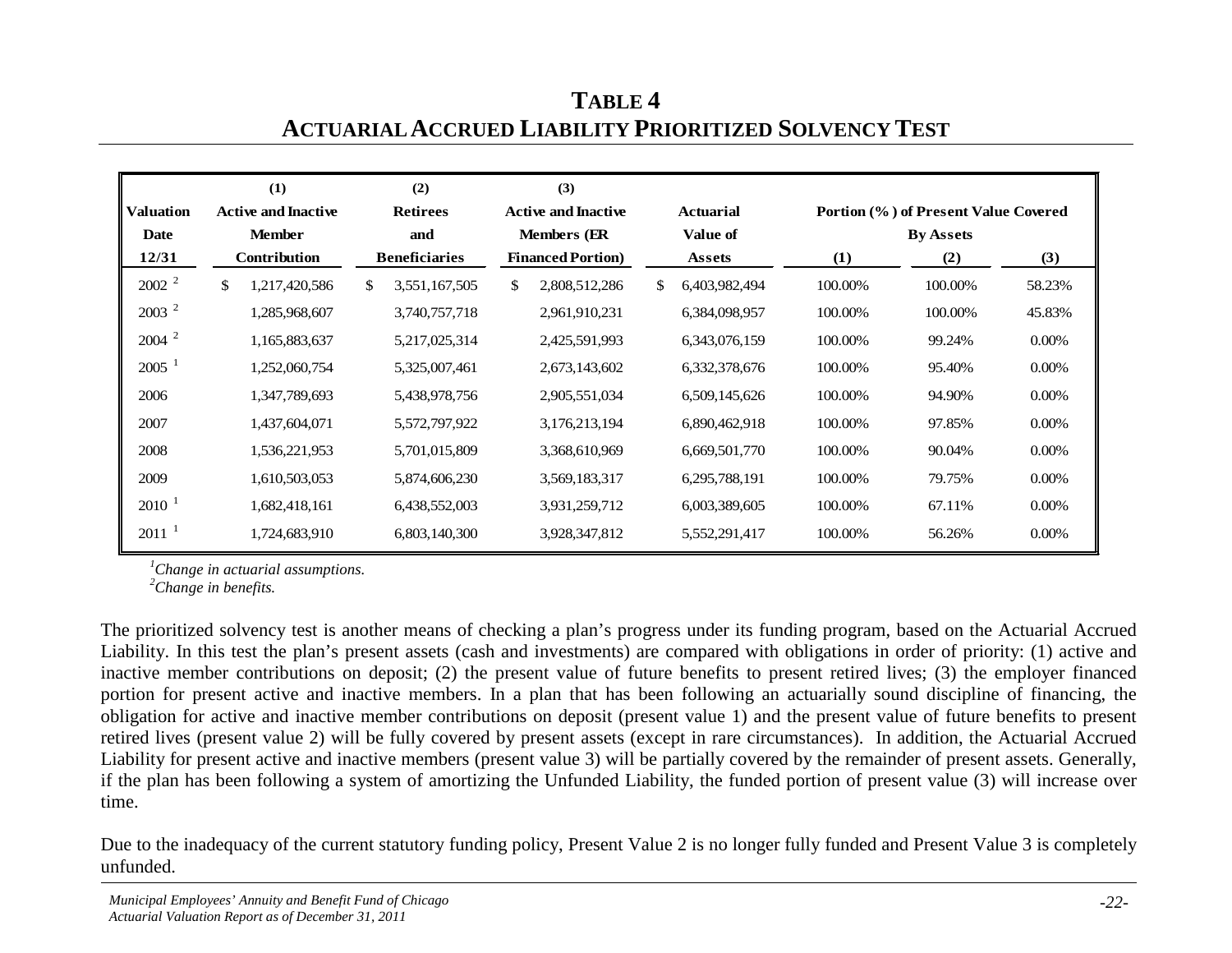**TABLE 5 STATUTORY RESERVES AS OF DECEMBER 31, 2011**

|                                       |                                | <b>New in 2011</b><br><b>Continuing from 2010</b><br><b>Total</b> |                  |                                |                                              |                            |                                |                              |                  |
|---------------------------------------|--------------------------------|-------------------------------------------------------------------|------------------|--------------------------------|----------------------------------------------|----------------------------|--------------------------------|------------------------------|------------------|
|                                       | Annuity<br><b>Payment Fund</b> | <b>Prior Service</b><br><b>Fund</b>                               | <b>Total</b>     | Annuity<br><b>Payment Fund</b> | <b>Prior Service</b><br><b>Total</b><br>Fund |                            | Annuity<br><b>Payment Fund</b> | <b>Prior Service</b><br>Fund | <b>Total</b>     |
| <b>Statutory Reserve</b> <sup>1</sup> |                                |                                                                   |                  |                                |                                              |                            |                                |                              |                  |
| Retirees                              | \$159,076,641                  | \$434,464,406                                                     | \$593,541,047    | \$1,111,950,424                | \$4,414,303,485                              | \$5,526,253,909            | \$1,271,027,065                | \$4,848,767,891              | \$6,119,794,956  |
| Future Surviving Spouses              | \$29,508,587                   | \$<br>22,378,811                                                  | \$<br>51,887,398 | \$259,900,872                  | \$ 369,334,516                               | \$629,235,388              | \$289,409,459                  | \$ 391,713,327               | \$681,122,786    |
| <b>Spouses</b>                        | \$18,260,210                   | 14,827,828<br>\$                                                  | \$<br>33,088,038 | \$154,635,832                  | \$158,198,203                                | \$ 312,834,035             | \$172,896,042                  | \$173,026,031                | \$ 345,922,073   |
| <b>Annual Benefits</b>                |                                |                                                                   |                  |                                |                                              |                            |                                |                              |                  |
| Retirees                              | \$14,373,801                   | 24,822,867<br>\$                                                  | \$<br>39,196,668 | \$139,214,892                  | \$428,666,076                                | \$567,880,968              | \$153,588,693                  | \$<br>453,488,943            | \$ 607,077,636   |
| <b>Future Surviving Spouses</b>       | N/A                            | N/A                                                               | N/A              | N/A                            | N/A                                          | N/A                        | N/A                            | N/A                          | N/A              |
| Spouses                               | $\mathbb{S}$<br>2,107,130      | 2,023,846<br>\$                                                   | \$<br>4,130,976  | 23,675,757<br>\$               | $\mathbb{S}$<br>26,787,327                   | 50,463,084<br>$\mathbb{S}$ | 25,782,887<br>\$               | \$<br>28,811,173             | 54,594,060<br>\$ |

<sup>1</sup>As required by State statutes, calculated using the Combined Annuity Mortality Table with interest at 3.00 percent per annum, except for employees and spouses of employees who were participants on or before January 1, 1952, for whom the American Experience Table of Mortality with interest at 4.00 percent per annum is used.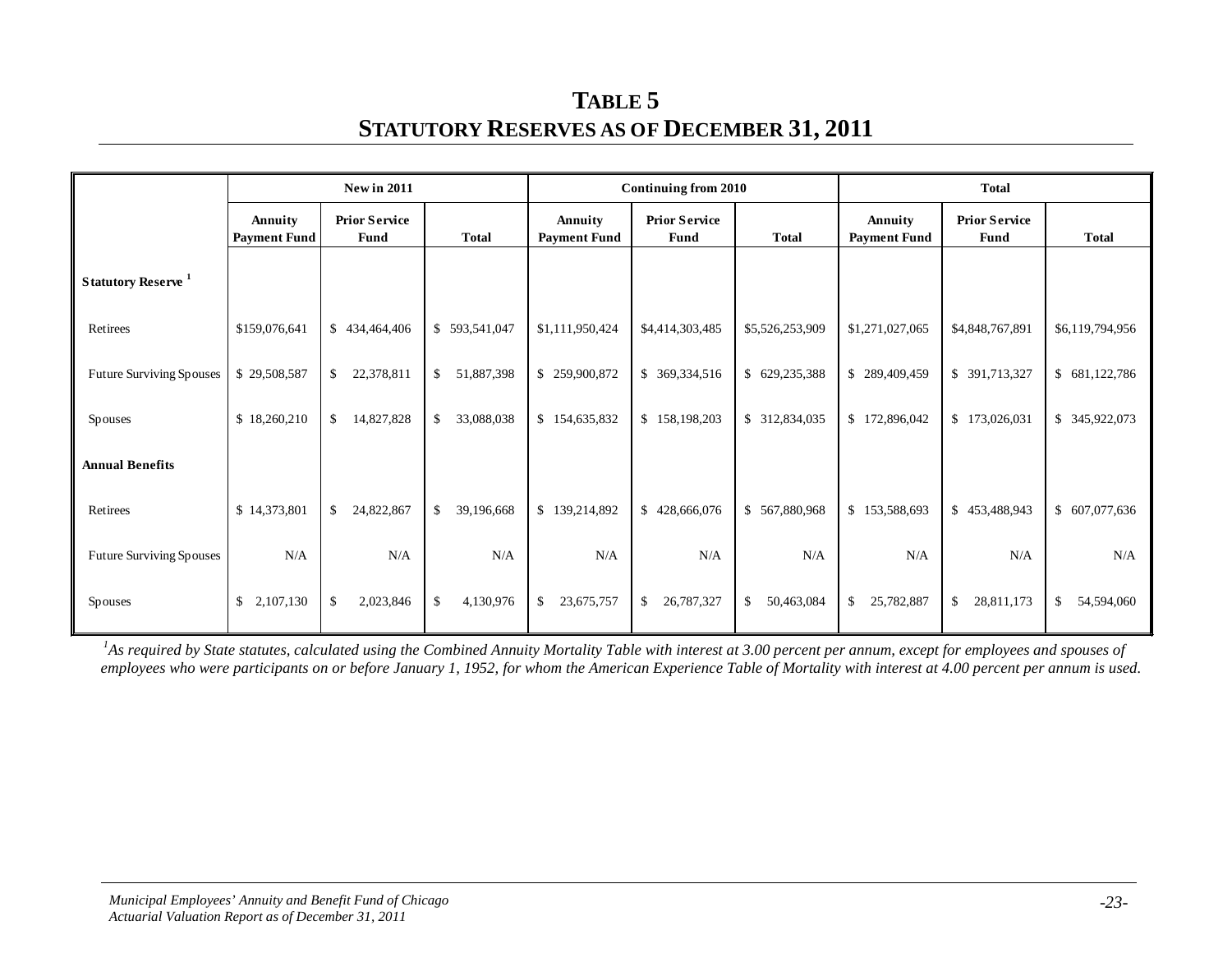# **TABLE 6 STATE REPORTING DISCLOSURE**

|                                                        | 2010                 | 2011                 |
|--------------------------------------------------------|----------------------|----------------------|
| APV of Credited Projected Benefits                     |                      |                      |
| Payable to Retirees and Beneficiaries                  | \$.<br>6,438,552,003 | 6,803,140,300<br>\$. |
| Current Active and Inactive Employees:                 |                      |                      |
| Accumulated Active and Inactive Employee Contributions | 1,682,418,161        | 1,724,683,910        |
| Payable to Vested and Non-Vested Employees             | 2,820,328,625        | 2,775,259,424        |
| <b>Total APV</b>                                       | \$10,941,298,789     | \$11,303,083,634     |
|                                                        |                      |                      |
| Net Assets Available for Benefits, Actuarial Value     | 6,003,389,605        | 5,552,291,417        |
|                                                        |                      |                      |
| Unfunded AAL (AAL in excess of assets)                 | \$<br>4,937,909,184  | 5,750,792,217<br>\$. |
| Percent Funded                                         | 54.87%               | 49.12%               |
| Unfunded AAL as Percent of Payroll                     | 320.35%              | 358.08%              |
|                                                        |                      |                      |
| Payroll                                                | \$<br>1,541,388,065  | S<br>1,605,993,339   |
|                                                        |                      |                      |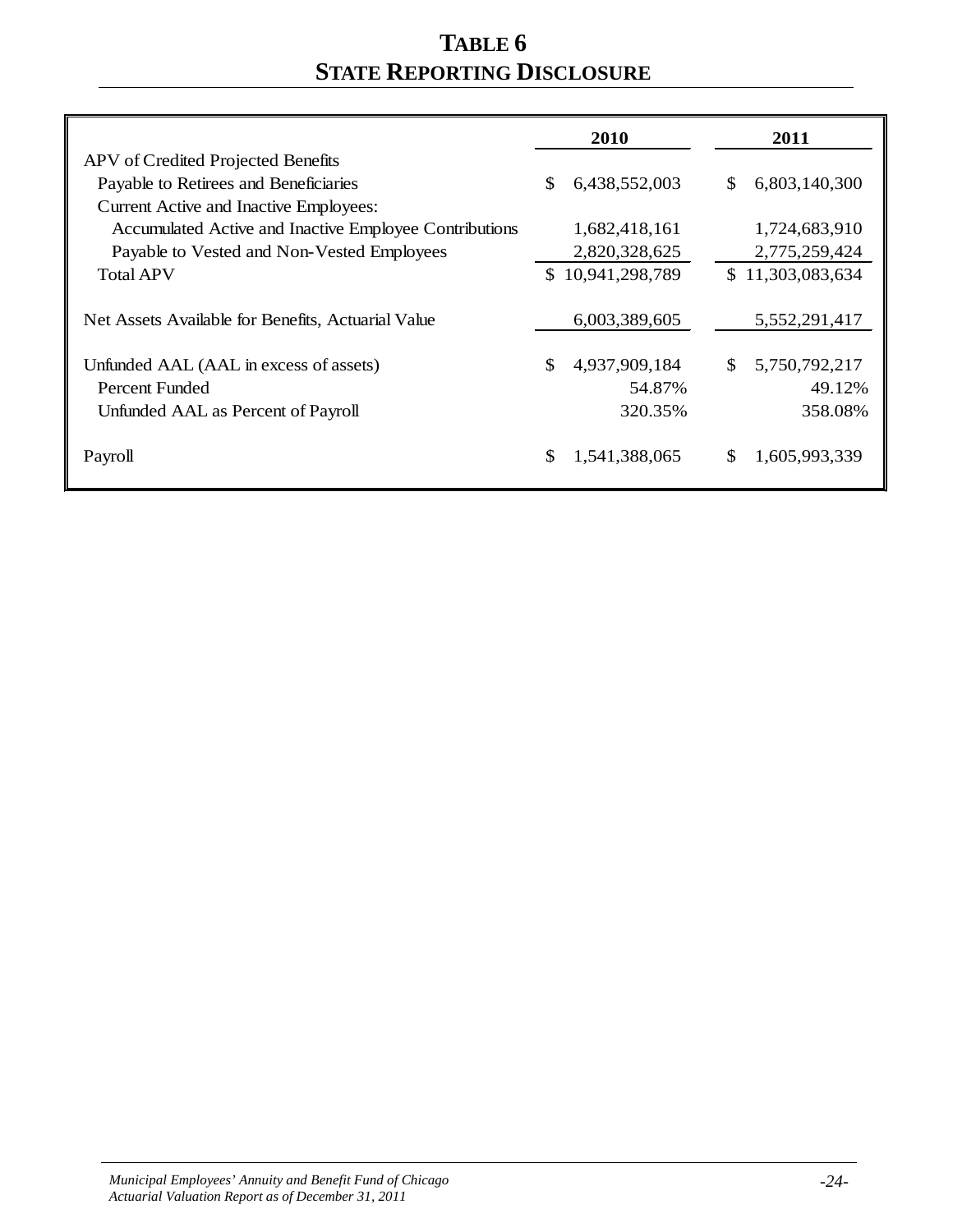## **TABLE 7 ACTUARIAL RESERVE LIABILITIES FOR THE FISCAL YEAR ENDING DECEMBER 31, 2011**

| Accrued Liabilities for Active and Inactive Participants | \$5,653,031,722     |
|----------------------------------------------------------|---------------------|
| <b>Reserves For:</b>                                     |                     |
| Service Retirement Pension                               | \$5,925,333,596     |
| <b>Future Spouses of Current Retirees</b>                | 417,594,245         |
| <b>Surviving Spouse Pension</b>                          | 370,806,273         |
| <b>Health Insurance Supplement</b>                       | 87,970,535          |
| <b>Child Annuitants</b>                                  | 1,435,651           |
|                                                          |                     |
| <b>Total Accrued Liabilities</b>                         | \$12,456,172,022    |
| <b>Unfunded Actuarial Liabilities</b>                    | 6,903,880,605<br>\$ |
| <b>Actuarial Net Assets</b>                              | 5,552,291,417       |

*1 Accrued liabilities for active participants includes retirement liability for members in ordinary or duty disabled status. Liability for disability benefits is recognized as a one-year term cost of 0.75 percent of pay added to the normal cost*.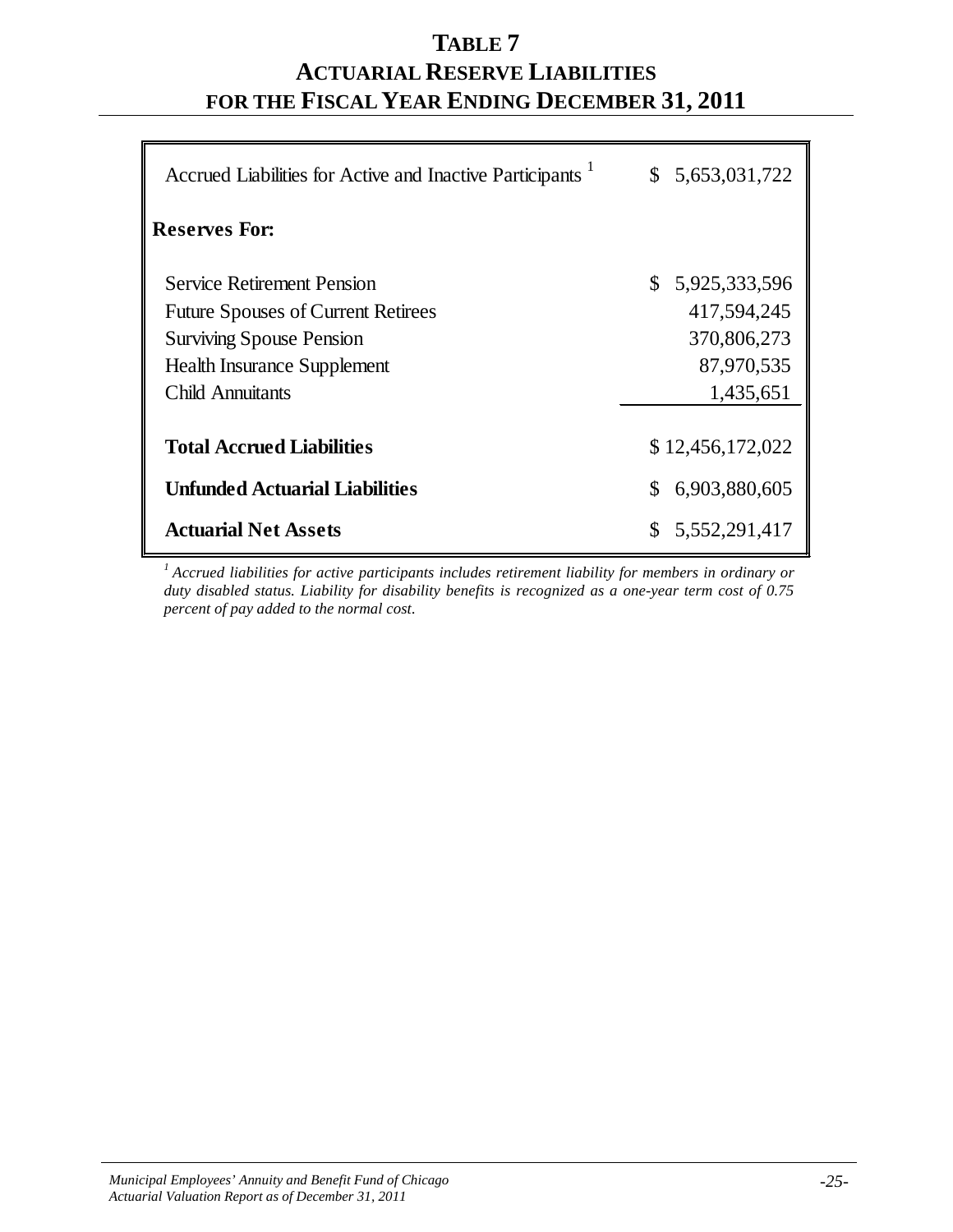# **ASSETS OF THE PLAN**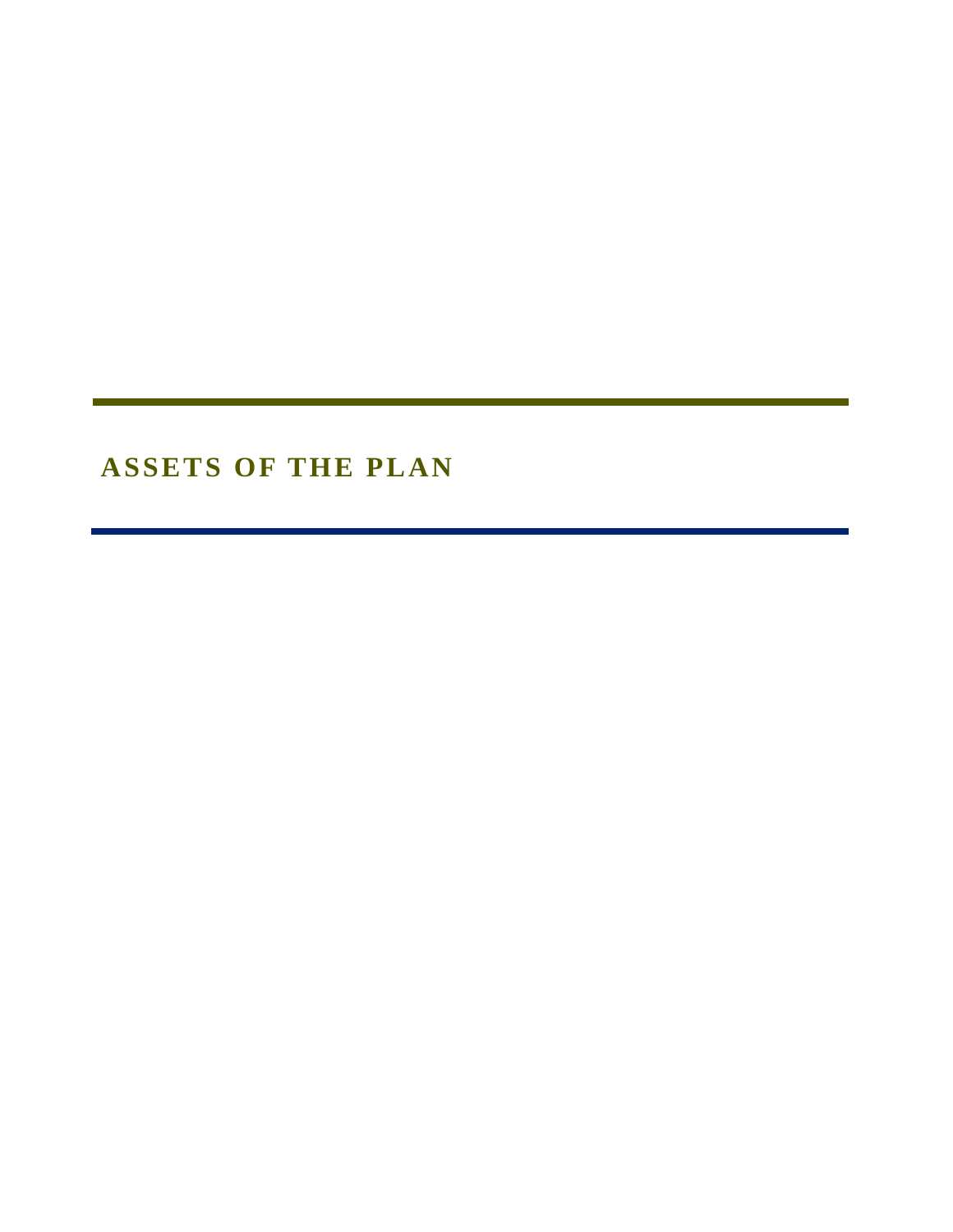The book value of plan assets, net of accounts payable, decreased from \$4.93 billion as of December 31, 2010, to \$4.87 billion as of December 31, 2011, and the market value of plan assets decreased from \$5.44 billion as of December 31, 2010, to \$5.05 billion as of December 31, 2011. Table 8 details the development of asset values during 2011 and Table 9 shows the development of the actuarial value of assets as of December 31, 2011.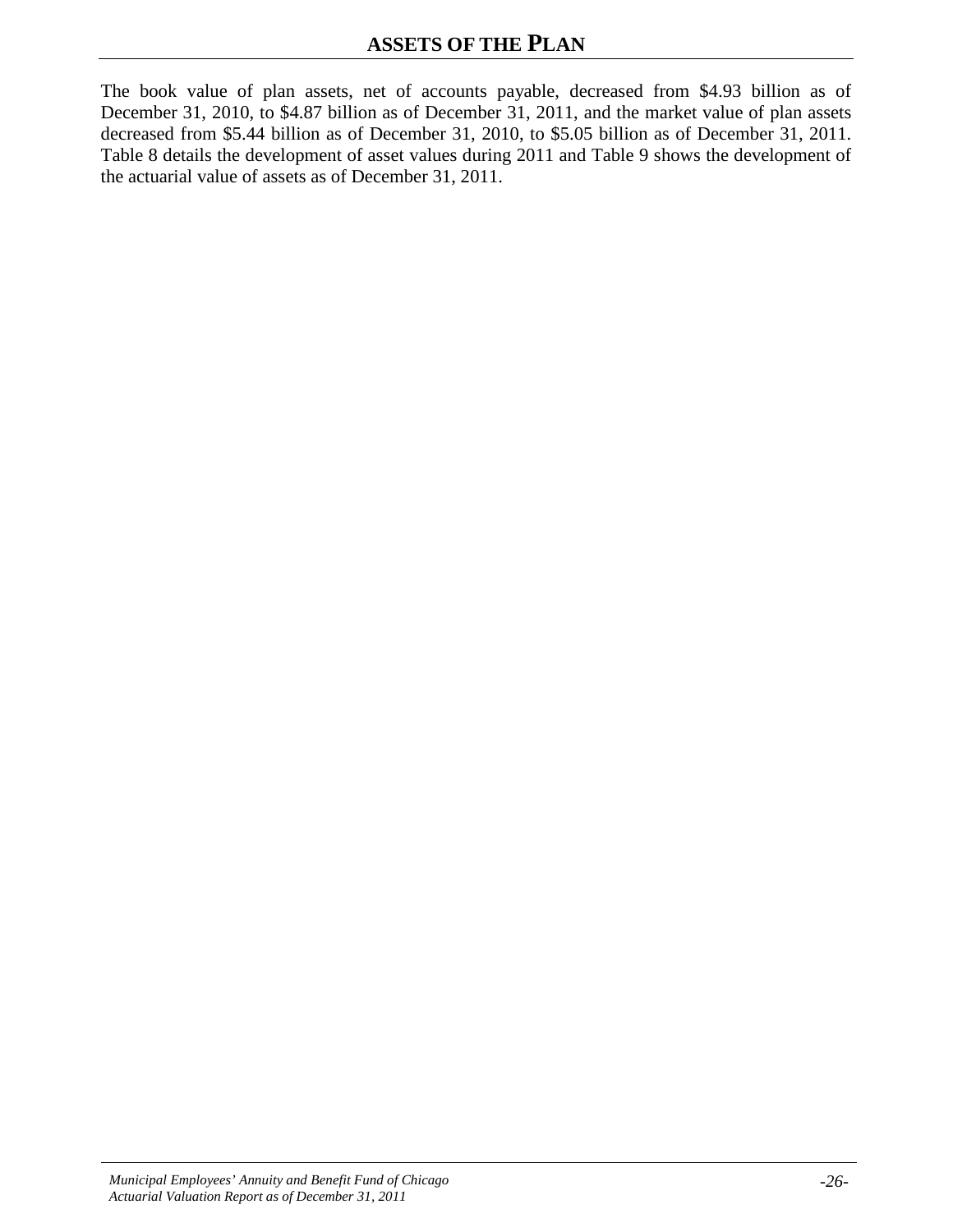## **TABLE 8 RECONCILIATION OF ASSET VALUES AS OF DECEMBER 31, 2011**

|     |                                                                                                                                                                                                                                 | <b>Market Value</b>            |                                                                    |                              | <b>Book Value</b>                                                  |
|-----|---------------------------------------------------------------------------------------------------------------------------------------------------------------------------------------------------------------------------------|--------------------------------|--------------------------------------------------------------------|------------------------------|--------------------------------------------------------------------|
| (1) | Value of Assets as of $12/31/2010$                                                                                                                                                                                              | \$                             | 5,435,593,422                                                      | $\mathbb{S}$                 | 4,927,631,310                                                      |
| (2) | Income for Plan Year:                                                                                                                                                                                                           |                                |                                                                    |                              |                                                                    |
|     | <b>Member Contributions</b><br>(a)                                                                                                                                                                                              | \$                             | 132,596,417                                                        | $\mathbb{S}$                 | 132,596,417                                                        |
|     | City Contributions & Miscellaneous<br>(b)                                                                                                                                                                                       |                                | 156,525,374                                                        |                              | 156,525,374                                                        |
|     | <b>Investment Income Net of Expenses</b><br>(c)                                                                                                                                                                                 |                                | 31,583,226                                                         |                              | 360,979,568                                                        |
|     | <b>Total Income</b><br>(d)                                                                                                                                                                                                      | $\mathcal{S}$                  | 320,705,017                                                        | $\mathbb{S}$                 | 650,101,359                                                        |
| (3) | Disbursements for Plan Year:<br><b>Benefit Payments - Pension</b><br>(a)<br>Benefit Payments - Health Insurance Supplement<br>(b)<br>Refunds and Rollovers<br>(c)<br>Administration<br>(d)<br><b>Total Disbursements</b><br>(e) | $\mathcal{S}$<br>$\mathcal{S}$ | 654,054,148<br>9,516,053<br>32,104,031<br>7,375,338<br>703,049,570 | $\mathbb{S}$<br>$\mathbb{S}$ | 654,054,148<br>9,516,053<br>32,104,031<br>7,375,338<br>703,049,570 |
| (4) | Value of Assets as of 12/31/2011                                                                                                                                                                                                | $\mathcal{S}$                  | 5,053,248,869                                                      | $\mathbb{S}$                 | 4,874,683,099                                                      |
| (5) | Estimated Rate of Return in 2011:                                                                                                                                                                                               |                                |                                                                    |                              |                                                                    |
|     | Gross (Investment Expense of \$25,721,614)<br>(a)                                                                                                                                                                               |                                | 1.10 %                                                             |                              | 8.19 %                                                             |
|     | Net of Investment Expense<br>(b)                                                                                                                                                                                                |                                | 0.60%                                                              |                              | 7.65 %                                                             |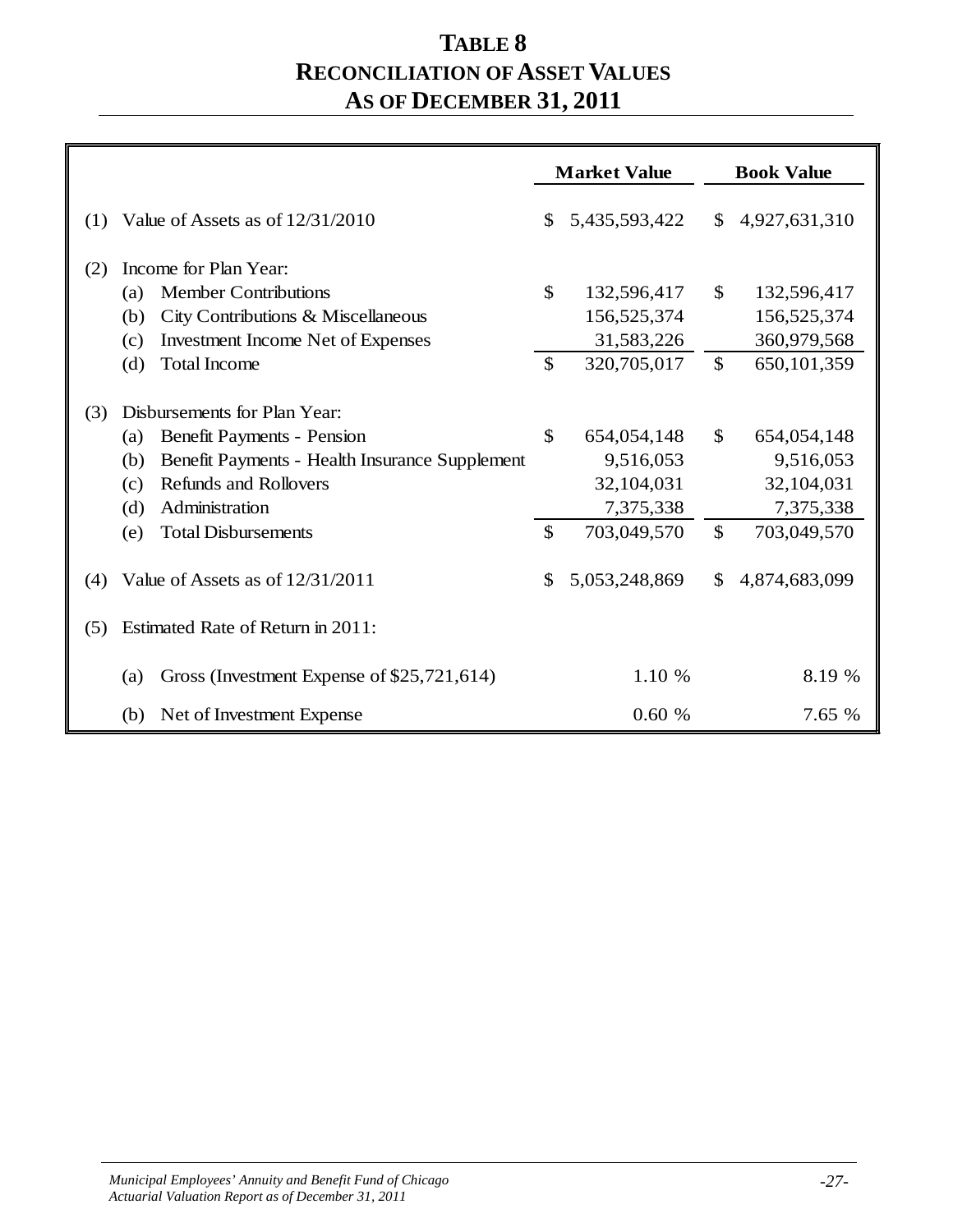#### **TABLE 9 DEVELOPMENT OF ACTUARIAL VALUE OF ASSETS AS OF DECEMBER 31, 2011**

#### (1) **Expected Return on Market Value of Assets for Prior Year** (a) Market Value of Assets as of  $12/31/2010$   $\qquad$  5,435,593,422 (b) Actual Income and Disbursements in Prior Year Weighted for Timing **Weight for Weighted Item Amount Timing Amount** i) Member Contributions \$ 132,596,417 50.0% \$ 66,298,209 ii) City Contributions & Misc. 156,525,374 50.0% 78,262,687 iii) Benefit Payments (663,570,201) 50.0% (331,785,101) iv) Refunds (32,104,031) 50.0% (16,052,016) v) Administration (7,375,338) 50.0% (3,687,669) vi) Total  $\qquad \qquad \mathcal{S} \qquad (413,927,779) \qquad \qquad \mathcal{S} \qquad (206,963,890)$ (c) Market Value of Assets Adj. for Actual Income and Disbursements  $[(a) + (b)(vi)]$  \$ 5,228,629,532 (d) Assumed Rate of Return on Plan Assets for the Year 8.00% (e) Expected Return  $[(c) * (d)]$   $\qquad \qquad$  418,290,363 (2) **Actual Return on Market Value of Assets for Prior Year** (a) Market Value of Assets as of  $12/31/2010$  \$ 5,435,593,422 (b) Income (less investment income) for Prior Plan Year 289,121,791 (c) Disbursements Paid in Prior Year 703,049,570 (d) Market Value of Assets as of 12/31/2011 5,053,248,869 (e) Actual Return  $[(d) + (c) - (b) - (a)]$  \$ 31,583,226 (3) **Investment Gain/(Loss) for Prior Year** \$ (386,707,137) (4) **Actuarial Value of Assets as of 12/31/2011** (a) Market Value of Assets as of  $12/31/2011$   $\qquad \qquad$  5,053,248,869 (b) Deferred Investment Gains and (Losses) for Last 5 Years **Weight for Deferred Plan Year Gain/(Loss) Timing Amount**

|                     | <b>Plan Year</b> | Gain / (Loss)         | Timing   |   | Amount          |
|---------------------|------------------|-----------------------|----------|---|-----------------|
| 1)                  | 2007             | (48, 662, 875)<br>\$  | $0.00\%$ | S |                 |
| $\ddot{\text{ii}})$ | 2008             | (2,495,444,480)       | 20.00%   |   | (499,088,896)   |
| $\overline{iii}$    | 2009             | 413,471,595           | 40.00%   |   | 165,388,638     |
| iv)                 | 2010             | 240,039,034           | 60.00%   |   | 144,023,420     |
| V)                  | 2011             | (386, 707, 137)       | 80.00%   |   | (309, 365, 710) |
| $\mathbf{v}$ i)     | Total            | $$$ $(2,277,303,863)$ |          |   | (499, 042, 548) |
|                     |                  |                       |          |   |                 |

(c) Actuarial Value of Assets  $[(a) - (b) (vi)]$   $\qquad \qquad$  5,552,291,417

The calculated value is determined by adjusting the market value of assets to reflect the investment gains and losses (the difference between the actual investment return and the expected investment return) during each of the last 5 years at the rate of 20 percent per year.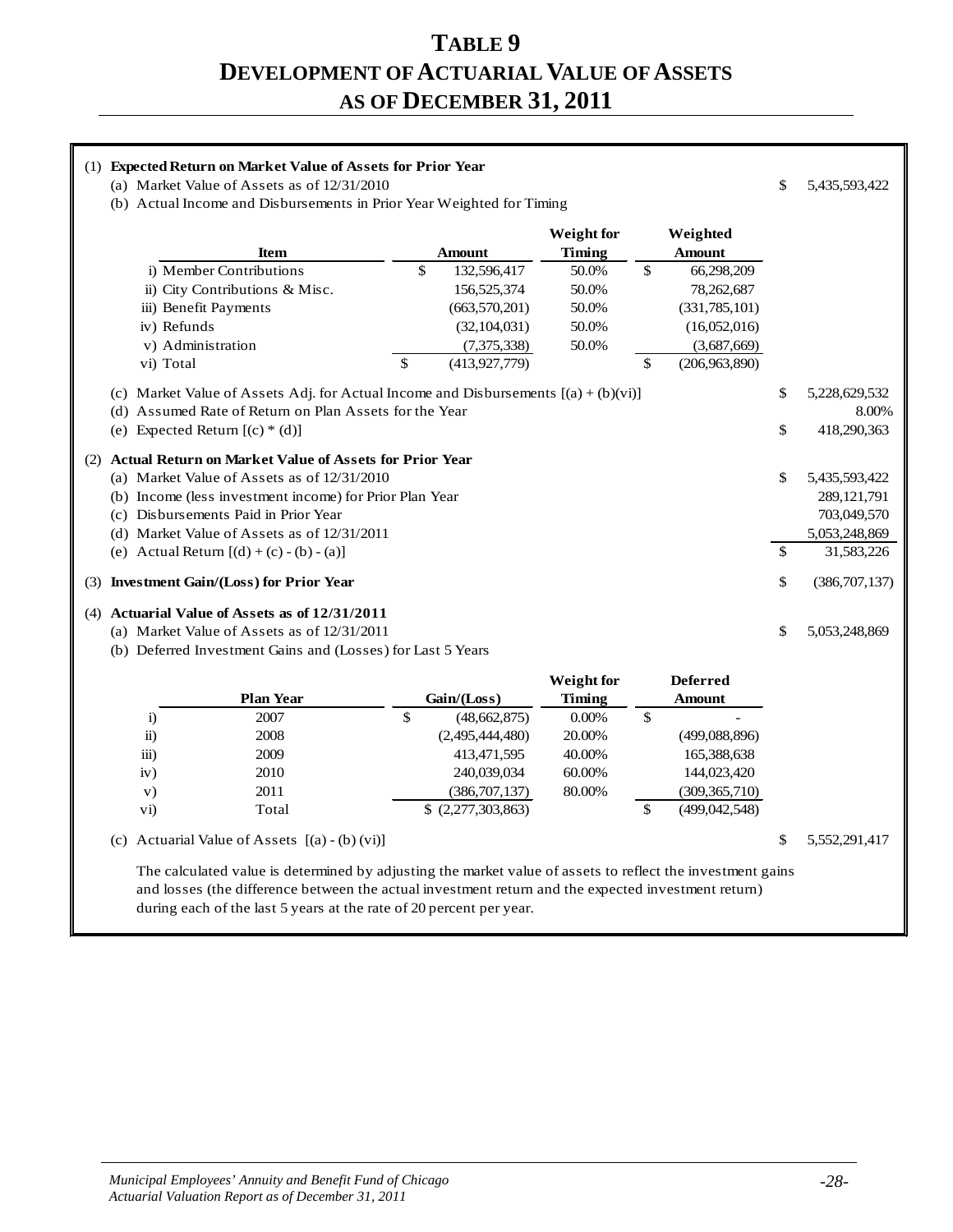# **PLAN MEMBER DATA**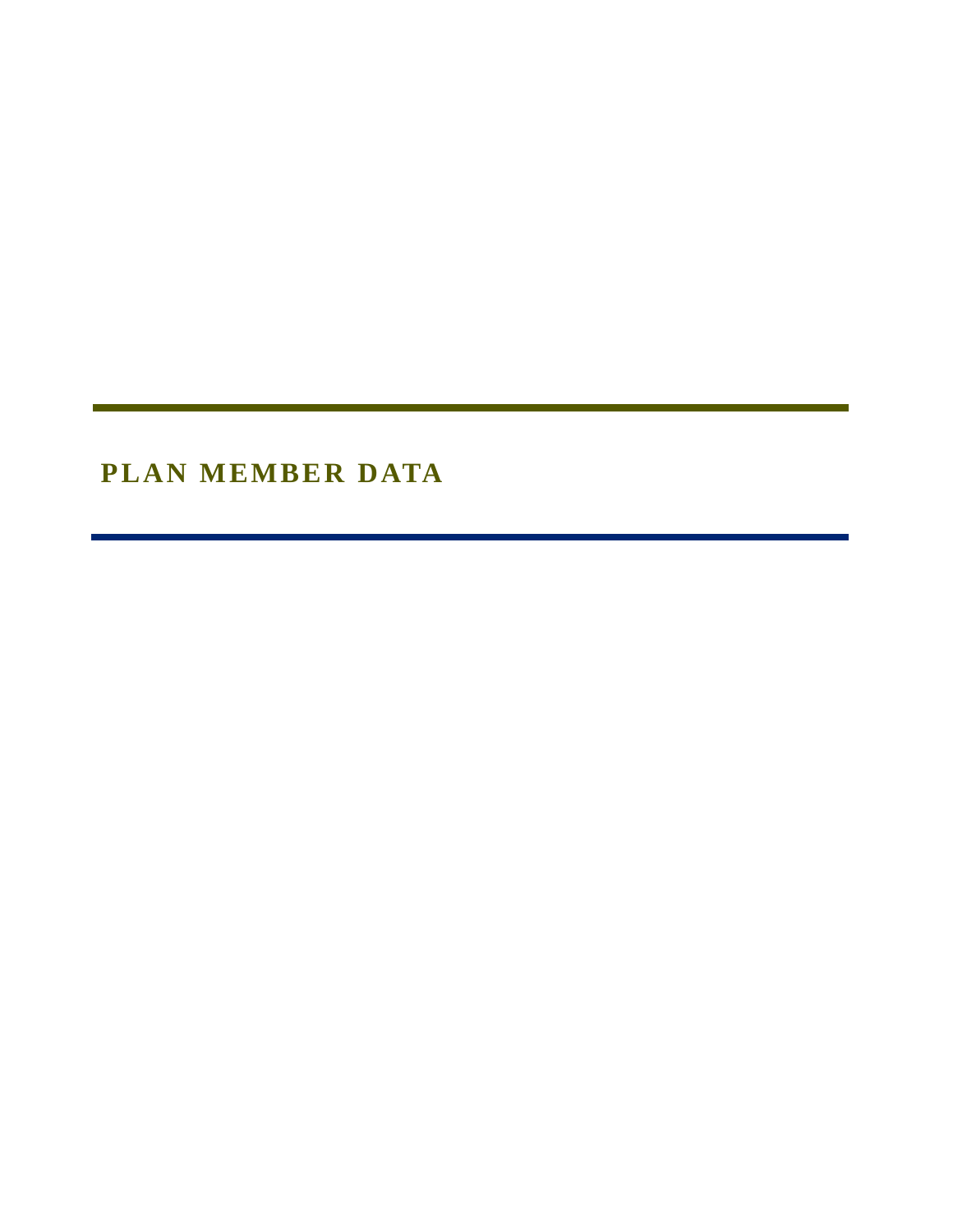### **EXHIBIT A SUMMARY OF CHANGES IN ACTIVE AND INACTIVE PARTICIPANTS FOR FISCAL YEAR ENDING DECEMBER 31, 2011**

| <b>Active Participants</b> <sup>1</sup> | Number at<br><b>Beginning of</b><br>$\text{Year}^2$ | <b>New</b> | <b>Inactive</b><br>to Active | <b>Total</b><br><b>Increases</b> | <b>Decreases</b> | <b>Number</b><br>at End<br>of Year |
|-----------------------------------------|-----------------------------------------------------|------------|------------------------------|----------------------------------|------------------|------------------------------------|
| Males                                   | 12,376                                              | 934        | 211                          | 1,145                            | 693              | 12,828                             |
| Females                                 | 18,350                                              | 1,429      | 323                          | 1,752                            | 954              | 19,148                             |
| <b>Active Total</b>                     | 30,726                                              | 2,363      | 534                          | 2,897                            | 1,647            | 31,976                             |
| <b>Inactive Participants</b>            | Number at<br><b>Beginning of</b><br>Year            | <b>New</b> | <b>Active</b><br>to Inactive | <b>Total</b><br><b>Increases</b> | <b>Decreases</b> | <b>Number</b><br>at End<br>of Year |
| Males                                   | 5,305                                               | 34         | 88                           | 122                              | 508              | 4,919                              |
| Females                                 | 8,561                                               | 50         | 138                          | 188                              | 906              | 7,843                              |
| <b>Inactive Total</b>                   | 13,866                                              | 84         | 226                          | 310                              | 1,414            | 12,762                             |
| <b>Total - Actives and Inactives</b>    | 44,592                                              |            |                              |                                  |                  | 44,738                             |

*1 All employees receiving ordinary and duty disability benefits are included in the active count.*

*2 Includes one active member reclassified from male to female.*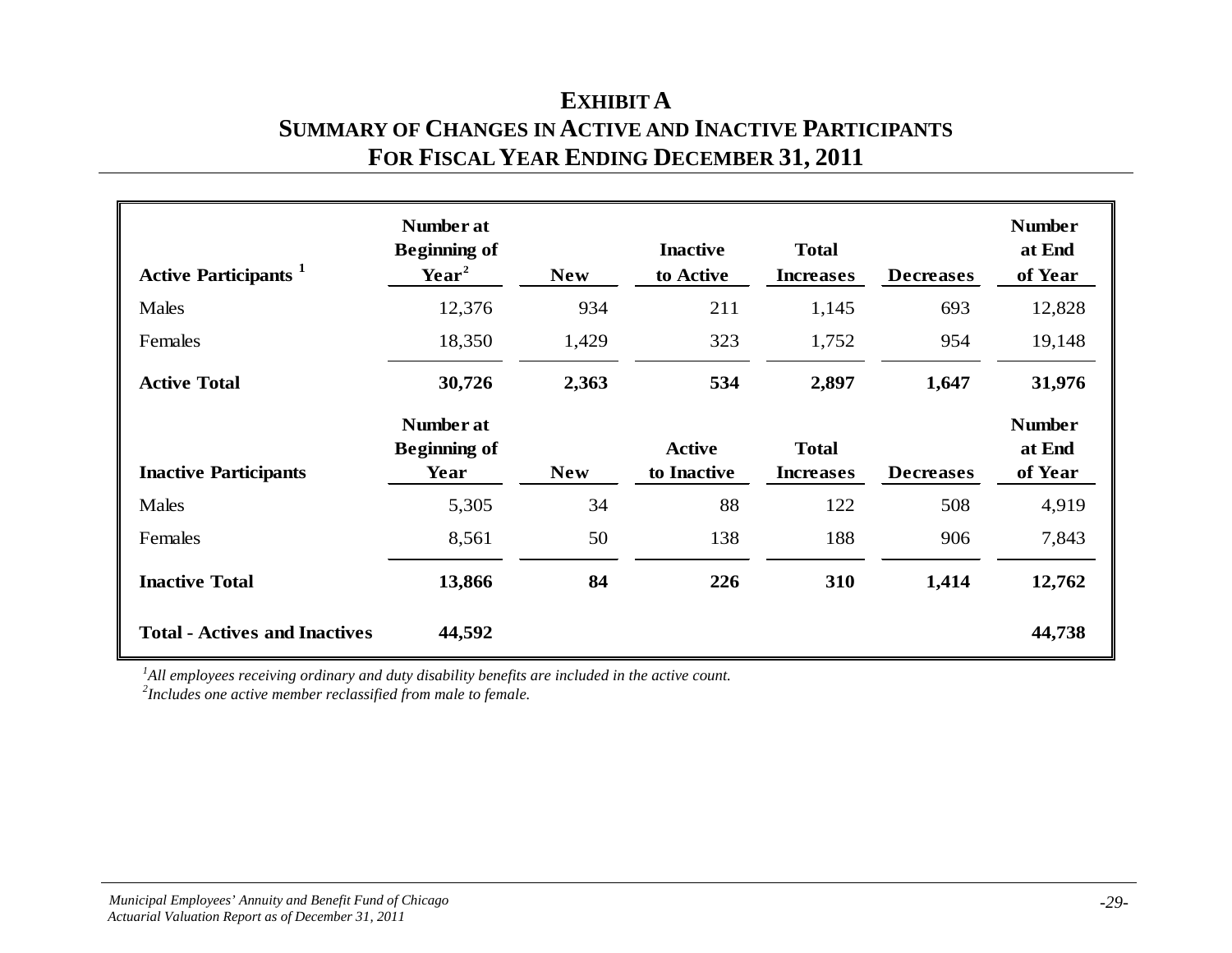| <b>EXHIBIT B</b>                                   |
|----------------------------------------------------|
| SUMMARY OF CHANGES IN ANNUITANTS AND BENEFICIARIES |
| FOR FISCAL YEAR ENDING DECEMBER 31, 2011           |

| <b>Annuitants and Beneficiaries</b>        | Number at<br><b>Beginning of</b><br>Year | <b>Additions</b><br>During<br>Year | <b>Terminations</b><br><b>During</b><br>Year | <b>Number</b><br>at End<br>of Year |
|--------------------------------------------|------------------------------------------|------------------------------------|----------------------------------------------|------------------------------------|
| <b>Employee Annuitants</b>                 | 18,438                                   | 1,149                              | 774                                          | 18,813                             |
| Deferred Employee Annuitants               | 3                                        | 1                                  | $\overline{2}$                               | $\overline{2}$                     |
| Surviving Spouse Annuitants <sup>1</sup>   | 4,338                                    | 241                                | 305                                          | 4,274                              |
| Reversionary Annuitants <sup>2</sup>       | 135                                      | 6                                  | 12                                           | 129                                |
| <b>Child Annuitants</b>                    | 173                                      | 25                                 | 34                                           | 164                                |
| <b>Annuitant Total</b>                     | 23,087                                   | 1,422                              | 1,127                                        | 23,382                             |
|                                            | Number at<br><b>Beginning of</b>         | <b>Additions</b><br>During         | <b>Terminations</b><br>During                | <b>Number</b><br>at End            |
| <b>Actives Receiving Disability</b>        | Year                                     | Year                               | Year                                         | of Year                            |
| <b>Ordinary Disability Beneficiaries</b>   | 304                                      | 462                                | 420                                          | 346                                |
| <b>Duty Disability Beneficiaries</b>       | 246                                      | 321                                | 303                                          | 264                                |
| <b>Disability Total</b>                    | 550                                      | 783                                | 723                                          | 610                                |
| <b>Total - Annuitants and Disabilities</b> | 23,637                                   |                                    |                                              | 23,992                             |

*1 Excludes eight surviving spouses reclassified as reversionary annuitants. 2 Includes 121 reversionary annuitants that are also surviving spouses.*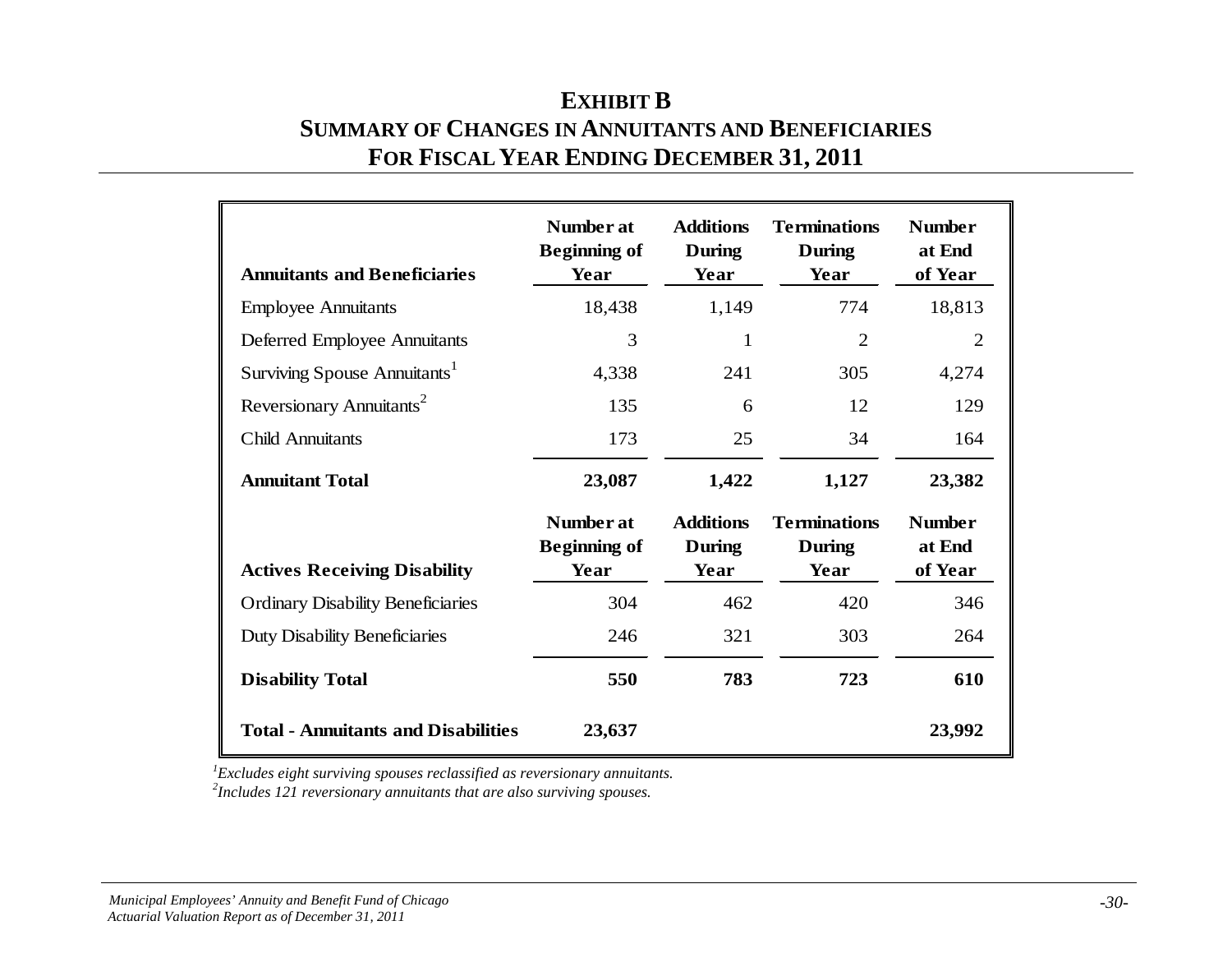## **EXHIBIT C PART I – TOTAL LIVES AND ANNUAL SALARIES OF ACTIVE MALE PARTICIPANTS CLASSIFIED BY AGE AND YEARS OF SERVICE AS OF DECEMBER 31, 2011**

|              |               |               |        |                 |                    |                 |       |                |               | <b>Completed Years of Service</b> |               |                               |               |               |               |              |               |                |      |              |
|--------------|---------------|---------------|--------|-----------------|--------------------|-----------------|-------|----------------|---------------|-----------------------------------|---------------|-------------------------------|---------------|---------------|---------------|--------------|---------------|----------------|------|--------------|
| Attained     |               |               |        |                 |                    |                 |       |                |               |                                   |               |                               |               |               |               |              |               | 35 &           |      |              |
| Age          |               | Under 1       |        | $1 - 4$         |                    | $5-9$           |       | $10 - 14$      |               | $15-19$                           |               | $20 - 24$                     |               | $25 - 29$     |               | 30-34        |               | Over           |      | <b>Total</b> |
| Under 20     |               | 18            |        | 8               |                    |                 |       |                |               |                                   |               |                               |               |               |               |              |               |                |      | 26           |
|              | \$            | 442,132 \$    |        | 184,556 \$      |                    |                 | \$.   |                | -S            |                                   | -S            |                               | <sup>\$</sup> |               | -\$           |              | <sup>\$</sup> |                | - \$ | 626,688      |
| $20 - 24$    |               | 121           |        | 198             |                    | 27              |       |                |               |                                   |               |                               |               |               |               |              |               |                |      | 346          |
|              | S             | 3,313,006 \$  |        | $5,758,501$ \$  |                    | 587,400 \$      |       |                | $\mathcal{S}$ |                                   | $\mathcal{S}$ |                               | $\mathcal{S}$ |               | $\mathcal{S}$ |              | $\mathbb{S}$  |                | -\$  | 9,658,907    |
| $25 - 29$    |               | 148           |        | 489             |                    | 217             |       | 16             |               |                                   |               |                               |               |               |               |              |               |                |      | 870          |
|              | S             | 4,851,866 \$  |        | $19,196,206$ §  |                    | 9,394,945 \$    |       | 440,673 \$     |               |                                   | -S            |                               | -S            |               | -\$           |              | <sup>\$</sup> |                | -\$  | 33,883,690   |
| 30-34        |               | 107           |        | 443             |                    | 383             |       | 187            |               | 14                                |               |                               |               |               |               |              |               |                |      | 1,134        |
|              | \$            | 4,413,011 \$  |        | 21,337,003      | $\mathbf{s}$       | 19,384,652 \$   |       | 10,571,642     | - \$          | 835,720 \$                        |               |                               | $\mathbb{S}$  |               | $\mathcal{S}$ |              | $\mathbb{S}$  |                | -9   | 56,542,028   |
| 35-39        |               | 65            |        | 354             |                    | 369             |       | 360            |               | 131                               |               | 11                            |               |               |               |              |               |                |      | 1,290        |
|              | S             | 2,587,230 \$  |        | 18,278,396      | $\mathcal{S}$      | 22,474,136 \$   |       | 23,201,130 \$  |               | 9,161,279 \$                      |               | 608,768 \$                    |               |               | -S            |              | $\mathbf S$   |                | -\$  | 76,310,939   |
| 40-44        |               | 77            |        | 349             |                    | 398             |       | 451            |               | 308                               |               | 150                           |               | 8             |               |              |               |                |      | 1,741        |
|              | S             | 2,986,227 \$  |        | 17,707,875      | $\mathbf{\hat{s}}$ | 24,687,693 \$   |       | 30,373,297 \$  |               | 22,551,485                        | - \$          | 11,039,580 \$                 |               | 645,326 \$    |               |              | $\mathbf S$   |                | -9   | 109,991,483  |
| 45-49        |               | 47            |        | 254             |                    | 370             |       | 432            |               | 376                               |               | 380                           |               | 163           |               | 10           |               |                |      | 2,032        |
|              | <sup>\$</sup> | 1,903,744 \$  |        | 12,921,036      | - \$               | 22, 141, 781 \$ |       | 29,032,135     | - \$          | 27,246,868                        | - \$          | 28,164,793 \$                 |               | 12,317,367 \$ |               | 908,872 \$   |               |                |      | 134,636,596  |
| 50-54        |               | 29            |        | 223             |                    | 311             |       | 404            |               | 360                               |               | 403                           |               | 392           |               | 91           |               | 6              |      | 2,219        |
|              | <sup>\$</sup> | 1,200,553 \$  |        | $10,396,324$ \$ |                    | 17,762,717 \$   |       | 27,531,294     | -S            | 27,054,594                        | - \$          | 29,777,306 \$                 |               | 30,761,803    | -S            | 7,393,473 \$ |               | 588,370        | - \$ | 152,466,434  |
| 55-59        |               | 16            |        | 150             |                    | 211             |       | 292            |               | 295                               |               | 341                           |               | 271           |               | 141          |               | 22             |      | 1,739        |
|              | $\mathbb{S}$  | 716,058 \$    |        | 7,341,141       | - \$               | 11,494,968 \$   |       | 19,932,536 \$  |               | 21,139,831                        | - \$          | 25,744,326 \$                 |               | 21,096,382    | -S            | 11,004,427   | \$            | 1,915,546      | - \$ | 120,385,215  |
| 60-64        |               | 11            |        | 73              |                    | 150             |       | 176            |               | 143                               |               | 181                           |               | 154           |               | 42           |               | 19             |      | 949          |
|              | $\mathbb{S}$  | 501,083 \$    |        | $3,416,011$ s   |                    | 9,160,456 \$    |       | 11,545,068     | - \$          | 10,323,799                        | - \$          | 13,273,734 \$                 |               | 11,487,236    | - \$          | 2,966,008    | -S            | $1,491,342$ \$ |      | 64,164,737   |
| 65-69        |               | 2             |        | 16              |                    | 39              |       | 58             |               | 66                                |               | 48                            |               | 33            |               | 20           |               | 10             |      | 292          |
|              | $\mathbb{S}$  | 41,752 \$     |        | 689,065         | - \$               | 1,874,242 \$    |       | 3,717,364      | - \$          | 4,737,904                         | -S            | 3,725,542 \$                  |               | 2,393,138     | -S            | 1,548,905 \$ |               | $708,432$ \$   |      | 19,436,344   |
| 70 & Over    |               | 2             |        | 18              |                    | 41              |       | 31             |               | 30                                |               | 21                            |               | 25            |               | 9            |               | 13             |      | 190          |
|              | \$            | 45,593 \$     |        | 527,503         | - \$               | 1,248,008 \$    |       | 1,481,532 \$   |               | 2,189,697 \$                      |               | 1,381,511 \$                  |               | 1,570,777 \$  |               | 649,274      | $\mathcal{S}$ | $1,052,592$ \$ |      | 10,146,487   |
|              |               |               |        |                 |                    |                 |       |                |               |                                   |               |                               |               |               |               |              |               |                |      |              |
|              |               |               |        |                 |                    |                 |       |                |               |                                   |               |                               |               |               |               |              |               |                |      |              |
| <b>Total</b> |               | 643           |        | 2,575           |                    | 2,516           |       | 2,407          |               | 1,723                             |               | 1,535                         |               | 1,046         |               | 313          |               | 70             |      | 12,828       |
|              |               | 23,002,255 \$ |        | 117,753,617 \$  |                    | 140,210,998 \$  |       | 157,826,671 \$ |               |                                   |               | 125,241,177 \$ 113,715,560 \$ |               | 80,272,029    | \$            | 24,470,959   | \$            | 5,756,282 \$   |      | 788,249,548  |
| $w/o$ DOB    | $\mathcal{S}$ | $\sim$        | $-$ \$ |                 | $-$ \$             |                 | $- S$ |                | $-$ \$        |                                   | $-$ \$        |                               | $- S$         |               | $-$ \$        |              | -S            |                | $-5$ |              |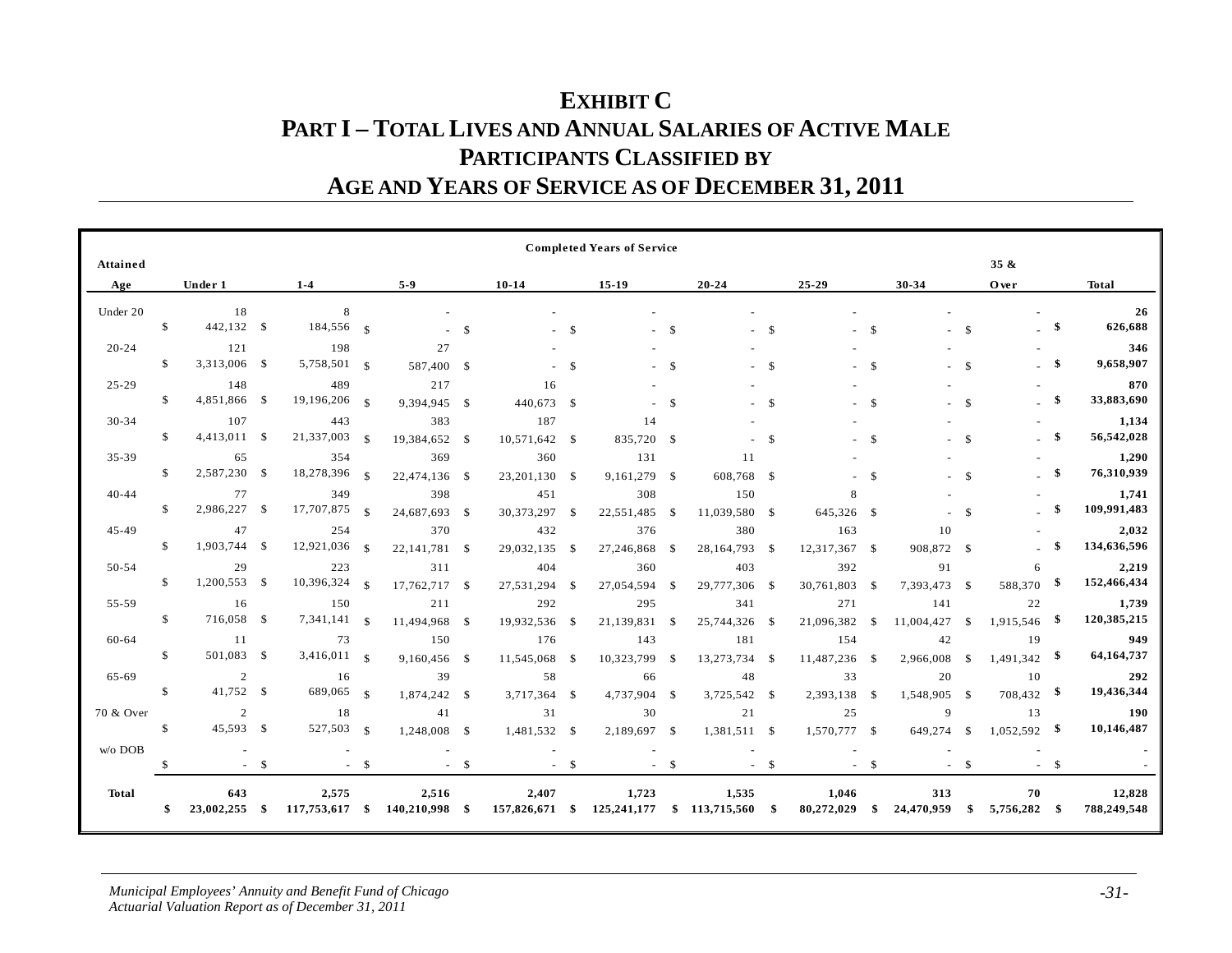### **EXHIBIT C PART II – TOTAL LIVES AND ANNUAL SALARIES OF ACTIVE FEMALE PARTICIPANTS CLASSIFIED BY AGE AND YEARS OF SERVICE AS OF DECEMBER 31, 2011**

|              |               |                |       |                  |               |                 |               |                |              | <b>Completed Years of Service</b> |               |                   |               |                |               |              |               |                |           |              |
|--------------|---------------|----------------|-------|------------------|---------------|-----------------|---------------|----------------|--------------|-----------------------------------|---------------|-------------------|---------------|----------------|---------------|--------------|---------------|----------------|-----------|--------------|
| Attained     |               |                |       |                  |               |                 |               |                |              |                                   |               |                   |               |                |               |              |               | $35 \&$        |           |              |
| Age          |               | Under 1        |       | $1 - 4$          |               | $5-9$           |               | $10 - 14$      |              | $15-19$                           |               | $20 - 24$         |               | $25 - 29$      |               | 30-34        |               | Over           |           | <b>Total</b> |
| Under 20     |               | 26             |       | 3                |               |                 |               |                |              |                                   |               |                   |               |                |               |              |               |                |           | 29           |
|              | $\mathbb{S}$  | 644,535 \$     |       | $46,840$ \$      |               |                 | $\mathcal{S}$ |                | -\$          |                                   | <sup>\$</sup> |                   | $\mathcal{S}$ |                | -S            |              | $\mathcal{S}$ |                | -\$       | 691,375      |
| $20 - 24$    |               | 222            |       | 269              |               | 25              |               |                |              |                                   |               |                   |               |                |               |              |               |                |           | 516          |
|              | $\mathbb{S}$  | 5,973,913 \$   |       | $7,242,503$ \$   |               | 581,608 \$      |               |                | $\mathbf S$  |                                   | $\mathcal{S}$ |                   | $\mathcal{S}$ |                | <sup>\$</sup> |              | $\mathcal{S}$ |                | -\$       | 13,798,024   |
| $25 - 29$    |               | 222            |       | 683              |               | 260             |               | 40             |              |                                   |               |                   |               |                |               |              |               |                |           | 1,205        |
|              | \$            | 7,641,803 \$   |       | 23,660,658       | $\mathcal{S}$ | 8,338,620 \$    |               | 1,152,050      | -\$          |                                   | $\mathcal{S}$ |                   | -S            |                | -S            |              | <sup>\$</sup> |                | -\$       | 40,793,131   |
| 30-34        |               | 138            |       | 583              |               | 520             |               | 252            |              | 38                                |               |                   |               |                |               |              |               |                |           | 1,531        |
|              | $\mathbb{S}$  | 5,263,312 \$   |       | 24,355,942       | $\mathcal{S}$ | 23,190,839 \$   |               | 11,203,491 \$  |              | 1,812,737 \$                      |               |                   | $\mathcal{S}$ |                | $\mathcal{S}$ |              | $\mathcal{S}$ |                | -S        | 65,826,321   |
| 35-39        |               | 121            |       | 460              |               | 545             |               | 543            |              | 185                               |               | 20                |               |                |               |              |               |                |           | 1,874        |
|              | $\mathbb{S}$  | 4,316,547 \$   |       | 18,918,786       | $\mathcal{S}$ | 24, 347, 535 \$ |               | 26,226,548     | - \$         | 9,737,665                         | - \$          | 1,184,506 \$      |               |                | $\mathcal{S}$ |              | <sup>\$</sup> |                | -S        | 84,731,587   |
| $40 - 44$    |               | 102            |       | 404              |               | 532             |               | 679            |              | 408                               |               | 208               |               | $\overline{Q}$ |               |              |               |                |           | 2,342        |
|              | $\mathbb{S}$  | 3,827,867 \$   |       | 15,547,061       | $\mathcal{L}$ | 21,206,295 \$   |               | 31,913,599     | $\mathbf{s}$ | 23,166,089                        | - \$          | 12,454,445 \$     |               | 745,089        | - \$          |              | $\mathcal{S}$ |                | -\$       | 108,860,445  |
| $45 - 49$    |               | 80             |       | 401              |               | 590             |               | 868            |              | 518                               |               | 424               |               | 149            |               | 17           |               |                |           | 3,047        |
|              | \$            | 2,603,005 \$   |       | 13,673,796       | $\mathcal{S}$ | 21,822,876 \$   |               | 36,590,570     | -S           | 25,815,259                        | - \$          | 24,000,260 \$     |               | 10,289,718     | -S            | 1,282,923 \$ |               |                | \$        | 136,078,407  |
| 50-54        |               | 63             |       | 280              |               | 552             |               | 825            |              | 598                               |               | 606               |               | 272            |               | 82           |               | $\mathbf{1}$   |           | 3,279        |
|              | $\mathcal{S}$ | 1,844,045 \$   |       | $10,099,932$ \$  |               | 18,324,180 \$   |               | 32,309,190     | -S           | 26,795,629                        | -S            | 32,195,582 \$     |               | 17,116,461     | -S            | 5,521,363 \$ |               | 88,140         | -\$       | 144,294,522  |
| 55-59        |               | 26             |       | 209              |               | 428             |               | 637            |              | 530                               |               | 478               |               | 259            |               | 97           |               | 20             |           | 2,684        |
|              | $\mathbb{S}$  | 880,388 \$     |       | 6,897,236        | $\mathbf{s}$  | 13,700,625 \$   |               | 24,602,712     | - \$         | 23,313,395                        | - \$          | 23,065,609        | - \$          | 14,250,259     | -\$           | 6,549,233    | - \$          | 1,294,283      | - \$      | 114,553,740  |
| 60-64        |               | 11             |       | 107              |               | 259             |               | 341            |              | 363                               |               | 351               |               | 166            |               | 76           |               | 35             |           | 1,709        |
|              | $\mathbb{S}$  | 221,834 \$     |       | 3,309,927        | $\mathbf{s}$  | 8,278,451 \$    |               | 13,361,284 \$  |              | 16,202,366                        | - \$          | 16,247,832 \$     |               | 8,765,608      | -\$           | 3,884,005    | -S            | 2,222,619      | - \$      | 72,493,926   |
| 65-69        |               | $\tau$         |       | 36               |               | 87              |               | 103            |              | 125                               |               | 130               |               | 74             |               | 49           |               | 19             |           | 630          |
|              | $\mathbb{S}$  | 274,298 \$     |       | 1,030,909        | -\$           | 2,004,700 \$    |               | 3,742,220      | - \$         | 5,277,734                         | - \$          | 5,790,156 \$      |               | 3,518,821      | -S            | 2,231,453    | <b>S</b>      | 903,335        | $\bullet$ | 24,773,626   |
| 70 & Over    |               | $\overline{2}$ |       | 14               |               | 37              |               | 48             |              | 46                                |               | 48                |               | 34             |               | 33           |               | 40             |           | 302          |
|              | \$            | 51,787 \$      |       | 328,534 §        |               | 823,318 \$      |               | 1,379,778 \$   |              | 1,758,577 \$                      |               | 1,779,639 \$      |               | 1,426,149      | -S            | 1,700,095    | -\$           | $1,600,810$ \$ |           | 10,848,687   |
| w/o DOB      |               | $\sim$         |       |                  |               |                 |               |                |              |                                   |               |                   |               |                |               |              |               |                |           |              |
|              | $\mathcal{S}$ |                | $- S$ |                  | <sup>\$</sup> |                 | $- S$         |                | $-$ \$       |                                   | $-$ \$        |                   | $-$ \$        |                | $\mathcal{S}$ |              | <sup>\$</sup> |                | $-$ \$    |              |
| <b>Total</b> |               | 1,020          |       | 3,449            |               | 3,835           |               | 4,336          |              | 2,811                             |               | 2,265             |               | 963            |               | 354          |               | 115            |           | 19,148       |
|              | \$            | 33,543,334 \$  |       | $125,112,124$ \$ |               | 142,619,047 \$  |               | 182,481,442 \$ |              | 133,879,451                       |               | $$116,718,029$ \$ |               | 56,112,105     | -\$           | 21,169,072   | \$            | $6,109,187$ \$ |           | 817,743,791  |
|              |               |                |       |                  |               |                 |               |                |              |                                   |               |                   |               |                |               |              |               |                |           |              |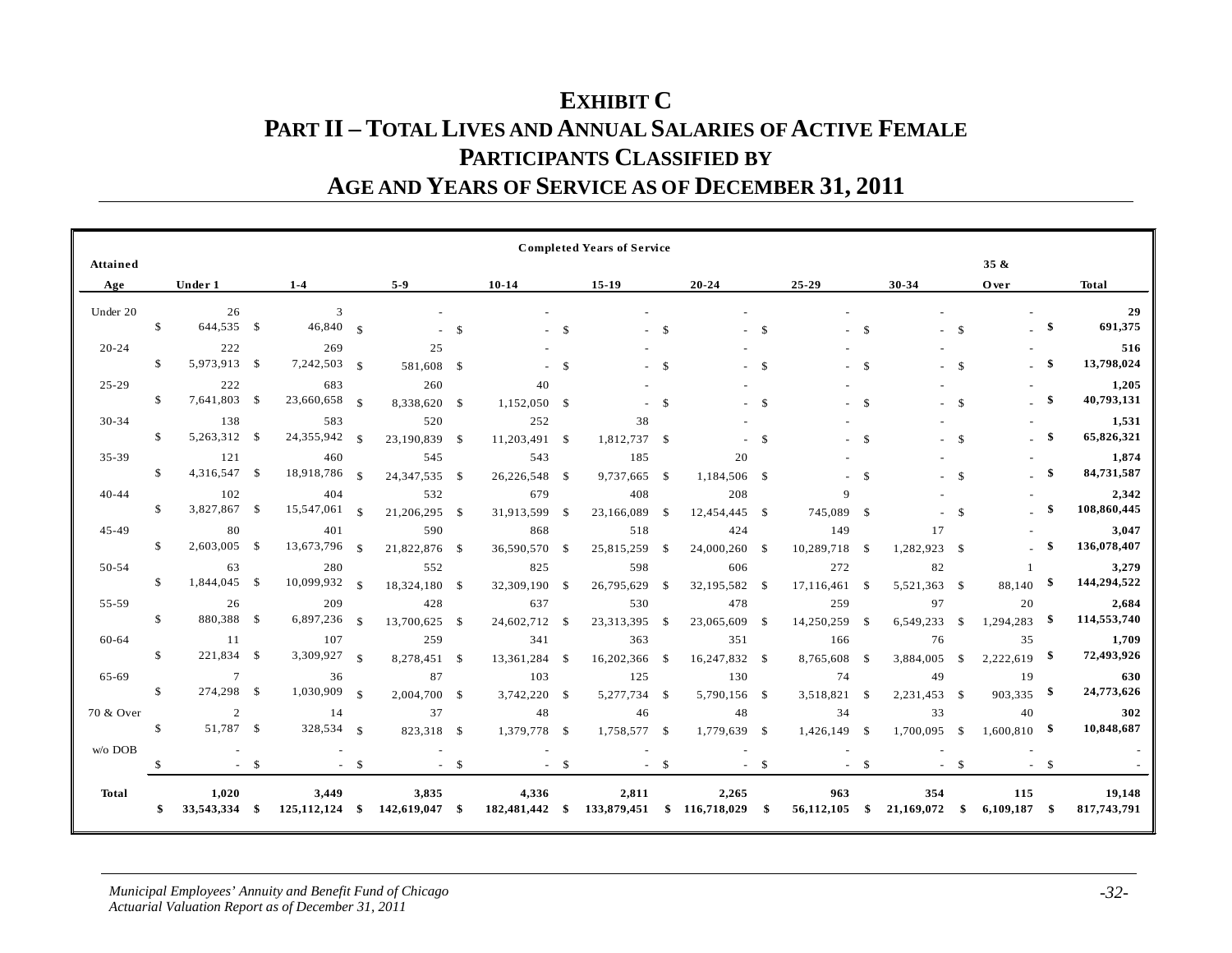## **EXHIBIT C PART III – TOTAL LIVES AND ANNUAL SALARIES OF ALL ACTIVE PARTICIPANTS CLASSIFIED BY AGE AND YEARS OF SERVICE AS OF DECEMBER 31, 2011**

|           |               |                             |        |                         |               |                         |        |                         |               | <b>Completed Years of Service</b> |               |                      |               |                      |               |                      |               |                           |        |                         |
|-----------|---------------|-----------------------------|--------|-------------------------|---------------|-------------------------|--------|-------------------------|---------------|-----------------------------------|---------------|----------------------|---------------|----------------------|---------------|----------------------|---------------|---------------------------|--------|-------------------------|
| Attained  |               |                             |        |                         |               |                         |        |                         |               |                                   |               |                      |               |                      |               |                      |               | $35 \&$                   |        |                         |
| Age       |               | Under 1                     |        | $1 - 4$                 |               | $5-9$                   |        | $10 - 14$               |               | 15-19                             |               | $20 - 24$            |               | 25-29                |               | 30-34                |               | Over                      |        | <b>Total</b>            |
| Under 20  | \$            | 44<br>1,086,667 \$          |        | 11<br>231,396 \$        |               |                         | \$     |                         | $\mathcal{S}$ |                                   | <sup>\$</sup> |                      | $-$ \$        |                      | - S           |                      | $\mathcal{S}$ |                           | -\$    | 55<br>1,318,063         |
| $20 - 24$ | <sup>\$</sup> | 343<br>9,286,919 \$         |        | 467<br>$13,001,004$ \$  |               | 52<br>1,169,008 \$      |        |                         | $\mathbf{s}$  |                                   | $\mathcal{S}$ |                      | $\mathbf{s}$  |                      | - \$          |                      | $\mathcal{S}$ |                           | \$     | 862<br>23,456,931       |
| $25 - 29$ | <sup>\$</sup> | 370<br>12,493,669 \$        |        | 1,172<br>42,856,864     | - \$          | 477<br>17,733,565 \$    |        | 56<br>1,592,723         | $\mathbb{S}$  |                                   | $\mathcal{S}$ |                      | $\mathbf{s}$  |                      | <sup>\$</sup> |                      | $\mathcal{S}$ |                           | \$     | 2,075<br>74,676,821     |
| $30 - 34$ | \$            | 245<br>9,676,323 \$         |        | 1,026<br>45,692,945     | - \$          | 903<br>42,575,491 \$    |        | 439<br>21,775,133       | $\mathbb{S}$  | 52<br>2,648,457 \$                |               |                      | <sup>\$</sup> |                      | $\mathcal{S}$ |                      | $\mathcal{S}$ |                           |        | 2,665<br>122,368,349    |
| 35-39     | \$            | 186<br>6,903,777 \$         |        | 814<br>37, 197, 182     | $^{\circ}$    | 914<br>46,821,671 \$    |        | 903<br>49,427,678       | -S            | 316<br>18,898,944                 | - \$          | 31<br>1,793,274 \$   |               |                      | $\mathcal{S}$ |                      | $\mathcal{S}$ |                           | \$     | 3,164<br>161,042,526    |
| $40 - 44$ | $\mathcal{S}$ | 179<br>6,814,094 \$         |        | 753<br>33,254,936       | $\mathcal{S}$ | 930<br>45,893,988 \$    |        | 1,130<br>62,286,896     | -S            | 716<br>45,717,574                 | -S            | 358<br>23,494,025 \$ |               | 17<br>1,390,415 \$   |               |                      | $\mathbf S$   |                           | \$     | 4,083<br>218,851,928    |
| 45-49     | <sup>\$</sup> | 127<br>4,506,749 \$         |        | 655<br>26,594,832       | - \$          | 960<br>43,964,657 \$    |        | 1,300<br>65,622,705     | -\$           | 894<br>53,062,127                 | \$            | 804<br>52,165,053    | -S            | 312<br>22,607,085    | -S            | 27<br>2,191,795      | - \$          |                           | -\$    | 5,079<br>270,715,003    |
| 50-54     | S             | 92<br>3,044,598 \$          |        | 503<br>20,496,256       | -\$           | 863<br>36,086,897 \$    |        | 1,229<br>59,840,484     | -S            | 958<br>53,850,223                 | -S            | 1,009<br>61,972,888  | -S            | 664<br>47,878,264    | \$            | 173<br>12,914,836 \$ |               | $\overline{7}$<br>676,510 |        | 5,498<br>296,760,956    |
| 55-59     | $\mathbb{S}$  | 42<br>1,596,446 \$          |        | 359<br>14,238,377       | - \$          | 639<br>25,195,593 \$    |        | 929<br>44,535,248       | -S            | 825<br>44,453,226                 | -S            | 819<br>48,809,935    | - \$          | 530<br>35,346,641    | $\mathbb{S}$  | 238<br>17,553,660    | -S            | 42<br>3,209,829           | -\$    | 4,423<br>234,938,955    |
| 60-64     | $\mathbb{S}$  | 22<br>722,917 \$            |        | 180<br>6,725,938        | $\mathcal{S}$ | 409<br>17,438,907 \$    |        | 517<br>24,906,352       | -S            | 506<br>26,526,165                 | -S            | 532<br>29,521,566 \$ |               | 320<br>20,252,844    | -S            | 118<br>6,850,013     | -S            | 54<br>3,713,961           |        | 2,658<br>136,658,663    |
| 65-69     | $\mathbb{S}$  | 9<br>316,050 \$             |        | 52<br>1,719,974         | $\mathbf{s}$  | 126<br>3,878,942 \$     |        | 161<br>7,459,584        | $\mathbf s$   | 191<br>10,015,638                 | - \$          | 178<br>9,515,698 \$  |               | 107<br>5,911,959     | <sup>\$</sup> | 69<br>3,780,358      | \$            | 29<br>$1,611,767$ \$      |        | 922<br>44,209,970       |
| 70 & Over | <sup>\$</sup> | $\overline{4}$<br>97,380 \$ |        | 32<br>856,037 \$        |               | 78<br>2,071,326 \$      |        | 79<br>2,861,310         | <sup>\$</sup> | 76<br>3,948,274                   | - \$          | 69<br>3,161,150 \$   |               | 59<br>2,996,926      | - \$          | 42<br>2,349,369      | <sup>\$</sup> | 53<br>$2,653,402$ \$      |        | 492<br>20,995,174       |
| w/o DOB   |               |                             | $-$ \$ |                         | $-$ \$        |                         | $-$ \$ |                         | $-$ \$        |                                   | $-$ \$        |                      | $-$ \$        |                      | $- S$         |                      | $-$ \$        |                           | $-$ \$ |                         |
| Total     | \$            | 1,663<br>56,545,589         | -\$    | 6,024<br>242,865,741 \$ |               | 6,351<br>282,830,045 \$ |        | 6,743<br>340,308,113 \$ |               | 4,534<br>259,120,628              | \$            | 3,800<br>230,433,589 | \$            | 2,009<br>136,384,134 | -\$           | 667<br>45,640,031    |               | 185<br>\$11,865,469       | \$     | 31,976<br>1,605,993,339 |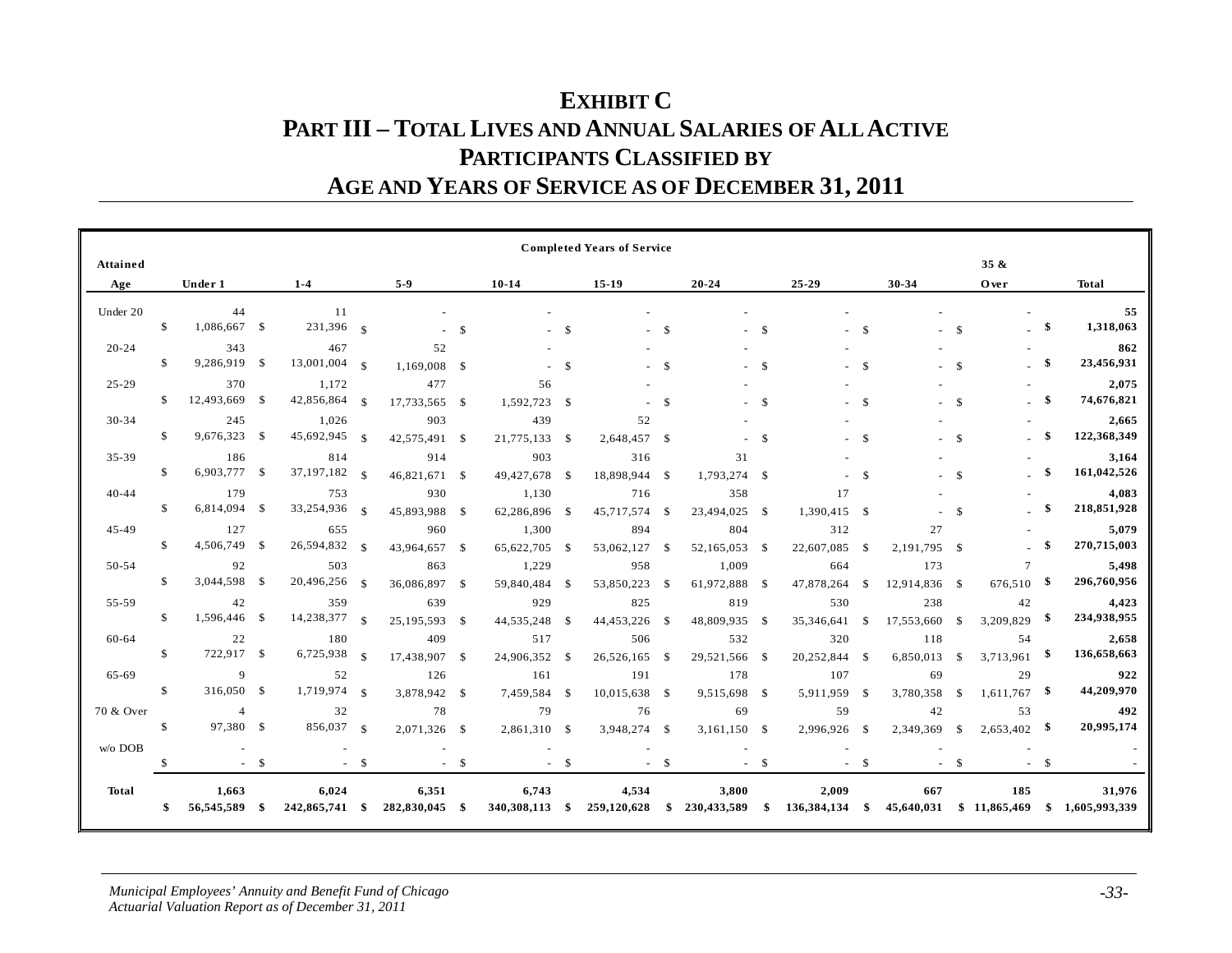### **EXHIBIT C PART IV – TOTAL LIVES AND ANNUAL SALARIES OF BOARD OF EDUCATION PLAN MEMBERS CLASSIFIED BY AGE AND YEARS OF SERVICE AS OF DECEMBER 31, 2011**

|              |               |                        |        |                         |               |                         |           |                         |               | <b>Completed Years of Service</b> |               |                      |               |                      |               |                                      |               |                        |             |                       |
|--------------|---------------|------------------------|--------|-------------------------|---------------|-------------------------|-----------|-------------------------|---------------|-----------------------------------|---------------|----------------------|---------------|----------------------|---------------|--------------------------------------|---------------|------------------------|-------------|-----------------------|
| Attained     |               |                        |        |                         |               |                         |           |                         |               |                                   |               |                      |               |                      |               |                                      |               | 35 &                   |             |                       |
| Age          |               | Under 1                |        | $1 - 4$                 |               | $5-9$                   |           | $10 - 14$               |               | $15-19$                           |               | $20 - 24$            |               | $25 - 29$            |               | 30-34                                |               | Over                   |             | <b>Total</b>          |
| Under 20     | <sup>\$</sup> | 41<br>1,039,379 \$     |        | 11<br>231,396 \$        |               | $\sim$                  | - \$      |                         | <sup>\$</sup> |                                   | -S            |                      | $\mathbf{s}$  | ÷                    | - \$          |                                      | $\mathcal{S}$ |                        | -\$         | 52<br>1,270,775       |
| $20 - 24$    | S             | 278<br>7,912,243 \$    |        | 392<br>$10,975,342$ \$  |               | 20<br>579,570 \$        |           |                         | $\mathcal{S}$ |                                   | $\mathcal{S}$ |                      | $\mathcal{S}$ |                      | - \$          |                                      | $\mathcal{S}$ |                        | -\$         | 690<br>19,467,155     |
| $25 - 29$    | \$.           | 304<br>$10,147,133$ \$ |        | 965<br>33,551,234       | - \$          | 310<br>10,968,930 \$    |           | 14<br>454,948           | -S            |                                   | <sup>\$</sup> |                      | - \$          |                      | -S            |                                      | -S            |                        | $\mathbf s$ | 1,593<br>55, 122, 245 |
| $30 - 34$    | \$            | 181<br>6,803,917 \$    |        | 749<br>30,370,913       | $\mathbf{s}$  | 580<br>24,541,855 \$    |           | 229<br>9,954,570 \$     |               | $\mathcal{D}$<br>68,060 \$        |               |                      | $\mathcal{S}$ |                      | - \$          |                                      | $\mathcal{S}$ |                        | -\$         | 1,741<br>71,739,315   |
| 35-39        | <sup>\$</sup> | 137<br>4,658,041 \$    |        | 572<br>22,500,171       | - \$          | 524<br>21,869,894 \$    |           | 391<br>15,289,570 \$    |               | 100<br>4,192,180                  | - \$          | 6<br>343,164 \$      |               |                      | $\mathcal{S}$ |                                      | $\mathbf S$   |                        | -\$         | 1,730<br>68,853,020   |
| $40 - 44$    | -S            | 129<br>4,621,985 \$    |        | 503<br>18,704,346       | $\mathcal{S}$ | 546<br>21,206,904 \$    |           | 519<br>19,245,243       | - \$          | 238<br>10,645,561                 | - \$          | 123<br>6,184,448 \$  |               | 8<br>643,115 \$      |               |                                      | ${\mathbb S}$ |                        | -96         | 2,066<br>81,251,602   |
| 45-49        | S             | 93<br>3,070,687 \$     |        | 466<br>$15,269,831$ §   |               | 569<br>20,201,358 \$    |           | 679<br>24,142,438       | - \$          | 364<br>14,843,397                 | -S            | 276<br>13,238,502 \$ |               | 133<br>8,416,011 \$  |               | $\mathcal{D}_{\alpha}$<br>120,971 \$ |               |                        | -\$         | 2,582<br>99,303,195   |
| 50-54        | <sup>\$</sup> | 70<br>2,193,961 \$     |        | 311<br>10,054,398       | -\$           | 542<br>17,387,773 \$    |           | 660<br>21,833,280       | -S            | 452<br>18,119,046                 | S.            | 426<br>18,703,488 \$ |               | 249<br>14,360,849    | - \$          | 36<br>2,569,145 \$                   |               | 1<br>89,926            | - \$        | 2,747<br>105,311,866  |
| 55-59        | S             | 35<br>1,212,653 \$     |        | 240<br>7,731,129        | - \$          | 410<br>12,883,863 \$    |           | 514<br>17,477,047       | - \$          | 380<br>14,709,591                 | -S            | 359<br>14,886,875 \$ |               | 203<br>10,228,905    | - \$          | 57<br>3,705,859                      | -S            | 24<br>$1,922,499$ \$   |             | 2,222<br>84,758,421   |
| 60-64        | <sup>\$</sup> | 14<br>330,958 \$       |        | 124<br>3,918,875 §      |               | 236<br>7,133,186 \$     |           | 260<br>8,337,607 \$     |               | 235<br>8,914,124                  | S.            | 255<br>10,487,647 \$ |               | 132<br>5,787,043     | -S            | 44<br>1,912,710                      | -S            | 21<br>$1,342,212$ \$   |             | 1,321<br>48,164,362   |
| 65-69        | $\mathbb{S}$  | 8<br>209,250 \$        |        | 37<br>1,089,714         | $\mathbf{s}$  | 80<br>2,055,869         | $\sim$ \$ | 71<br>2,256,750         | <sup>\$</sup> | 93<br>3,599,599                   | -S            | 83<br>3,071,095      | $\mathbf{s}$  | 55<br>2,231,053      | -S            | 24<br>1,120,369                      | $\mathbf{s}$  | $\tau$<br>$346,498$ \$ |             | 458<br>15,980,197     |
| 70 & Over    | S             | 3<br>78,494 \$         |        | 21<br>492,948           | - \$          | 47<br>1,043,807 \$      |           | 30<br>829,893 \$        |               | 16<br>533,020                     | - \$          | 26<br>921,079 \$     |               | 30<br>1,012,939      | <b>S</b>      | 9<br>419,024 \$                      |               | 18<br>$897,294$ \$     |             | 200<br>6,228,498      |
| w/o DOB      | $\mathcal{S}$ |                        | $-$ \$ |                         | $- S$         |                         | $- S$     |                         | $-$ \$        |                                   | $- S$         |                      | $-$ \$        |                      | $-$ \$        |                                      | $- S$         |                        | $-$ \$      |                       |
| <b>Total</b> | \$            | 1,293<br>42,278,701 \$ |        | 4,391<br>154,890,297 \$ |               | 3,864<br>139,873,009 \$ |           | 3,367<br>119,821,346 \$ |               | 1,880<br>75,624,578               | - \$          | 1,554<br>67,836,298  | - \$          | 810<br>42,679,915 \$ |               | 172<br>9,848,078                     | \$            | 71<br>4,598,429 \$     |             | 17,402<br>657,450,651 |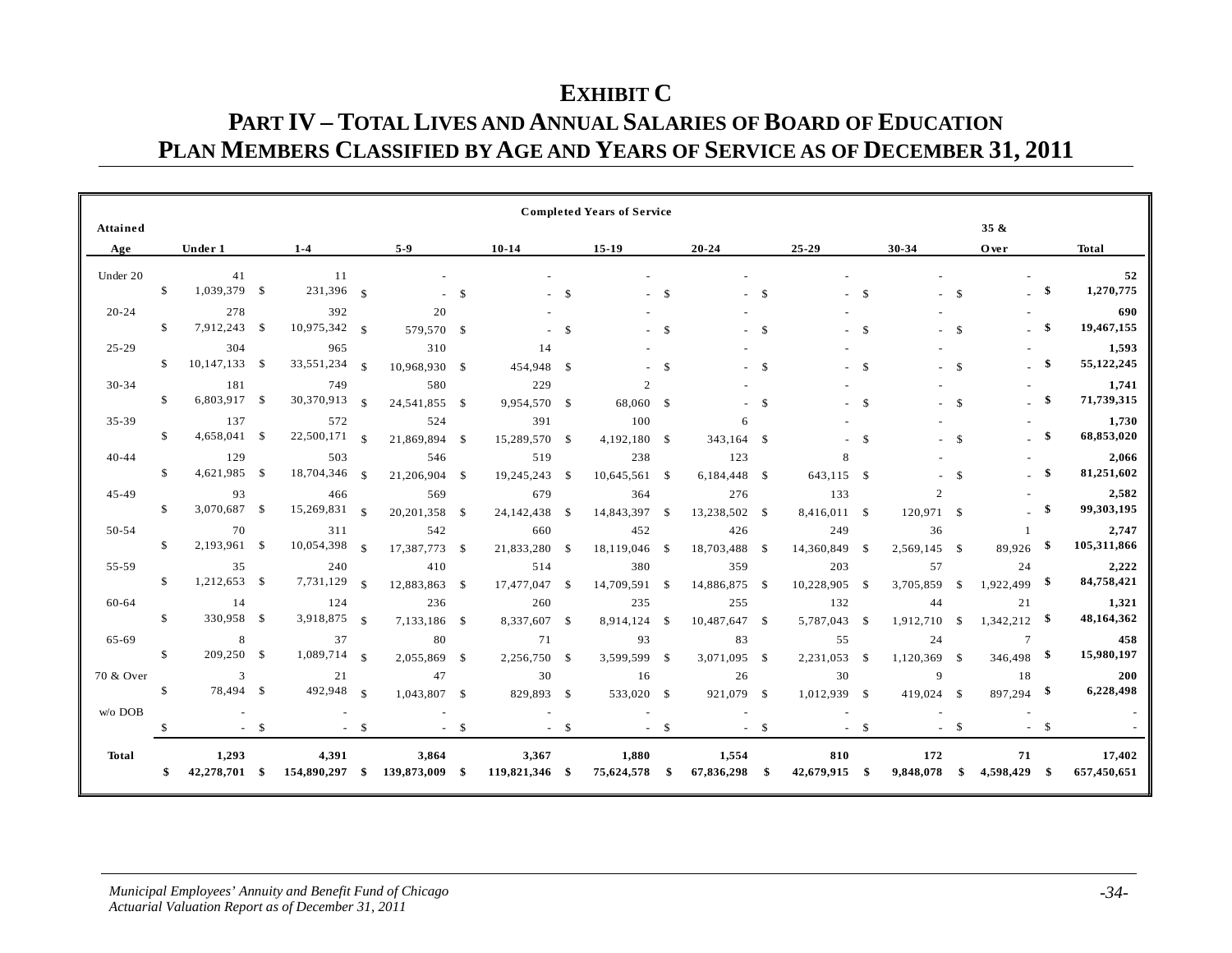### **EXHIBIT C PART V – TOTAL LIVES AND ANNUAL SALARIES OF CITY PLAN MEMBERS CLASSIFIED BY AGE AND YEARS OF SERVICE AS OF DECEMBER 31, 2011**

|              |               |                      |        |                        |               |                         |               |                         |               | <b>Completed Years of Service</b> |               |                                        |              |                     |               |                   |               |                     |        |                       |
|--------------|---------------|----------------------|--------|------------------------|---------------|-------------------------|---------------|-------------------------|---------------|-----------------------------------|---------------|----------------------------------------|--------------|---------------------|---------------|-------------------|---------------|---------------------|--------|-----------------------|
| Attained     |               |                      |        |                        |               |                         |               |                         |               |                                   |               |                                        |              |                     |               |                   |               | $35 \&$             |        |                       |
| Age          |               | Under 1              |        | $1 - 4$                |               | $5-9$                   |               | $10 - 14$               |               | $15-19$                           |               | $20 - 24$                              |              | $25 - 29$           |               | 30-34             |               | Over                |        | <b>Total</b>          |
| Under 20     |               | 3                    |        |                        |               |                         |               |                         |               |                                   |               |                                        |              |                     |               |                   |               |                     |        | 3                     |
|              | $\mathbb{S}$  | 47,288 \$            |        |                        | $\mathcal{S}$ |                         | <sup>\$</sup> |                         | -S            |                                   | -S            |                                        | - \$         |                     | - \$          |                   | $\mathcal{S}$ |                     | -\$    | 47,288                |
| $20 - 24$    |               | 61                   |        | 71                     |               | 32                      |               |                         |               |                                   |               |                                        |              |                     |               |                   |               |                     |        | 164                   |
|              | $\mathbb{S}$  | 1,368,686 \$         |        | $1,970,191$ \$         |               | 589,438 \$              |               |                         | $\mathcal{S}$ |                                   | $\mathcal{S}$ |                                        | - \$         |                     | - \$          |                   | $\mathcal{S}$ |                     | \$     | 3,928,315             |
| $25 - 29$    |               | 65                   |        | 205                    |               | 166                     |               | 42                      |               |                                   |               |                                        |              |                     |               |                   |               |                     |        | 478                   |
|              | \$            | 2,344,976 \$         |        | 9,215,842 \$           |               | 6,726,783 \$            |               | 1,137,775 \$            |               |                                   | $\mathcal{S}$ |                                        | $\mathbf{s}$ |                     | $\mathbf s$   |                   | $\mathbf{s}$  |                     | \$     | 19,425,376            |
| 30-34        |               | 64                   |        | 273                    |               | 319                     |               | 209                     |               | 50                                |               |                                        |              |                     |               |                   |               |                     |        | 915                   |
|              | $\mathbb{S}$  | 2,872,406 \$         |        | 15,180,924             | $\mathcal{S}$ | 17,831,045 \$           |               | 11,773,190 \$           |               | 2,580,397                         | -\$           |                                        | -S           |                     | $\mathcal{S}$ |                   | $\mathcal{S}$ |                     | -\$    | 50,237,962            |
| 35-39        |               | 49                   |        | 242                    |               | 389                     |               | 509                     |               | 214                               |               | 25                                     |              |                     |               |                   |               |                     |        | 1,428                 |
|              | $\mathbb{S}$  | 2,245,736 \$         |        | 14,697,011             | $\mathcal{S}$ | 24,826,777 \$           |               | 33,947,222 \$           |               | 14,548,124 \$                     |               | 1,450,110 \$                           |              |                     | $\mathbf S$   |                   | $\mathbf{s}$  |                     | \$     | 91,714,980            |
| $40 - 44$    |               | 50                   |        | 250                    |               | 382                     |               | 609                     |               | 477                               |               | 232                                    |              | $\Omega$            |               |                   |               |                     |        | 2,009                 |
|              | $\mathbb{S}$  | 2,192,109 \$         |        | 14,550,590             | $\mathcal{S}$ | 24,426,657 \$           |               | 42,861,733 \$           |               | 35,012,037                        | -S            | 16,996,968 \$                          |              | 747,300 \$          |               |                   | $\mathbf S$   |                     |        | 136,787,394           |
| $45 - 49$    |               | 34                   |        | 189                    |               | 386                     |               | 618                     |               | 529                               |               | 526                                    |              | 178                 |               | 25                |               |                     |        | 2,485                 |
|              | $\mathbb{S}$  | 1,436,062 \$         |        | 11,325,001             | $\mathcal{S}$ | 23,332,610 \$           |               | 41,216,477              | -\$           | 38,143,730                        | -S            | 38,710,068                             | - \$         | 14,135,419          | -S            | 2,070,824 \$      |               |                     | -\$    | 170,370,191           |
| 50-54        |               | 22                   |        | 192                    |               | 317                     |               | 562                     |               | 506                               |               | 579                                    |              | 413                 |               | 137               |               | 6                   |        | 2,734                 |
|              | $\mathbb{S}$  | 850,637 \$           |        | 10,441,858             | - \$          | 18,446,132 \$           |               | 37,461,190              | -\$           | 35,731,177                        | -S            | 42,825,865                             | - \$         | 33, 307, 364        | \$            | 10,345,691 \$     |               | 586,584             |        | 189,996,498           |
| 55-59        |               | $7\phantom{.0}$      |        | 118                    |               | 228                     |               | 414                     |               | 445                               |               | 459                                    |              | 324                 |               | 180               |               | 17                  |        | 2,192                 |
|              | $\mathbb{S}$  | 383,793 \$           |        | 6,478,597              | $\mathcal{S}$ | 12,268,466 \$           |               | 26,950,051              | <sup>\$</sup> | 29,743,635                        | $\mathcal{S}$ | 33,865,995                             | - \$         | 24,785,944          | $\mathcal{S}$ | 13,742,403        | - \$          | $1,216,820$ \$      |        | 149,435,704           |
| 60-64        |               | 8                    |        | 56                     |               | 173                     |               | 256                     |               | 270                               |               | 276                                    |              | 187                 |               | 74                |               | 32                  |        | 1,332                 |
|              | $\mathbb{S}$  | 391,959 \$           |        | 2,807,063              | $\mathcal{S}$ | 10,305,721 \$           |               | 16,480,746              | -S            | 17,545,792                        | -S            | 18,893,754 \$                          |              | 14,318,801          | <sup>\$</sup> | 4,937,303         | <sup>\$</sup> | $2,261,312$ \$      |        | 87,942,451            |
| 65-69        |               | $\overline{1}$       |        | 15                     |               | 46                      |               | 89                      |               | 98                                |               | 94                                     |              | 52                  |               | 45                |               | 22                  |        | 462                   |
|              | $\mathbb{S}$  | 106,800 \$           |        | 630,260 \$             |               | 1,823,073 \$            |               | 5,147,561 \$            |               | 6,416,039                         | - \$          | 6,382,854 \$                           |              | 3,680,906           | -S            | 2,659,989         | - \$          | $1,265,269$ \$      |        | 28,112,751            |
| 70 & Over    |               | $\mathbf{1}$         |        | 11                     |               | 30                      |               | 49                      |               | 60                                |               | 43                                     |              | 28                  |               | 33                |               | 35                  |        | 290                   |
|              | S.            | 18,886 \$            |        | 363,089 \$             |               | 895,930 \$              |               | 2,031,417 \$            |               | 3,415,254 \$                      |               | 2,240,071 \$                           |              | 1,950,680 \$        |               | 1,930,345 \$      |               | $1,756,108$ \$      |        | 14,601,780            |
| w/o DOB      |               |                      |        |                        |               |                         |               |                         |               |                                   |               |                                        |              |                     |               |                   |               |                     |        |                       |
|              | $\mathcal{S}$ |                      | $-$ \$ |                        | $-$ \$        |                         | $-$ \$        |                         | $-$ \$        |                                   | $-$ \$        |                                        | $-$ \$       |                     | $-$ \$        |                   | $-$ \$        |                     | $-$ \$ |                       |
| <b>Total</b> | \$            | 365<br>14,259,338 \$ |        | 1,622<br>87,660,426 \$ |               | 2,468<br>141,472,632 \$ |               | 3,357<br>219,007,362 \$ |               | 2,649                             |               | 2,234<br>183,136,185 \$ 161,365,685 \$ |              | 1,191<br>92,926,414 | - \$          | 494<br>35,686,555 | -\$           | 112<br>7,086,093 \$ |        | 14,492<br>942,600,690 |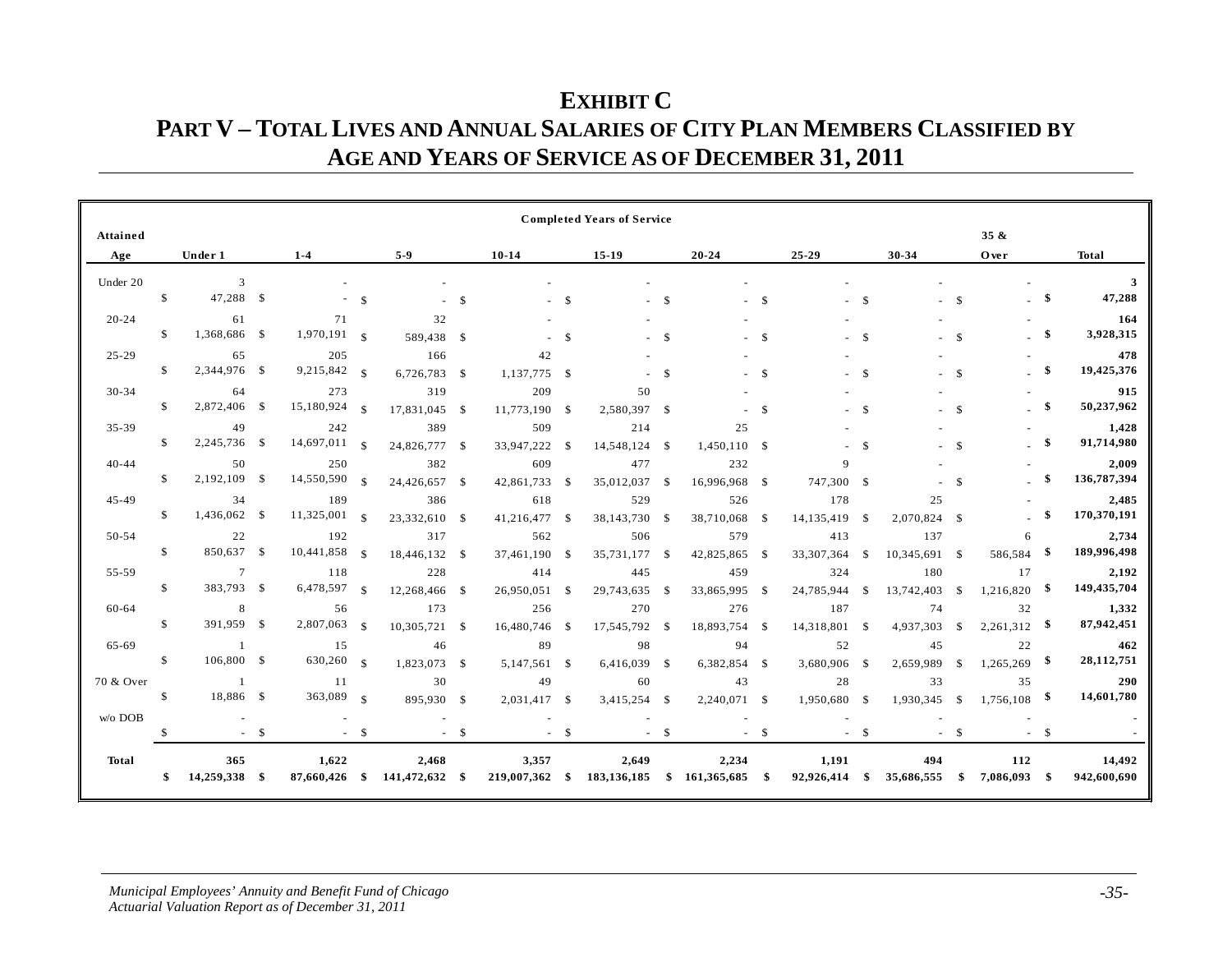## **EXHIBIT D AGE AND SERVICE DISTRIBUTION FOR INACTIVES AS OF DECEMBER 31, 2011**

| <b>Attained</b>        |                |       |              |                          | <b>Years of Service</b>  |                          |                          |                          |                          |                  |
|------------------------|----------------|-------|--------------|--------------------------|--------------------------|--------------------------|--------------------------|--------------------------|--------------------------|------------------|
| Age                    | <b>Under 1</b> | $1-4$ | $5-9$        | $10-14$                  | $15-19$                  | $20 - 24$                | 25-29                    | 30-34                    | $35+$                    | <b>Total</b>     |
| Under 20               | 9              |       |              |                          |                          |                          |                          |                          |                          | $\boldsymbol{9}$ |
| $20 - 24$              | 137            | 148   | $\mathbf{1}$ | $\overline{\phantom{0}}$ | $\overline{\phantom{0}}$ | $\blacksquare$           | $\blacksquare$           | $\blacksquare$           | $\overline{\phantom{a}}$ | 286              |
| $25 - 29$              | 393            | 665   | 39           | $\overline{c}$           | $\overline{\phantom{a}}$ | $\blacksquare$           | $\overline{\phantom{a}}$ | $\overline{\phantom{0}}$ | $\overline{\phantom{a}}$ | 1,099            |
| 30-34                  | 398            | 1,060 | 131          | 16                       |                          | $\overline{\phantom{0}}$ |                          |                          | $\overline{\phantom{0}}$ | 1,605            |
| 35-39                  | 334            | 919   | 237          | 69                       | $\overline{2}$           | $\overline{\phantom{a}}$ | $\overline{\phantom{a}}$ | $\overline{\phantom{0}}$ | $\overline{\phantom{a}}$ | 1,561            |
| 40-44                  | 529            | 920   | 260          | 129                      | 38                       | 3                        | $\overline{\phantom{a}}$ | $\overline{\phantom{0}}$ | $\blacksquare$           | 1,879            |
| 45-49                  | 281            | 786   | 255          | 163                      | 84                       | 26                       | 8                        |                          | $\overline{\phantom{a}}$ | 1,603            |
| 50-54                  | 213            | 707   | 285          | 205                      | 137                      | 85                       | 22                       |                          | $\overline{\phantom{0}}$ | 1,654            |
| 55-59                  | 169            | 571   | 262          | 198                      | 121                      | 33                       | 15                       | $\blacksquare$           | $\overline{\phantom{a}}$ | 1,369            |
| $60 - 64$              | 125            | 378   | 161          | 96                       | 42                       | 24                       | 5                        | $\blacksquare$           | 1                        | 832              |
| 65-69                  | 60             | 174   | 69           | 34                       | 10                       | 14                       | $\overline{4}$           | $\overline{2}$           |                          | 367              |
| 70 & Over              | 53             | 195   | 97           | 35                       | 17                       | 16                       | 13                       | $\overline{7}$           | 3                        | 436              |
| w/o DOB                | 33             | 19    | 10           | $\overline{\phantom{0}}$ |                          | $\overline{\phantom{0}}$ | $\overline{\phantom{0}}$ | $\overline{\phantom{0}}$ |                          | 62               |
| <b>Total</b>           | 2,734          | 6,542 | 1,807        | 947                      | 451                      | 201                      | 67                       | 9                        | 4                        | 12,762           |
| <b>Average Age</b>     |                |       |              |                          |                          |                          |                          |                          |                          | 45.72            |
| <b>Average Service</b> |                |       |              |                          |                          |                          |                          |                          |                          | 4.11             |

*For inactives without a birth date on record, we assumed an average age of 45.7.*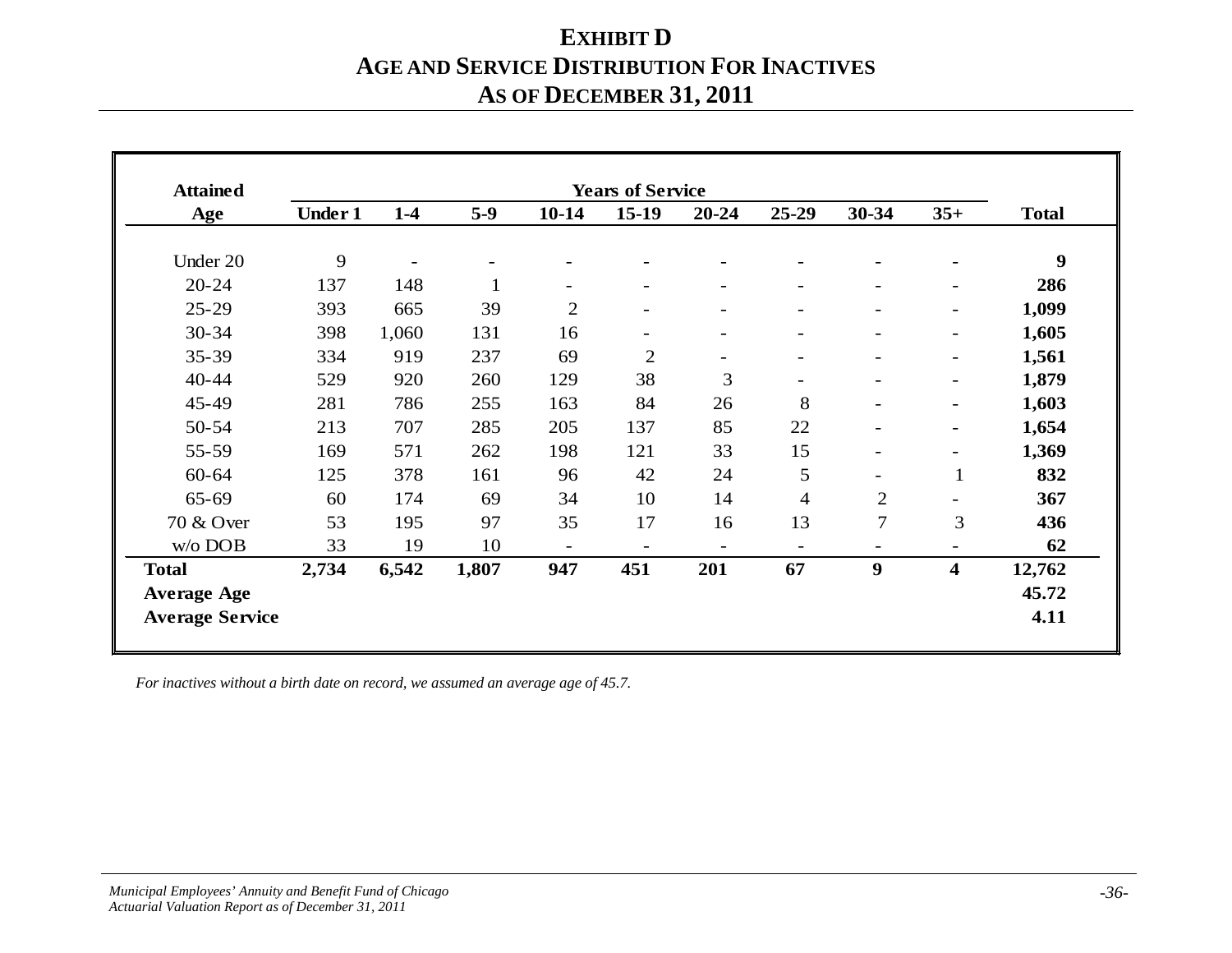# **EXHIBIT E**

# **STATISTICS ON EMPLOYEE ANNUITIES CLASSIFIED BY AGE AS OF DECEMBER 31, 2011**

|               |       | <b>Male</b> |                 |        | <b>Female</b> |                 |
|---------------|-------|-------------|-----------------|--------|---------------|-----------------|
|               |       |             | <b>Annual</b>   |        |               | <b>Annual</b>   |
| Age           | No.   |             | <b>Payments</b> | No.    |               | <b>Payments</b> |
| Under 50      | T     | \$          | 1,584           | 5      | \$            | 48,576          |
| 50-54         | 187   |             | 10,112,652      | 106    |               | 5,019,108       |
| 55-59         | 789   |             | 40,616,124      | 626    |               | 23,719,140      |
| 60-64         | 1,268 |             | 58,797,588      | 1,538  |               | 46,326,432      |
| 65-69         | 1,298 |             | 54,925,404      | 2,043  |               | 54,031,944      |
| 70-74         | 1,257 |             | 48,367,932      | 2,232  |               | 56,280,276      |
| 75-79         | 1,092 |             | 41,279,376      | 1,786  |               | 42,439,080      |
| 80-84         | 891   |             | 35,589,300      | 1,443  |               | 32,280,840      |
| 85-89         | 578   |             | 21,259,944      | 887    |               | 18,164,592      |
| 90-94         | 213   |             | 6,907,236       | 434    |               | 8,110,764       |
| 95-99         | 38    |             | 998,136         | 89     |               | 1,592,592       |
| 100 & over    | 3     |             | 70,200          | 9      |               | 138,816         |
| <b>Totals</b> | 7,615 | \$          | 318,925,476     | 11,198 | \$            | 288,152,160     |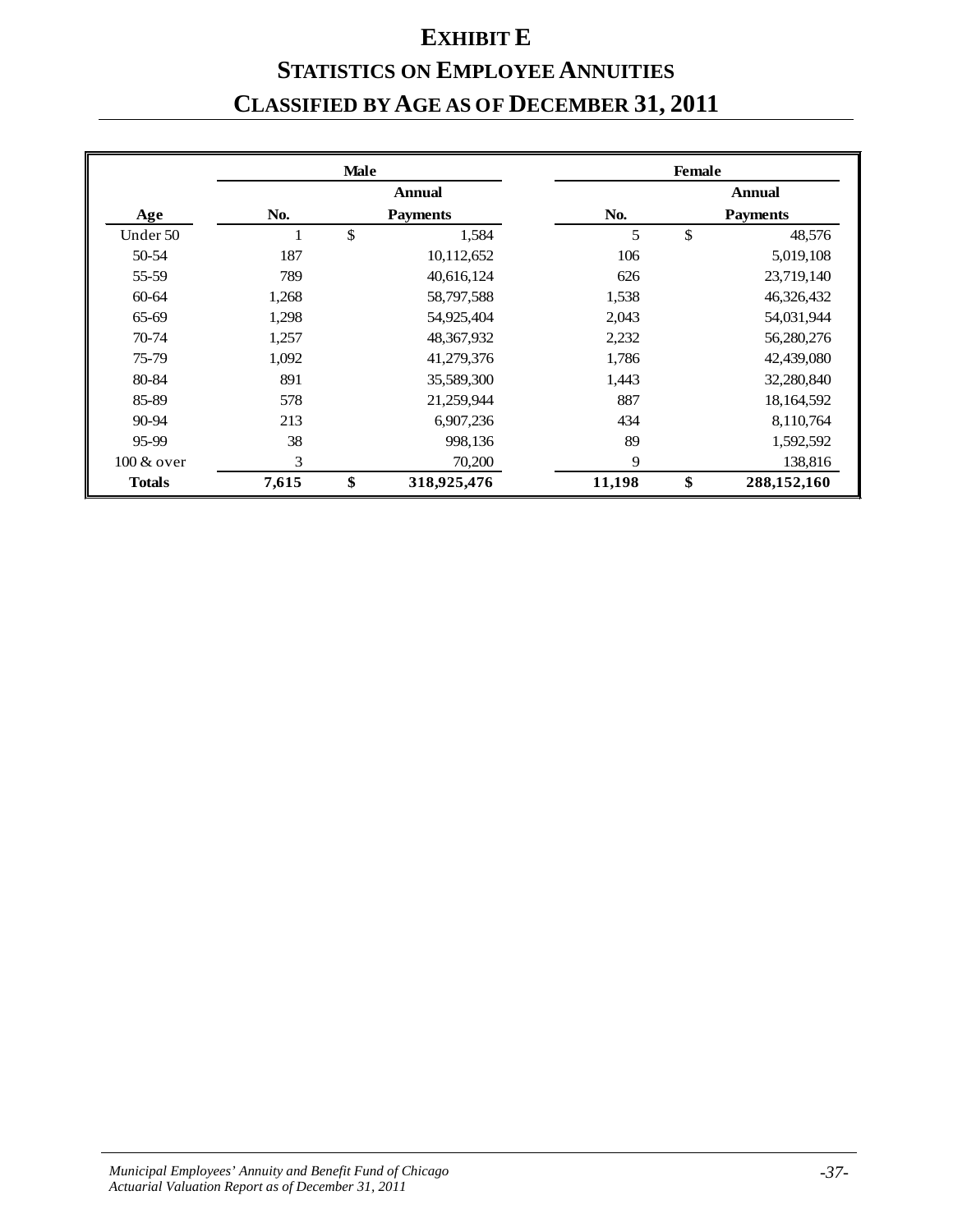# **EXHIBIT F PART I - STATISTICS ON SURVIVING SPOUSE ANNUITIES CLASSIFIED BY AGE AS OF DECEMBER 31, 2011**

|               |                          | <b>Male</b>              |       | <b>Female</b>            |
|---------------|--------------------------|--------------------------|-------|--------------------------|
|               |                          | <b>Annual</b>            |       | <b>Annual</b>            |
| Age           | No.                      | <b>Payments</b>          | No.   | <b>Payments</b>          |
| Under $30$    | $\overline{\phantom{a}}$ | $\overline{\mathcal{S}}$ | ۰     | $\overline{\mathcal{S}}$ |
| 30-34         | $\overline{a}$           |                          | -     |                          |
| 35-39         | 1                        | 9,600                    | 4     | 30,000                   |
| 40-44         | 3                        | 34,116                   | 17    | 207,216                  |
| 45-49         | 8                        | 76,800                   | 41    | 484,488                  |
| 50-54         | 21                       | 257,808                  | 83    | 1,021,548                |
| 55-59         | 38                       | 421,296                  | 158   | 2,092,260                |
| 60-64         | 46                       | 546,384                  | 219   | 3,080,520                |
| 65-69         | 93                       | 994,860                  | 316   | 4,392,720                |
| 70-74         | 97                       | 1,068,516                | 380   | 5,368,764                |
| 75-79         | 126                      | 1,394,616                | 547   | 7,782,732                |
| 80-84         | 137                      | 1,516,116                | 684   | 8,982,804                |
| 85-89         | 109                      | 1,136,244                | 623   | 7,583,892                |
| 90-94         | 52                       | 516,120                  | 353   | 3,839,304                |
| 95-99         | 10                       | 100,008                  | 93    | 940,152                  |
| 100 & over    |                          |                          | 15    | 144,000                  |
| <b>Totals</b> | 741                      | \$<br>8,072,484          | 3,533 | \$<br>45,950,400         |

#### **EXHIBIT F**

#### **PART II - STATISTICS ON REVERSIONARY ANNUITANTS CLASSIFIED BY AGE AS OF DECEMBER 31, 2011**

|               |                               | <b>Male</b>     |                | <b>Female</b>                     |
|---------------|-------------------------------|-----------------|----------------|-----------------------------------|
|               |                               | <b>Annual</b>   |                | <b>Annual</b>                     |
| Age           | No.                           | <b>Payments</b> | No.            | <b>Payments</b>                   |
| Under 30      | $\overline{\mathcal{S}}$<br>۰ |                 |                | $\overline{\mathcal{E}}$<br>2,616 |
| 30-34         |                               |                 | 1              | 2,784                             |
| 35-39         |                               |                 |                |                                   |
| 40-44         | ۰                             |                 | 1              | 1,848                             |
| 45-49         |                               |                 |                |                                   |
| 50-54         | 1                             | 744             | 4              | 10,596                            |
| 55-59         |                               |                 | 3              | 10,812                            |
| 60-64         | 1                             | 3,216           | $\overline{2}$ | 13,968                            |
| 65-69         | $\overline{\phantom{0}}$      |                 | 3              | 31,860                            |
| 70-74         | 1                             | 4,440           | 12             | 66,156                            |
| 75-79         |                               |                 | 17             | 105,216                           |
| 80-84         |                               |                 | 26             | 112,104                           |
| 85-89         |                               |                 | 32             | 140,808                           |
| 90-94         |                               |                 | 16             | 45,588                            |
| 95-99         |                               |                 | 8              | 18,420                            |
| 100 & over    |                               |                 |                |                                   |
| <b>Totals</b> | \$<br>3                       | 8,400           | 126            | \$<br>562,776                     |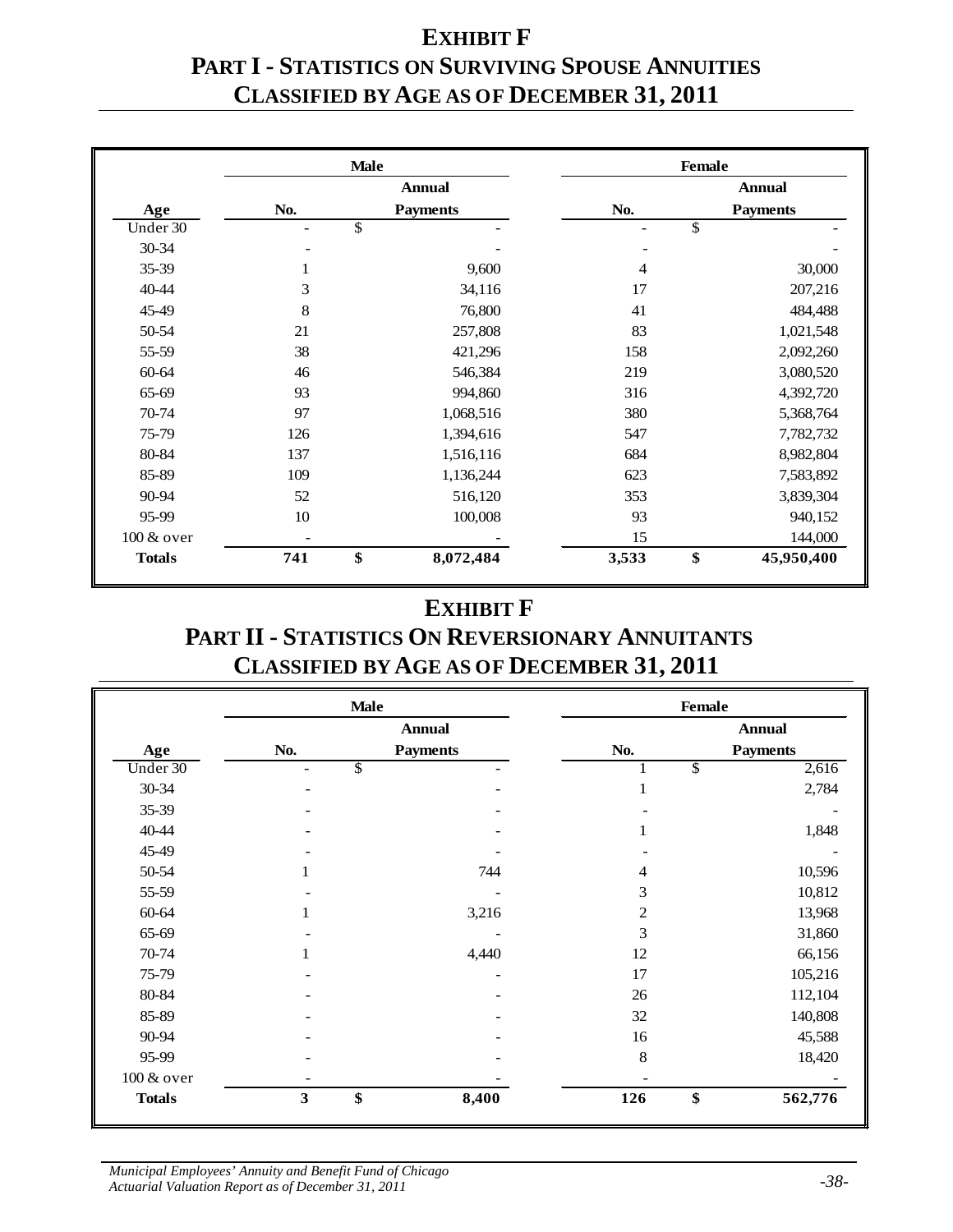# **EXHIBIT G PART I - HEALTH INSURANCE COVERAGE – ALL PLAN MEMBERS CLASSIFIED BY AGE AS OF DECEMBER 31, 2011**

| Age          | <b>Single</b><br>Coverage | <b>Family</b><br>Coverage | <b>Total</b><br>Covered    | <b>Total Not</b><br>Covered | <b>Total</b><br><b>Annuitants</b> | % Covered<br><b>Annuitants</b> |  |
|--------------|---------------------------|---------------------------|----------------------------|-----------------------------|-----------------------------------|--------------------------------|--|
|              |                           |                           | <b>Employee Annuitants</b> |                             |                                   |                                |  |
| 30-39        |                           |                           |                            |                             |                                   | 0.00%                          |  |
| 40-49        | $\overline{2}$            |                           | $\overline{2}$             | $\overline{4}$              | 6                                 | 33.33%                         |  |
| 50-59        | 571                       | 377                       | 948                        | 760                         | 1,708                             | 55.50%                         |  |
| 60-69        | 1,815                     | 978                       | 2,793                      | 3,354                       | 6,147                             | 45.44%                         |  |
| 70-79        | 1,953                     | 868                       | 2,821                      | 3,546                       | 6,367                             | 44.31%                         |  |
| 80-89        | 1,530                     | 550                       | 2,080                      | 1,719                       | 3,799                             | 54.75%                         |  |
| 90 & Over    | 400                       | 53                        | 453                        | 333                         | 786                               | 57.63%                         |  |
| <b>Total</b> | 6,271                     | 2,826                     | 9,097                      | 9,716                       | 18,813                            | 48.35%                         |  |
|              |                           |                           |                            |                             |                                   |                                |  |
|              |                           |                           | <b>Spouse Annuitants</b>   |                             |                                   |                                |  |
| Under 30     |                           |                           | $\overline{a}$             |                             |                                   | 0.00%                          |  |
| 30-39        |                           |                           |                            | 5                           | 5                                 | 0.00%                          |  |
| 40-49        | 9                         | 5                         | 14                         | 55                          | 69                                | 20.29%                         |  |
| 50-59        | 57                        | 16                        | 73                         | 227                         | 300                               | 24.33%                         |  |
| $60 - 69$    | 197                       | 11                        | 208                        | 466                         | 674                               | 30.86%                         |  |
| 70-79        | 444                       | $\overline{2}$            | 446                        | 704                         | 1,150                             | 38.78%                         |  |
| 80-89        | 738                       | 3                         | 741                        | 812                         | 1,553                             | 47.71%                         |  |
| 90 & Over    | 245                       | 1                         | 246                        | 277                         | 523                               | 47.04%                         |  |
| <b>Total</b> | 1,690                     | 38                        | 1,728                      | 2,546                       | 4,274                             | 40.43%                         |  |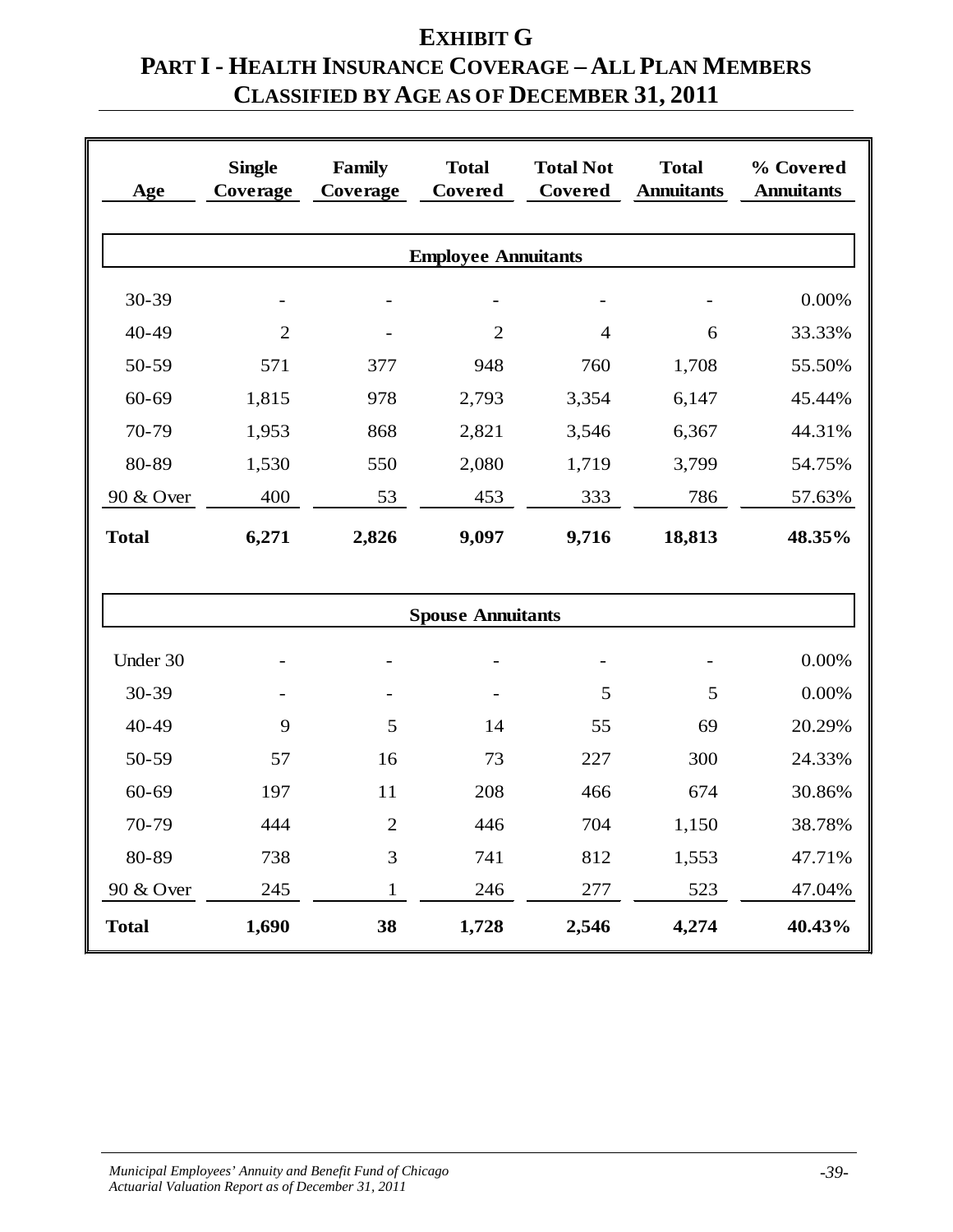# **EXHIBIT G PART II - HEALTH INSURANCE COVERAGE – CITY PLAN MEMBERS CLASSIFIED BY AGE AS OF DECEMBER 31, 2011**

| Age          | <b>Single</b><br>Coverage | Family<br>Coverage | <b>Total</b><br>Covered    | <b>Total Not</b><br>Covered | <b>Total</b><br><b>Annuitants</b> | % Covered<br><b>Annuitants</b> |
|--------------|---------------------------|--------------------|----------------------------|-----------------------------|-----------------------------------|--------------------------------|
|              |                           |                    |                            |                             |                                   |                                |
|              |                           |                    | <b>Employee Annuitants</b> |                             |                                   |                                |
| 30-39        |                           |                    |                            |                             |                                   | 0.00%                          |
| 40-49        | $\overline{2}$            |                    | $\overline{2}$             | $\overline{2}$              | $\overline{4}$                    | 50.00%                         |
| 50-59        | 555                       | 375                | 930                        | 348                         | 1,278                             | 72.77%                         |
| 60-69        | 1,649                     | 938                | 2,587                      | 1,052                       | 3,639                             | 71.09%                         |
| 70-79        | 1,619                     | 804                | 2,423                      | 771                         | 3,194                             | 75.86%                         |
| 80-89        | 1,055                     | 464                | 1,519                      | 415                         | 1,934                             | 78.54%                         |
| 90 & Over    | 247                       | 42                 | 289                        | 118                         | 407                               | 71.01%                         |
| <b>Total</b> | 5,127                     | 2,623              | 7,750                      | 2,706                       | 10,456                            | 74.12%                         |
|              |                           |                    |                            |                             |                                   |                                |
|              |                           |                    | <b>Spouse Annuitants</b>   |                             |                                   |                                |
| Under 30     |                           |                    |                            |                             |                                   | 0.00%                          |
| 30-39        |                           |                    |                            | $\mathbf{1}$                | $\mathbf{1}$                      | 0.00%                          |
| 40-49        | 9                         | 5                  | 14                         | 30                          | 44                                | 31.82%                         |
| 50-59        | 56                        | 16                 | 72                         | 126                         | 198                               | 36.36%                         |
| $60 - 69$    | 190                       | 11                 | 201                        | 216                         | 417                               | 48.20%                         |
| 70-79        | 418                       | $\overline{2}$     | 420                        | 280                         | 700                               | 60.00%                         |
| 80-89        | 631                       | 3                  | 634                        | 356                         | 990                               | 64.04%                         |
| 90 & Over    | 203                       |                    | 203                        | 152                         | 355                               | 57.18%                         |
| <b>Total</b> | 1,507                     | 37                 | 1,544                      | 1,161                       | 2,705                             | 57.08%                         |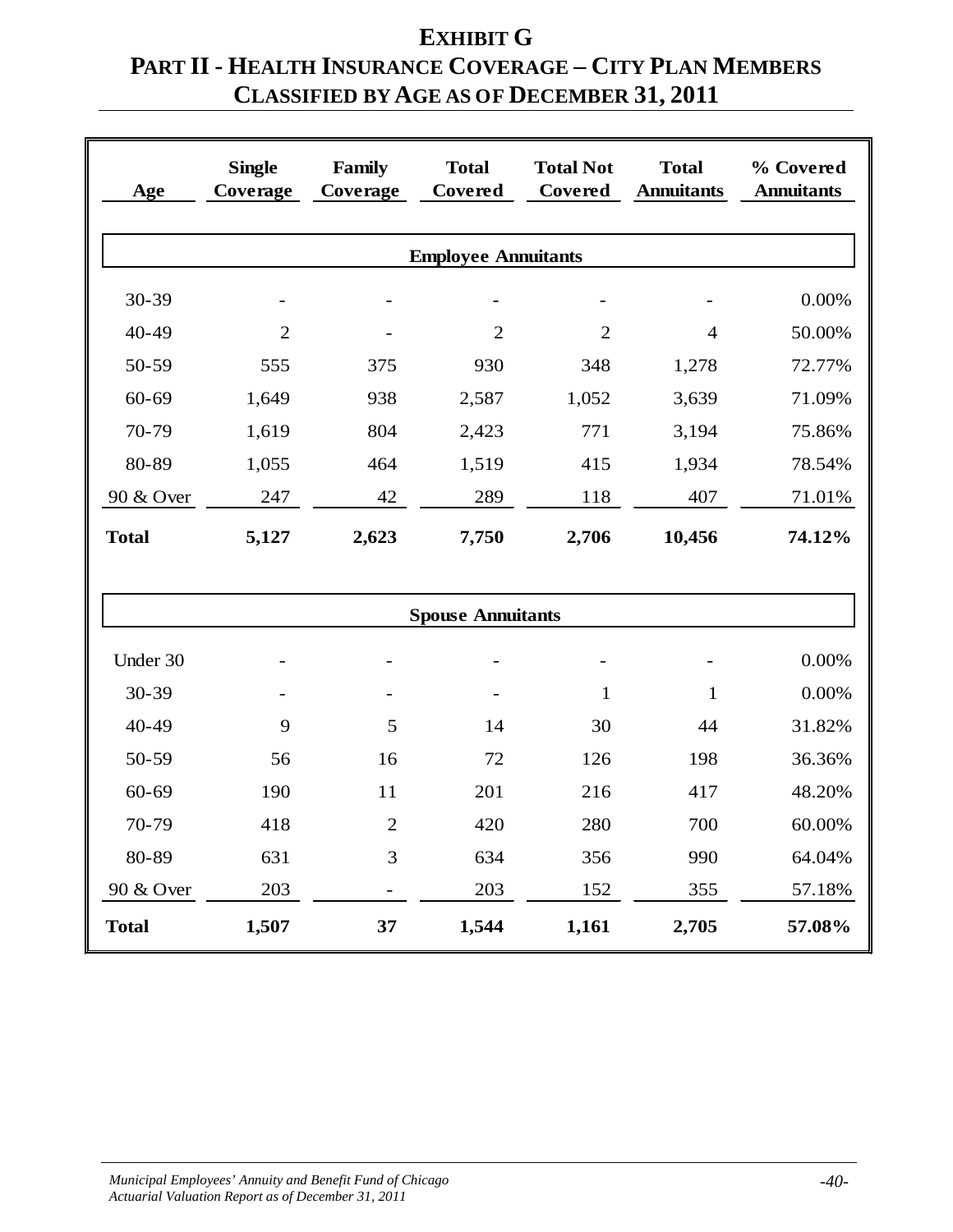# **EXHIBIT G PART III - HEALTH INSURANCE COVERAGE – BOARD OF EDUCATION MEMBERS**

## **CLASSIFIED BY AGE AS OF DECEMBER 31, 2011**

| Age          | <b>Single</b><br>Coverage | Family<br>Coverage | <b>Total</b><br>Covered    | <b>Total Not</b><br>Covered | <b>Total</b><br><b>Annuitants</b> | % Covered<br><b>Annuitants</b> |
|--------------|---------------------------|--------------------|----------------------------|-----------------------------|-----------------------------------|--------------------------------|
|              |                           |                    | <b>Employee Annuitants</b> |                             |                                   |                                |
| 30-39        |                           |                    |                            | $\equiv$                    |                                   | 0.00%                          |
| 40-49        |                           |                    |                            | $\overline{2}$              | $\overline{2}$                    | 0.00%                          |
| 50-59        | 14                        | $\mathbf{1}$       | 15                         | 412                         | 427                               | 3.51%                          |
| $60 - 69$    | 163                       | 38                 | 201                        | 2,302                       | 2,503                             | 8.03%                          |
| 70-79        | 333                       | 62                 | 395                        | 2,775                       | 3,170                             | 12.46%                         |
| 80-89        | 474                       | 85                 | 559                        | 1,304                       | 1,863                             | 30.01%                         |
| 90 & Over    | 153                       | 11                 | 164                        | 215                         | 379                               | 43.27%                         |
| <b>Total</b> | 1,137                     | 197                | 1,334                      | 7,010                       | 8,344                             | 15.99%                         |
|              |                           |                    | <b>Spouse Annuitants</b>   |                             |                                   |                                |
| Under 30     |                           |                    |                            | $\overline{\phantom{a}}$    |                                   | 0.00%                          |
| 30-39        |                           |                    |                            | $\overline{4}$              | $\overline{4}$                    | 0.00%                          |
| 40-49        |                           |                    |                            | 25                          | 25                                | 0.00%                          |
| 50-59        | $\mathbf{1}$              |                    | 1                          | 101                         | 102                               | 0.98%                          |
| $60 - 69$    | 6                         |                    | 6                          | 250                         | 256                               | 2.34%                          |
| 70-79        | 26                        |                    | 26                         | 424                         | 450                               | 5.78%                          |
| 80-89        | 106                       |                    | 106                        | 456                         | 562                               | 18.86%                         |
| 90 & Over    | 42                        | $\mathbf{1}$       | 43                         | 125                         | 168                               | 25.60%                         |
| <b>Total</b> | 181                       | $\mathbf{1}$       | 182                        | 1,385                       | 1,567                             | 11.61%                         |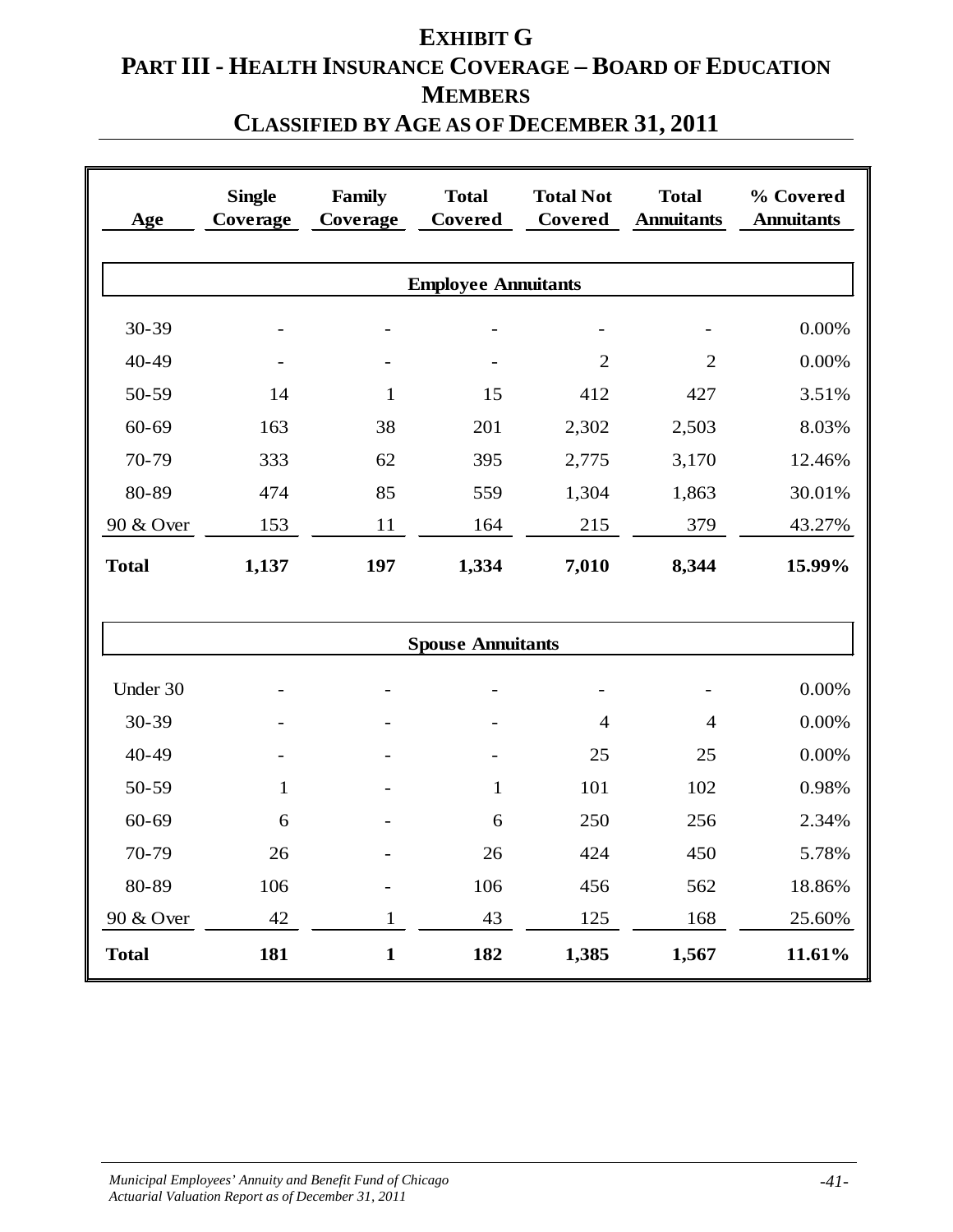# **EXHIBIT H HISTORY OF ACTIVE PARTICIPATING MEMBER VALUATION DATA**

|                 |                                        |                 |                 |                 |               |                 | <b>Actuarial</b>  |                      |
|-----------------|----------------------------------------|-----------------|-----------------|-----------------|---------------|-----------------|-------------------|----------------------|
| Year            | <b>Members</b>                         | Percent         | <b>Annual</b>   | Percent         | Average       | Percent         | <b>Salary</b>     | <b>CPI</b>           |
| <b>Ended</b>    | in Service                             | <b>Increase</b> | <b>Salaries</b> | <b>Increase</b> | <b>Salary</b> | <b>Increase</b> | <b>Assumption</b> | Chicago <sup>1</sup> |
| 2002            | 35,522                                 | $(3.15)\%$      | \$1,377,909,441 | 0.21%           | \$38,790      | 3.47 %          | 5.00 %            | 2.50 %               |
| 2003            | 35,384                                 | (0.39)%         | 1,395,513,060   | 1.28 %          | 39,439        | 1.67 %          | 5.00 %            | 1.70 %               |
| 2004            | 33,267                                 | $(5.98)\%$      | 1,303,127,528   | $(6.62)\%$      | 39,172        | (0.68)%         | 5.00 %            | 2.20 %               |
| 2005            | 33,743                                 | 1.43 %          | 1,407,323,058   | 8.00 %          | 41,707        | 6.47 %          | 4.50 %            | 3.59 %               |
| 2006            | 33,429                                 | $(0.93)$ %      | 1,475,877,378   | 4.87 %          | 44,150        | 5.86 %          | 4.50 %            | 0.71%                |
| 2007            | 34,885                                 | 4.36 %          | 1,564,458,835   | 6.00 %          | 44,846        | 1.58 %          | 4.50 %            | 4.73 %               |
| 2008            | 32,563                                 | $(6.66)\%$      | 1,543,976,553   | $(1.31)$ %      | 47,415        | 5.73 %          | 4.50 %            | (0.58)%              |
| 2009            | 31,586                                 | $(3.00)\%$      | 1,551,973,348   | 0.52%           | 49,135        | 3.63 %          | 4.50 %            | 2.54 %               |
| 2010            | 30,726                                 | $(2.72)\%$      | 1,541,388,065   | $(0.68)$ %      | 50,166        | 2.10 %          | 4.50 %            | 1.23 %               |
| 2011            | 31,976                                 | 4.07 %          | 1,605,993,339   | 4.19 %          | 50,225        | 0.12%           | 4.50 %            | 2.06 %               |
|                 | Average Increase<br>(Decrease) for the |                 |                 |                 |               |                 |                   |                      |
| Last five years |                                        | (0.88)%         |                 | 1.70 %          |               | 2.61 %          | 4.50 %            | 1.98 %               |

*<sup>1</sup> CPI-Chicago as of the valuation date.*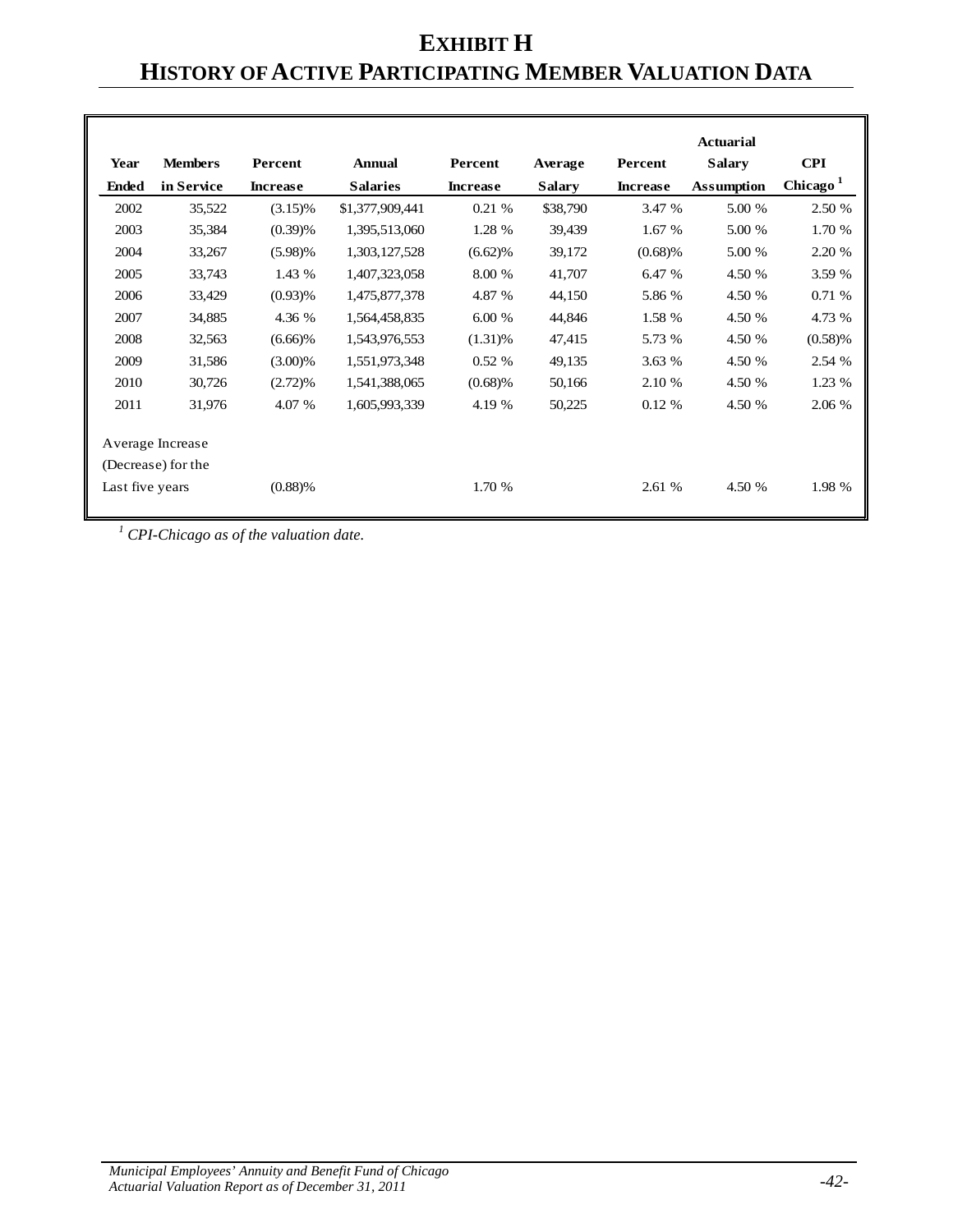# **EXHIBIT I NEW ANNUITIES GRANTED DURING 2011**

|                                     |     | Male<br><b>Annuitants</b> |               | Female<br><b>Annuitants</b> |               | <b>Surviving</b><br>Spouses of<br><b>Deceased</b><br><b>Employees</b> |               | <b>Surviving</b><br>Spouses of<br><b>Deceased</b><br><b>Annuitants</b> |
|-------------------------------------|-----|---------------------------|---------------|-----------------------------|---------------|-----------------------------------------------------------------------|---------------|------------------------------------------------------------------------|
| Number Retired / Deceased 1,2,3,4   |     | 443                       |               | 692                         |               | 32                                                                    |               | 208                                                                    |
| Average Age Attained                |     | 60.6                      |               | 63.1                        |               | 54.8                                                                  |               | 75.5                                                                   |
| Average Length of Service           |     | 27.0                      |               | 23.5                        |               | 18.9                                                                  |               | N/A                                                                    |
| Average Annual Salary (4 out of 10) | \$  | 78,038                    | \$            | 57,115                      |               | N/A                                                                   |               | N/A                                                                    |
| <b>Total Annual Annuity</b>         | \$. | 20,186,484                | \$            | 18,985,884                  | \$            | 531,540                                                               | \$            | 3,589,836                                                              |
| <b>Average Annual Annuity</b>       | \$  | 45,568                    | $\mathbf{\$}$ | 27,436                      | -\$           | 16,611                                                                | \$            | 17,259                                                                 |
| <b>Total Actuarial Liability</b>    |     | \$275,848,296             |               | \$249,003,610               | <sup>\$</sup> | 5,778,689                                                             | \$            | 26,431,941                                                             |
| Average Liability                   | \$  | 622,682                   | \$            | 359,832                     | \$            | 180,584                                                               | <sup>\$</sup> | 127,077                                                                |

*1 Does not include 11 employee annuitants, four widow annuitants, and six reversionary annuitants no longer on annuity at the end of 2011. <sup>2</sup>*

*Includes one new deferred employee annuitant.*

*3 Does not include two employee annuitants who were deferred employee annuitants last year. <sup>4</sup>*

*Does not include one employee annuitant and one surviving spouse whose annuities were reinstated.*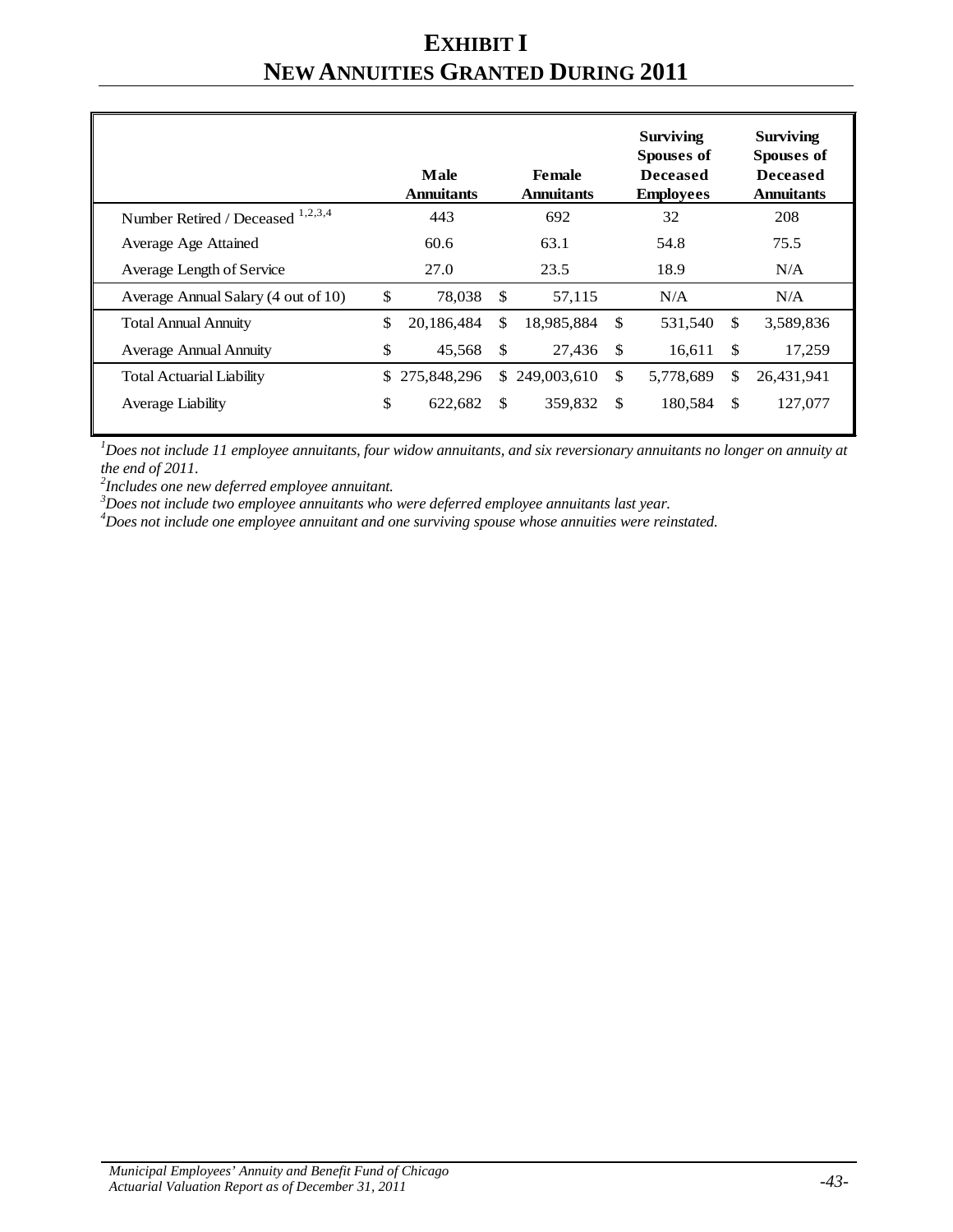# **EXHIBIT J NEW RECIPROCAL ANNUITIES GRANTED DURING 2011**

|                                                                    | Reciprocal                                                             |    |            |  |  |  |
|--------------------------------------------------------------------|------------------------------------------------------------------------|----|------------|--|--|--|
|                                                                    | <b>Male</b><br><b>Female</b><br><b>Annuitants</b><br><b>Annuitants</b> |    |            |  |  |  |
| Number Retired                                                     | 71                                                                     |    | 101        |  |  |  |
| Average Age Attained                                               | 60.6                                                                   |    | 62.3       |  |  |  |
| <b>Average Municipal Service</b>                                   | 12.9                                                                   |    | 9.2        |  |  |  |
| <b>Average Total Service</b>                                       | 27.8                                                                   |    | 27.3       |  |  |  |
| <b>Average Annual Salary</b><br>Last Fund $[4 \text{ out of } 10]$ | \$<br>92,045                                                           | \$ | 80,262     |  |  |  |
| <b>Total Annual Annuity</b>                                        | \$<br>2,015,724                                                        | \$ | 1,903,476  |  |  |  |
| <b>Average Annual Annuity</b>                                      | \$<br>28,390                                                           | \$ | 18,846     |  |  |  |
| Total Liability (8.00% RP2000)                                     | \$<br>27,591,433                                                       | \$ | 25,036,854 |  |  |  |
| Average Liability                                                  | \$<br>388,612                                                          | \$ | 247,890    |  |  |  |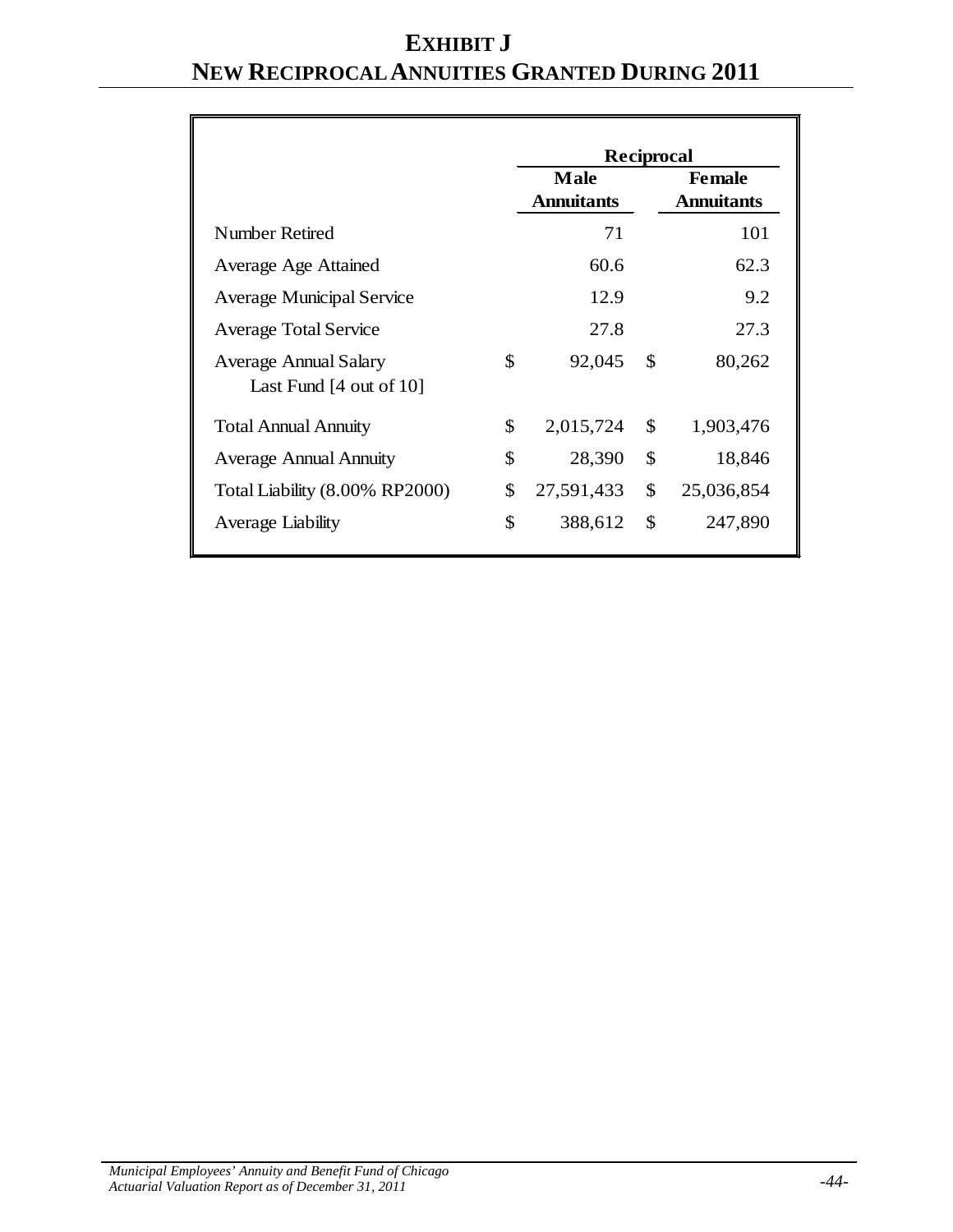## **EXHIBIT K HISTORY OF AVERAGE PENSION BENEFIT PAYMENTS TO NEW RETIREES**

|      |                                                                                                      |          |                      |                                     |                      |                             | <b>Years of Service</b> |          |                       |                                |                             |                                |                       |
|------|------------------------------------------------------------------------------------------------------|----------|----------------------|-------------------------------------|----------------------|-----------------------------|-------------------------|----------|-----------------------|--------------------------------|-----------------------------|--------------------------------|-----------------------|
|      | <b>Retirement Effective Dates</b>                                                                    |          | $10-14$              |                                     | $15-19$              |                             | $20 - 24$               |          | 25-29                 |                                | 30 & Over                   |                                | <b>Total</b>          |
| 2002 | Average Monthly Benefit at Retirement<br>Average Final Average Salary<br>Number of Active Recipients |          | N/A<br>N/A<br>N/A    |                                     | N/A<br>N/A<br>N/A    |                             | N/A<br>N/A<br>N/A       |          | N/A<br>N/A<br>N/A     |                                | $N/A$ \$<br>$N/A$ \$<br>N/A |                                | 2.025<br>3,406<br>910 |
| 2003 | Average Monthly Benefit at Retirement<br>Average Final Average Salary<br>Number of Active Recipients | \$       | 921<br>N/A<br>135    | $\mathcal{S}$                       | 1,391<br>N/A<br>107  | $\mathbb{S}$                | 1,813<br>N/A<br>98      | \$       | 2,550<br>N/A<br>133   | -\$                            | 3,532<br>N/A<br>318         | \$<br>\$                       | 2.419<br>3,406<br>791 |
| 2004 | Average Monthly Benefit at Retirement<br>Average Final Average Salary<br>Number of Active Recipients | \$       | 911<br>N/A<br>137    | $\mathbf{\hat{s}}$                  | 1.631<br>N/A<br>210  | <sup>\$</sup>               | 2,237<br>N/A<br>473     | \$       | 2.776<br>N/A<br>583   | -\$                            | 3.767<br>N/A<br>1.408       | \$                             | 3.005<br>N/A<br>2,811 |
| 2005 | Average Monthly Benefit at Retirement<br>Average Final Average Salary<br>Number of Active Recipients | \$<br>\$ | 1,067<br>2,955<br>56 | \$<br>\$                            | 1,250<br>2,799<br>54 | \$<br>\$                    | 1,578<br>3,110<br>51    | \$<br>\$ | 2,177<br>3,298<br>65  | \$<br>$\mathbb{S}$             | 3,269<br>4,095<br>219       | \$<br>\$                       | 2,394<br>3,565<br>445 |
| 2006 | Average Monthly Benefit at Retirement<br>Average Final Average Salary<br>Number of Active Recipients | \$<br>\$ | 1,141<br>3,471<br>53 | \$<br>\$                            | 1,286<br>2,927<br>60 | \$<br>\$                    | 1,577<br>3,076<br>95    | \$<br>\$ | 2,416<br>3,716<br>73  | \$<br>$\mathbb{S}$             | 3,610<br>4,555<br>194       | \$<br>\$                       | 2,451<br>3,804<br>475 |
| 2007 | Average Monthly Benefit at Retirement<br>Average Final Average Salary<br>Number of Active Recipients | \$<br>\$ | 1.198<br>3,548<br>54 | $\mathcal{S}$<br>$\mathbf{\hat{S}}$ | 1,381<br>3.075<br>69 | \$<br>\$                    | 2,029<br>3,796<br>94    | \$<br>\$ | 2,658<br>2,811<br>70  | \$<br>$\mathbb{S}$             | 3,919<br>4,939<br>229       | $\mathcal{S}$<br>$\mathcal{S}$ | 2.800<br>4,242<br>516 |
| 2008 | Average Monthly Benefit at Retirement<br>Average Final Average Salary<br>Number of Active Recipients | \$<br>\$ | 1,293<br>3,980<br>60 | $\mathbb{S}$<br>$\mathcal{S}$       | 1.630<br>3,565<br>65 | $\mathbb{S}$<br>$\mathbf S$ | 2.031<br>3,981<br>106   | \$<br>\$ | 2.765<br>4,199<br>63  | <sup>\$</sup><br>$\mathcal{S}$ | 4.129<br>5,285<br>206       | $\mathcal{S}$<br>$\mathcal{S}$ | 2.847<br>4,491<br>500 |
| 2009 | Average Monthly Benefit at Retirement<br>Average Final Average Salary<br>Number of Active Recipients | \$<br>\$ | 1,407<br>4,664<br>57 | \$<br>\$                            | 1,790<br>4,148<br>75 | \$<br>\$                    | 2,275<br>4,406<br>153   | \$<br>\$ | 3,255<br>5,005<br>92  | \$<br>\$                       | 4,082<br>5,209<br>231       | \$<br>\$                       | 2,969<br>4,794<br>608 |
| 2010 | Average Monthly Benefit at Retirement<br>Average Final Average Salary<br>Number of Active Recipients | \$<br>\$ | 1,334<br>4,418<br>60 | \$<br>$\mathcal{S}$                 | 1,835<br>4,311<br>77 | \$<br>\$                    | 2,215<br>4,278<br>169   | \$<br>\$ | 3,208<br>4,945<br>132 | \$<br>$\mathbf{s}$             | 4,354<br>5,590<br>287       | \$<br>\$                       | 3,129<br>4,933<br>725 |
| 2011 | Average Monthly Benefit at Retirement<br>Average Final Average Salary<br>Number of Active Recipients | \$<br>\$ | 1,350<br>4,261<br>66 | $\mathcal{S}$<br>$\mathcal{S}$      | 1,981<br>4.506<br>88 | \$<br>\$                    | 2,432<br>4.661<br>193   | \$<br>\$ | 3,459<br>5,265<br>185 | \$<br>\$                       | 4.696<br>6,046<br>311       | \$<br>\$                       | 3,361<br>5,257<br>843 |

*This schedule excludes reciprocal annuities, money purchase annuities and minimum annuities beginning in 2003. N/A – not available*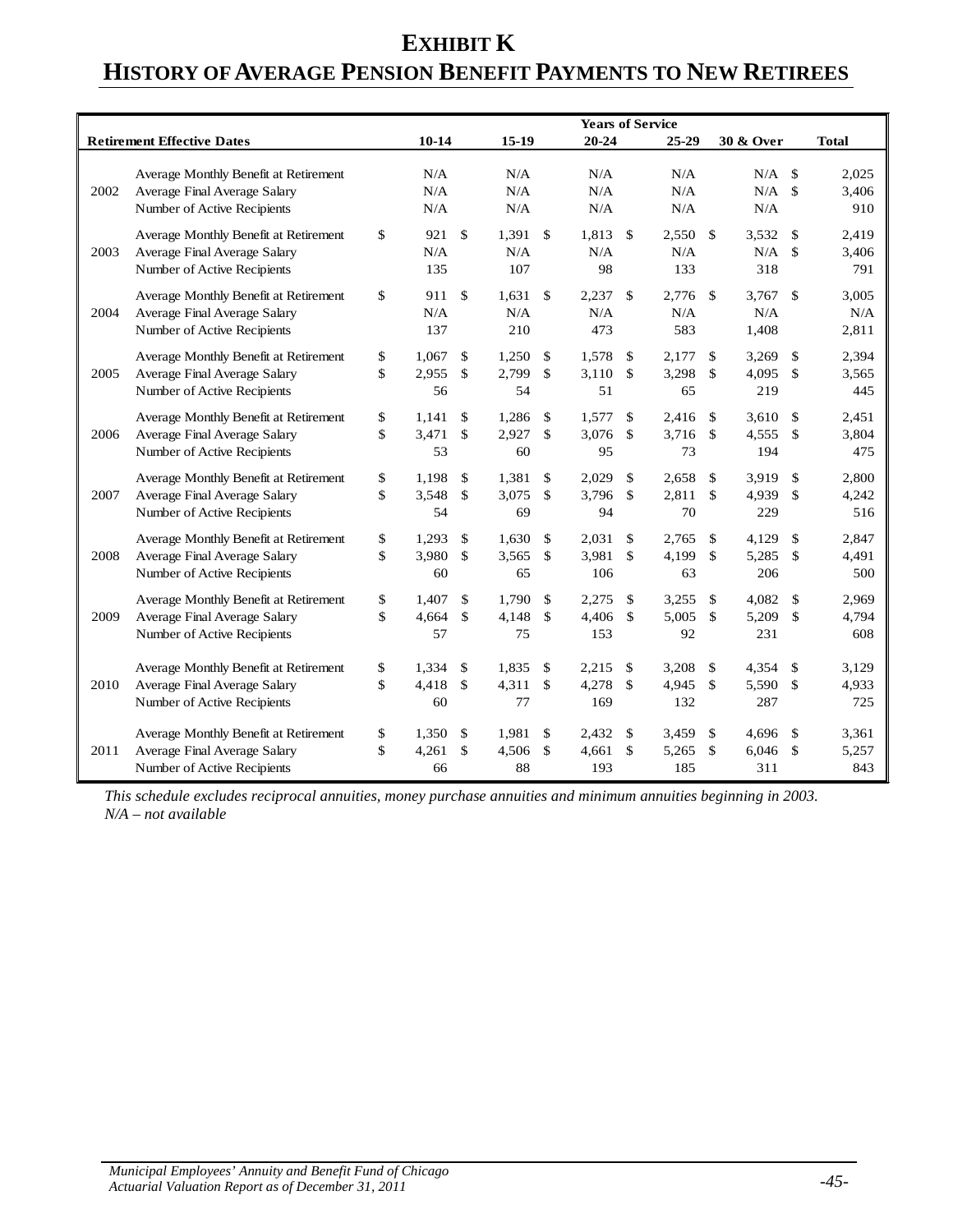# **EXHIBIT L HISTORY OF RETIREES AND BENEFICIARIES BY TYPE OF BENEFIT**

| Year         |                 | <b>Annuitants</b> |              |                     | <b>Disability</b> |      | <b>Compensation</b> |                 | <b>Reciprocal</b> |
|--------------|-----------------|-------------------|--------------|---------------------|-------------------|------|---------------------|-----------------|-------------------|
| <b>Ended</b> | <b>Employee</b> | <b>Spouse</b>     | <b>Child</b> | <b>Reversionary</b> | Ordinary          | Duty | <b>Annuitants</b>   | <b>Employee</b> | <b>Spouse</b>     |
| 2002         | 13,725          | 4,132             | 212          |                     | 260               | 129  | $\mathbf{2}$        | 1,821           | 385               |
| 2003         | 13,909          | 4,118             | 210          |                     | 323               | 190  | 2                   | 1,944           | 383               |
| 2004         | 16,109          | 4,087             | 201          |                     | 294               | 132  | $\mathbf{2}$        | 2,144           | 385               |
| 2005         | 16,027          | 4,094             | 204          |                     | 304               | 158  | $\overline{2}$      | 2,194           | 373               |
| 2006         | 15,926          | 4,075             | 193          |                     | 330               | 193  | 2                   | 2,257           | 376               |
| 2007         | 15,899          | 4,042             | 178          |                     | 304               | 209  | $\overline{2}$      | 2,299           | 368               |
| 2008         | 15,804          | 4,018             | 174          |                     | 266               | 192  | $\overline{2}$      | 2,369           | 360               |
| 2009         | 15,838          | 4,008             | 167          |                     | 306               | 220  | $\overline{2}$      | 2,407           | 356               |
| 2010         | 15,961          | 3,982             | 173          |                     | 304               | 246  | 2                   | 2,477           | 364               |
| 2011         | 16,230          | 3,910             | 164          | 2<br>129            | 346               | 264  | 2                   | 2,583           | 364               |

*1 Compensation annuitants also included with spouse annuitants. 2 Prior to December 31, 2011, Reversionary Annuitants were included with Survivors.*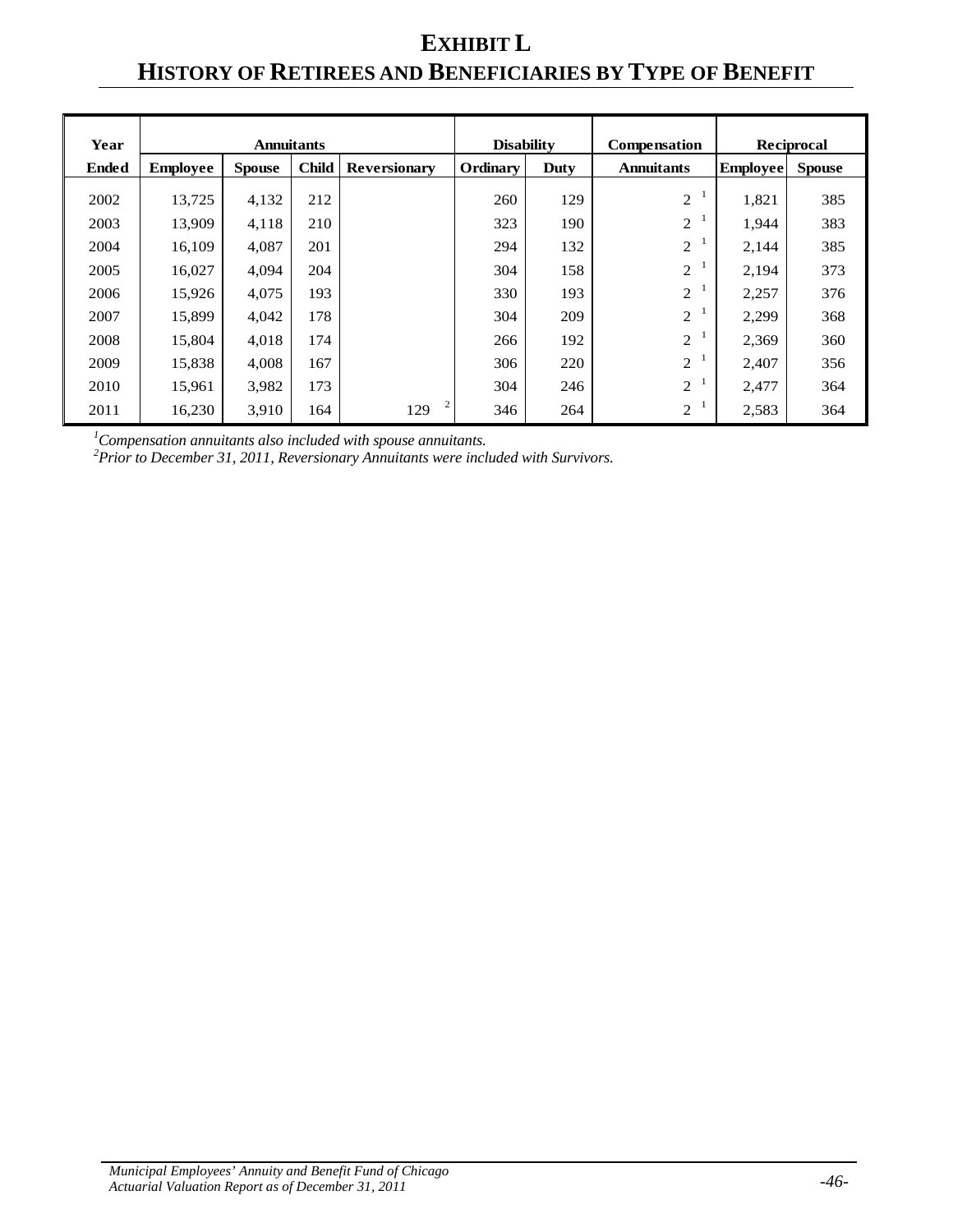# **EXHIBIT M HISTORY OF AVERAGE EMPLOYEE RETIREMENT BENEFITS PAYABLE**

| Year<br><b>Ended</b> | Average<br><b>Annual Benefit</b> | Average<br><b>Current Age of</b><br><b>Retirees</b> | Average<br><b>Benefit at</b><br><b>Retirement</b><br><b>Current Year</b> | Average Age at<br><b>Retirement</b><br><b>Current Year</b> | <b>Average Years</b><br>Service at<br><b>Retirement</b><br><b>Current Year</b> |
|----------------------|----------------------------------|-----------------------------------------------------|--------------------------------------------------------------------------|------------------------------------------------------------|--------------------------------------------------------------------------------|
| 2002                 | 21,211<br><sup>S</sup>           | 73.1                                                | 23,407<br>S.                                                             | 63.2                                                       | 22.03                                                                          |
| 2003                 | 22,176                           | 72.6                                                | 25,832                                                                   | 61.9                                                       | 25.32                                                                          |
| 2004                 | 25,451                           | 71.0                                                | 35,222                                                                   | 59.6                                                       | 27.94                                                                          |
| 2005                 | 26,178                           | 71.8                                                | 22,753                                                                   | 63.5                                                       | 24.44                                                                          |
| 2006                 | 27,028                           | 72.1                                                | 23,757                                                                   | 63.1                                                       | 24.05                                                                          |
| 2007                 | 27,960                           | 72.4                                                | 26,910                                                                   | 63.1                                                       | 24.60                                                                          |
| 2008                 | 28,928                           | 72.6                                                | 27,750                                                                   | 62.4                                                       | 24.30                                                                          |
| 2009                 | 29,960                           | 72.8                                                | 29,843                                                                   | 62.9                                                       | 23.90                                                                          |
| 2010                 | 31,046                           | 72.8                                                | 31,290                                                                   | 62.2                                                       | 24.25                                                                          |
| 2011                 | 32,269                           | 72.7                                                | 34,513                                                                   | 62.1                                                       | 24.86                                                                          |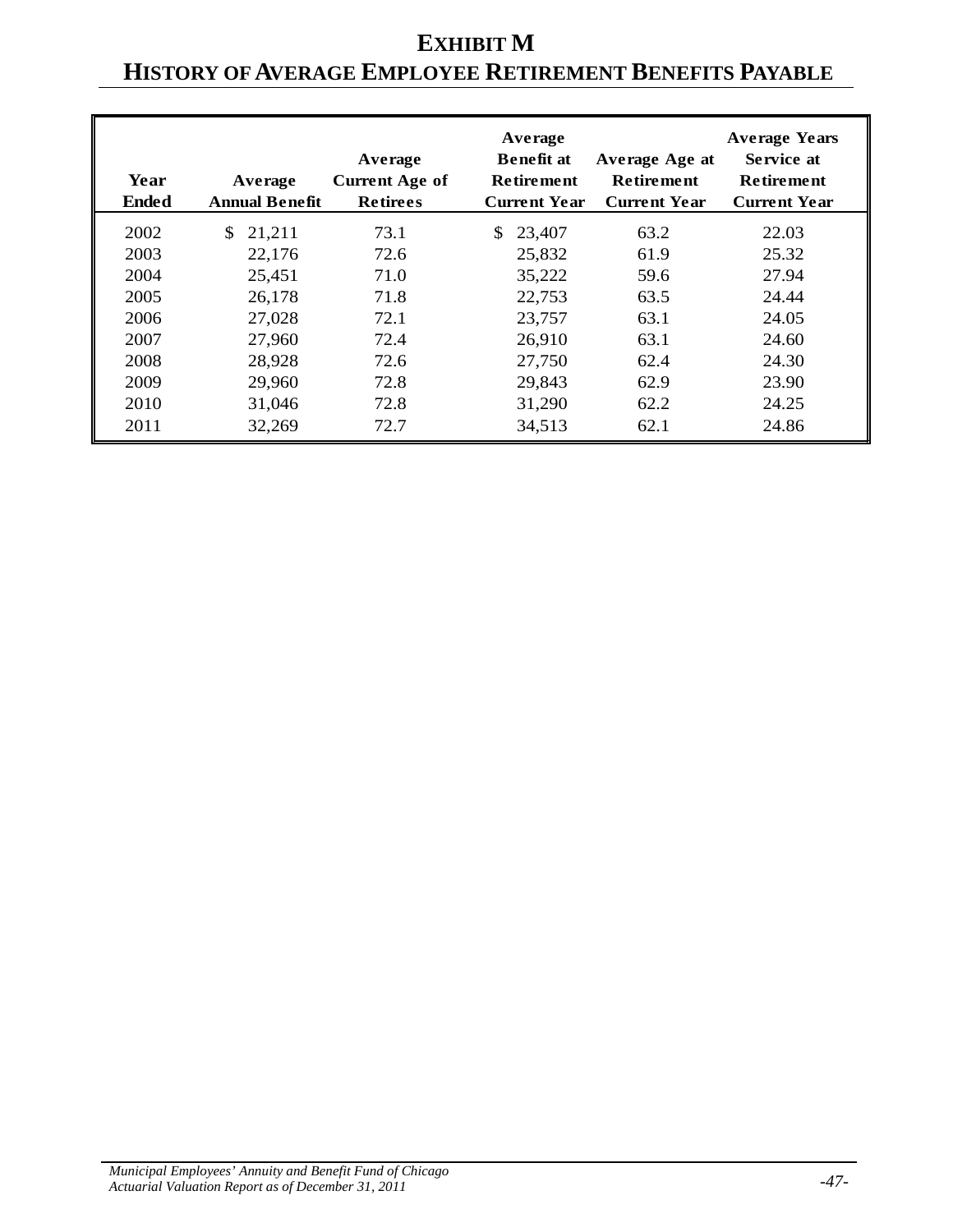# **EXHIBIT N HISTORY OF ANNUITIES 2002-2011**

|                 | <b>Employee Annuitants (Male and Female)</b>       |                  |               |                  |
|-----------------|----------------------------------------------------|------------------|---------------|------------------|
|                 | Number of                                          | <b>Total</b>     |               | Average          |
| <b>Year End</b> | <b>Annuitants</b>                                  | <b>Annuities</b> |               | <b>Annuities</b> |
| 2002            | 15,546                                             | \$329,741,436    | $\mathbb{S}$  | 21,211           |
| 2003            | 15,853                                             | 351,551,454      |               | 22,176           |
| 2004            | 18,253                                             | 464,549,712      |               | 25,451           |
| 2005            | 18,221                                             | 476,988,948      |               | 26,178           |
| 2006            | 18,183                                             | 491,452,740      |               | 27,028           |
| 2007            | 18,198                                             | 508,815,996      |               | 27,960           |
| 2008            | 18,173                                             | 525,707,352      |               | 28,928           |
| 2009            | 18,245                                             | 546,628,095      |               | 29,960           |
| 2010            | 18,438                                             | 572,425,992      |               | 31,046           |
| 2011            | 18,813                                             | 607,077,636      |               | 32,269           |
|                 | <b>Surviving Spouse and Reversionary Annuities</b> |                  |               |                  |
|                 |                                                    |                  |               |                  |
|                 | Number of                                          | <b>Total</b>     |               | Average          |
| <b>Year End</b> | <b>Annuitants</b>                                  | <b>Annuities</b> |               | <b>Annuities</b> |
| 2002            | 4,517                                              | \$48,058,286     | $\mathcal{S}$ | 10,639           |
| 2003            | 4,501                                              | 48,796,907       |               | 10,841           |
| 2004            | 4,472                                              | 49,294,488       |               | 11,023           |
| 2005            | 4,467                                              | 50,078,232       |               | 11,211           |
| 2006            | 4,451                                              | 50,672,592       |               | 11,385           |
| 2007            | 4,410                                              | 51,107,748       |               | 11,589           |
| 2008            | 4,378                                              | 51,954,588       |               | 11,867           |
| 2009            | 4,364                                              | 52,884,192       |               | 12,118           |
| 2010            | 4,346                                              | 53,920,752       |               | 12,407           |
| 2011            | 4,403                                              | 54,594,060       |               | 12,399           |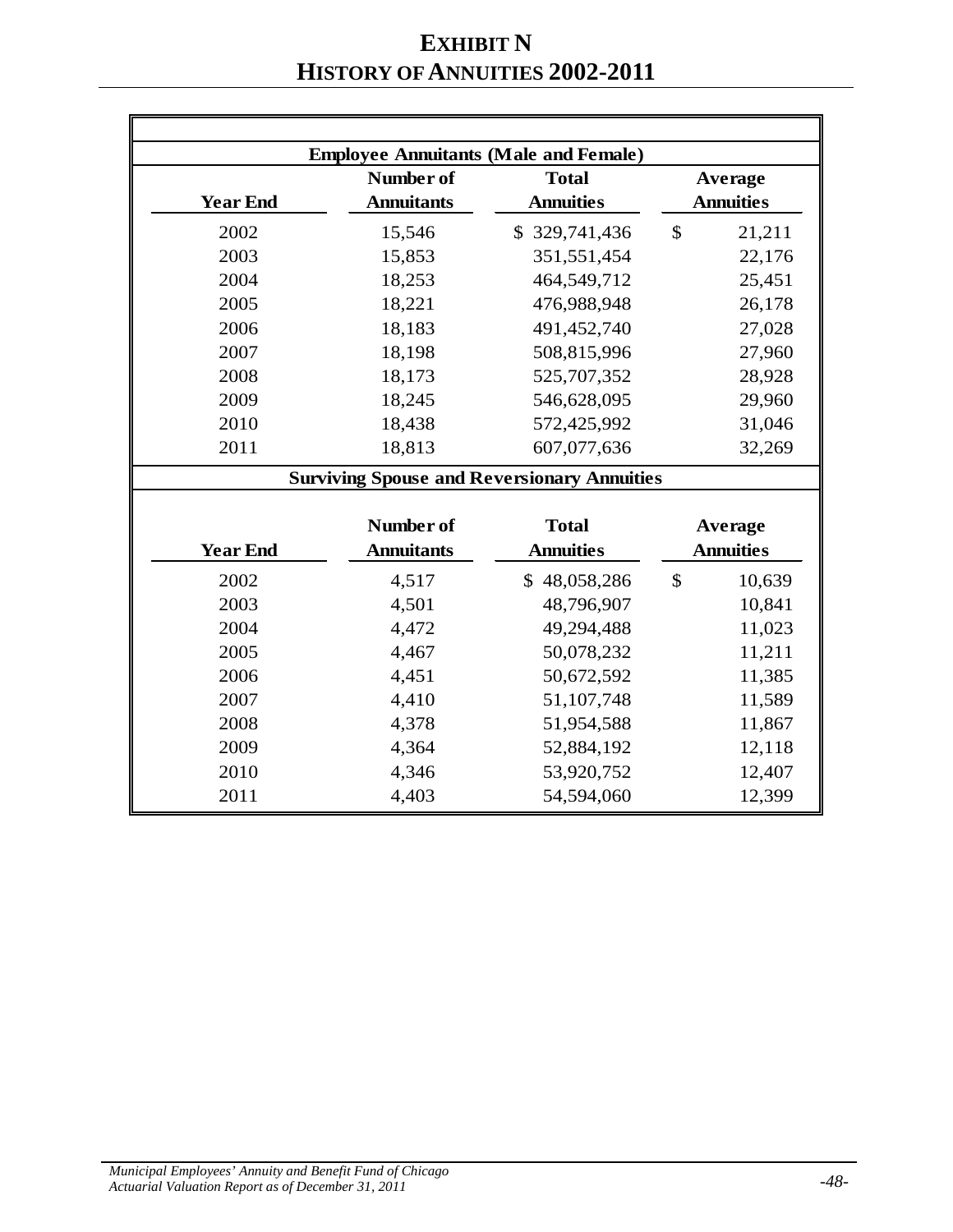## **EXHIBIT O HISTORY OF RETIREES AND BENEFICIARIES ADDED TO PAYROLLS 2002-2011**

|                                 |       | <b>Added to Payroll</b>     |     | <b>Removed from Payroll</b>                                                     |        | <b>Payroll End of Year</b> | Average<br><b>Annual</b> | Increase in<br>Average |
|---------------------------------|-------|-----------------------------|-----|---------------------------------------------------------------------------------|--------|----------------------------|--------------------------|------------------------|
| Year                            | No.   | Ann. Benefits <sup>1</sup>  | No. | <b>Ann. Benefits</b>                                                            | No.    | <b>Ann. Benefits</b>       | <b>Benefit</b>           | <b>Benefit</b>         |
|                                 |       |                             |     | <b>Employee Annuitants (Male and Female)</b>                                    |        |                            |                          |                        |
| 2002                            | 910   | $\mathcal{S}$<br>20,996,020 | 726 | \$4,089,101                                                                     | 15,546 | \$329,741,436 \$           | 21,211                   | 4.16%                  |
| 2003                            | 1,002 | 25,806,766                  | 695 | 3,996,748                                                                       | 15,853 | 351,551,454                | 22,176                   | 4.55%                  |
| $\overline{\mathbf{c}}$<br>2004 | 3,133 | 127,180,562                 | 733 | 14,182,304                                                                      | 18,253 | 464,549,712                | 25,451                   | 14.77%                 |
| 2005                            | 698   | 27,479,544                  | 730 | 15,040,308                                                                      | 18,221 | 476,988,948                | 26,178                   | 2.86%                  |
| 2006                            | 713   | 30,424,920                  | 751 | 15,961,128                                                                      | 18,183 | 491,452,740                | 27,028                   | 3.25%                  |
| 2007                            | 769   | 34,450,704                  | 754 | 17,087,448                                                                      | 18,198 | 508,815,996                | 27,960                   | 3.45%                  |
| 2008                            | 743   | 34,658,424                  | 768 | 17,767,068                                                                      | 18,173 | 525,707,352                | 28,928                   | 3.46%                  |
| 2009                            | 840   | 39,821,463                  | 768 | 18,900,720                                                                      | 18,245 | 546,628,095                | 29,960                   | 3.57%                  |
| 2010                            | 1,008 | 46,836,109                  | 815 | 21,038,211                                                                      | 18,438 | 572,425,992                | 31,046                   | 3.62%                  |
| 2011                            | 1,149 | 55,405,692                  | 774 | 20,754,048                                                                      | 18,813 | 607,077,636                | 32,269                   | 7.71%                  |
|                                 |       |                             |     | <b>Surviving Spouse and Reversionary Annuities (Not Including Compensation)</b> |        |                            |                          |                        |
| 2002                            | 294   | \$<br>3,671,626             | 302 | \$2,833,880                                                                     | 4,517  | \$48,058,286 \$            | 10,639                   | 1.95%                  |
| 2003                            | 284   | 3,704,694                   | 300 | 2,966,073                                                                       | 4,501  | 48,796,907                 | 10,841                   | 1.90%                  |
| 2004                            | 273   | 3,456,012                   | 302 | 2,958,431                                                                       | 4,472  | 49,294,488                 | 11,023                   | 1.68%                  |
| 2005                            | 255   | 3,408,036                   | 260 | 2,624,292                                                                       | 4,467  | 50,078,232                 | 11,211                   | 1.70%                  |
| 2006                            | 265   | 3,498,720                   | 281 | 2,904,360                                                                       | 4,451  | 50,672,592                 | 11,385                   | 1.55%                  |
| 2007                            | 247   | 3,464,400                   | 288 | 3,029,244                                                                       | 4,410  | 51,107,748                 | 11,589                   | 1.79%                  |
| 2008                            | 260   | 3,989,592                   | 260 | 3,142,752                                                                       | 4,378  | 51,954,588                 | 11,867                   | 2.40%                  |
| 2009                            | 266   | 3,869,064                   | 280 | 2,939,460                                                                       | 4,364  | 52,884,192                 | 12,118                   | 2.12%                  |
| 2010                            | 269   | 4,329,156                   | 287 | 3,292,596                                                                       | 4,346  | 53,920,752                 | 12,407                   | 2.38%                  |
| 3<br>2011                       | 362   | 4,152,804                   | 305 | 3,479,496                                                                       | 4,403  | 54,594,060                 | 12,399                   | 2.32%                  |

<sup>1</sup>Annual benefits added to payroll include post-retirement increase amounts starting in 2004.

*Early retirement incentive offered to employees. <sup>3</sup> Number added in 2011 includes 121 reversionary annuitants that are also surviving spouses.*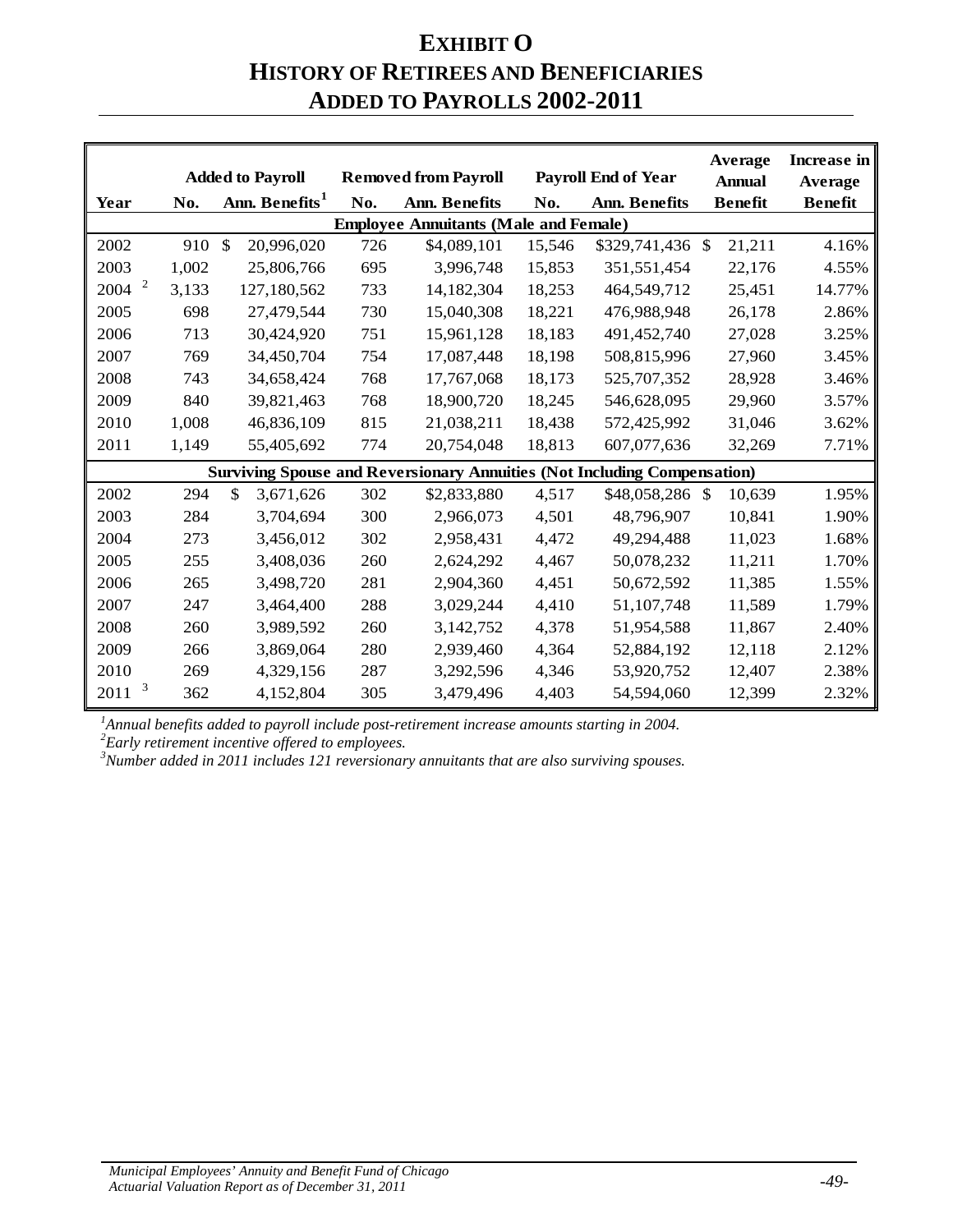# **EXHIBIT P SCHEDULE OF RETIRED MEMBERS BY AMOUNT AND TYPE OF BENEFIT AS OF DECEMBER 31, 2011**

| <b>Amount</b> of<br><b>Monthly Benefit</b> | Number of<br><b>Employee</b><br><b>Annuitants</b> | Number of<br><b>Spouse</b><br><b>Annuitants</b> | Number of<br><b>Reversionary</b><br><b>Annuitants</b> | Number of<br><b>Child</b><br><b>Annuitants</b> | <b>Total</b><br>Number of<br><b>Annuitants</b> |
|--------------------------------------------|---------------------------------------------------|-------------------------------------------------|-------------------------------------------------------|------------------------------------------------|------------------------------------------------|
| Deferred                                   | $\overline{2}$                                    |                                                 |                                                       |                                                | $\overline{2}$                                 |
| $$1 - $250$                                | 335                                               | 81                                              | 39                                                    | 164                                            | 619                                            |
| $251 - 500$                                | 393                                               | 67                                              | 56                                                    |                                                | 516                                            |
| $501 - 750$                                | 302                                               | 77                                              | 24                                                    |                                                | 403                                            |
| $751 - 1,000$                              | 969                                               | 2,698                                           | 8                                                     |                                                | 3,675                                          |
| $1,001 - 1,250$                            | 1,680                                             | 350                                             | $\overline{2}$                                        |                                                | 2,032                                          |
| $1,251 - 1,500$                            | 2,724                                             | 303                                             |                                                       |                                                | 3,027                                          |
| $1,501 - 1,750$                            | 1,007                                             | 238                                             |                                                       |                                                | 1,245                                          |
| $1,751 - 2,000$                            | 1,118                                             | 171                                             |                                                       |                                                | 1,289                                          |
| $2,001 - 2,250$                            | 1,036                                             | 104                                             |                                                       |                                                | 1,140                                          |
| $2,251 - 2,500$                            | 977                                               | 79                                              |                                                       |                                                | 1,056                                          |
| $2,501 - 2,750$                            | 812                                               | 54                                              |                                                       |                                                | 866                                            |
| $2,751 - 3,000$                            | 691                                               | 28                                              |                                                       |                                                | 719                                            |
| $3,001 - 3,250$                            | 663                                               | 12                                              |                                                       |                                                | 675                                            |
| $3,251 - 3,500$                            | 647                                               | 6                                               |                                                       |                                                | 653                                            |
| $3,501 - 3,750$                            | 610                                               | 3                                               |                                                       |                                                | 613                                            |
| $3,751 - 4,000$                            | 551                                               | $\overline{2}$                                  |                                                       |                                                | 553                                            |
| $4,001 - 4,250$                            | 550                                               |                                                 |                                                       |                                                | 550                                            |
| $4,251 - 4,500$                            | 559                                               |                                                 |                                                       |                                                | 559                                            |
| $4,501 - 4,750$                            | 472                                               | 1                                               |                                                       |                                                | 473                                            |
| $4,751 - 5,000$                            | 406                                               |                                                 |                                                       |                                                | 406                                            |
| Over \$5,000                               | 2,311                                             |                                                 |                                                       |                                                | 2,311                                          |
| <b>Totals</b>                              | 18,815                                            | 4,274                                           | 129                                                   | 164                                            | 23,382                                         |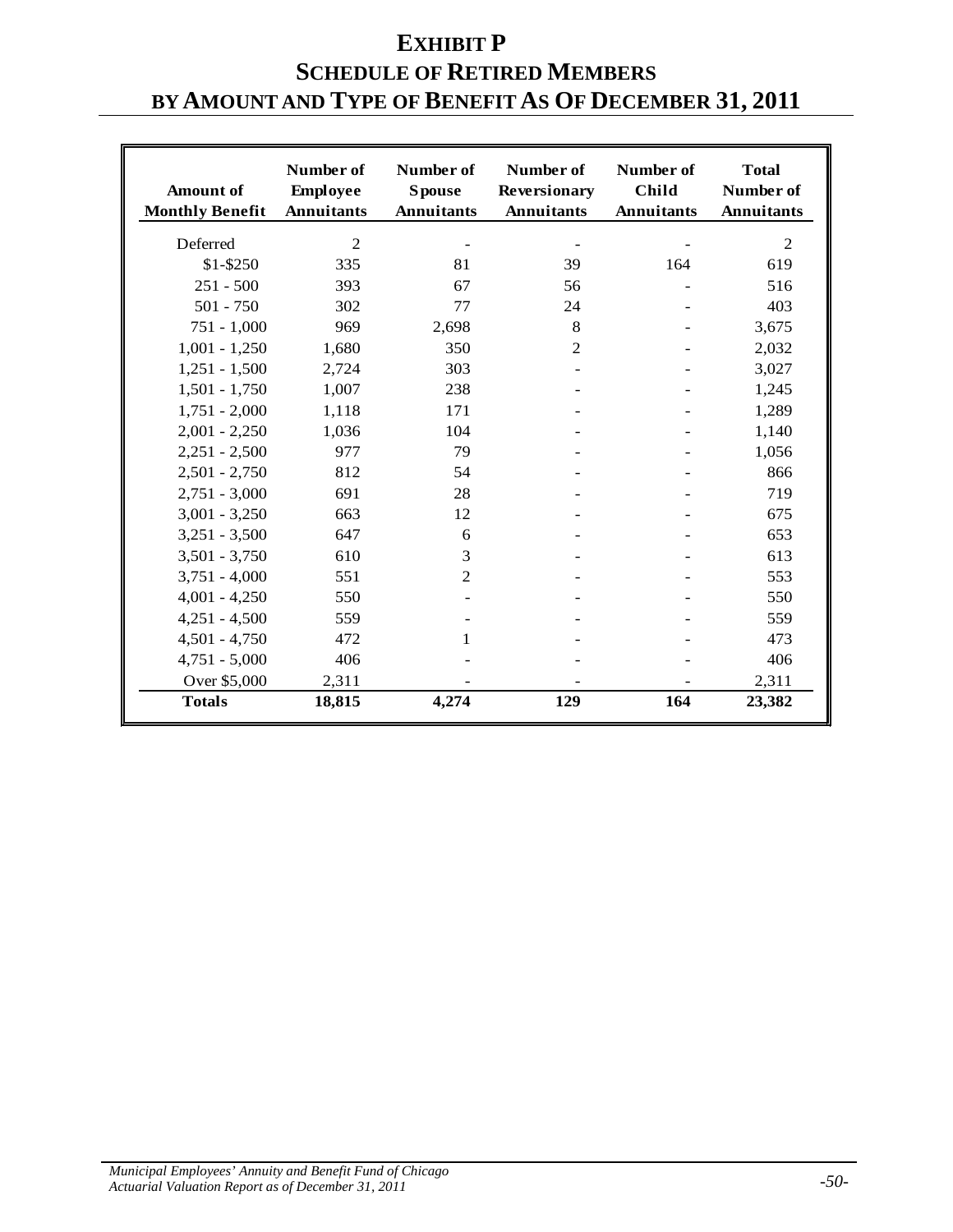# **ACTUARIAL METHODS AND ASSUMPTIONS AS OF DECEMBER 31, 2011**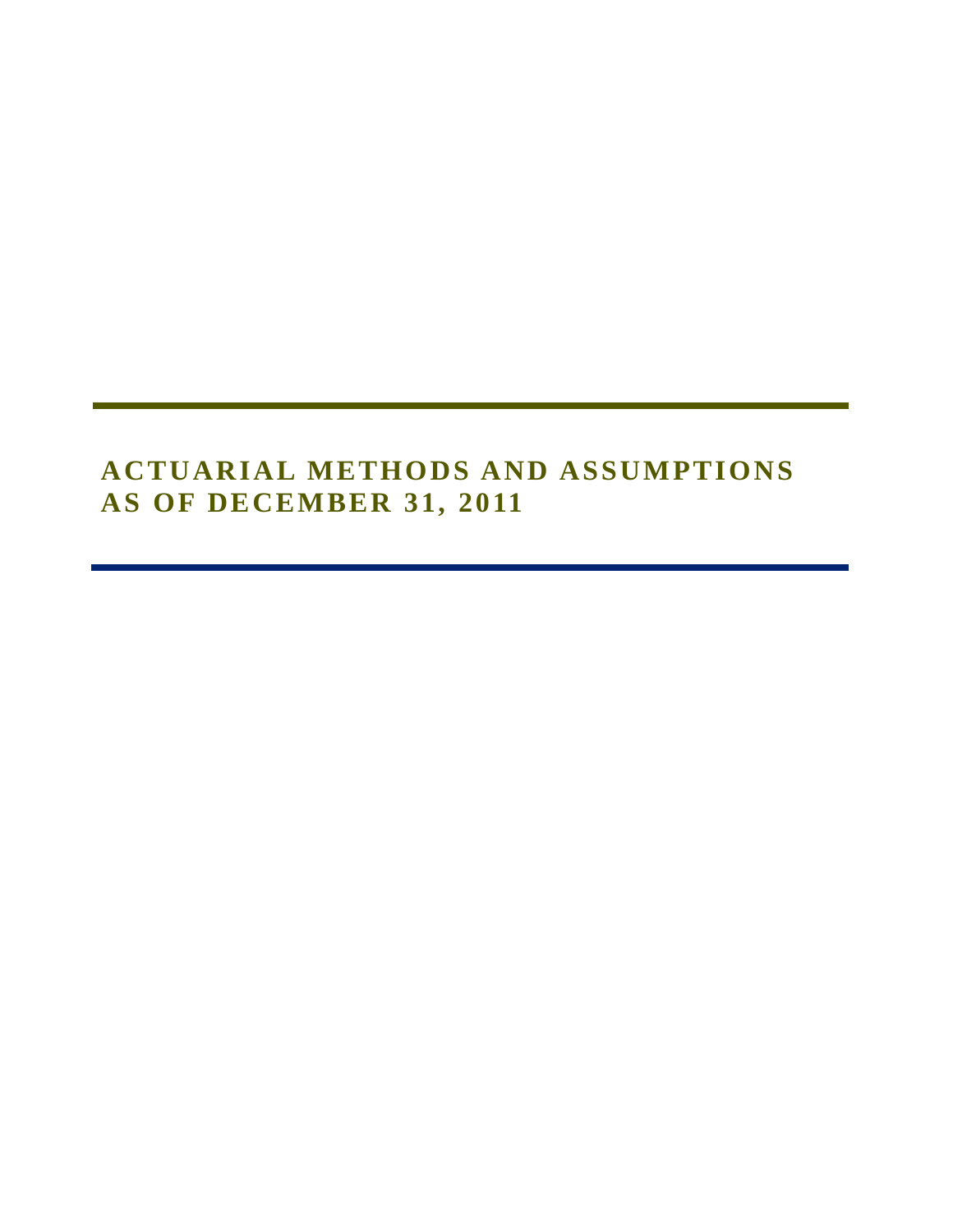#### **ACTUARIAL COST METHOD**

An Actuarial Cost Method is a set of techniques used by the actuary to develop contribution levels under a retirement plan. The principal Actuarial Cost Method used in this valuation is the Entry Age Normal Actuarial Cost Method. Under this Method, a Normal Cost is developed by spreading the actuarial value of benefits expected to be received by each active participant over the total working lifetime of that participant, from hire to termination, as a level percentage of pay.

To the extent that current assets and future Normal Costs do not support participants' expected future benefits, an Unfunded Actuarial Accrued liability ("UAAL") develops. The UAAL is generally amortized over a defined period of time (e.g., 30 years). The total contribution developed under this method is the sum of the Normal Cost and the payment toward the UAAL.

Experience gains (losses) decrease (increase) the UAAL and thus are amortized as part of the UAAL.

#### **CURRENT ACTUARIAL ASSUMPTIONS**

#### *Demographic Assumptions*

- Post-Retirement Mortality: RP2000 Mortality Table, sex distinct, projected to the year 2010. The mortality table used is a static table and provides an estimated margin of 9 percent for future mortality improvements. (Adopted 2010)
- Pre-Retirement Mortality: Post-Retirement mortality with a multiplier of 0.85 for males and 0.70 for females. (Adopted 2010)

Disability: Disability cost valued as a term cost of 0.75 percent of payroll. (Adopted 2005)

#### **RATE OF RETIREMENT – TIER 1 MEMBERS:**

|                | Age and Service-Based Rates of Retirement |           |           |       |      |       |       |        |
|----------------|-------------------------------------------|-----------|-----------|-------|------|-------|-------|--------|
| <b>Service</b> | $50 - 54$                                 | $55 - 59$ | $60 - 64$ | 65-66 | 67   | 68-69 | 70-79 | $80 +$ |
| $10 - 11$      |                                           | 0%        | 12%       | 30%   | 30%  | 15%   | 45%   | 100%   |
| $12 - 19$      |                                           | 0%        | 10%       | 15%   | 10%  | 10%   | 45%   | 100%   |
| $20 - 24$      |                                           | 6%        | 10%       | 15%   | 10%  | 10%   | 45%   | 100%   |
| $25 - 29$      |                                           | 12%       | 12%       | 20%   | 20%  | 20%   | 45%   | 100%   |
| 30             | 25%                                       | 20%       | 20%       | 20%   | 20%  | 20%   | 45%   | 100%   |
| $31 - 32$      | 20%                                       | 20%       | 20%       | 20%   | 20%  | 20%   | 45%   | 100%   |
| $33 - 34$      | 30%                                       | 30%       | 30%       | 30%   | 30%  | 30%   | 45%   | 100%   |
| $35 - 39$      | 30%                                       | 30%       | 30%       | 45%   | 45%  | 45%   | 45%   | 100%   |
| $40+$          | 100%                                      | 100%      | 100%      | 100%  | 100% | 100%  | 100%  | 100%   |

Rates of retirement adopted 2010.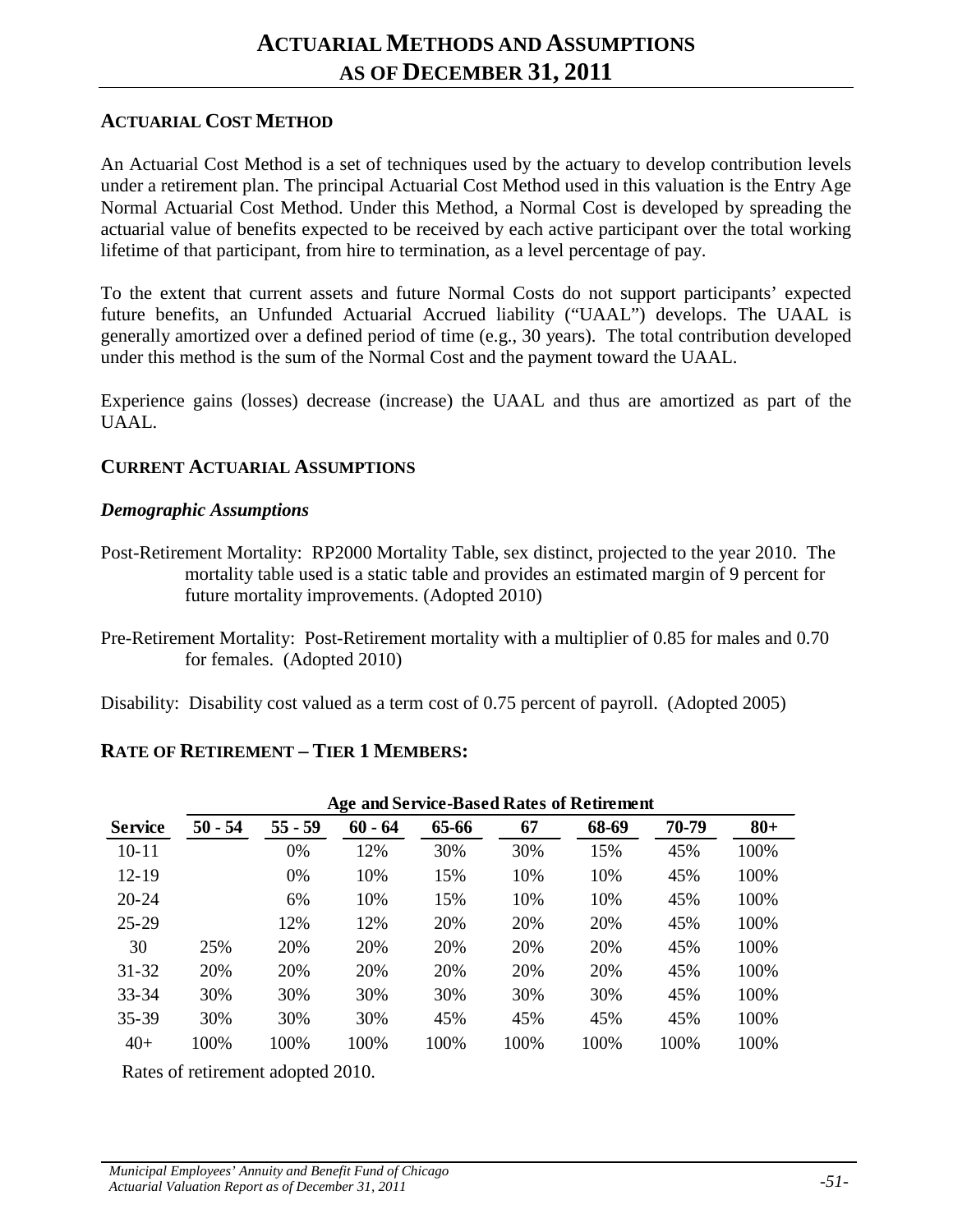#### **RATE OF RETIREMENT – TIER 2 MEMBERS:**

| <b>Age-Based Rates of Retirement</b> |        |  |  |  |
|--------------------------------------|--------|--|--|--|
| Age                                  | Rate   |  |  |  |
| 62                                   | 30.00% |  |  |  |
| 63                                   | 34.00  |  |  |  |
| 64                                   | 38.00  |  |  |  |
| 65                                   | 42.00  |  |  |  |
| 66                                   | 46.00  |  |  |  |
| 67                                   | 50.00  |  |  |  |
| 68                                   | 75.00  |  |  |  |
| 69                                   | 90.00  |  |  |  |
| 70                                   | 100.00 |  |  |  |

#### **RATE OF TERMINATION:**

| <b>Service Beg. of</b> |        | Service Beg. of |       |
|------------------------|--------|-----------------|-------|
| Year                   | Rate   | Year            | Rate  |
| $\overline{0}$         | 15.00% | 16              | 2.80% |
| $\mathbf{1}$           | 15.00% | 17              | 2.50% |
| $\overline{2}$         | 12.00% | 18              | 2.30% |
| 3                      | 9.00%  | 19              | 2.10% |
| $\overline{4}$         | 8.00%  | 20              | 1.90% |
| 5                      | 7.00%  | 21              | 1.80% |
| 6                      | 6.50%  | 22              | 1.70% |
| 7                      | 5.25%  | 23              | 1.60% |
| 8                      | 5.00%  | 24              | 1.50% |
| 9                      | 4.75%  | 25              | 1.40% |
| 10                     | 4.25%  | 26              | 1.30% |
| 11                     | 4.00%  | 27              | 1.20% |
| 12                     | 4.00%  | 28              | 1.10% |
| 13                     | 3.60%  | 29              | 1.00% |
| 14                     | 3.30%  | 30              | 0.90% |
| 15                     | 3.00%  |                 |       |

Rates of termination adopted 2010.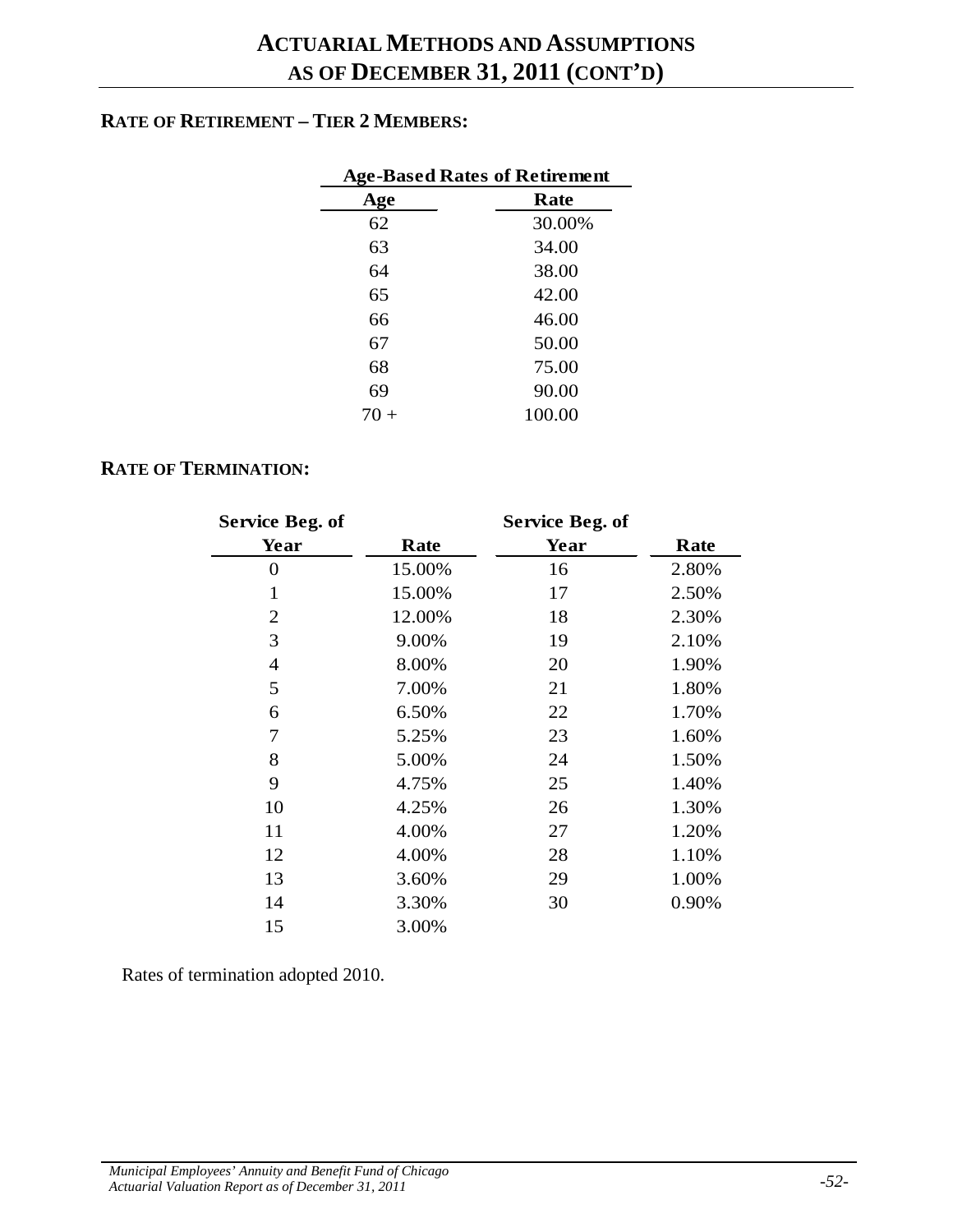#### *Economic Assumptions*

| <b>Investment Return Rate</b><br>and Discount Rate: | 8.00 percent per annum (net of investment expense) for pensions and<br>4.50 percent per annum for OPEB.<br>The 8.00 percent assumption<br>contains a 3.00 percent inflation assumption and a 5.00 percent real rate<br>of return assumption for pension. Pension investment return and<br>discount rate adopted 1999 and OPEB discount rate adopted 2005. |                                                                                                                                                 |  |
|-----------------------------------------------------|-----------------------------------------------------------------------------------------------------------------------------------------------------------------------------------------------------------------------------------------------------------------------------------------------------------------------------------------------------------|-------------------------------------------------------------------------------------------------------------------------------------------------|--|
| <b>Future Salary Increases:</b>                     | The following illustrative annual rates of salary increases were used:                                                                                                                                                                                                                                                                                    |                                                                                                                                                 |  |
|                                                     | <b>Service</b>                                                                                                                                                                                                                                                                                                                                            | <b>Salary Scale</b>                                                                                                                             |  |
|                                                     | 1                                                                                                                                                                                                                                                                                                                                                         | 8.25%                                                                                                                                           |  |
|                                                     | $\overline{c}$                                                                                                                                                                                                                                                                                                                                            | 7.75%                                                                                                                                           |  |
|                                                     | 3                                                                                                                                                                                                                                                                                                                                                         | 7.25%                                                                                                                                           |  |
|                                                     | $4 - 5$                                                                                                                                                                                                                                                                                                                                                   | 6.75%                                                                                                                                           |  |
|                                                     | 6                                                                                                                                                                                                                                                                                                                                                         | 6.50%                                                                                                                                           |  |
|                                                     | 7                                                                                                                                                                                                                                                                                                                                                         | 6.00%                                                                                                                                           |  |
|                                                     | 8                                                                                                                                                                                                                                                                                                                                                         | 5.50%                                                                                                                                           |  |
|                                                     | 9                                                                                                                                                                                                                                                                                                                                                         | 5.25%                                                                                                                                           |  |
|                                                     | $10 - 25$                                                                                                                                                                                                                                                                                                                                                 | 5.00%                                                                                                                                           |  |
|                                                     | $26+$                                                                                                                                                                                                                                                                                                                                                     | 4.50%                                                                                                                                           |  |
|                                                     | Adopted 2010.                                                                                                                                                                                                                                                                                                                                             |                                                                                                                                                 |  |
| Payroll Growth:                                     |                                                                                                                                                                                                                                                                                                                                                           | Total payroll is assumed to increase by 4.00% each year. Adopted 2010.                                                                          |  |
| <b>Asset Value:</b>                                 |                                                                                                                                                                                                                                                                                                                                                           | The Actuarial Value of Assets is smoothed by using a five-year phase-in<br>of each year's unexpected investment gains and losses. Adopted 1999. |  |
| <b>Other Assumptions</b>                            |                                                                                                                                                                                                                                                                                                                                                           |                                                                                                                                                 |  |
| <b>Actuarial Cost Method:</b>                       | Entry age normal cost method, under which the normal cost as a<br>percentage of pay for each employee remains level from entry age to<br>retirement, and the accrued liability represents the fund which would<br>now be on hand if all past normal costs had actually been paid, and all<br>current assumptions had been realized.                       |                                                                                                                                                 |  |
| <b>Amortization Method:</b>                         |                                                                                                                                                                                                                                                                                                                                                           | 30-Year Level Dollar amortization of the unfunded liability                                                                                     |  |
| <b>Marital Status:</b>                              | It is assumed that 85 percent of members have an eligible spouse. The<br>male spouse is assumed to be four years older than the female spouse.<br>No assumption is made about other dependents. Adopted 1999.                                                                                                                                             |                                                                                                                                                 |  |
| <b>Benefit Service:</b>                             | benefit payable.                                                                                                                                                                                                                                                                                                                                          | Exact fractional years of service are used to determine the amount of                                                                           |  |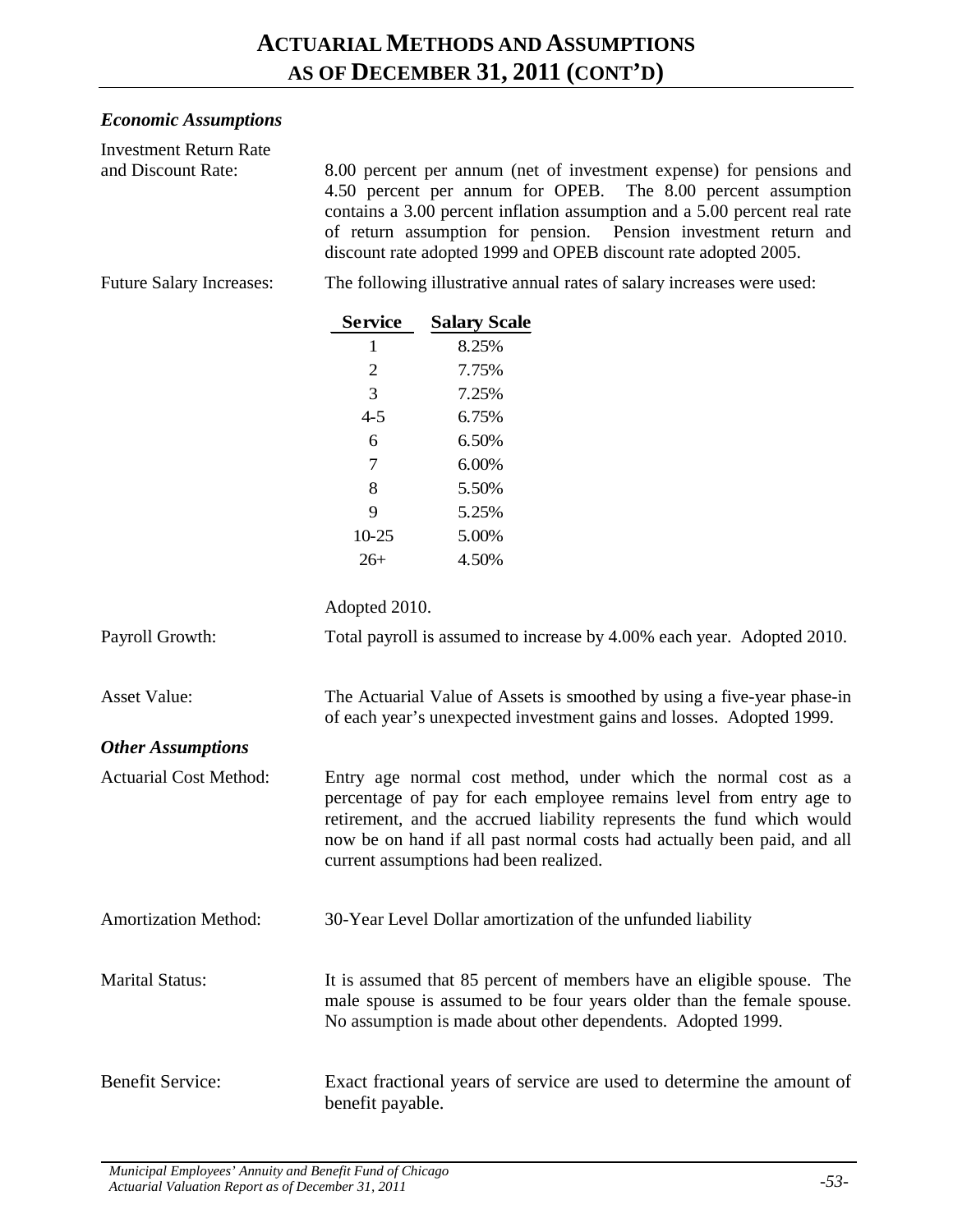### **ACTUARIAL METHODS AND ASSUMPTIONS AS OF DECEMBER 31, 2011 (CONT'D)**

| Decrement Timing:                     | All decrements are assumed to occur mid-year.                                                                                                                                                                                                                                                                                                                                                                                                                                                                                                                                                                                                                                                                                                                                                                                                                                                                  |
|---------------------------------------|----------------------------------------------------------------------------------------------------------------------------------------------------------------------------------------------------------------------------------------------------------------------------------------------------------------------------------------------------------------------------------------------------------------------------------------------------------------------------------------------------------------------------------------------------------------------------------------------------------------------------------------------------------------------------------------------------------------------------------------------------------------------------------------------------------------------------------------------------------------------------------------------------------------|
| Decrement Relativity:                 | Decrement rates are used directly from the experience study, without<br>adjustment for multiple decrement table effects.                                                                                                                                                                                                                                                                                                                                                                                                                                                                                                                                                                                                                                                                                                                                                                                       |
| <b>Decrement Operation:</b>           | Turnover decrements do not operate after member reaches retirement<br>eligibility for a minimum annuity formula benefit.                                                                                                                                                                                                                                                                                                                                                                                                                                                                                                                                                                                                                                                                                                                                                                                       |
| <b>Eligibility Testing:</b>           | Eligibility for benefits is determined based upon the age nearest<br>birthday and service on the date the decrement is assumed to occur.                                                                                                                                                                                                                                                                                                                                                                                                                                                                                                                                                                                                                                                                                                                                                                       |
| Pay Increase Timing:                  | Middle of (fiscal) year.                                                                                                                                                                                                                                                                                                                                                                                                                                                                                                                                                                                                                                                                                                                                                                                                                                                                                       |
| Reciprocal Service:                   | No assumption for reciprocal service.                                                                                                                                                                                                                                                                                                                                                                                                                                                                                                                                                                                                                                                                                                                                                                                                                                                                          |
| <b>Required Ultimate</b><br>Multiple: | The actuarial requirements (adjusted for tax levy loss) less expected<br>employee contributions divided by the actual employee contributions<br>made in the second prior year.                                                                                                                                                                                                                                                                                                                                                                                                                                                                                                                                                                                                                                                                                                                                 |
| Loss in Tax Levy:                     | 4.00 percent overall loss on tax levy is assumed.                                                                                                                                                                                                                                                                                                                                                                                                                                                                                                                                                                                                                                                                                                                                                                                                                                                              |
| Group Health Insurance:               | It is assumed for valuation purposes that the health insurance supplement<br>in effect as of June 30, 2013, will continue for life for all employee<br>annuitants (and their future surviving spouses). The amount of the Plan<br>paid health insurance from July 1, 2008, until June 30, 2013, is \$95.00<br>per month for each annuitant (employees and surviving spouses) not<br>qualified to receive Medicare benefits, and \$65.00 if qualified. It is<br>assumed that all annuitants age 65 and older will be eligible for Medicare<br>and all annuitants less than age 65 will not be eligible for Medicare.<br>Future surviving spouses of retirees, age 65 and older, are assumed to be<br>eligible for Medicare, as well as surviving spouse annuitants that are<br>currently receiving a health insurance supplement.<br>It is assumed that 50 percent of future retirees will elect to receive the |
|                                       | health insurance supplement at retirement. (Adopted 2011)                                                                                                                                                                                                                                                                                                                                                                                                                                                                                                                                                                                                                                                                                                                                                                                                                                                      |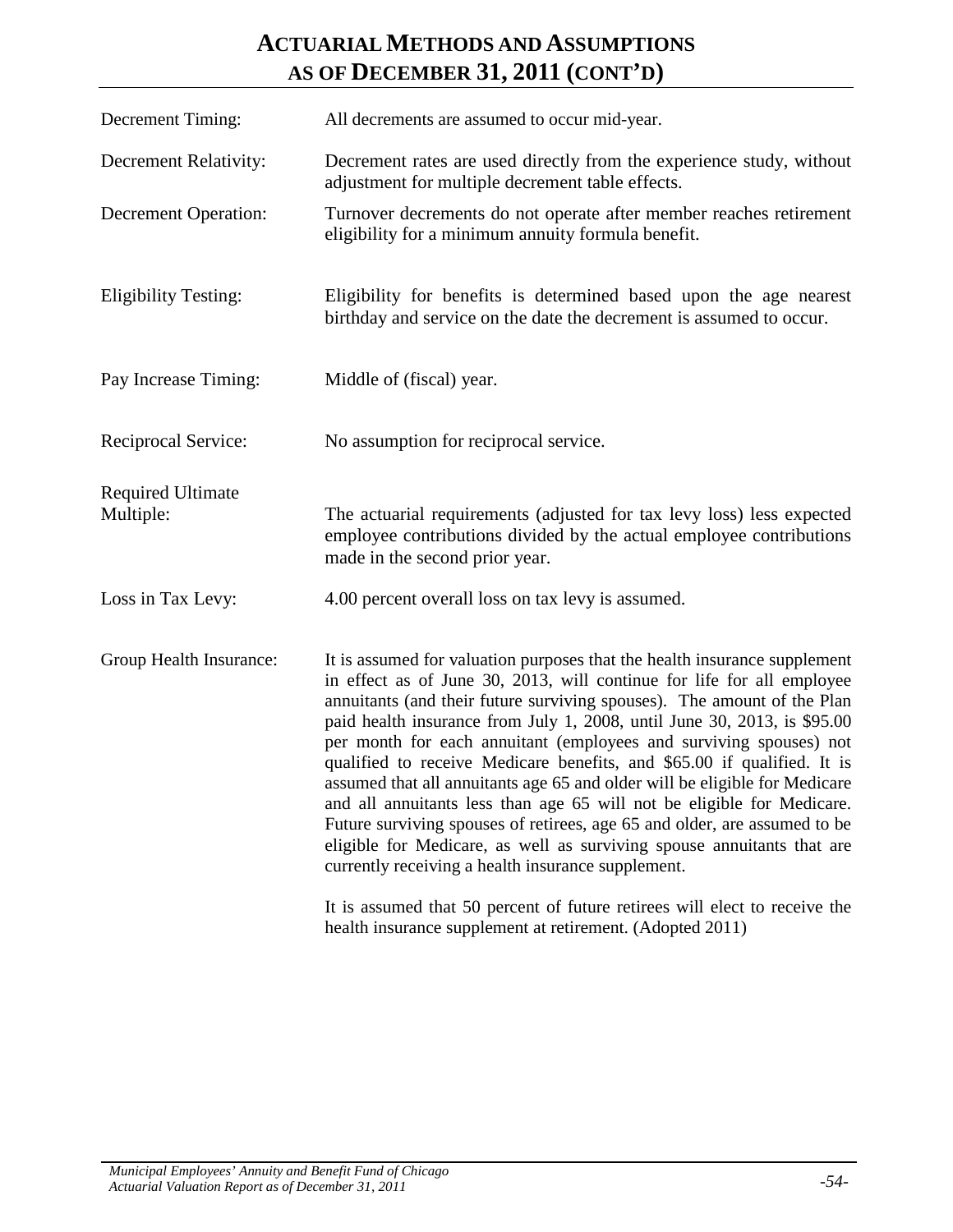#### **THREE METHODS OF FINANCING UNFUNDED LIABILITY**

| Normal Cost                                     |                                                                                                                                                                                                                                                                                                                                                                                                                               |
|-------------------------------------------------|-------------------------------------------------------------------------------------------------------------------------------------------------------------------------------------------------------------------------------------------------------------------------------------------------------------------------------------------------------------------------------------------------------------------------------|
| Plus Interest Method:                           | This is the method of valuation that was used in reports prior to 1997.<br>It is intended to continue the current provisions of the Article<br>governing the Plan in full force and effect on a permanent basis and in<br>the amount required each year to keep the unfunded liability from<br>increasing if all assumptions are realized.                                                                                    |
|                                                 | The normal cost plus interest only method of funding is that<br>recommended by the former Illinois Public Employees' Pension Laws<br>Commission.                                                                                                                                                                                                                                                                              |
| <b>Normal Cost Plus</b><br>30-Year Amortization |                                                                                                                                                                                                                                                                                                                                                                                                                               |
| Method:                                         | GASB #25 and #43 require a 30-year amortization of the unfunded<br>liability. We have calculated the cost of amortizing the existing<br>unfunded liability.                                                                                                                                                                                                                                                                   |
|                                                 | Both of these cost methods, the normal cost plus interest method and<br>the normal cost plus 30-year amortization method, express the past<br>service costs as a level annual dollar amount. It assumes that there<br>will be a stable membership with a growing payroll. Consequently, as<br>the total payroll increases in the future, the level annual dollar amount<br>becomes a decreasing percent of the total payroll. |
|                                                 | Under both methods, level dollar amounts represent a greater percent<br>of payroll initially and a decreasing percent of payroll as future<br>payrolls increase.                                                                                                                                                                                                                                                              |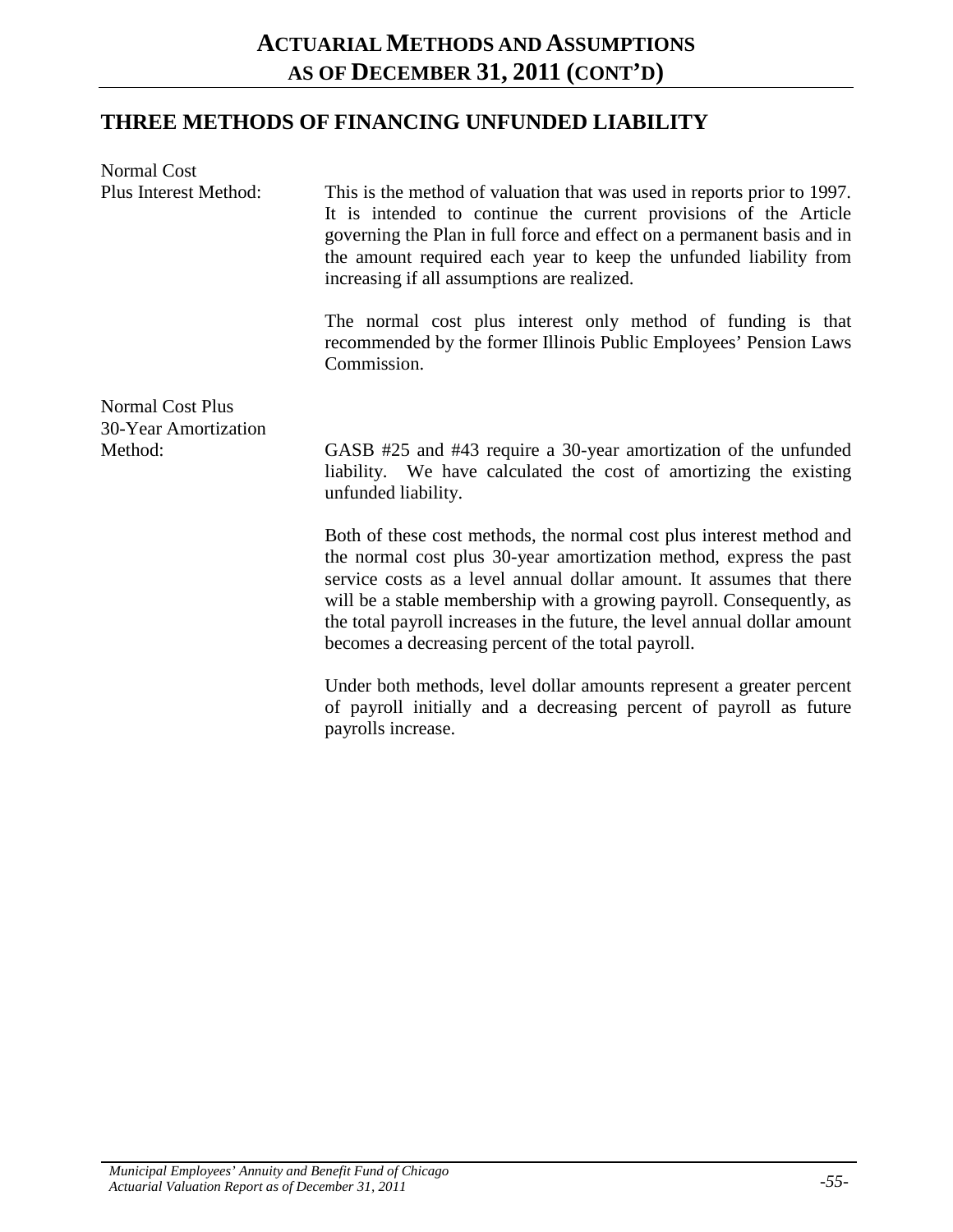#### **THREE METHODS OF FINANCING UNFUNDED LIABILITY (CONT'D)**

Level Annual Percent

of Payroll Method: An alternative method for funding that is commonly used for public employee pension plans is a method that sets the funding standard cost objective as a level annual percent of payroll rather than as a level annual dollar amount. This method will result in increasingly greater dollar amounts each year as payrolls increase.

> This constant percent of payroll method is permitted under GASB #25 and GASB #43. Note that if this amount is recomputed each year with the same "open" amortization period, the unfunded liability will never be fully amortized.

> For the Retirement Board's guidance, we have estimated the financial effects of these different amortization methods. The costs under these funding methods are contingent upon all actuarial assumptions being met and continued active membership at the same level. These three methods meet the requirements set forth in Illinois Compiled Statutes, Chapter 40, and Section 5/1A-102. The results are given in the following table:

| <b>Actuarial Assets</b><br>with Various<br><b>Amortization Methods</b> | <b>Required</b><br>2012 Tax<br>Lew | Required<br><b>Multiple</b> | <b>Unfunded</b><br>Liability<br>Will | <b>Portion</b><br>Applicable to<br><b>Unfunded</b><br>Liability |
|------------------------------------------------------------------------|------------------------------------|-----------------------------|--------------------------------------|-----------------------------------------------------------------|
| 1. Normal Cost Plus Interest Only                                      | N/A                                | 4.91                        | Remain<br>Constant                   | \$506,336,126                                                   |
| 2. Normal Cost Plus 30-Year Level<br>Dollar Amortization               | N/A                                | 5.37                        | Decrease                             | \$563,991,632                                                   |
| 3. Normal Cost Plus 30-Year Level<br>% of Payroll                      | N/A                                | 3.77                        | Increase                             | \$374,222,425                                                   |
| 4. Present Law                                                         | \$164,168,800                      | 1.25                        |                                      |                                                                 |

In determining funding policy, it is essential to provide a margin of safety for unfavorable operating experience such as salaries in excess of anticipated salaries, decreasing age of retirement, increasing longevity, and declining plan membership.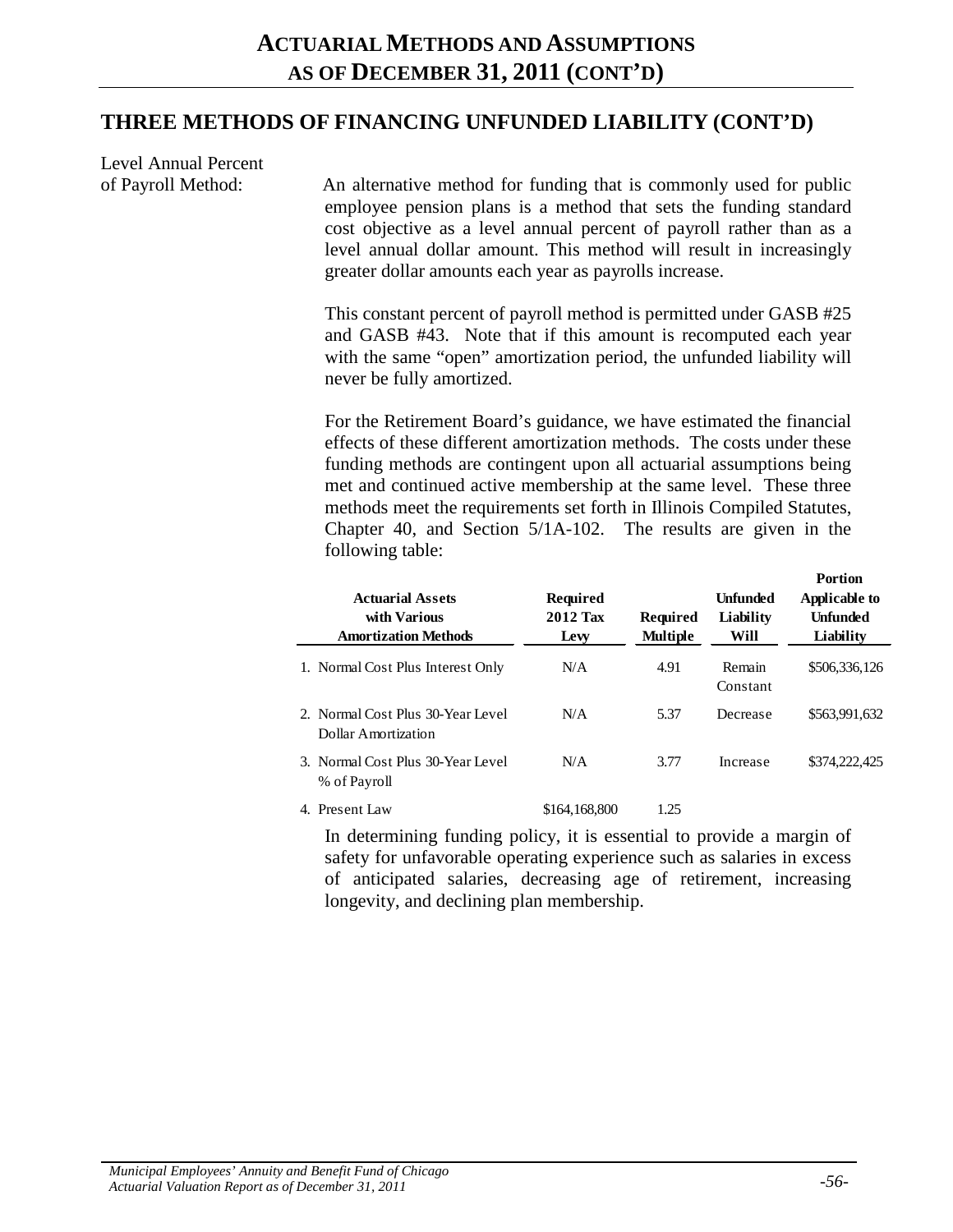# **SUMMARY OF PROVISIONS OF THE PLAN AS OF DECEMBER 31, 2011**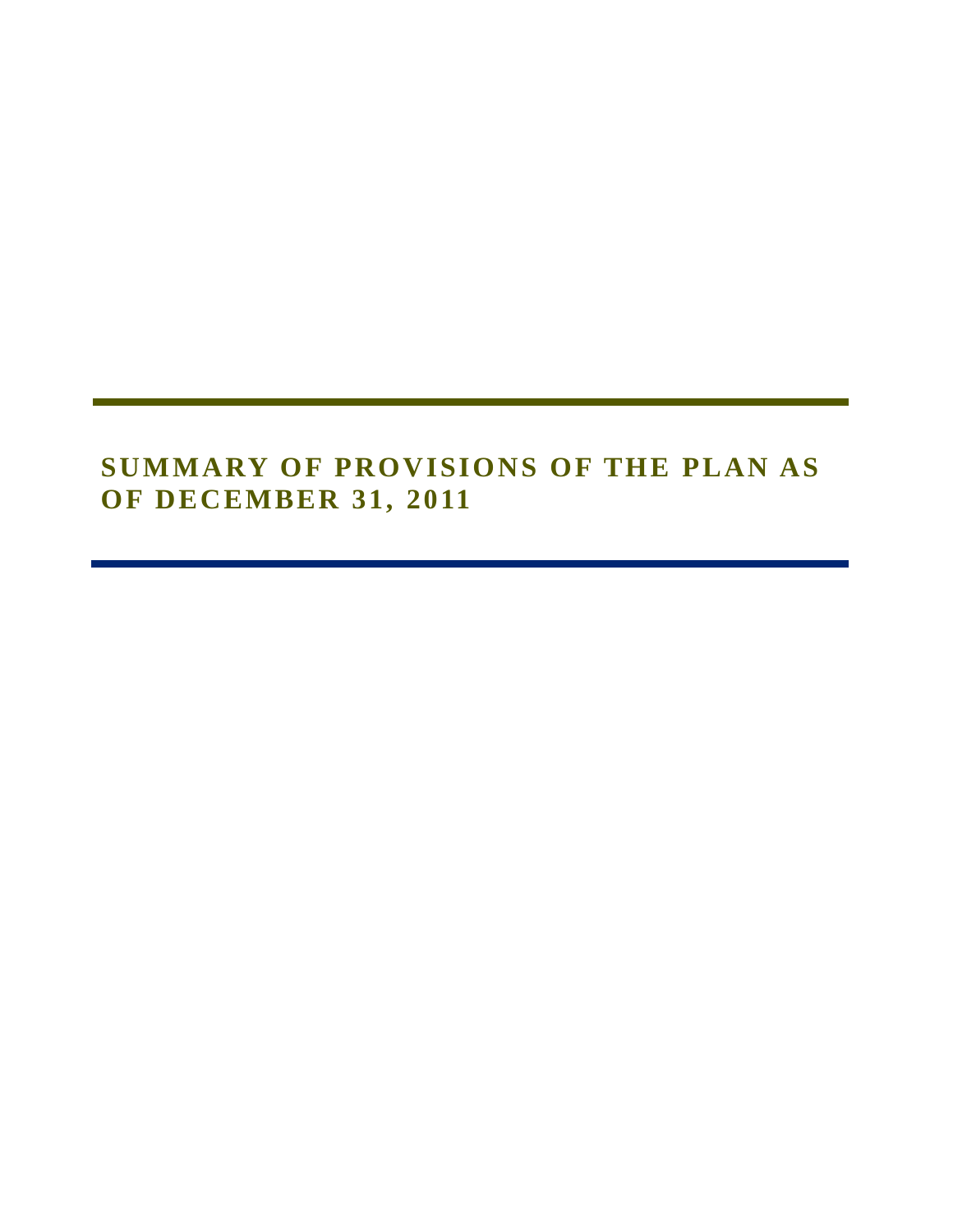## **PLAN DESCRIPTION**

Any employee of the City of Chicago or the Board of Education employed under the provisions of the municipal personnel ordinance or any person employed by the Municipal Employees' Annuity and Benefit Fund of Chicago (Plan) who is not participating in any other pension plan or retirement system is covered by the Plan which is a defined benefit single employer pension plan with a defined contribution minimum. Although this is a single employer plan, the defined benefits, as well as the employer and employee contribution levels, are mandated in Illinois Compiled Statutes (Chapter 40, Pensions, and Article 5/8) and may be amended only by the Illinois legislature. The City of Chicago accounts for the plan as a pension trust fund. The payroll for employees covered by the Municipal Plan for the year ended December 31, 2011, was \$1,605,993,339 and includes City of Chicago payroll and Board of Education payroll. At December 31, 2011, the Municipal Plan membership consisted of:

| Retiree, surviving spouse, and child annuitants currently<br>receiving benefits                               | 23,380 |
|---------------------------------------------------------------------------------------------------------------|--------|
| Terminated inactive employees entitled to benefits or a<br>refund of contributions but not yet receiving them | 12,762 |
| Current employees (includes 610 disabilities)                                                                 |        |
| Vested                                                                                                        | 17,938 |
| Non-vested                                                                                                    | 14,038 |
| Total                                                                                                         | 31,976 |

The Municipal Plan provides retirement benefits as well as death and disability benefits. Employees age 55 or more with at least 10 years of service are entitled to receive a money purchase annuity with partial city contributions if under age 60 with less than 20 years of service. Employees age 55 or more with at least 20 years of service or age 50 or more with at least 30 years of service are entitled to receive a minimum formula annuity of 2.40 percent per year of service times the final average salary (highest average annual salary for any four consecutive years within the last 10 years of service immediately preceding the date of retirement). If the employee retires prior to age 60, the annuity shall be reduced by ¼ of one percent for each month the employee is under age 60 if the employee has less than 25 years of service. The annuity is not reduced if the employee is age 50 with at least 30 years of service. The original annuity is limited to 80 percent of the highest average annual salary. Beginning January 1, 1999, there is a 10-year deferred vested benefit payable at age 60. Employees who withdraw from service at age 60 or over with at least 10 years of service are entitled to a minimum of \$850 per month.

The monthly annuity is increased by 3.00 percent in January of the year of the first payment date following the later of age 60 or the first anniversary of retirement, and by 3.00 percent annually thereafter; except that for an employee retiring prior to age 60 the first increase will occur not later than January of the year of the first payment date following the later of (1) the third anniversary of retirement or (2) the attainment of age 53.

*Participants that first became members on or after January 1, 2011, are subject to different retirement eligibility conditions and benefit provisions as described on the following pages.*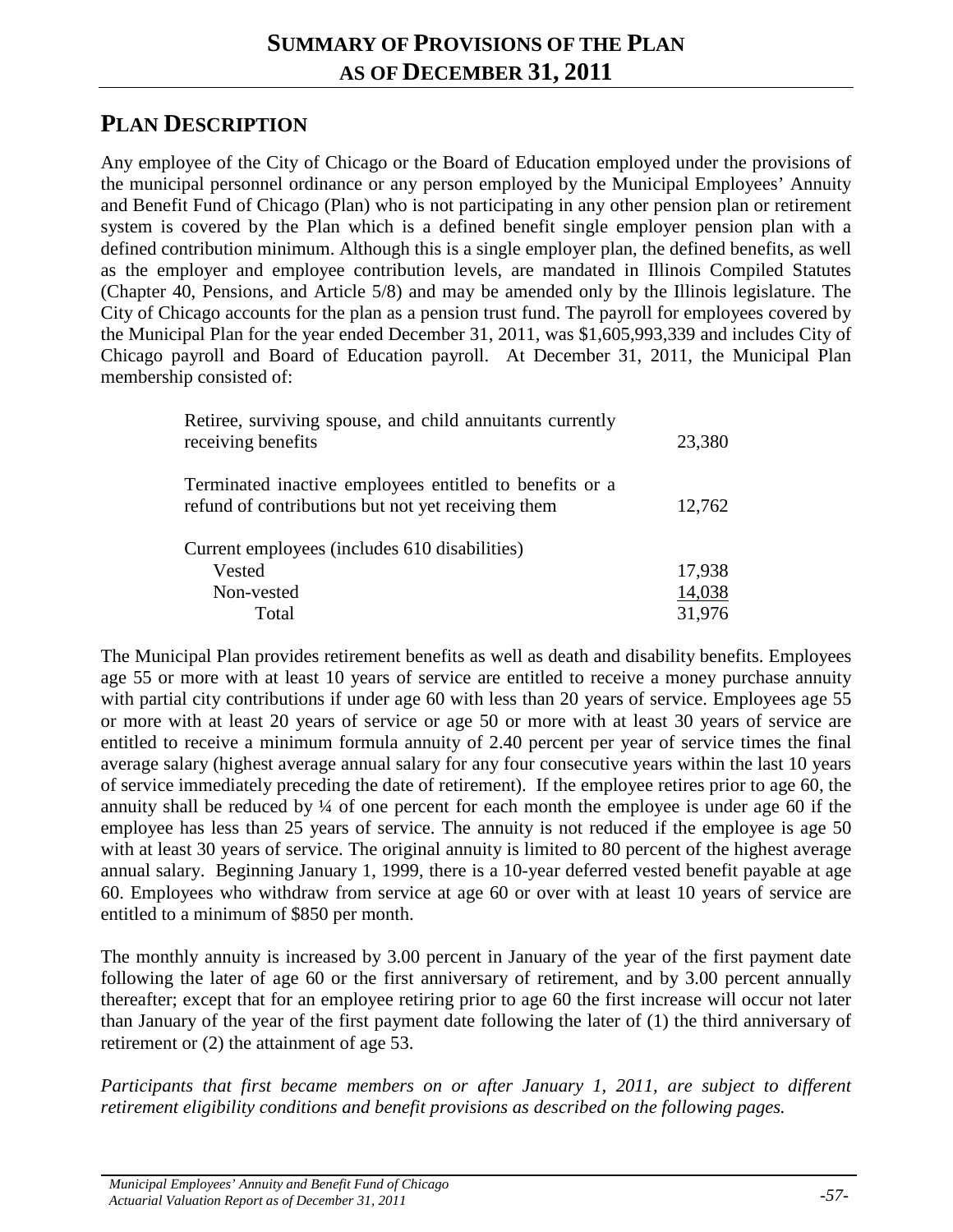### **PLAN DESCRIPTION (CONT'D)**

Covered employees are required to contribute 8.50 percent of their salary to the Municipal Plan. If an employee leaves covered employment without qualifying for an annuity, accumulated contributions are refunded with interest (3.00 percent or 4.00 percent depending on when an employee became a participant).

The City of Chicago is required by state statutes to contribute the remaining amounts necessary to finance the requirements of the Plan. It is required to levy a tax at a rate not more than an amount equal to the total amount of contributions by the employees to the Plan made in the calendar year two years prior to the year for which the annual applicable tax is levied, multiplied by 1.25 annually. The total amount of contributions by the employees shall not include contributions for service credit purchases under Section 8-138.4 for purposes of establishing the tax levy amount.

*Participants that first became members on or after January 1, 2011, are subject to a cap on pensionable salary upon which contributions are made as described on the following pages.*

#### **DEFINITIONS**

These terms are defined in Article 1A of the Illinois Pension Code *Regulation of Public Pensions.*

"Accrued liability" means the actuarial present value of future benefit payments and appropriate administrative expenses under a plan, reduced by the actuarial present value of all future normal costs (including any participant contributions) with respect to the participant included in the actuarial valuation of the plan.

"Actuarial present value" means the single amount, as of a given valuation date, that results from applying actuarial assumptions to an amount or series of amounts payable or receivable at various times.

"Actuarial value of assets" means the value assigned by the actuary to the assets of a plan for the purposes of an actuarial valuation.

"Beneficiary" means a person eligible for or receiving benefits from the pension plan.

"Credited projected benefit" means that portion of a participant's projected benefit based on an allocation taking into account service to date determined in accordance with the terms of the plan based on anticipated future compensation.

"Current value" means the fair market value when available; otherwise, the fair value as determined in good faith by a trustee, assuming an orderly liquidation at the time of the determination.

"Normal cost" means that part of the actuarial present value of all future benefit payments and appropriate administrative expenses assigned to the current year under the actuarial valuation method used by the plan (excluding any amortization of the unfunded accrued liability).

"Participant" means a participating member or deferred pensioner or annuitant of the pension plan, or a beneficiary thereof.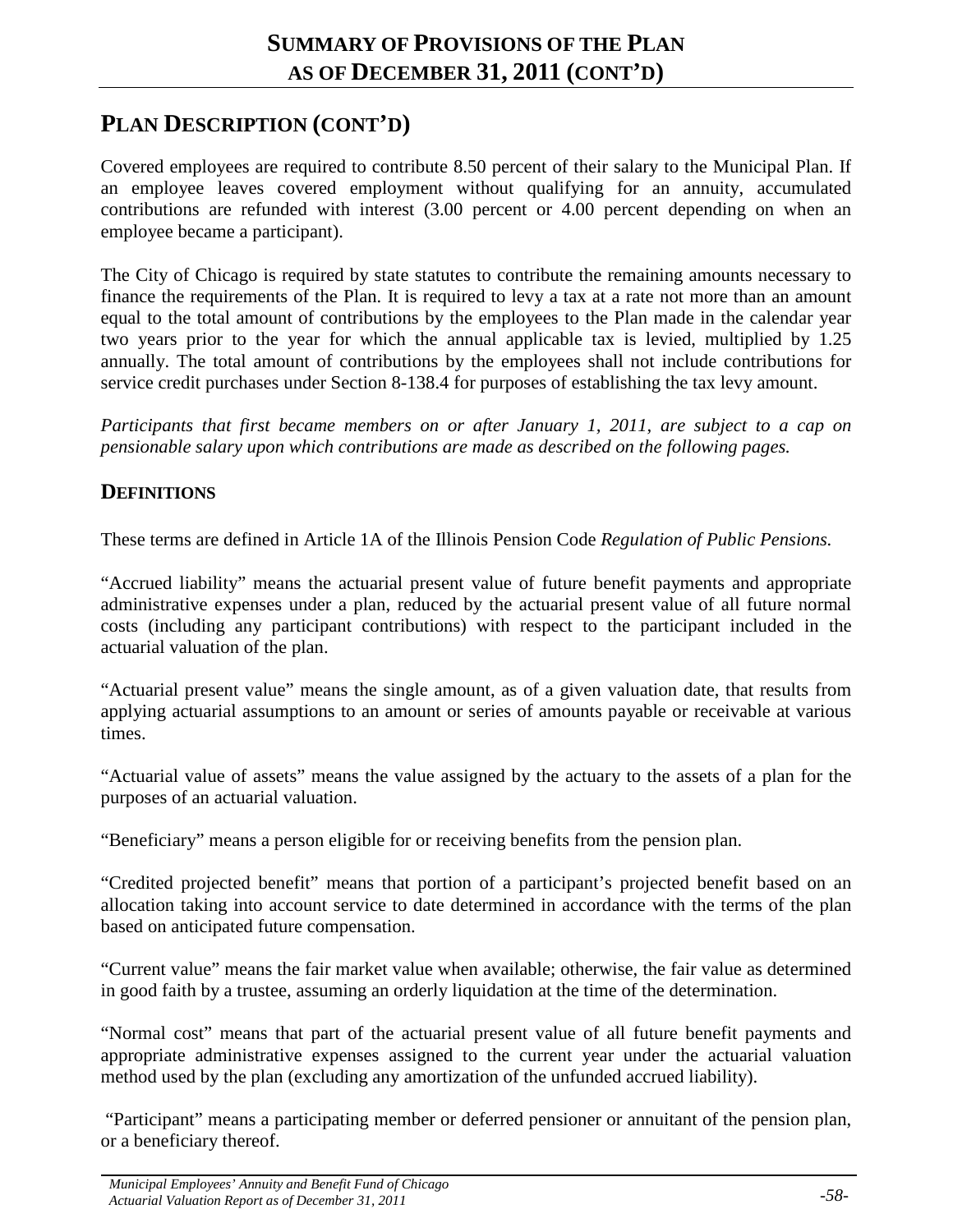### **SUMMARY OF PRINCIPAL ELIGIBILITY AND BENEFIT PROVISIONS AS OF DECEMBER 31, 2011**

"Pension plan" or "Plan" means the Municipal Employees' Annuity and Benefit Fund of Chicago established under Article 8 of the Illinois Pension Code.

"Plan year" means the calendar year for which the records of a given plan are kept.

"Projected benefits" means benefit amounts which are expected to be paid at various future times under a particular set of actuarial assumptions, taking into account, as applicable, the effect of advancement in age and past and anticipated future compensation and service credits.

"Supplemental annual cost" means that a portion of the unfunded accrued liability is assigned to the current year under one of the following bases:

- 1. interest only on the unfunded accrued liability;
- 2. the level annual amount required to amortize the unfunded accrued liability over a period not exceeding 30 years (40 years for pension unfunded accrued liability prior to 2007);
- 3. the amount required for the current year to amortize the unfunded accrued liability over a period not exceeding 30 years as a level percentage of payroll (40 years for pension unfunded accrued liability prior to 2007).

"Total annual cost" means the sum of the normal cost plus the supplemental annual cost.

"Unfunded accrued liability" means the excess of the accrued liability over the actuarial value of the assets of a plan.

"Vested pension benefit" means an interest obtained by a participant or beneficiary in that part of an immediate or deferred benefit under a plan which arises from the participant's service and is not conditional upon the participant's continued service for an employer any of whose employees are covered under the plan, and which has been forfeited under the terms of the plan.

#### **MEMBERS**

Persons appointed under civil service who are employed by the City and Board of Education of Chicago (other than teachers); persons employed by the Retirement Board; temporary and noncareer service employees who have a total of at least one year of service and have four consecutive months of service immediately prior to filing written application with the Retirement Board; aldermen and other officials of the City and the Board of Education of Chicago who shall, while in office, file written application with the Retirement Board. Beginning January 1, 1984, temporary and non-career service employees will automatically be members. Aldermen and other officials of the City and the Board of Education of Chicago will still file written application with the Retirement Board. Current and former employees of the Chicago Housing Authority and the Public Building Commission who have service in the Plan or who reinstate service in this Plan, may elect to participate in this Plan with respect to their employment with the Chicago Housing Authority or the Public Building Commission under certain conditions.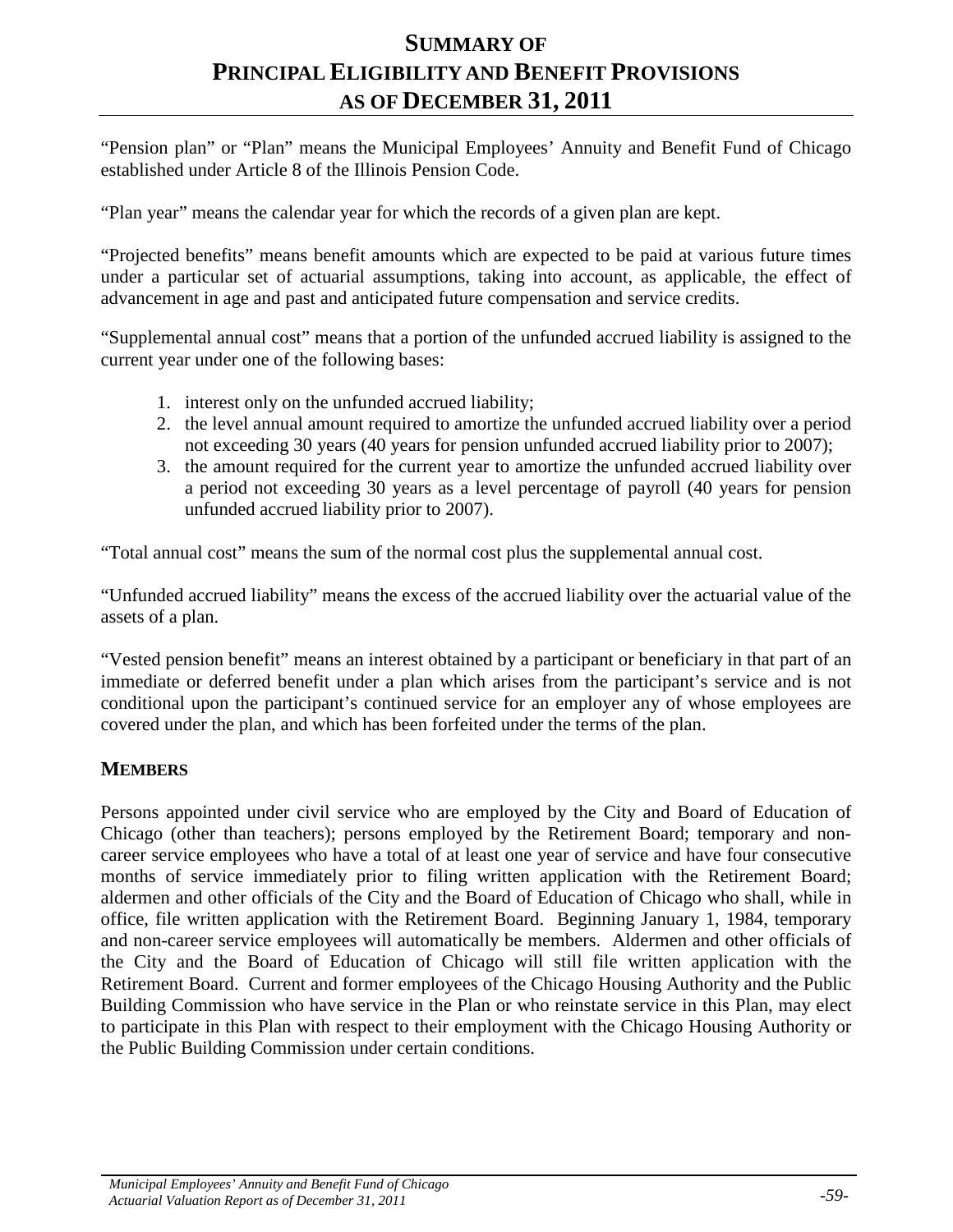#### **SUMMARY OF PRINCIPAL ELIGIBILITY AND BENEFIT PROVISIONS AS OF DECEMBER 31, 2011 (CONT'D)**

#### **SERVICE**

For all purposes except minimum annuity and ordinary disability credit, service in four months in any calendar year constitutes one year of service credit.

For minimum annuity, one half-year credit is given for one complete month of service and a full year credit is given for one complete month of service plus service in at least five other months. For Ordinary Disability credit, the exact number of days, months and years is used.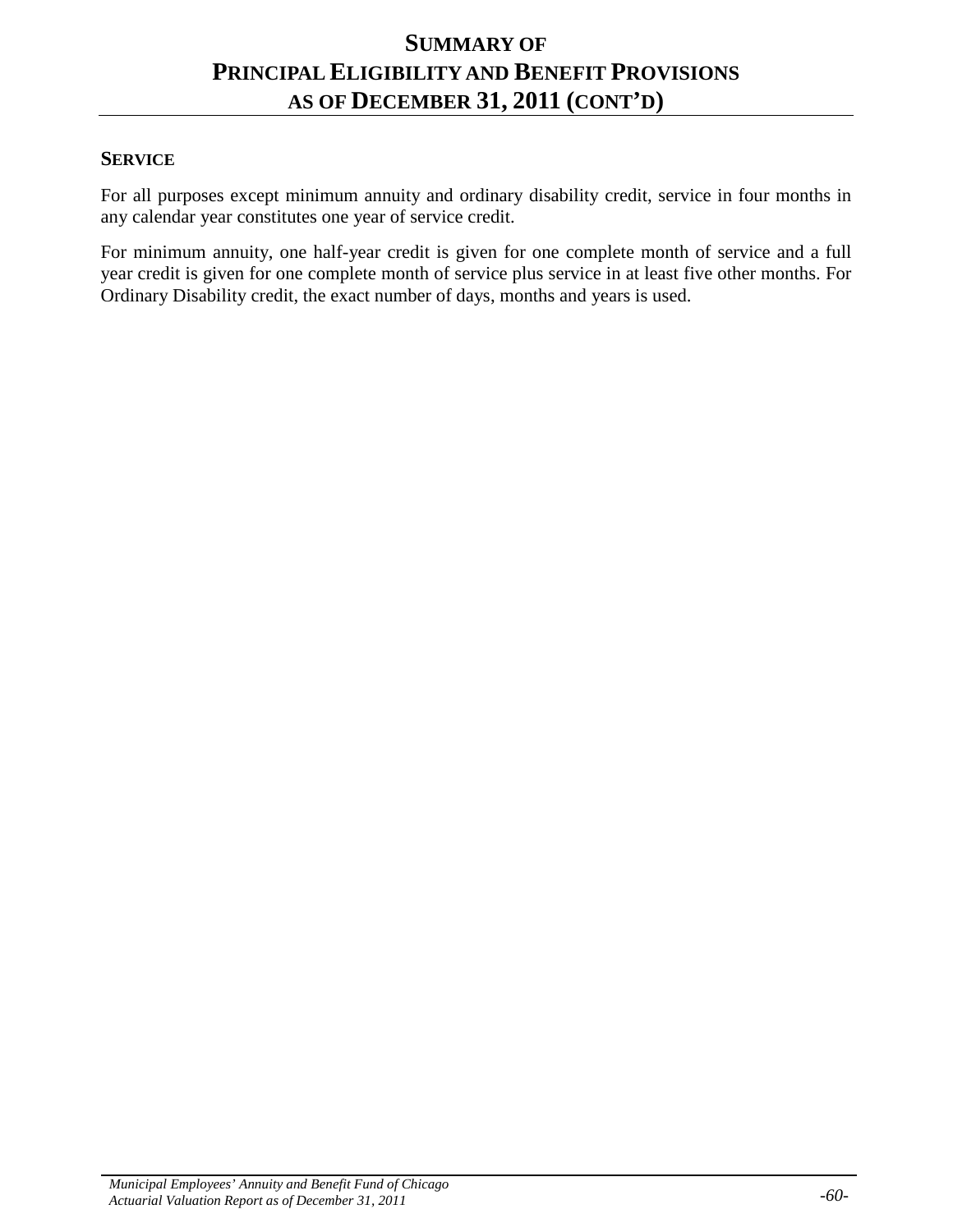#### **RETIREMENT ANNUITY**

#### *Money Purchase Formula*

Maximum is 60 percent of highest salary. Applies in cases where an employee is age 55 or older and has a minimum of 10 years of service. If employee is age 55 to 60 with service less than 20 years, the annuity is based on all employee deductions plus  $1/10<sup>th</sup>$  of the City contributions for each year over 10. In the case of withdrawal before age 55 and application after age 55, the annuity is based on employee deductions plus  $1/10<sup>th</sup>$  of the City contributions for each year over 10, with interest to date of application or age 55, whichever is later. The age factor for age 55 is used.

The annuity is based on all employee deductions and City contributions in cases where the employee is (a) age 55 to 60 with 20 or more years of service; (b) age 60 or older; or (c) resigning at the time of disability credit expiration.

*Participants that first became members on or after January 1, 2011, are eligible for benefits under the money purchase formula upon attainment of eligibility for retirement benefits at age 62 with 10 years of service.*

#### *Minimum Annuity Formula*

Maximum is 80 percent of final average salary.

An employee age 60 or older with at least 10 years of service, or an employee age 55 or older with at least 20 years of service, or an employee age 50 or older with at least 30 years of service, is entitled to an annuity equal to 2.40 percent for each year of service of the final average salary during the four highest consecutive years within the last 10 years of service prior to retirement. If the employee withdraws from service before age 60 with less than 20 years of service, he can begin to receive an annuity no earlier than age 60. For an employee who is eligible to begin receiving an annuity before age 60, the annuity is discounted 0.25 percent for each month the employee is younger than age 60 unless he has at least 25 years of service.

The employee will receive a minimum annuity of \$850 per month if the employee withdraws at age 60 or older with at least 10 years of service.

*Participants that first became members on or after January 1, 2011, are first eligible for an unreduced annuity benefit upon attainment of age 67 with 10 years of service. Members are first eligible to begin receiving a reduced annuity benefit upon attainment of age 62 with 10 years of service. The annuity is discounted 0.50 percent for each full month the employee is younger than age 67. Final average salary is calculated using salary from the eight highest consecutive years within the last 10 years of service prior to retirement. Pensionable salary is limited to \$106,800 in 2011, increased by the lesser of 3 percent and one-half of the annual unadjusted percentage increase in the Consumer Price Index-U (but not less than zero) as measured in the preceding 12 month period ending with the September preceding the November 1, which is the date that the new amount will be calculated and made available to the pension funds.*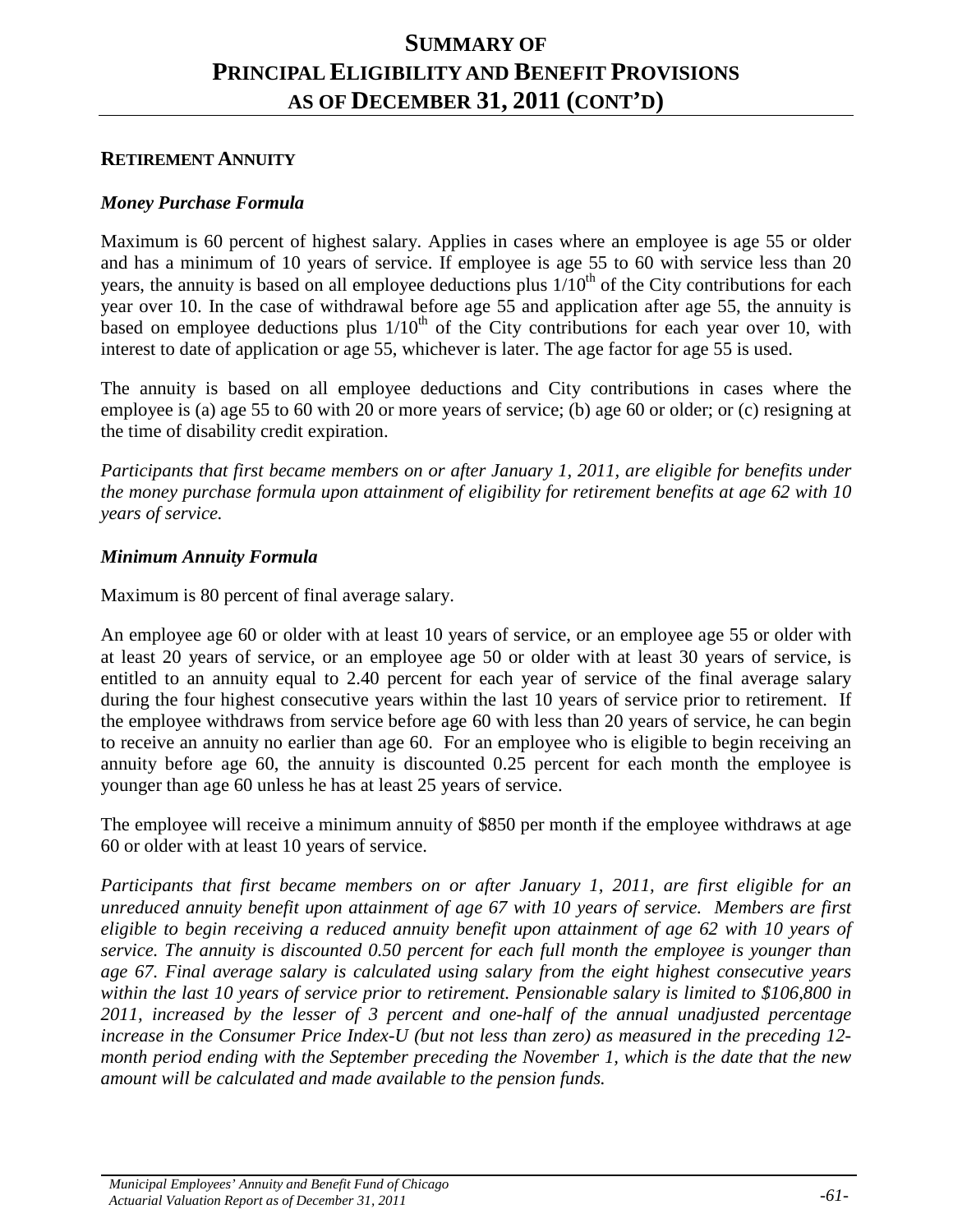#### *Reversionary Annuity*

An employee may elect to reduce his or her annuity by an amount less than or equal to \$400 to provide a reversionary annuity for a spouse, parent, child, brother, or sister, to begin upon the employee's death. The election must be made before retirement and have been in effect one year prior to death. The one-year requirement is waived if the beneficiary is the employee's spouse. The death of the employee before retirement voids this election. The reversionary annuity for a spouse when added to the spouse's annuity cannot exceed 100 percent of the employee's reduced annuity. If the employee resigns after June 30, 1983, the 3.00 percent automatic annual increase in the annuity will be computed on the original, not the reduced, annuity; if the beneficiary dies before the employee annuitant, the full annuity is restored for annuities granted after June 30, 1983. The amount of the monthly reversionary annuity is determined by multiplying the amount of the monthly reduction in the employee's annuity by a factor based on the age of the employee and the difference between the ages of the employee and the reversionary annuitant at the starting date of the employee's annuity.

#### *Reciprocal Annuity*

Under reciprocal retirement, an employee can receive an annuity based on combined service credits in two or more governmental units in Illinois to whose pension funds he or she has contributed.

#### *Automatic Increase in Annuity*

An employee annuitant is entitled to receive an increase of 3.00 percent of the currently payable annuity. This increase begins in January of the year of the first payment date following the earlier of:

- 1.) the later of the third anniversary of retirement and age 53, and
- 2.) the later of the first anniversary of retirement and age 60.

Increases apply only to life annuities.

*An employee annuitant that first became a member on or after January 1, 2011, that is eligible to receive an increase in annuity benefit, shall receive an annual increase equal to the lesser of 3 percent and one-half of the annual unadjusted percentage increase in the Consumer Price Index-U (but not less than zero) as measured in the preceding 12-month period ending with the September preceding the increase. The increase is based on the amount of the originally granted benefit (simple). This increase begins on January 1 of the year of the first payment date following the later of:*

- *1.) attainment of age 67, and*
- *2.) the first anniversary of the annuity start date.*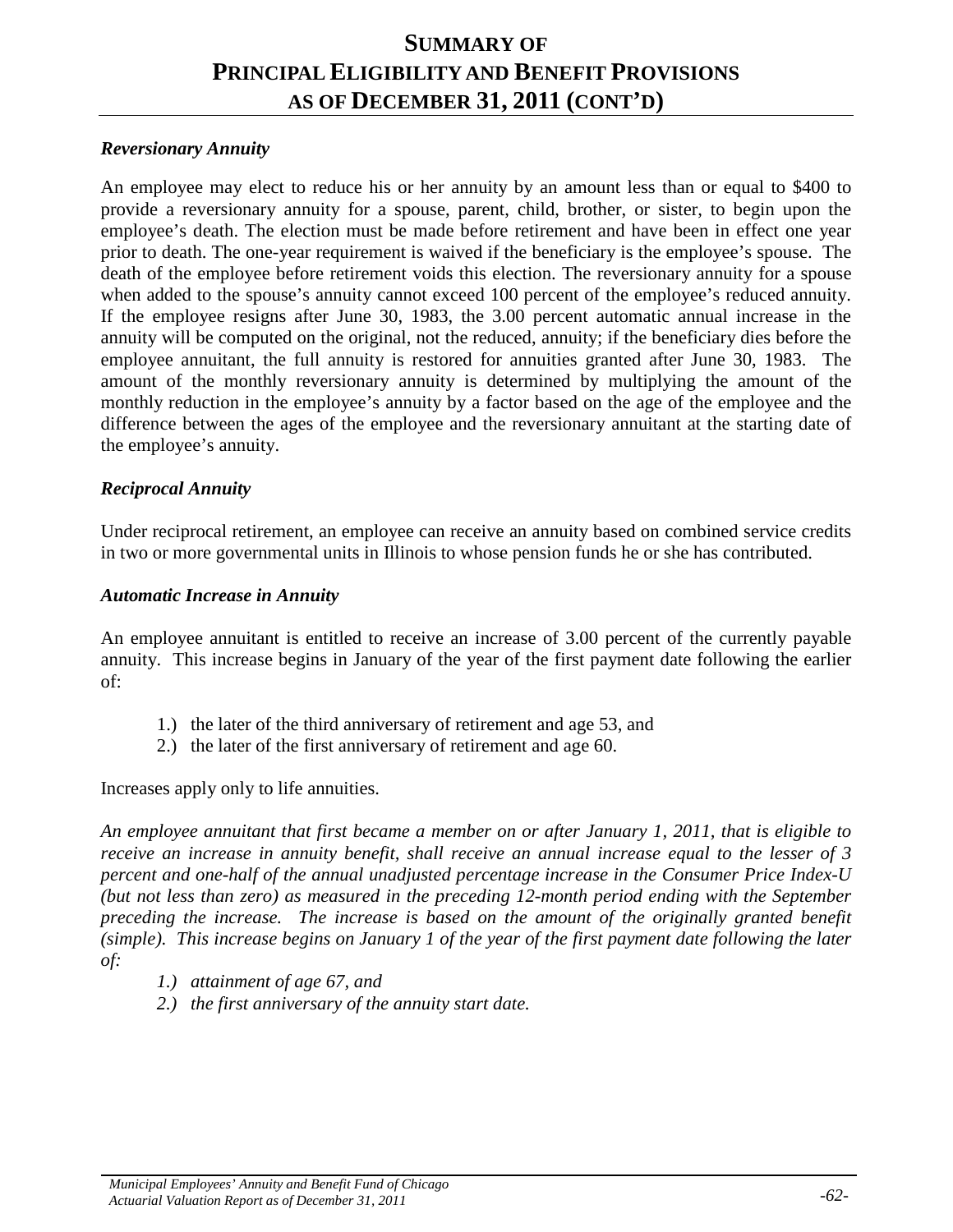## *Elected City Officer's Optional Plan*

An alternative plan for elected officials of 3.00 percent of the Final Salary for the first eight years, 4.00 percent for the next four years and 5.00 percent thereafter, subject to the maximum 80 percent, is available. The elected official must contribute an additional 3.00 percent of salary to receive these benefits. This plan also includes alternative widow and disability benefit formulas. This plan became effective upon approval from the IRS on September 17, 1991.

#### **SPOUSE ANNUITY**

The surviving spouse annuity is the greater of the annuity under the money purchase formula or the minimum annuity formula. Surviving spouses who remarry on or after September 4, 2000, will not have their annuities terminated.

#### *Money Purchase Formula*

When an employee retires, the spouses' annuity is fixed, based on employee deductions and City pay credits made for spouses' annuity purposes and a joint life age factor. (If the employee is a female, these are deductions accumulated since October 1974).

If the employee dies in service, the spouse's annuity is based on all sums accumulated to their credit.

For 3.00 percent annuities fixed on or after August 1, 1983, the "Combined Annuity Mortality Table" shall continue to be used; however, surviving spouse's single life annuities and reversionary annuities shall be computed using the best factor (the factor producing the highest annuity), without regard to gender.

#### *Spouses' Minimum Annuity Formula*

If the employee retires or dies in service and is at least age 55 with 20 or more years of service, or is at least age 50 with 30 or more years of service, the spouse's annuity is equal to half the amount of annuity the employee was entitled to receive at the time of retirement or death in service. This annuity must then be discounted 0.25 percent for each month the spouse is under age 55 (or age 50 if the employee had at least 25 years of service) at the time the employee retires or dies in service.

If the employee dies while receiving a retirement annuity, the spouse is eligible for an annuity of one-half of the employee's annuity at death. This annuity is discounted for his/her age under 55 at the time of the employee's death, unless the employee had at least 25 years of service and withdrew from service on or after June 27, 1997, in which case the spouse annuity would be discounted for spouse age under 50 at the time of the employee's death.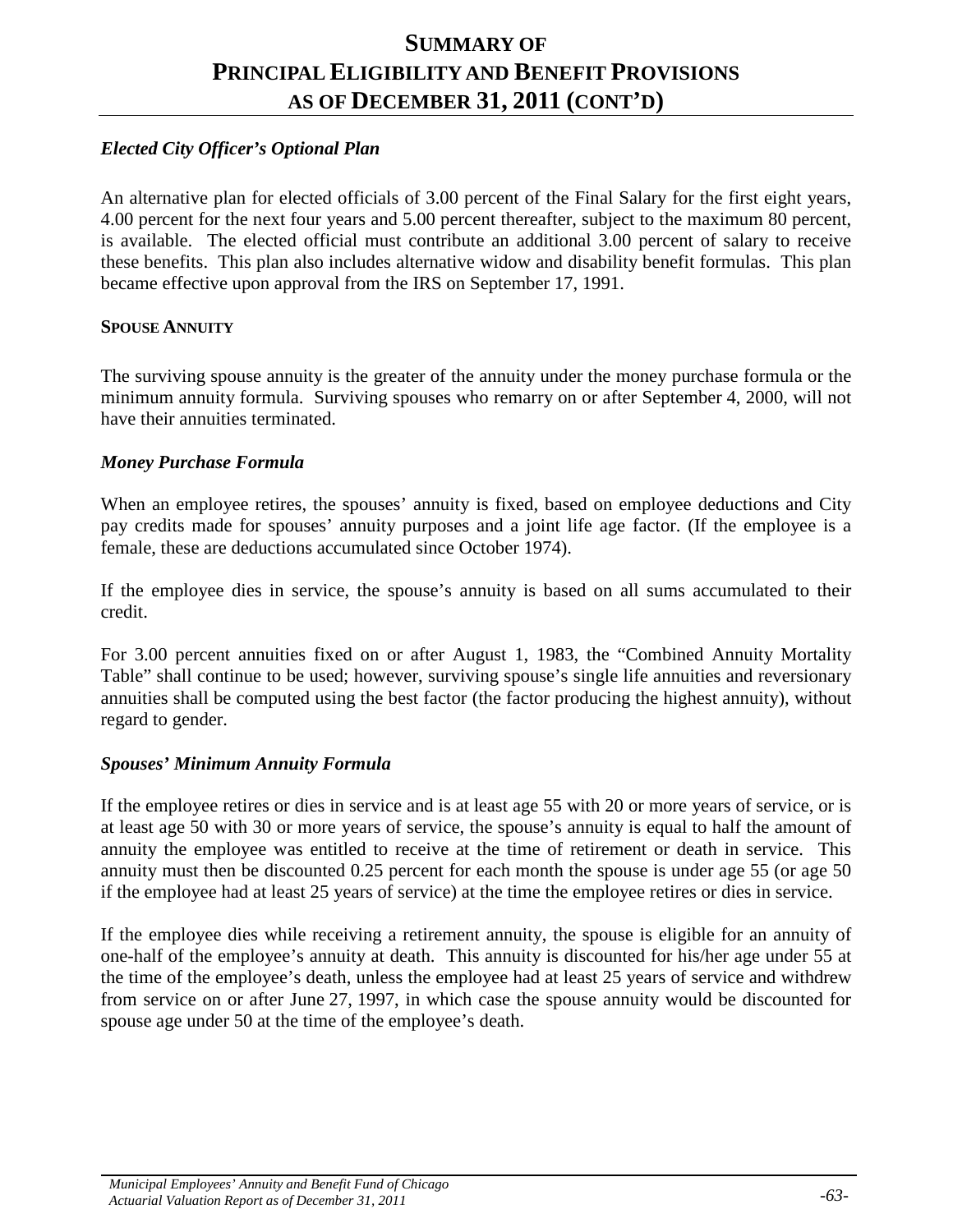If the employee dies in service on or after January 1, 2002, with at least 10 years of service, the spouse is entitled to an annuity of half of the minimum formula annuity earned and accrued to the credit of the employee at the date of death. For the purposes of this benefit, the minimum formula annuity earned and accrued to the credit of the employee is equal to 2.40 percent for each year of service of the highest average annual salary for any four consecutive years within the last 10 years of service immediately preceding the date of death, up to a maximum of 80 percent of the highest average annual salary. This annuity is not reduced due to the age of the employee or spouse. The spouse is eligible for this annuity only if the marriage was in effect for 10 full years or more.

The spouse will receive a minimum annuity of \$800 per month if the employee retires with at least 10 years of service or dies in service with at least five years of service.

*For participants that first became members on or after January 1, 2011, the annuity payable to the surviving spouse is equal to 66 2/3 percent of the participant's earned retirement annuity at the date of death without a reduction due to age.*

#### *Automatic Increase in Annuity*

*The widow or survivor of a participant that first became a member on or after January 1, 2011, shall receive an annual increase equal to the lesser of 3 percent and one-half of the annual unadjusted percentage increase in the Consumer Price Index-U (but not less than zero) as measured in the preceding 12-month period ending with the September preceding the date of the increase. The increase is based on the amount of the originally granted survivor's benefit (simple). This annual increase begins on January 1 following the commencement of the widow's or survivor's annuity if the deceased member died while receiving an annuity benefit and on January 1 following the first anniversary of the commencement of the annuity otherwise.*

## *Child's Annuity*

A child's annuity is provided for an unmarried child of a deceased employee who is under the age of 18, if the child was born before the withdrawal from service. The annuity is \$220 per month while the spouse of the deceased employee is alive and \$250 per month if the spouse is deceased.

## **FAMILY MAXIMUM**

Non-Duty Death: 60 percent of final monthly salary. Duty Death: 70 percent of final monthly salary.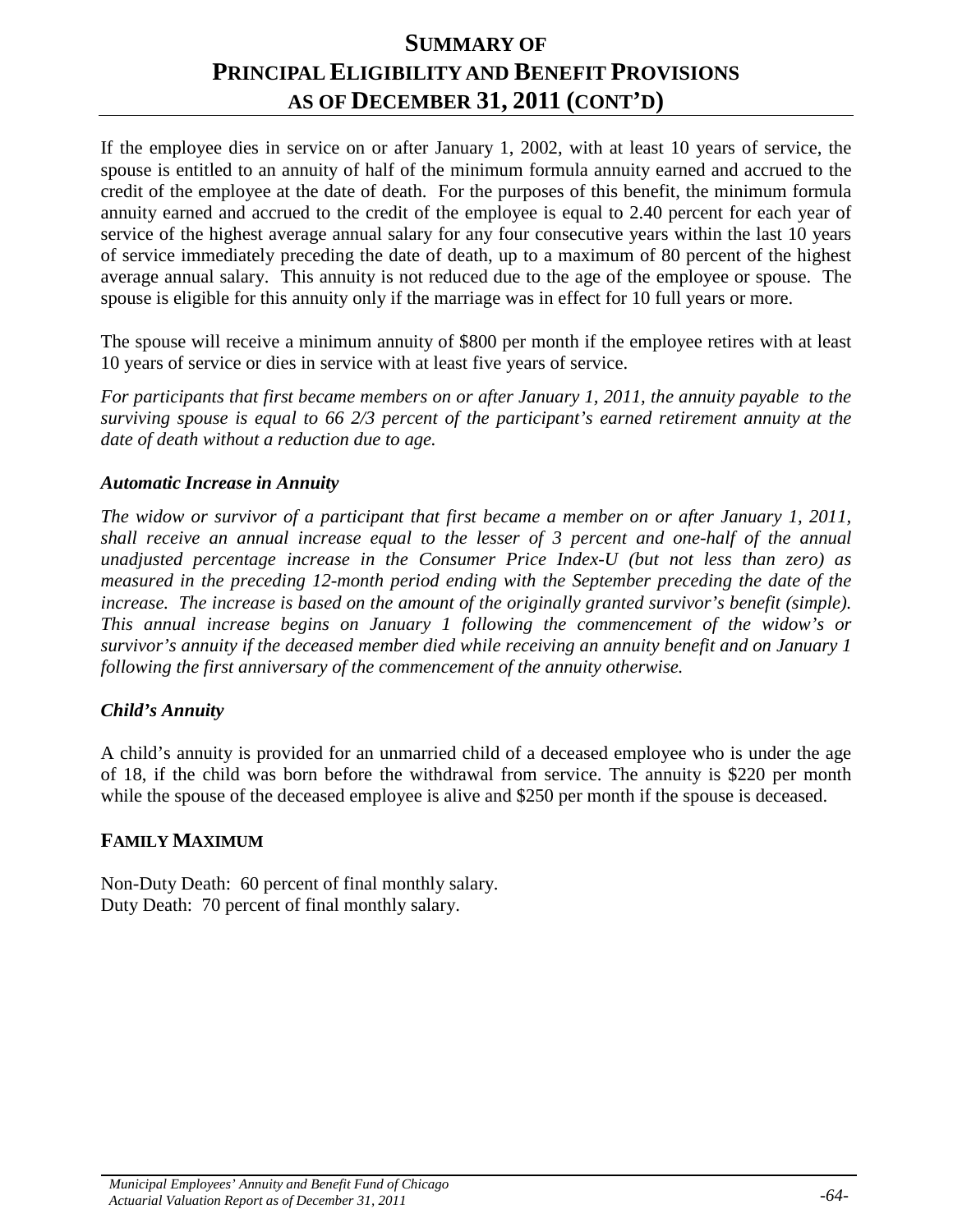#### **DISABILITIES**

#### *Duty Disability Benefits*

Any employee who becomes disabled as the result of an injury incurred in the performance of any act of duty has a right to receive a duty disability benefit in the amount of 75 percent of salary at date of injury, plus \$10 a month for each unmarried child less than age 18. Child's duty disability benefit is limited to 15 percent of the employee's salary as of the date of injury. Duty disability benefits begin one day after the later of the last day worked or the last day paid.

If the disability has resulted from any mental disorder, physical defect or disease which existed at the time such injury was sustained, the duty disability benefit shall be 50 percent of salary at date of injury. Disablement because of heart attacks, strokes, or any disablement due to heart disease shall not be considered the result of an accident suffered in the performance of duty. However, the employee will receive service credit and the City will contribute salary deductions for annuity purposes if the employee is receiving Workers' Compensation.

A duty disability benefit is payable to age 65 if the disability benefits begin before age 60. For an employee who begins disability on or after age 60, disability benefits will continue for five years. A duty disability benefit which continues for more than five years and which starts before the employee's age 60, will be increased by 10 percent on January  $1<sup>st</sup>$  of the sixth year.

The City contributes salary deductions for annuity purposes for the duty disability benefit. Such amounts contributed by the City after December 31, 1981, while the employee is receiving duty disability benefits, are not refundable to the employee and will be used for annuity purposes only.

#### *Ordinary Disability Benefits*

This benefit is granted for disability incurred other than in performance of an act of duty and is 50 percent of salary as of the last day worked. The first payment shall be made one month after the disablement occurs provided the employee is not then in receipt of salary. Length of time on disability is limited to a maximum of 25 percent of the employee's total service or five years, whichever occurs first.

The Plan contributes salary deductions for annuity purposes for the ordinary disability benefit. Such amounts contributed by the Plan after December 31, 2000, while the employee is receiving ordinary disability benefits, are not refundable to the employee and will be used for annuity purposes only.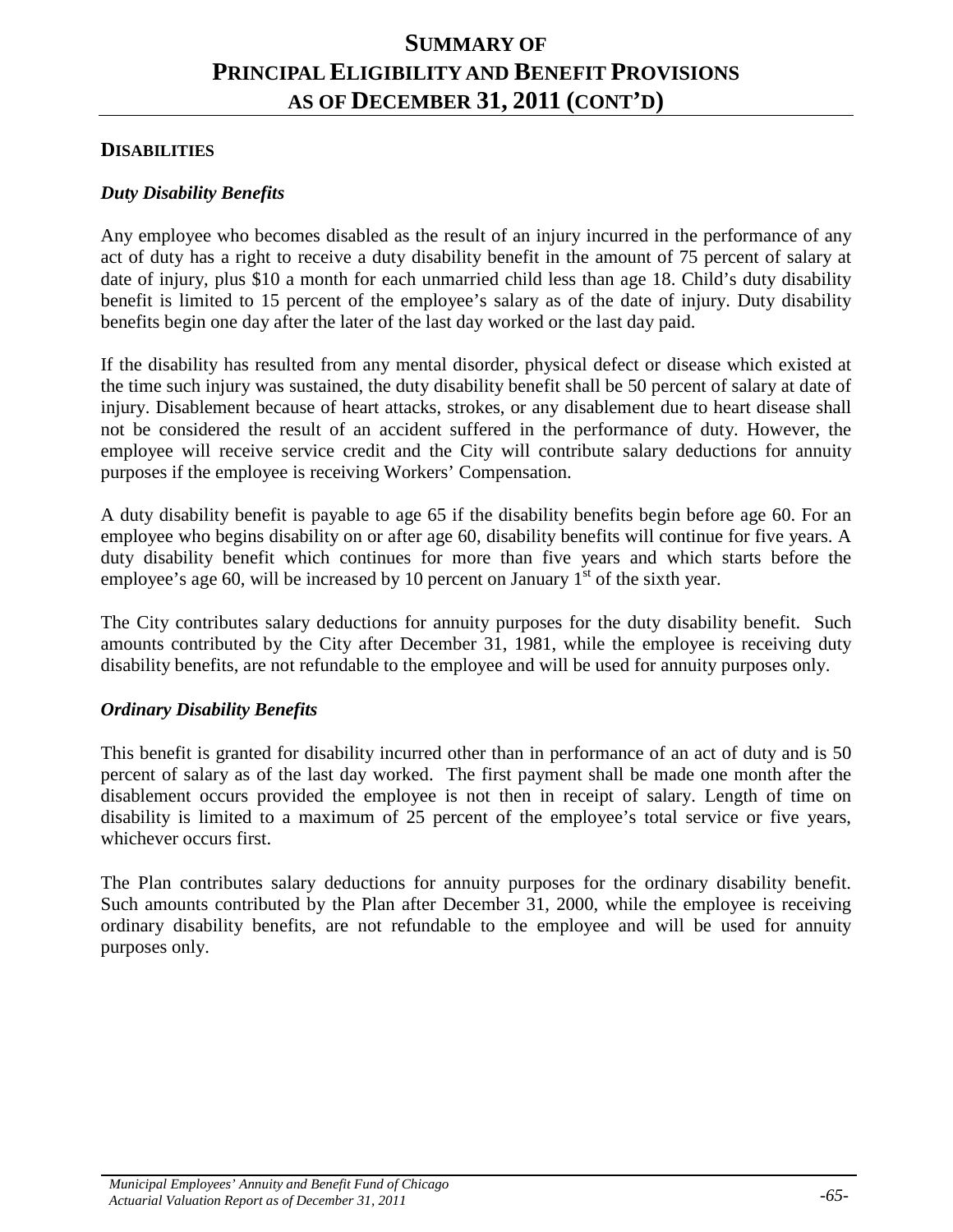#### **GROUP HEALTH HOSPITAL AND SURGICAL INSURANCE PREMIUMS**

The pension fund shall provide payments in the amount of \$95 per month for non-Medicare eligible city annuitants (defined in section 160.1 of Article 11 of the Illinois Pension Code as persons receiving an age and service annuity, a widow's annuity, a child's annuity, or a minimum annuity as a direct result of previous employment by the City of Chicago) and \$65 per month for Medicare eligible city annuitants from July 1, 2008, through June 30, 2013.

The city health care plans referred to above and the pension fund's payments to the city for such plans are not and shall not be construed to be pension or retirement benefits for the purposes of Section 5 of Article XIII of the Illinois Constitution of 1970.

Should the Board of Education continue to sponsor a retiree health plan, the pension fund is authorized to provide payments to the Board of Education, on behalf of each eligible annuitant who chooses to participate in the Board of Education retiree health benefit plan, in the amount of \$95 per month for non-Medicare eligible participants and \$65 per month for Medicare eligible participants from July 1, 2008, through June 30, 2013.

The Board of Education health benefit plan referred to above and the pension fund's payments to the Board of Education for such plan are not and shall not be construed to be pension or retirement benefits for the purposes of Section 5 of Article XIII of the Illinois Constitution of 1970.

#### **REFUNDS**

#### *To Employees*

An employee who resigns before age 55, or before age 60 with less than 10 years of service is entitled to all salary deductions accumulated with interest to date of resignation, plus the 0.50 percent deducted for annuity increase purposes without interest.

#### *To Estate*

Amounts contributed by an employee, excluding the 0.50 percent deductions for annuity increase, that have not been paid out as annuity, are refundable to his or her estate, with interest either to the date of retirement or death, if the employee died in service.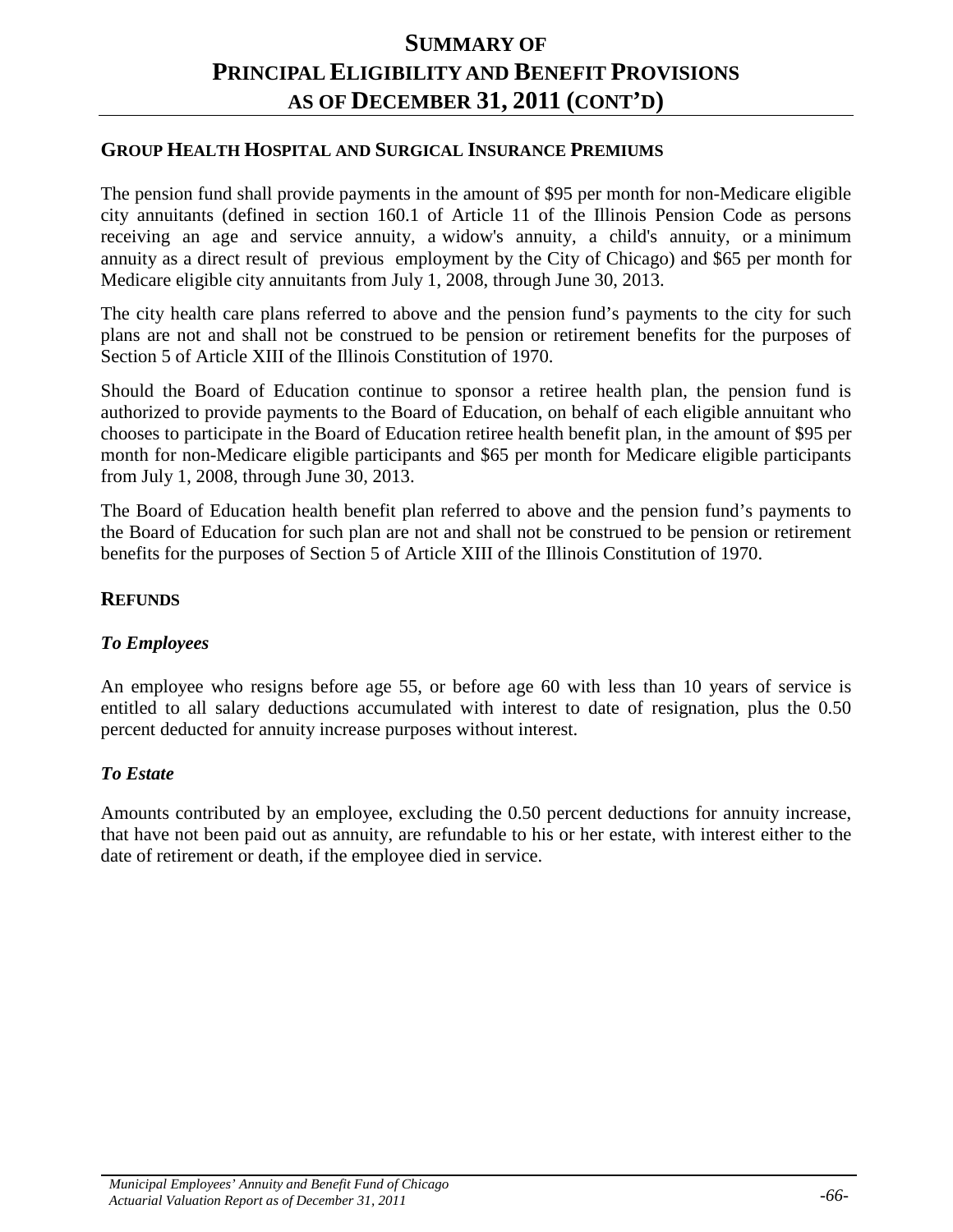### *Refund in Lieu of Annuity*

If the annuity of an employee or spouse is less than \$800 a month, the employee or spouse may elect to receive a refund, as above, in lieu of an annuity.

#### *Spouses' Annuity Contributions*

If unmarried at the time of retirement, the employee is entitled to a refund, with interest, of contributions made for the spouse's annuity.

#### *Disability Deductions*

The employee's pension deductions paid by the city while the employee is receiving duty disability benefits are no longer refunded to the employee if the duty disability was granted after December 31, 1981, or if the ordinary disability was granted after December 31, 2000. These deductions are now used only for annuity purposes.

#### **DEDUCTIONS AND CONTRIBUTIONS**

Covered employees are required to contribute 8.50 percent of their salary to the Plan.

*For participants that first became members on or after January 1, 2011, pensionable salary, upon which member contributions are made, is limited to \$106,800 in 2011, increased by the lesser of 3 percent and one-half of the annual unadjusted percentage increase in the Consumer Price Index-U (but not less than zero) as measured in the preceding 12-month period ending with the September preceding the November 1, which is the date that the new amount will be calculated and made available to the pension funds.*

The City shall annually levy a tax which, when added to the amounts deducted from the salaries of the employees, or otherwise contributed by them, will be sufficient for the requirements of the Plan. The tax will produce an amount that does not exceed the amount of contributions by the employees to the Plan made in the calendar year two years prior to the year for which the annual applicable tax is levied, multiplied by 1.25 for the year 1999 and each year thereafter. The total amount of contributions by the employees shall not include contributions for service credit purchases under Section 8-138.4 for purposes of establishing the tax levy amount.

When the balance of the prior service reserve equals its liabilities (including in addition to all other liabilities, the present value of all annuities, present and prospective, according to the applicable mortality tables and rates of interest), the City shall cease to contribute the amounts to provide prior service annuities and other annuities and benefits.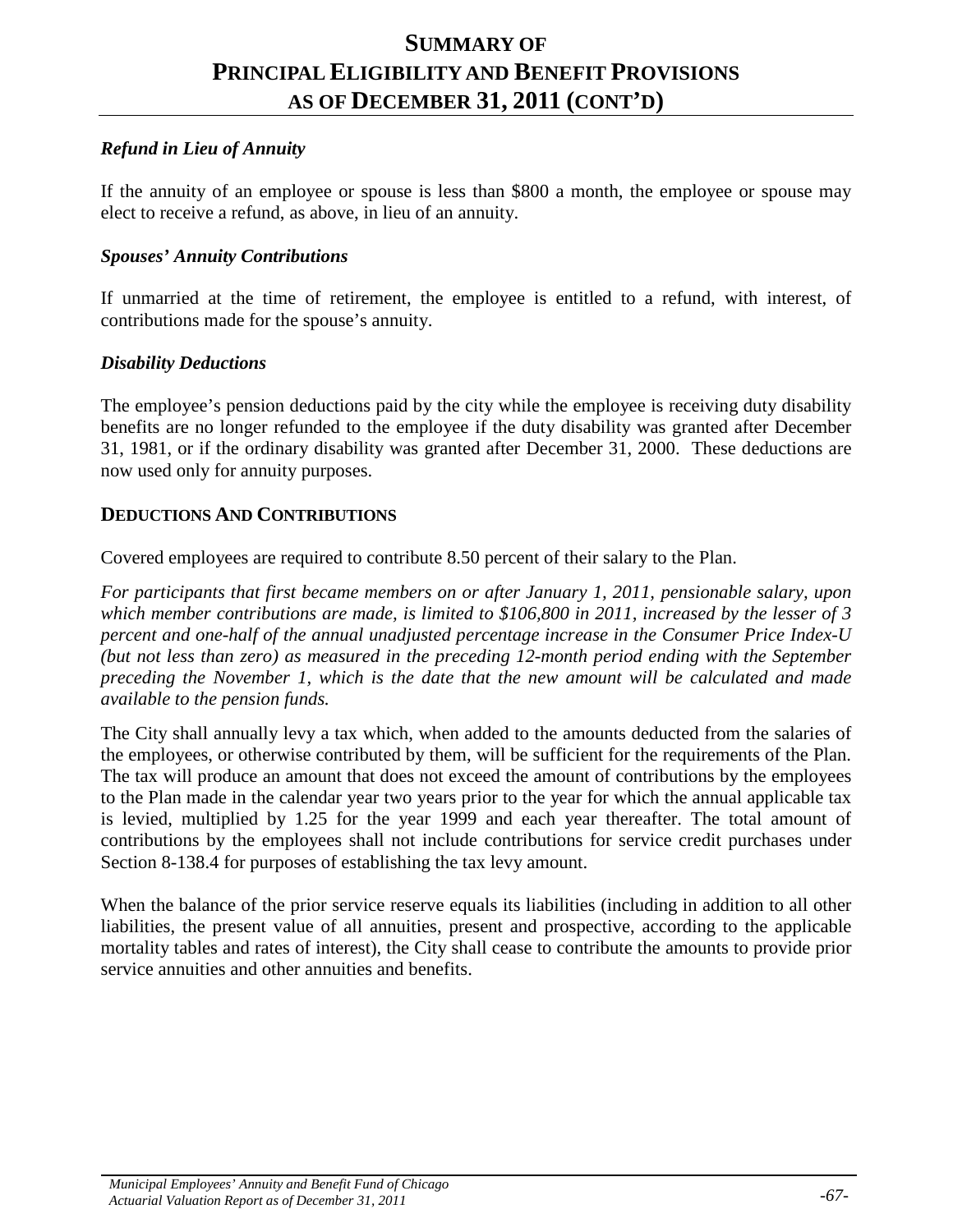## **TAX SHELTER OF EMPLOYEE SALARY DEDUCTIONS**

Beginning January 1, 1982, the City employee salary deductions were designated for income tax purposes as made by the employer. The W-2 salary is therefore reduced by the amount of contributions. For pension purposes gross wages remain unchanged. Income tax will be paid when a refund or annuity is granted. For the purposes of benefits, refunds, or financing, these contributions are treated as employee contributions. Beginning September 20, 1981, the Board of Education paid contributions in the amount of 7.00 percent of the employee's salary. The 1985 amendments contained a provision whereby the amount of pick-up, if any, is included in the pensionable salary for contributions and benefits. Such provision was retroactive to September 20, 1981.

Beginning May 28, 2000, the remainder of contributions due for Board of Education employee salary deductions was designated for income tax purposes to be made by the employer and treated in the same manner as City employee salary deductions. Effective January 16, 2004, the Fund may allow the employee to designate any optional contribution amounts that he has elected to pay to the Fund as employer contributions for income tax purposes. The contributions shall be made by the employer through a reduction in payroll to the employee and the election to have the employer make the optional contributions is irrevocable. For the purposes of benefits, refunds, or financing, these contributions are treated as employee contributions.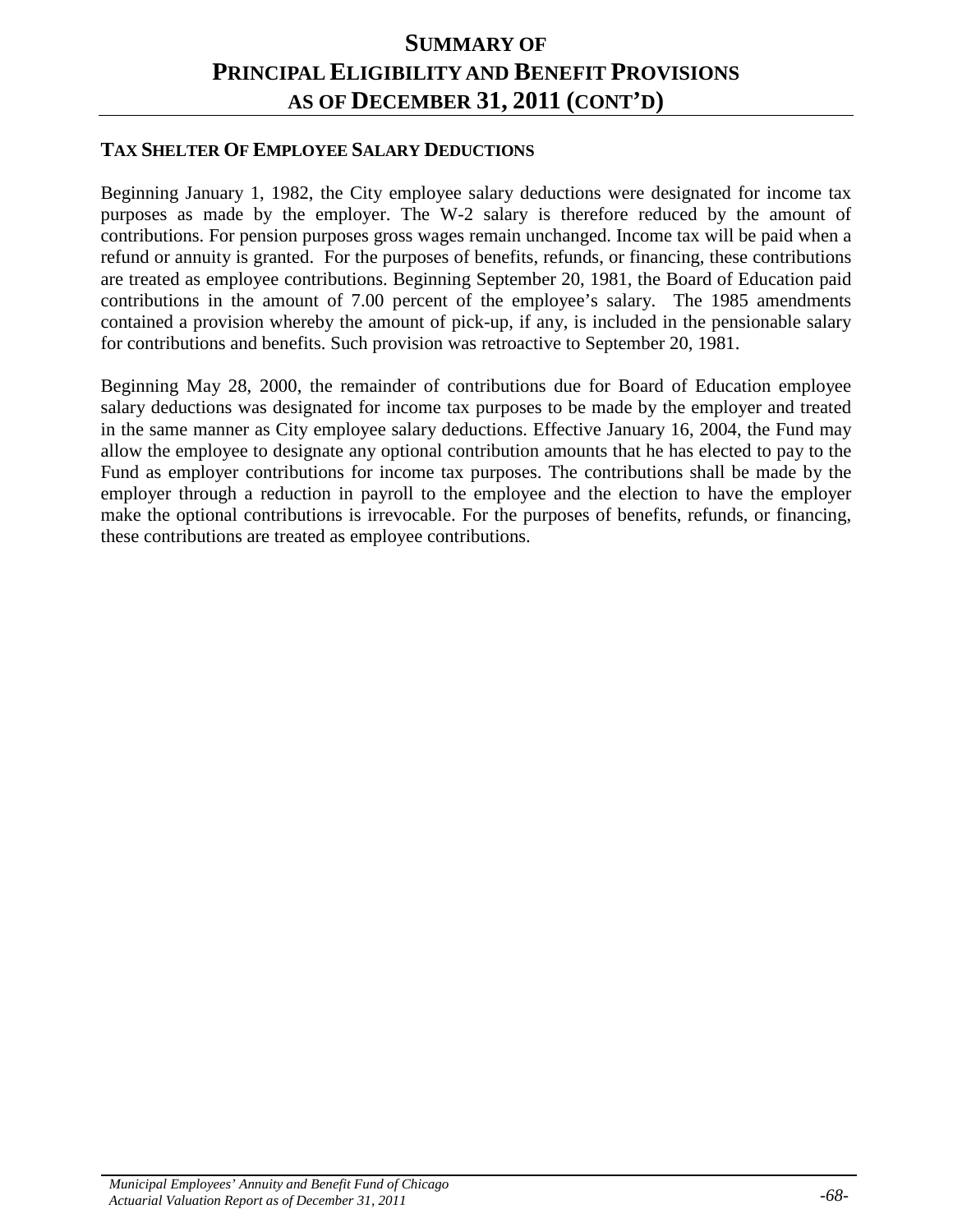# **HISTORIC INFORMATION**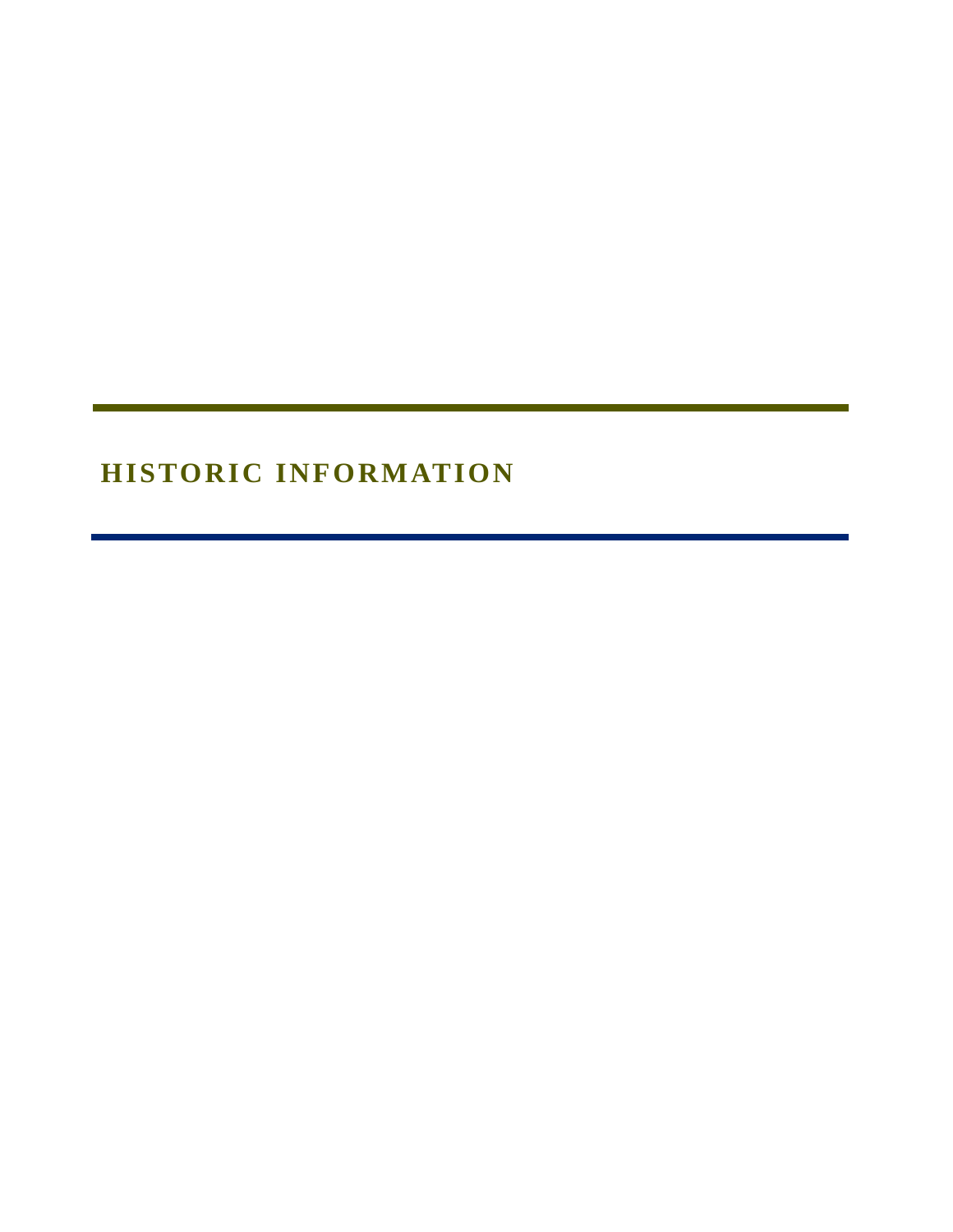## *SB 964*

Disability benefit for chronic alcoholism, pregnancy, or childbirth.

## *HB 1023*

Reciprocal Act: changes proportionate pension credits under the "alternative formula."

## *HB 2012*

■ Under IRS Code Section 414(h), employer may pick up the employee contributions for all compensation earned after December 31, 1980, by a reduction in the cash salary or an offset to a future salary increase or by a combination of both.

### **1980 Session**

### *HB 3635*

Reversed all changes made by HB 2012 and put the pick-up section as a new paragraph; they are treated as employee contributions for all purposes, including refunds and determination of the tax levy.

### **Spring 1981 Session**

## *SB 21*

■ Actuarial Reporting Standards.

## *SB 851*

Authorizes investments in conventional mortgage pass-through securities.

#### *SB 879*

 Financial statement required by Department of Insurance within six months and actuarial statement within nine months; \$100 penalty per day if late.

## *HB 212*

 Eliminates refund of City contributions made while an employee is receiving duty disability benefits.

## *HB 213*

**S200** refund in lieu of annuity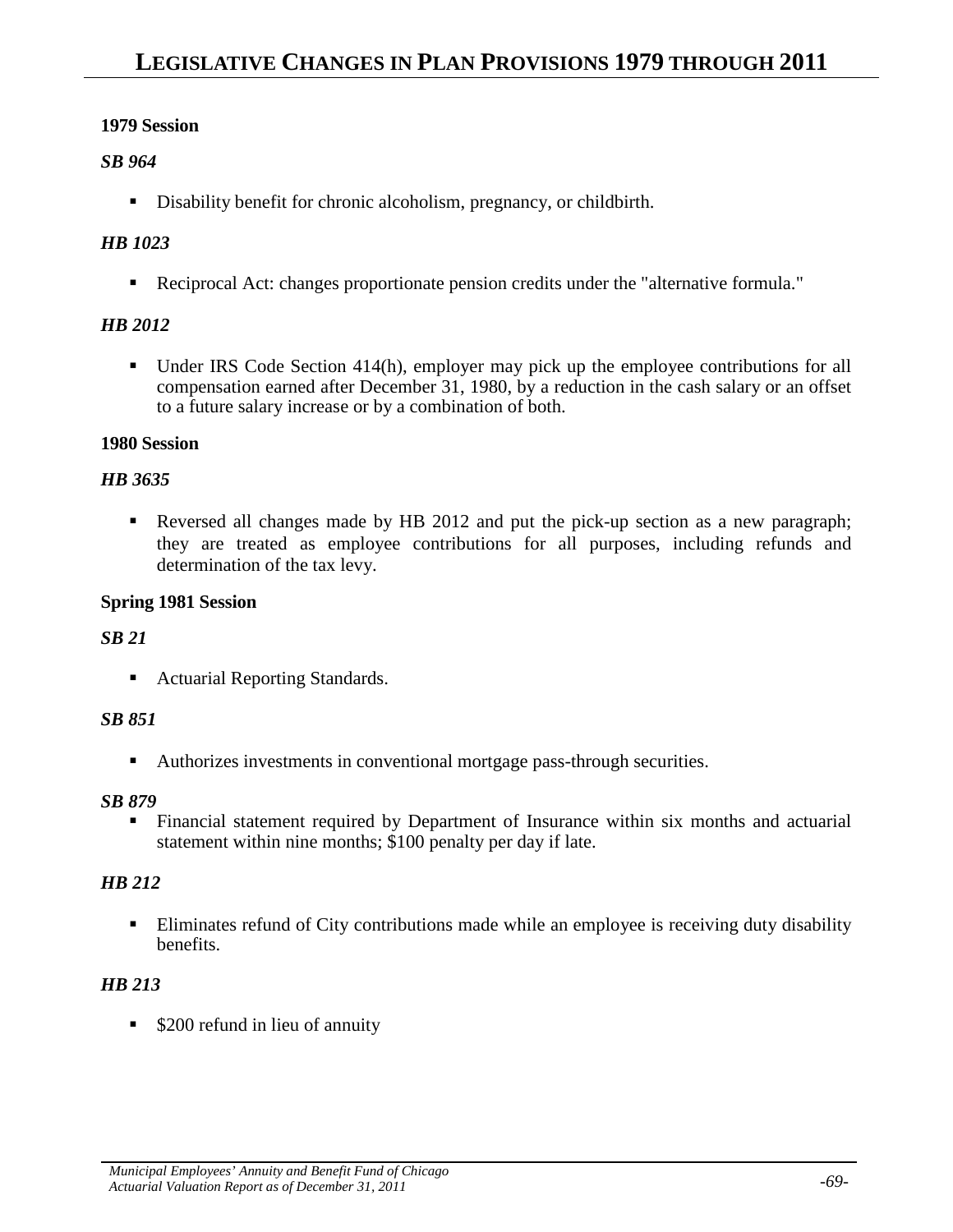## *HB 215*

• Authorizes securities lending.

## **Spring 1982 Session**

## *SB 1147*

**Minimum reporting and actuarial information for 1984.** 

## *SB 1180*

 Board of Education may incur an obligation to "pick up" employee contributions. These contributions may be paid by a special Pension Contribution Liability Tax. If levied, no payment is required until actual collection of the tax.

## *SB 1452*

 Provides that an active member of the General Assembly who was employed by the City of Chicago by temporary appointment or in an exempt position, and could have elected to participate in the Plan but did not so elect, may establish credit for such service by making the required contribution.

## *SB 1579*

 Expanded fiduciary standards, prohibited transactions, civil action may be brought by Attorney General or by a participant; list of permitted investments moved to general section of the statute.

## *HB 740*

**Pension credit may be established for services rendered for a transportation system operated** by a public utility prior to the establishment of the CTA.

## *HB 2286*

 Allows persons who withdrew from service or became eligible for survivors' benefits in 1981 and who receive a monthly annuity between \$100 and \$200 to elect a refund in lieu of annuity.

## **Spring 1983 Session**

## *SB22*

Delegation of investment authority restrictions.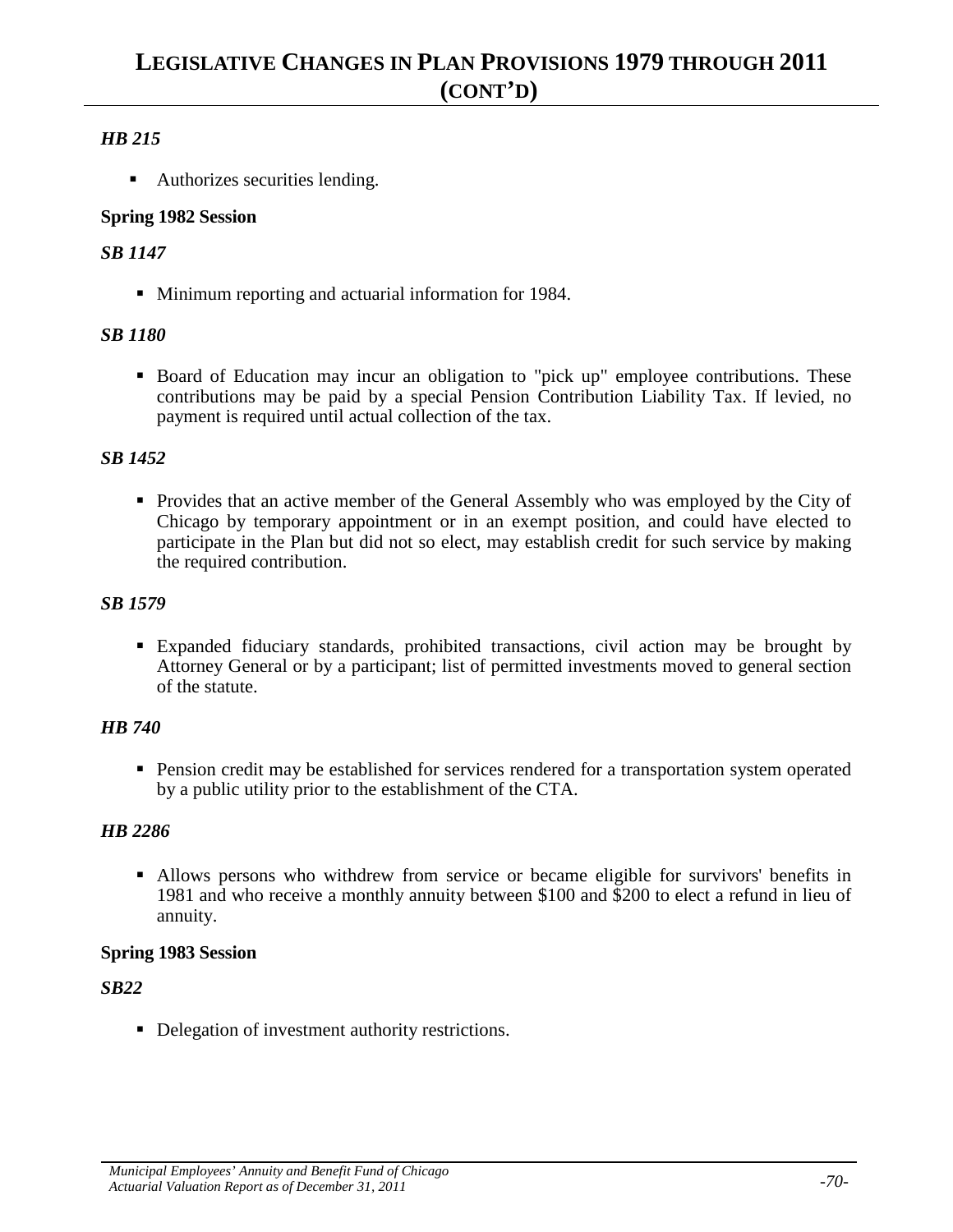## *HB 380*

**Maximum survivor annuity from \$400 to \$500; 10 percent increase in duty disability benefit** January 1 of the sixth year.

## *HB 514*

■ 10.00 percent prudent person investment category.

### *HB 637*

 Allows an active member of the General Assembly to establish credit in this plan for time for which he or she could have elected to participate with interest at 6.00 percent and to transfer credits to the Park Fund.

## *HB 1144*

- Revises provision allowing a person who withdrew from service or began receiving a widow's annuity in 1981 to elect to receive a refund in lieu of annuity by extending the deadline for election by one year to March 1, 1984, and by raising the amount subject to refund to \$250 per month.
- 3.00 percent post-retirement annuity increase for those who qualify.
- Mandatory coverage for all employees in temporary positions.
- Reversionary annuity revisions table of factors.
- Credit for Executive Director of Chicago Land Clearance Commission or Chicago Dwellings Association or for service as administrator of Illinois – Indiana Bi-State Commission – if certain contributions are made before April 1, 1984.

#### **Federal Law and Regulation or Supreme Court Decision**

- For an employee under the age of 70 who commences disability on or after attainment of age 60 in service, the ordinary disability benefit payments shall not exceed in the aggregate throughout the employee's service a period equal to 1.4 of the total service rendered prior to the date of the disability but no more than five years or age 70, whichever is earlier. The duty disability payments shall be payable for a period of five years or age 70, whichever occurs first.
- For 3.00 percent annuities fixed on or after August 1, 1983, the "Combined Annuity Mortality Table" shall continue to be used; however, widows' single life annuities and reversionary annuities shall be computed using the best factor (the factor producing the highest annuity, not depending upon sex).

## **1984 Session**

**Illinois Public Employees' Pension Laws Commission abolished.**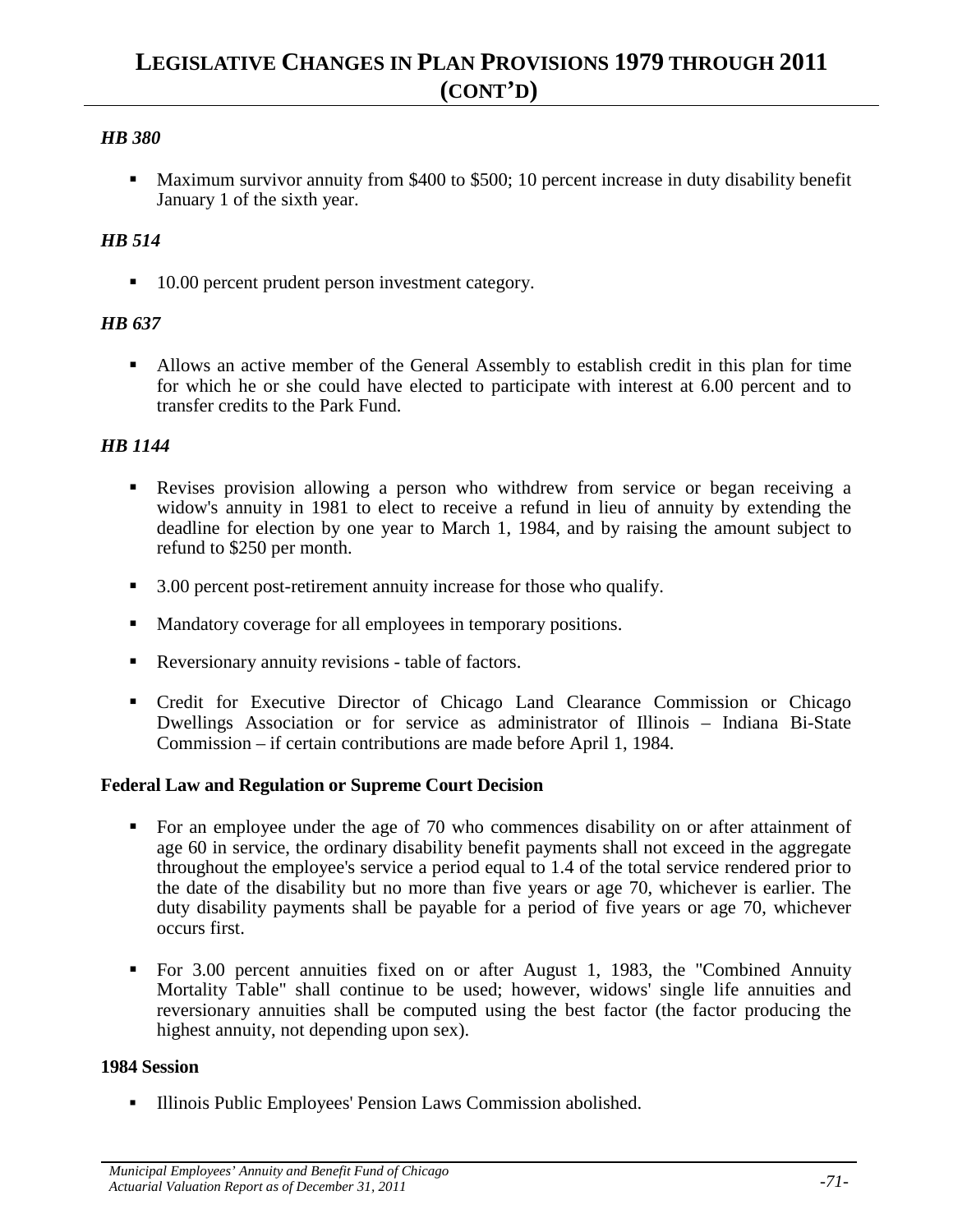#### **1985 Session**

#### *HB 561*

- 1.80, 2.00, 2.20, 2.40 percent benefit accrual rate for those born before January 1, 1936, and retiring after July 18, 1985.
- Reduction in age discount factor (employee and widow) from 0.50 percent to 0.25 percent for employees born before January 1, 1936, and retiring after July 18, 1985.
- Health insurance supplement up to \$25 per month if the employee is age 65 or older with at least 15 years of service (for each employee annuitant in receipt of annuity and for each employee who retires on annuity in the future).
- Disability provisions extended to age 70 in certain cases.
- Unisex money purchase factors for widows/widowers.
- **Membership provisions extended to age 70.**
- Board of Education employee contribution "pick up" included in the definition of salary for contribution and benefit purposes (retroactive).

#### **1986 Session**

#### *HB 2630*

- Beginning for retirement or death in service on or after January 23, 1987, the spouse dollar cap is eliminated.
- Beginning for retirement on or after January 1, 1987, the first annuity increase will begin on the first annuity payment date following the first anniversary of retirement or age 60 if later.

#### **1987 Session**

- $1.80, 2.00, 2.20, 2.40$  percent benefit accrual rates for those born on or after January 1, 1936, and retiring on or after January 1, 1988.
- Reduction in an age discount factor (employee and widow) from 0.50 percent to 0.25 percent for employees born on or after January 1, 1936, and retiring or dying in service on or after January 1, 1988. No discount for employee age less than 60 if employee has at least 35 years of service.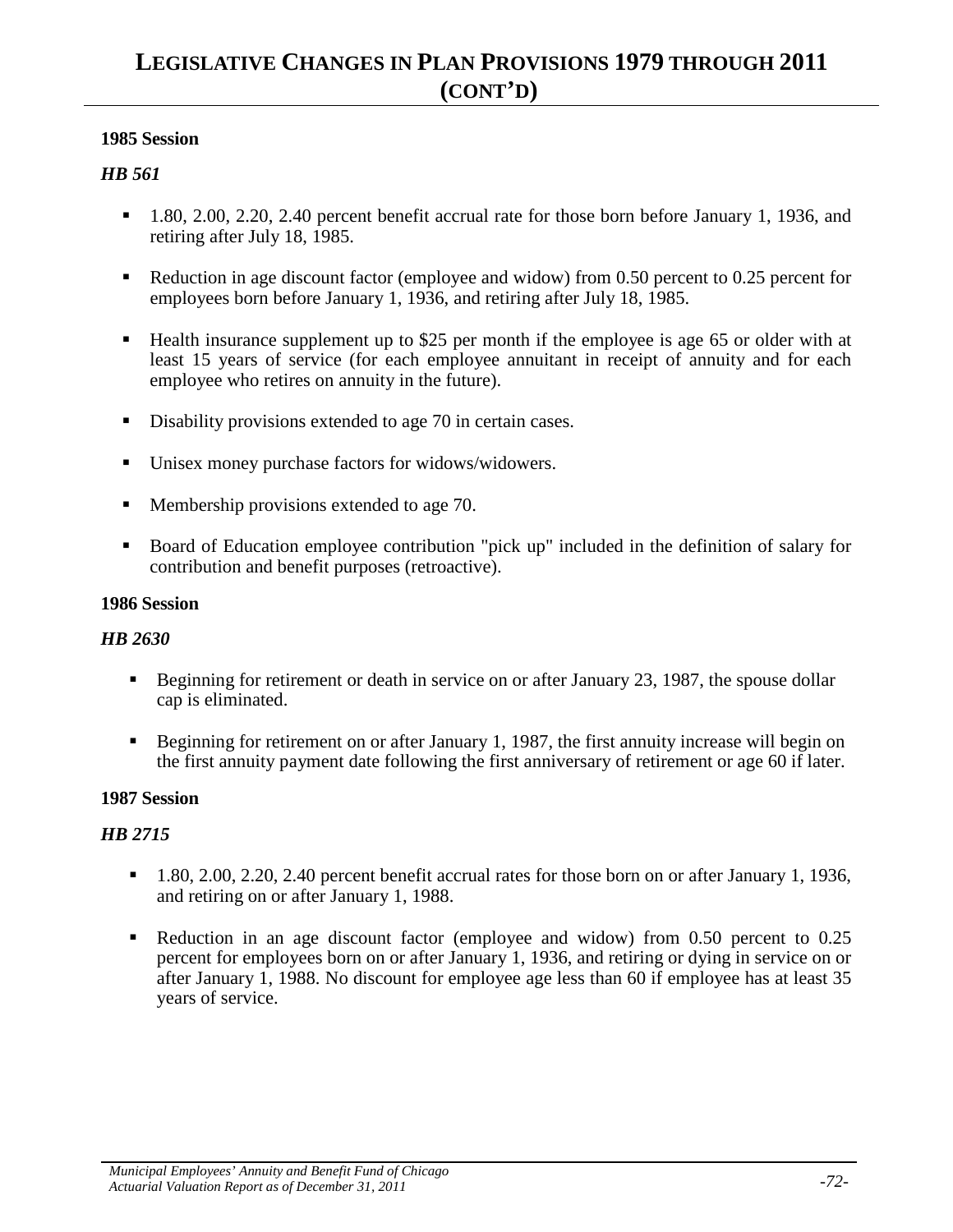- Minimum employee annuity of \$250 and minimum spouse of \$200 under certain conditions.
- **Elimination of cap on maximum widow's annuity for spouses of certain retired employees** with repayment of any "excess spouse" refund.
- Change amount of children's benefits to \$120 or \$150, effective January 1, 1988.
- Provides for certain "Good Government" initiatives.

• No legislative changes.

#### **1989 Session**

#### *SB 95*

 Signed August 23, 1989. Changed the amount of plan paid health insurance "supplement" from January 1, 1988, until December 31, 1992, to \$65 per month for each annuitant not qualified to receive Medicare benefits (and \$35 if qualified) and from January 1, 1993, until December 31, 1997, the amounts are \$75 and \$45, respectively. Widows will now be supplemented and employee annuitants will no longer be required to meet the age 65 and 15 years of service requirements. The City will be required to pay 50 percent of the aggregated cost of health care claims for the retired group under all health care plans offered by the City. A procedure was established for the City to determine, with the help of an independent actuary, the aggregate cost of claims and premiums for each calendar year from 1989 through 1997 for the retired group.

- Signed August 23, 1989. Eliminated age-related discriminatory provisions as required by Federal law or regulation. Provided for Age Discrimination changes effective January 1, 1988, to eliminate age 65 requirements for marriage in service and children's benefits, provided contributions after age 65 for spouse benefits, provided employee accumulation annuities be computed after age 70, provided employee and spouse accumulation annuities not be "fixed" at age 65, provided no age 70 restriction on disability benefits, provided for active members over age 65 that their accounts be "unfixed" and accumulate interest until the date of withdrawal, and provided that there be no age 70 membership limitation and removed the permitted "no spouse" refund at age 65.
- Allow for local labor officials on a leave of absence from the Plan to contribute for their service as a local labor official.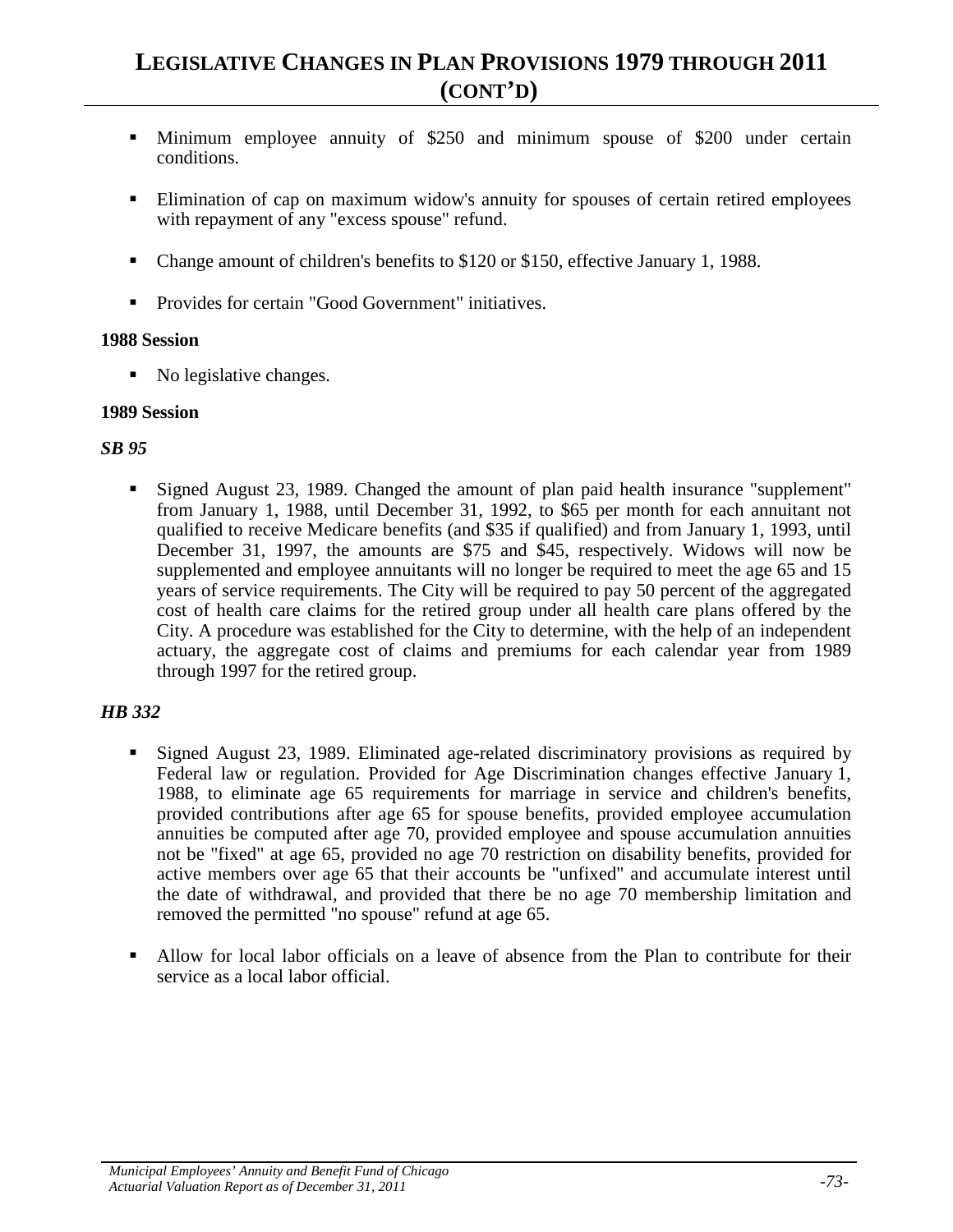### *SB 136*

 Amends Chapter 120, Paragraph 671 of the Revenue Act to provide for a separate listing on the tax bill of the dollar amount of tax due from the person assessed which is allocable to a tax levied under the Illinois Pension Code, or any other tax levied by a municipality or township for public pension or retirement purposes. Effective January 1, 1990.

- Signed January 14, 1991. Beginning for withdrawals on or after January 1, 1991, annuity payments will be made as of the first day of the calendar month during the annuity payment period.
- 2.20 percent benefit accrual rate for employees retiring on or after July 1, 1990.
- No discount for employee age less than 60 if employee has at least 30 years of service and retires on or after July 1, 1990.
- Minimum employee annuity of \$350 and minimum spouse of \$300 under certain conditions.
- Spouses and widows of employees retiring or dying in service on or after July 1, 1990, with 20 or more years of service at age 55 or over will be eligible for half of the employee's annuity discounted 0.25 percent for each month the spouse or widow is less than 55.
- Retroactive eligibility for 35 years no discount and spouse and widow annuities computed as half of employee annuity.
- Refund in lieu of \$300 annuity.
- Disability benefit retroactive one year from application; duty disability deductions in lieu for heart attack or stroke.
- An alternative plan for elected officials of 3.00 percent of salary for the first eight years, 4.00 percent for the next four years and 5.00 percent thereafter, subject to a maximum of 80 percent, is available. The elected official must contribute an additional 3.00 percent of salary to receive these benefits. This plan also includes alternative widow and disability benefit formulas. This plan will become effective upon approval from the IRS.
- Collateral for securities lending expanded.
- Fractional payment for refund repayment and temporary service authorized. Credit established by fractional payment shall be earliest service for which credit may be established.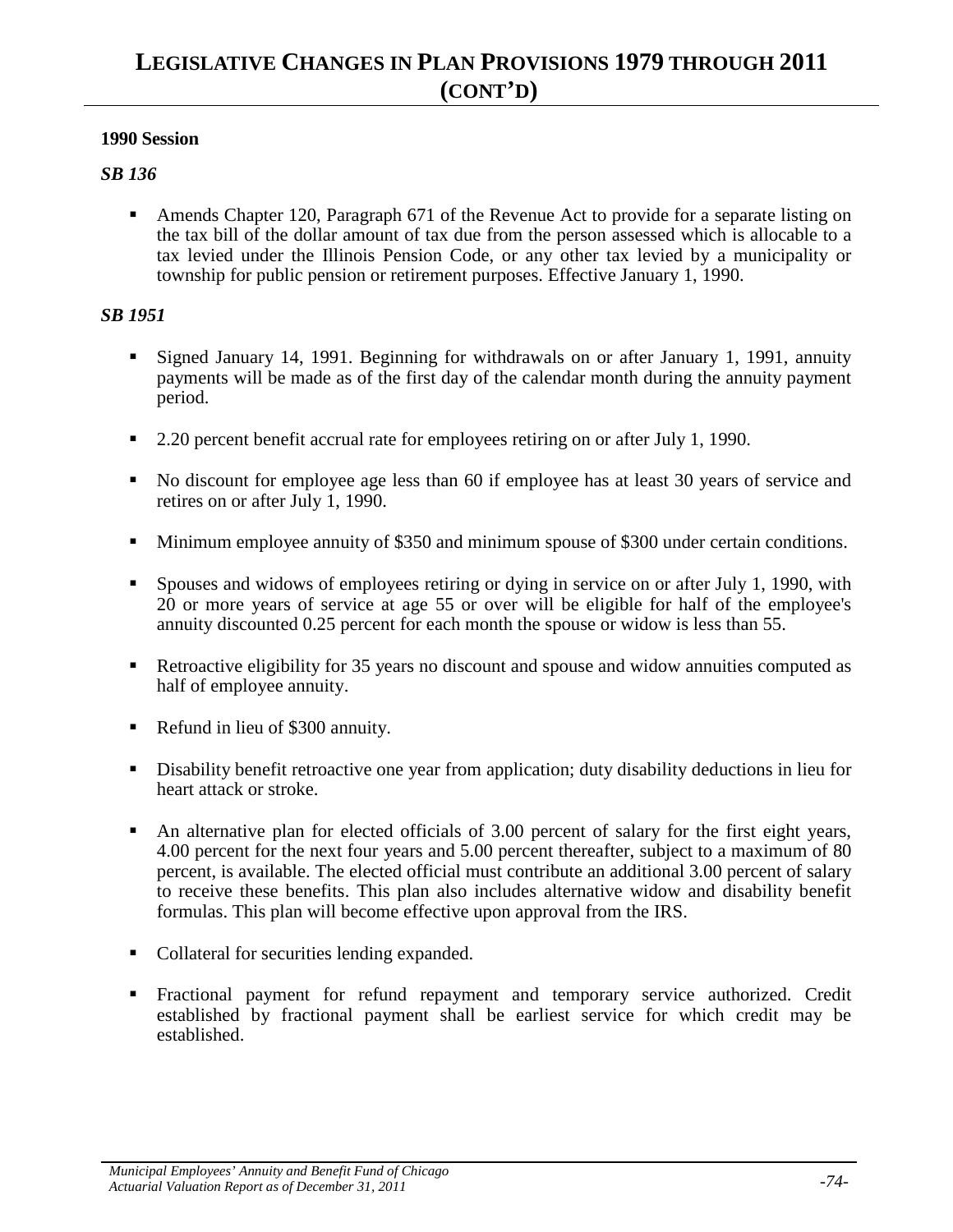#### *HB 971*

 Signed November 19, 1991. Eligibility for the alternative plan for elected officials was extended to persons who hold office as a City officer on April 30, 1991, until 30 days after the date the plan takes effect, notwithstanding the ending of his term of office prior to that effective date.

#### **1992 Session**

#### *SB 1650*

- Signed January 25, 1993.
- Transfer provisions for County elected officers and judges.
- **Early Retirement Incentive** was created for withdrawals from December 31, 1992, to June 30, 1993.
	- Requires a total of 20 years of service (with at least 10 in this plan, five in a Reciprocal plan and up to five purchased under ERI).
	- Requires age 55 or older.
	- Requires an election form to be filed before June 1, 1993.
	- Retired under this Article.
	- Provides for elimination of the age discount for employees 55-60.
	- Provides for 80 percent maximum final average salary compared to the present 75 percent.
	- Provides for an optional purchase of up to five years of service credit for 4.25 percent of the November 1, 1992, salary.
	- Provides for a 24-month option to pay for ERI service.
	- Provides for a tax levy derived from ERI contributions.

#### **1993 Session**

• No legislative changes.

#### **1994 Session**

• No legislative changes.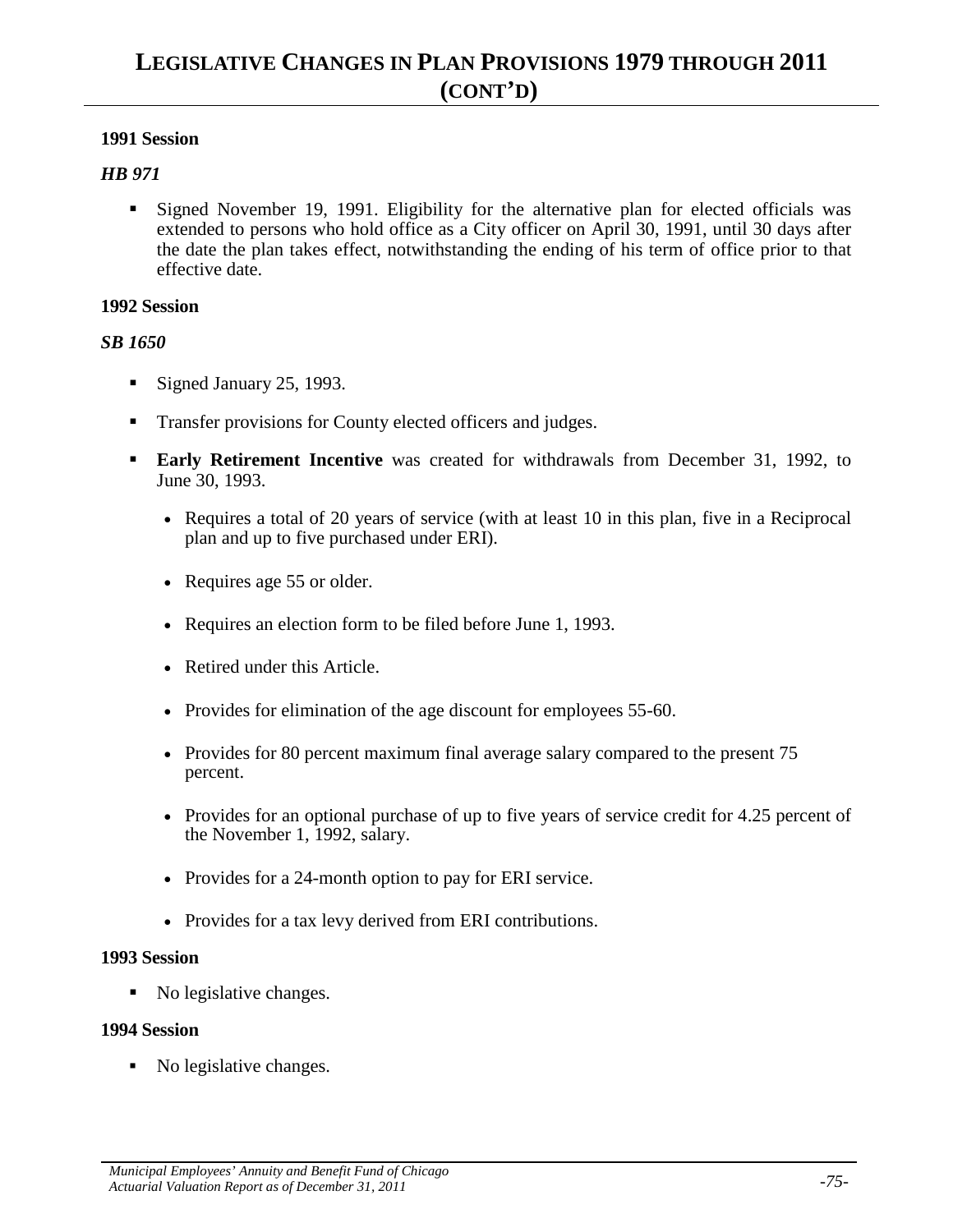## *SB 114*

- Approved July 14, 1995.
- The amount of earnings that may be taken into account by any retirement system is limited to the maximum dollar limitation specified in Section  $401(a)(17)$  of the Internal Revenue Code, except for persons who became Members before 1996.
- The Plan is authorized to make certain involuntary distributions required by Section 401(a)(9) of the Internal Revenue Code.

### *SB 424*

- Approved July 7, 1995.
- The Pension Laws Commission was created as a legislative support services agency.

#### **1996 Session**

#### *SBJPA*

- On August 20, 1996, the Small Business Job Protection Act was signed by President Clinton.
- Treatment of governmental plans under Code Section 415:
	- Rule limiting annual benefit to 100 percent of the average of the highest three-year compensation no longer applies.
	- Excess benefit plans are permitted to provide Members with benefits in excess of the Code Section 415 limits.
	- Early retirement reduction does not apply to certain survivor and disability benefits.
	- The definition of compensation now includes elective deferrals.
	- Taxation of distributions:
		- \$5,000 death benefit exclusion was repealed for deaths after August 20, 1996.
		- Five-year averaging for lump sum distributions was repealed effective January 1, 2000.
		- Annuity payments will be taxed according to a simplified general rule, which uses investment and age as of annuity starting date for annuities, which start on or after November 19, 1996.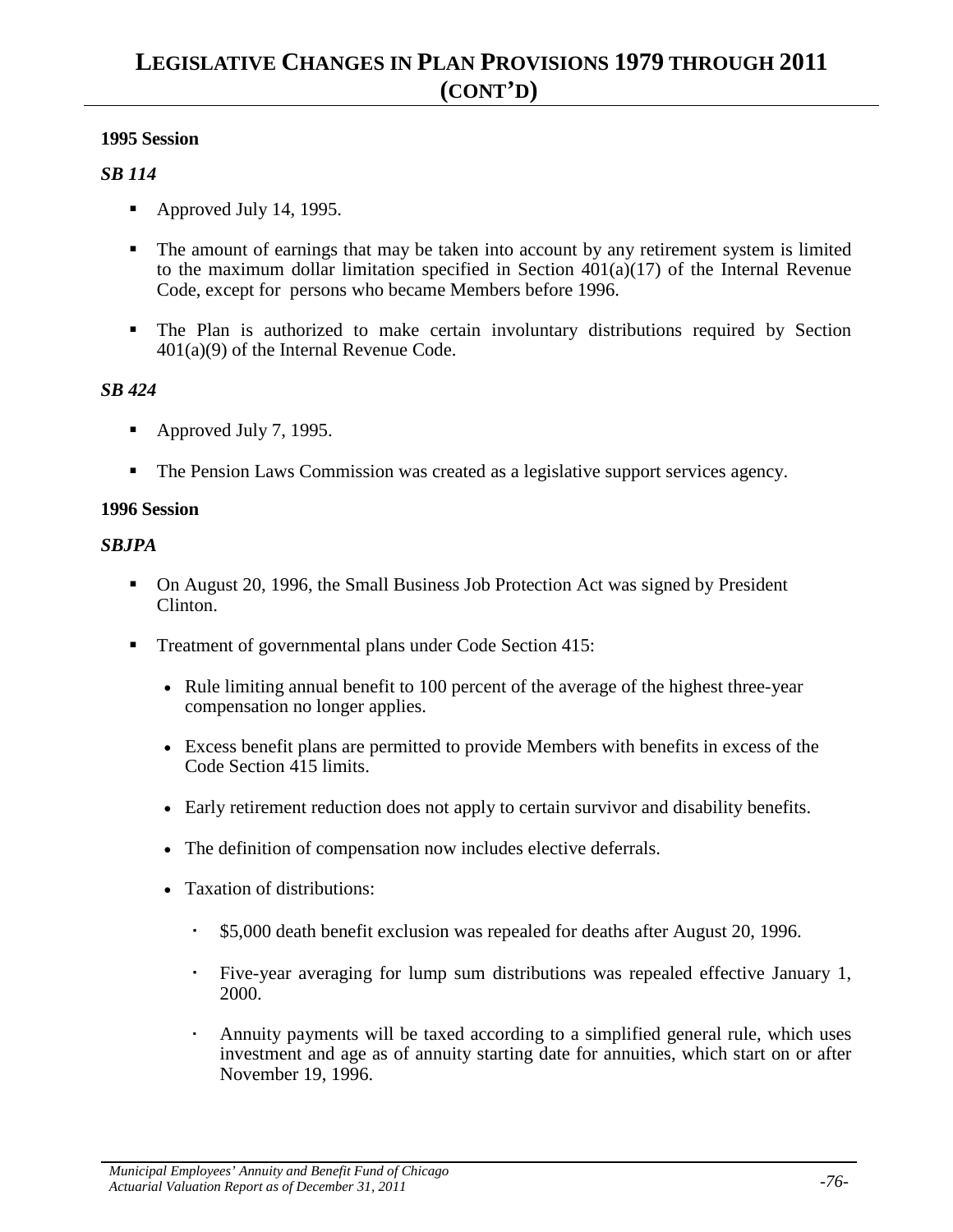#### *HB 15*

- Approved June 27, 1997.
- For withdrawals from service occurring on or after July 1, 1990, an alternate method of calculating salary using the annual equivalent of average salary instead of the salary rate applicable for the greatest part of the year is allowed.
- Annuities effective on or after January 1, 1998, will be payable on the first day of the calendar month.
- The prudent person rule for investing is allowed.
- An eligible employee is allowed to contribute for all periods of temporary service while still in City service, for up to 90 days after withdrawal from City service, or while in reciprocal service.
- The Board is allowed to adopt rules prescribing the manner of repaying refunds and purchasing any optional credit including accepting rollovers for payments.
- The City is allowed to use deposits from any legal source (including borrowing) in lieu of all or part of the tax levy on or after June 27, 1997.

- Approved June 27, 1997. For withdrawals from service occurring on or after June 27, 1997, an employee (or surviving spouse) age 50 or over with at least 30 years of service is eligible to receive an annuity based on the minimum annuity formula.
- For withdrawals from service occurring on or after June 27, 1997, an employee under age 60, with at least 25 years of service, is not subject to an age discount.
- $\blacksquare$  The surviving spouse of a retiree dying on or after June 27, 1997, while receiving an annuity is eligible for one-half of the employee's annuity at death, discounted for spouse's age under 55 at the time of employee's death.
- Beginning June 27, 1997, employees already receiving annuity will receive a minimum annuity of \$550 for life (reciprocal annuitants must have at least five years of Municipal service). Any future employee annuitant withdrawing from service after attainment of age 60 with 10 or more years of service would qualify for this minimum.
- Beginning June 27, 1997, widow(er)s already receiving annuity will receive a minimum annuity of \$500 for life (reciprocal annuitants must have at least five years of Municipal service). For future spouses of retirees, 10 years of service is required. For spouses of employees dying in service in the future, five years of service is required.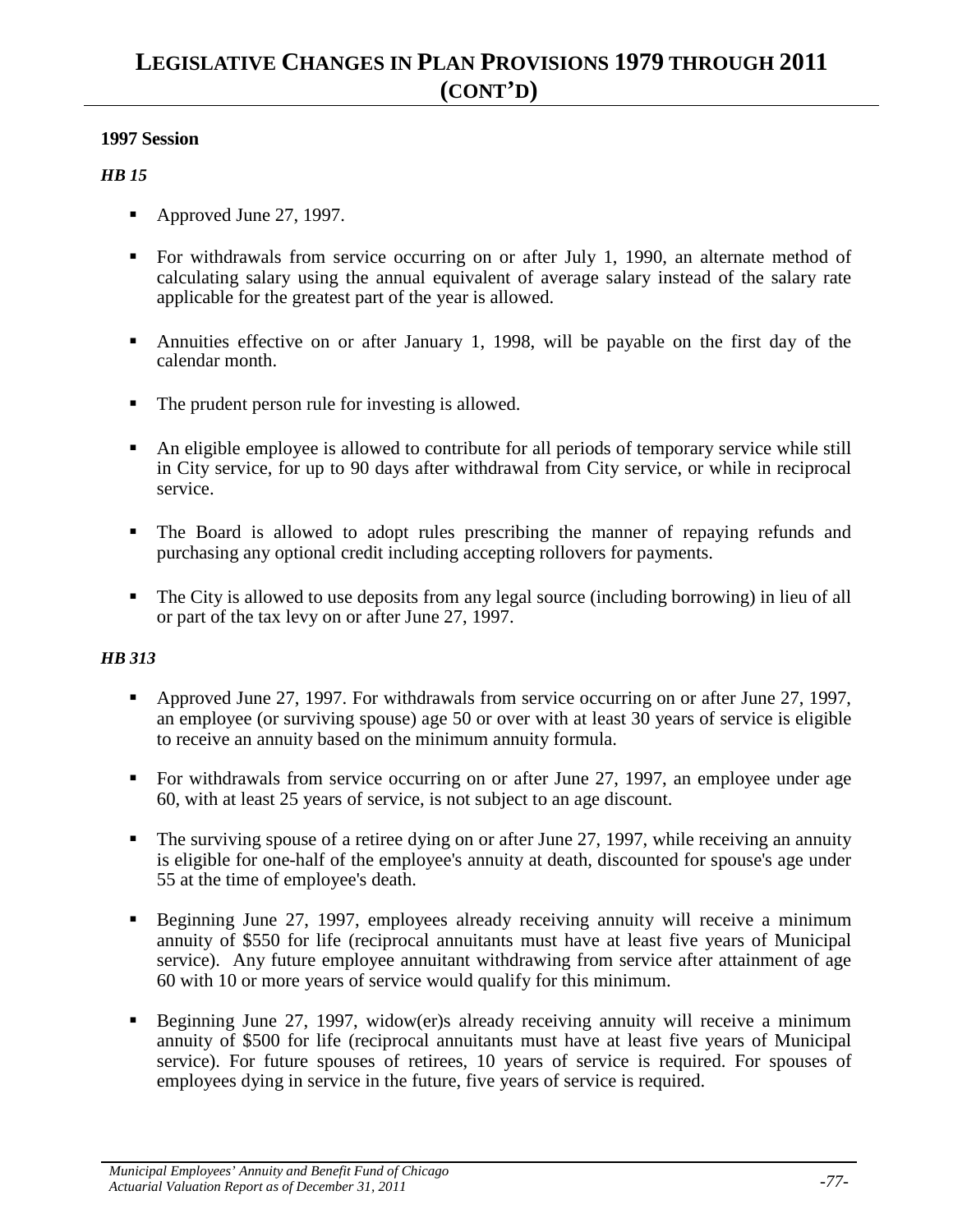- Beginning June 27, 1997, the child's annuity will be increased to \$220 per month if the spouse of the deceased employee parent survives or \$250 per month if no such spouse survives.
- Coverage in the City group health insurance is extended through June 30, 2002, with some modification in the plans offered. Pension plan supplement remains \$45 and \$75 for Medicare eligible and non-Medicare eligible annuitants respectively.
- Spouses of employees dying in service after age 50 on or after June 27, 1997, will be eligible to receive 50 percent of the annuity that the employee would have received. This annuity will be reduced by 0.25 percent per month for each month that the spouse is below the age of 55.
- Spouses of employees dying after retirement on or after June 27, 1997, will be eligible to receive 50 percent of the employee's annuity at death. This annuity will be reduced by 0.25 percent per month for each month that the spouse is below the age of 55.

- Approved August 22, 1997.
- Beginning August 22, 1997, for surviving spouses of employees who retired or died in service before January 23, 1987, the previous \$300, \$400, or \$500 maximum spouse annuity limitation is removed. If an excess spouse refund was paid, it must be repaid with interest.
- Service paid under Section 8-230 can be counted for ordinary disability purposes for periods of disability on or after August 22, 1997.
- Early Retirement Incentive was created for withdrawals from December 31, 1997, to June 30, 1998.
	- Requires an election form to be filed before June 1, 1998.
	- Requires a member to be a current contributor on November 1, 1997, and have not previously retired under this Article.
	- Provides for elimination of the age discount for employees age 55 to 60.
	- Provides for 80 percent maximum final average salary compared to the present 75 percent.
	- Provides for an optional purchase of up to five years of service credit for 4.25 percent of the November 1, 1997, salary.
	- Provides for a 24-month option to pay for ERI service.
	- Provides for a tax levy derived from ERI contributions.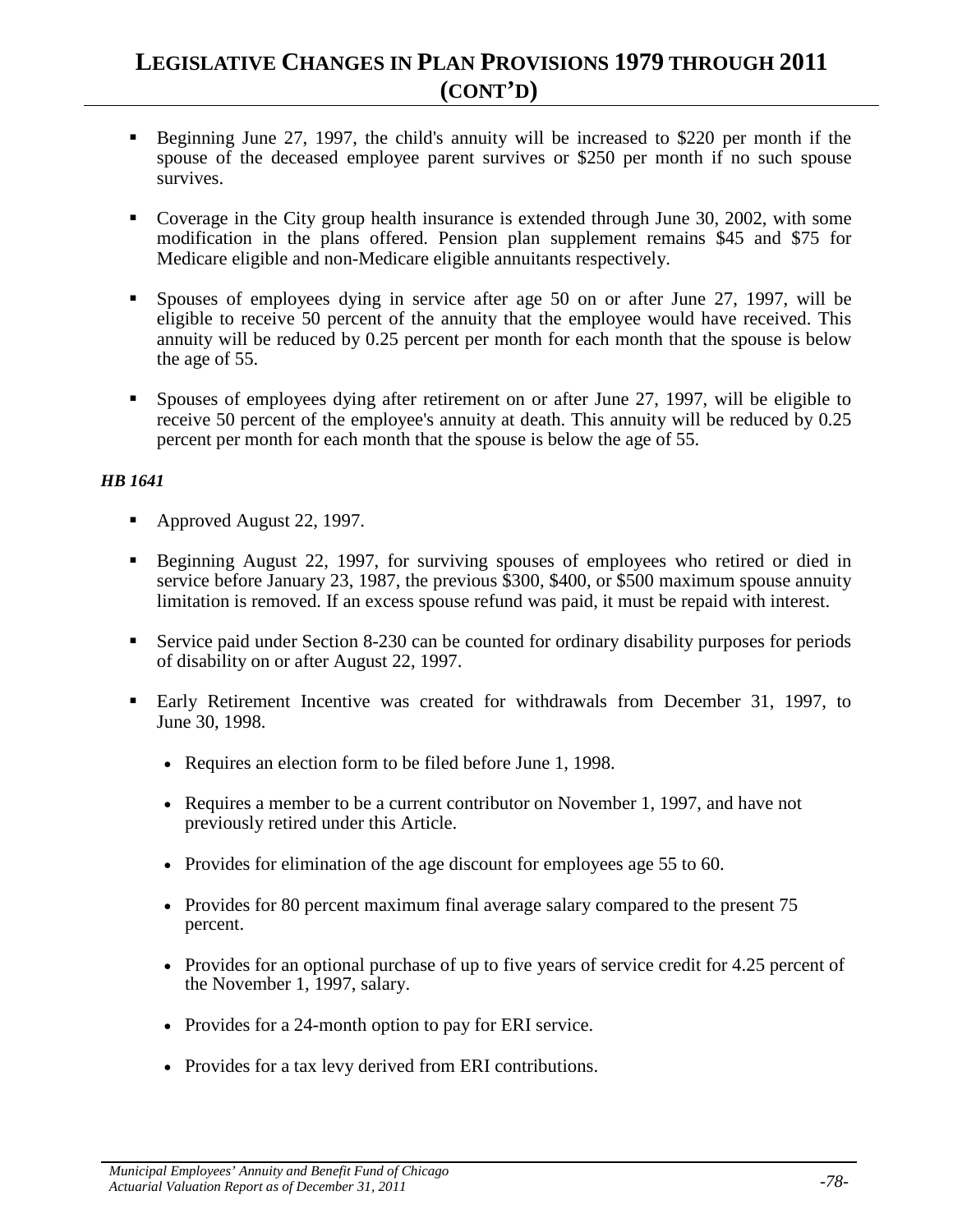- Approved August 14, 1998.
- Beginning January 1, 1999, the automatic increase for employee annuitants changed to 3.00 percent compounded for all past, current, and future annuitants regardless of the effective date of the annuity. Term annuities are not eligible for the increase.
- Employees withdrawing after January 1, 1999, will be eligible for the minimum formula upon attainment of age 60 if they have at least 10 years of service.
- Beginning January 1, 1999, employees already receiving an annuity as of August 14, 1998, will receive a minimum annuity of \$850 for life (reciprocal annuitants must have at least five years of Municipal service). Any future employee annuitant withdrawing from service after August 14, 1998, after attainment of age 60 with 10 or more years of service would qualify for this minimum.
- Beginning January 1, 1999, widow(er)s already receiving annuity as of August 14, 1998, will receive a minimum of \$800 for life (reciprocal annuitants must have at least five years of Municipal service). For future spouses of retirees dying after August 14, 1998, 10 years of service is required. For spouses of employees dying in service after August 14, 1998, five years of service is required.
- The conditions of the reversionary option were changed as follows:
	- The nullification of reversionary payment due to employee dying was reduced to 365 days after written designation was filed with the board and now applies only to parents, children, and siblings (not spouses).
	- Employees may reduce their monthly annuity by as much as \$400.
	- The increased annuity for spouse may now be as much as 100 percent of the reduced employee annuity.
- Spouses and widows that are eligible for the "50 percent employee amount" will no longer have this amount reduced for under age 55 if the employee dies on or after January 1, 1998, and withdrew from service on or after June 27, 1997, and the employee retired after age 55 with at least 25 years of service or after age 50 with at least 30 years of service. The age discount will only apply if the spouse is under age 50.
- The child of an annuitant who withdraws after January 1, 1998, having attained age 50 with at least 30 years of service is eligible for a child annuity upon the death of the annuitant.
- The required employer multiple has been set at 1.25 for 1999 and beyond.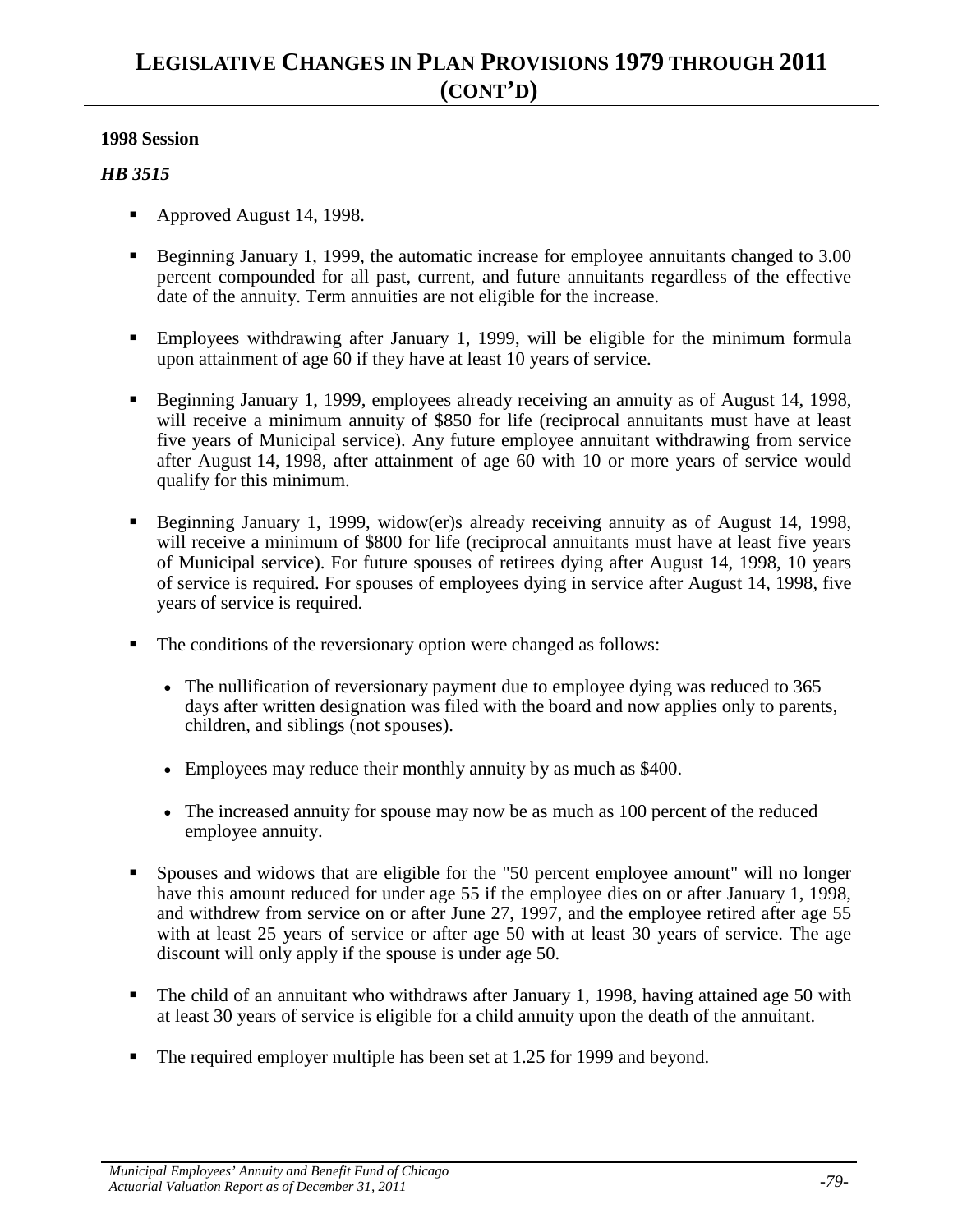- Money deposited under  $5/8-173(f)$  may be used by the plan for any of the purposes for which the proceeds of the tax levied by the city under this section may be used.
- An employee or former employee may pay and receive credit for all periods of full-time employment by the Public Building Commission as long as they are not receiving credit for the same service from another retirement system. Employee must pay employee and employer contributions based on the salary received from the Public Building Commission for employment. Repayment must be made before annuity begins.
- Annuitants may authorize a portion of their annuity to be withheld for payment of dues to the labor organization by which they were represented. A minimum of 25 annuitants must choose an organization for it to be included in this plan.

### *HB 1612*

Effective July 1, 1999, Qualified Illinois Domestic Relations Orders were recognized.

### **1999 Session**

• No Changes.

## **2000 Session**

- Approved July 6, 2000.
- An employee or widow whose annuity would amount to less than \$800 per month may elect to receive a refund in lieu of annuity. Formerly, only employees and widows whose annuity would be less than \$300 per month could choose a refund.
- The reversionary annuity tables have been extended down to age 50 from age 55 to comply with the change in the law allowing retirement at age 50 with 30 years of service.
- The Board is allowed to pay an annuity (if the person qualifies) directly to a Medicare approved, State certified nursing home or to a publicly owned and operated nursing home, hospital, or mental institution. Each person must qualify under the provisions of this amendment.
- Annuities of widows who remarry on or after the date 60 days after the effective date of this amendment would not be terminated upon remarriage.
- For annuities effective before January 1, 1998, all annuity payments will be made on the first day of the calendar month, for the entire month without proration.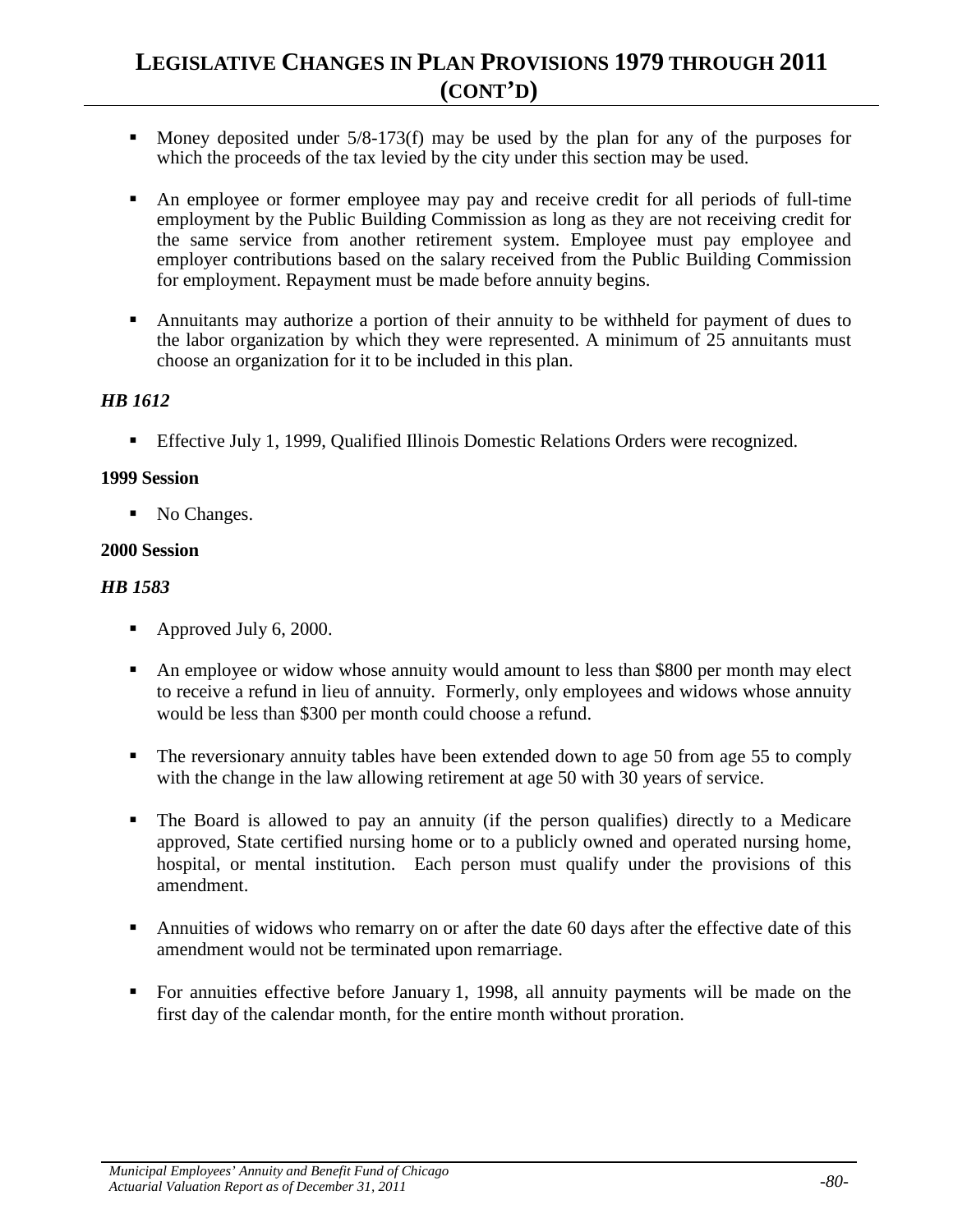#### *EGTRRA*

- On June 7, 2001, the Economic Growth and Tax Relief Reconciliation Act of 2001 was signed by President Bush.
- Beginning January 1, 2002, payments for eligible optional service credits may be made with funds rolled over from a 457 deferred compensation plan or a 403(b) tax deferred annuity plan (if allowed by the 457 or 403(b) plan).

#### **2002 Session**

#### *SB 314*

- Effective July 1, 2002.
- The accrual rate for the minimum formula annuity is changed from 2.20 percent to 2.40 percent of final average salary and the maximum annuity is changed from 75 percent to 80 percent of final average salary for employees withdrawing from service on or after January 1, 2002.
- The 3.00 percent post-retirement automatic increase will now begin no later than three years after retirement for an eligible retiree (An eligible retiree is an employee annuitant, not a widow or widower annuitant, originally granted a lifetime annuity). For eligible retirees less than age 60 on the first anniversary of retirement, the 3.00 percent increase will begin at the earlier of age 60, and the latest of the following dates:
	- The third anniversary of retirement
	- The attainment of age 53; or
	- January 1, 2002

For eligible retirees age 60 or older on the first anniversary of retirement, the 3.00 percent increase will begin on the first anniversary of retirement.

- Effective June 28, 2002.
- For the eligible spouse of an employee who dies in service on or after August 28, 2002, with at least 10 years of service, the annuity is no less than 50 percent of the minimum formula annuity the employee would have been entitled to based on service and salary to the date of death without regard to age eligibility requirements. This is equal to 2.40 percent of final average salary for each year of service. The employee and the spouse must have been married for ten years.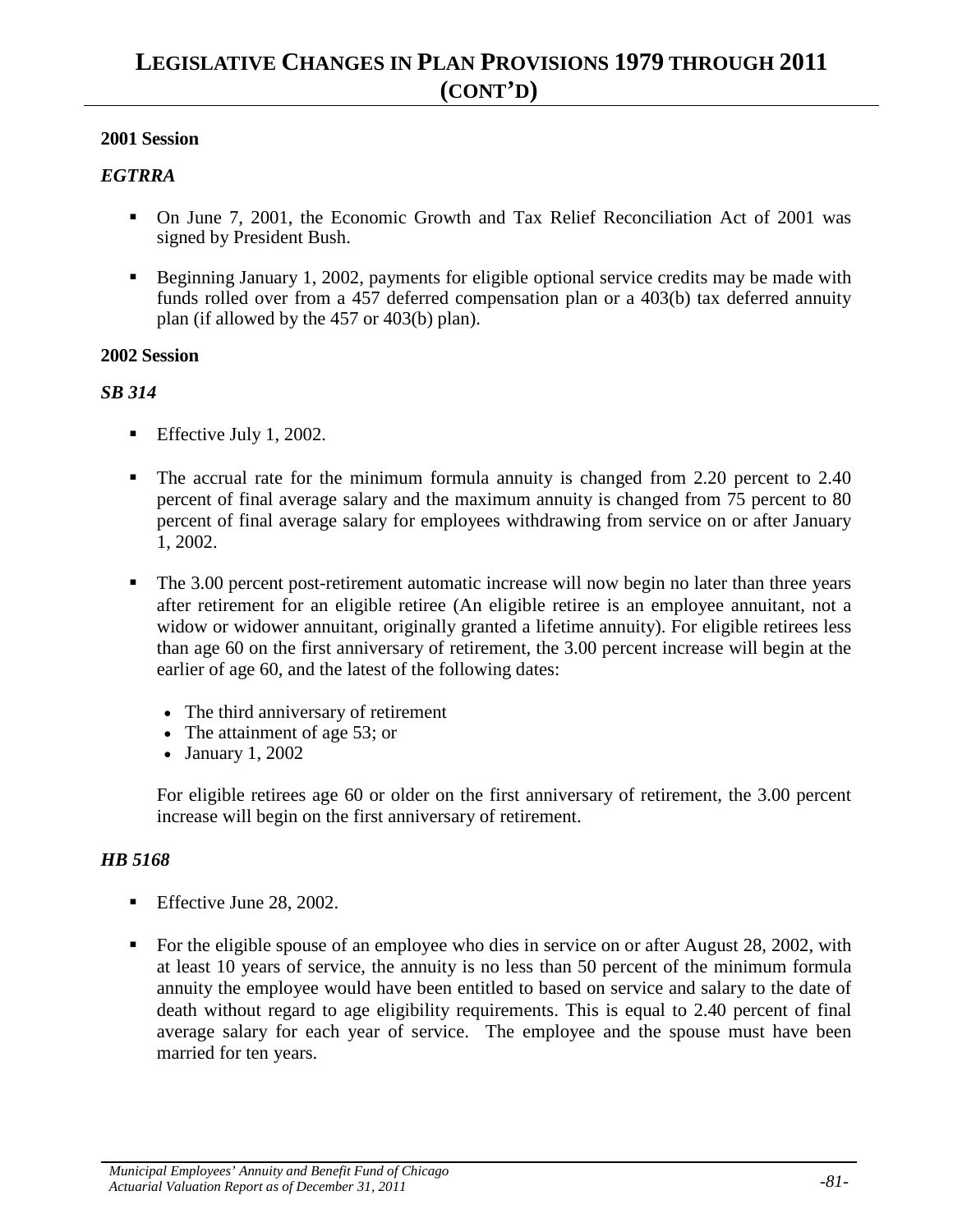- For children of employees who die in service on or after June 28, 2002, there is no service requirement for eligibility for children's annuity.
- The definition of "child" now includes any child adopted before employee withdraws from service and at least one year prior to the date any benefit for the child accrues. Previously the adoption also had to take place before the employee attained age 55.
- For ordinary disability benefits paid on or after January 1, 2001, the ordinary disability benefit is 50 percent of the employee's salary at the date of disability with the amounts ordinarily contributed by the employee for annuity purposes contributed by the Plan. These contributions are not refundable.
- The pension plan subsidy for retiree health insurance was extended through June 30, 2003. For annuitants (older than child annuitants) taking the employer-provided plan, the subsidy is \$75 per month if the annuitant is not eligible for Medicare, and \$45 per month if the annuitant is eligible for Medicare.
- Current and former Chicago Housing Authority employees who have service in this Plan or who reinstate service in this Plan may elect to participate in this Plan with respect to their employment with the Chicago Housing Authority under certain conditions. Contributions can be made for past service as well as current service.
- Current and former Public Building Commission employees who have service in this Plan or who reinstate service in this Plan may elect to participate in this Plan with respect to their employment with the Public Building Commission under certain conditions. Contributions can be made for past service as well as current service.
- An employee with 10 years of service in this Plan may establish service credit for up to seven years of full-time employment by the Illinois Housing Development Authority.
- The City Clerk and City Treasurer may elect to establish alternative credits in the Aldermanic Plan.
- Chicago aldermen may receive an annuity at age 55 with 10 years of service or age 60 with eight years of service.
- An alderman in service on June 1, 1995, can make payments for prior service up to 30 days after the effective date, even though he might be out of service or retired.
- A member of the Plan who has service in Police Fund may apply to Police to transfer his credits and service to Municipal under certain conditions. This must be done within 90 days of the effective date. Employee and employer contributions will be transferred.

#### **2003 Session**

#### *SB 1701*

**Effective July 1, 2003.**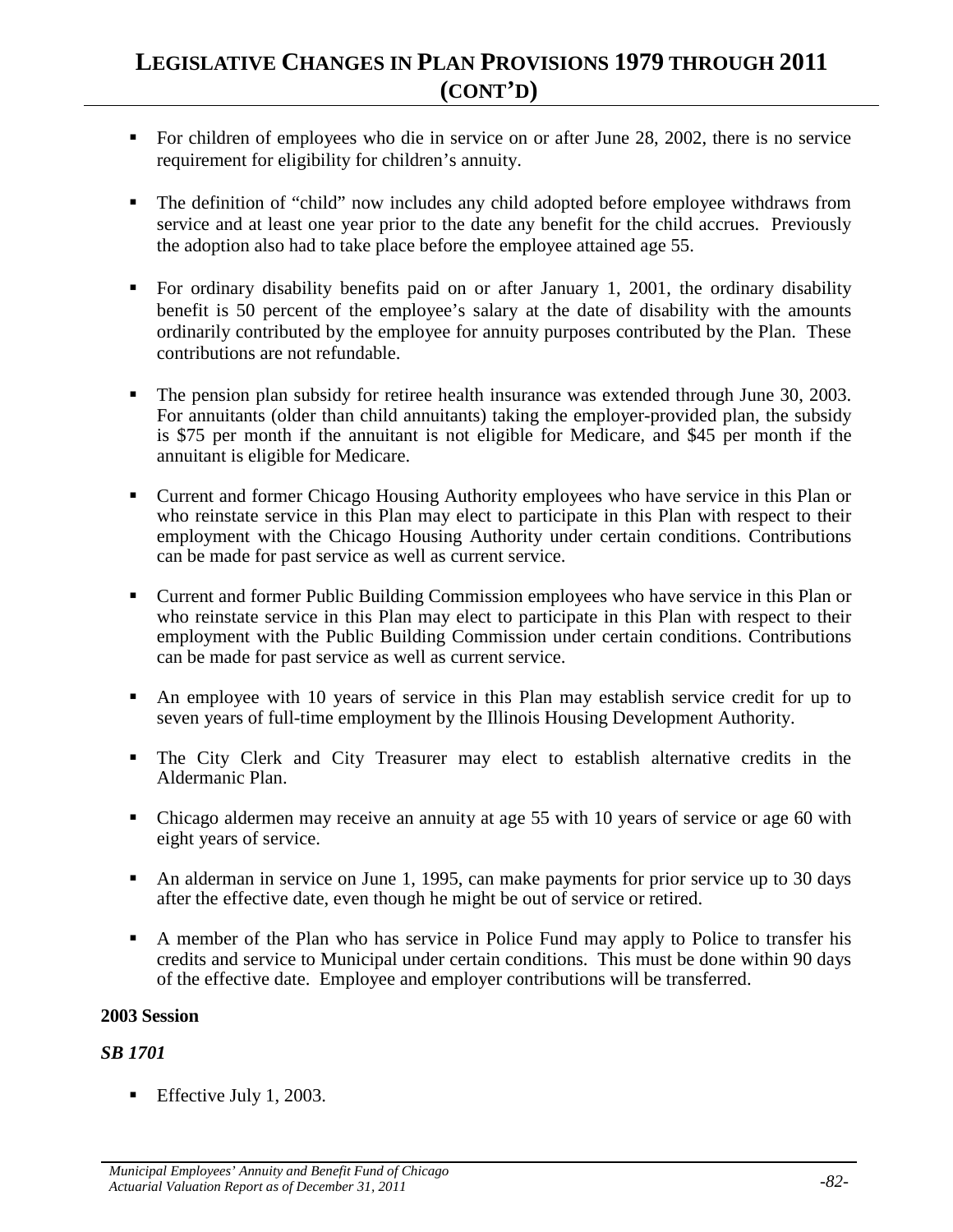- The healthcare benefits were extended and increased to \$85 per month for non-Medicare eligible participants and \$55 per month for Medicare eligible participants for the period from July 1, 2003, through June 30, 2008. Thereafter, the benefits are extended and increased from \$85 to \$95 and \$55 to \$65 for the period July 1, 2008, to June 30, 2013.
- The healthcare benefits referred to above are not and shall not be construed to be pension or retirement benefits for the purposes of Section 5 of Article XIII of the Illinois Constitution of 1970.

#### **2004 Session**

- Effective January 16, 2004.
- **Early Retirement Incentive was created for withdrawals from January 31, 2004, to February** 29, 2004 (or to May 31, 2004, for those deemed critical employees).
	- Requires an election form to be filed before January 31, 2004.
	- Requires a member to be a current contributor who has not previously retired under this Article and satisfy one of the following:
		- Active as of October 15, 2003
		- Returned to active from approved leave of absence prior to December 15, 2003
		- Receiving ordinary or duty disability benefits as of October 15, 2003
		- Restored to service by January 31, 2004, after having been involuntarily laid off
	- Requires that employees that re-enter service forfeit their right to receive benefits and will have their benefits recalculated at the time of retirement excluding the benefits provided under the ERI.
	- Requires that the participant is age 50 with ten years of creditable service in this Fund and have 70 combined years of age and service, with service in one or more systems under the Reciprocal Act (excluding service purchased under the ERI).
	- Provides for elimination of the age discount for employees younger than age 60.
	- Provides for an optional purchase of up to five years of service credit for 4.25 percent of the monthly salary rate in effect October 15, 2003.
	- Provides for a 24-month option to pay for ERI service.
	- Provides for the exclusion of ERI contributions from the base from which the tax levy is derived.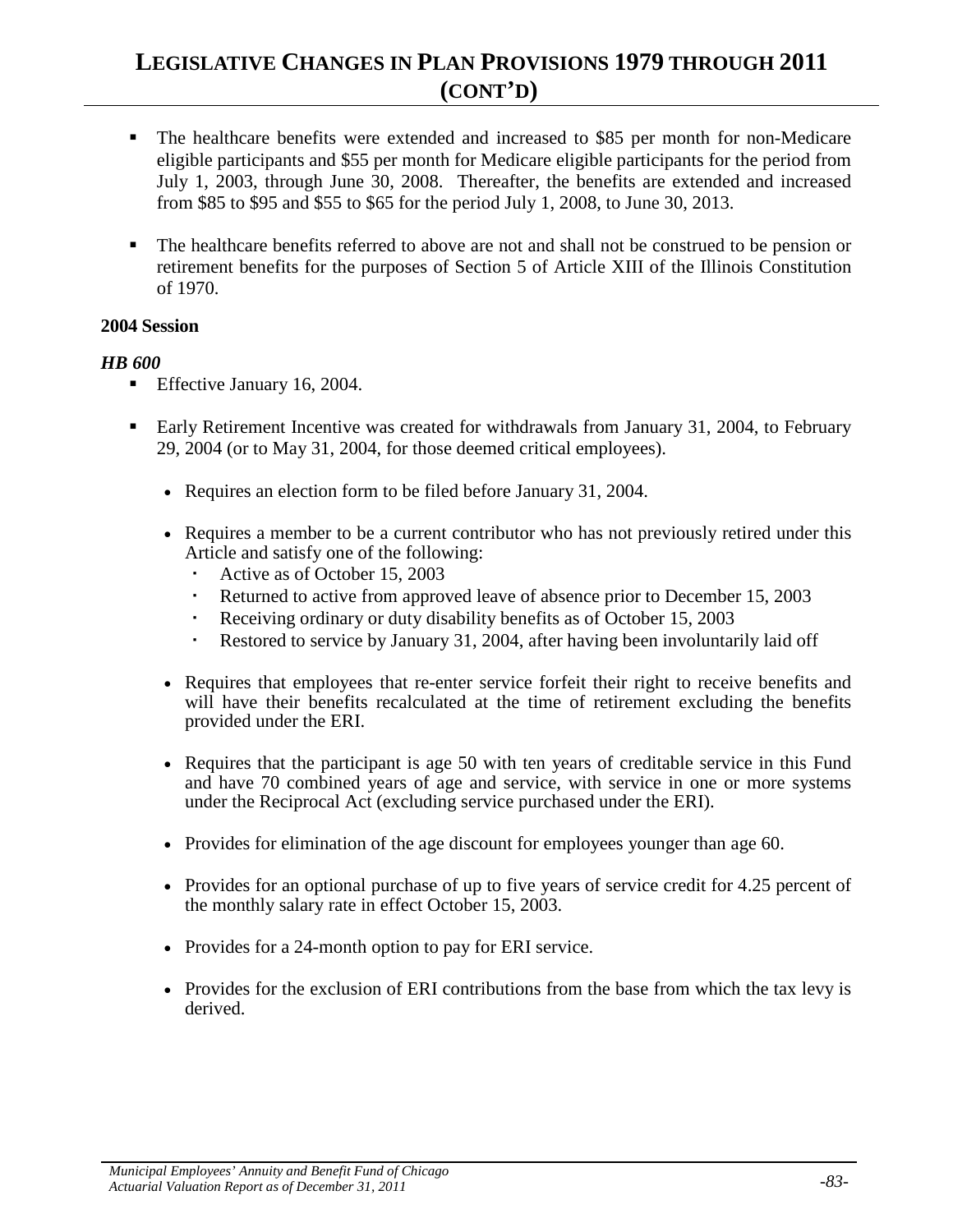- Allows Board members to continue until the end of their terms without forfeiting the benefits provided by the early retirement incentive.
- Provides for a lump sum benefit option of 100 percent of salary at retirement and an actuarially reduced monthly annuity for those employees who were eligible for the maximum benefit (excluding purchased service under the ERI)
- Automatic increases in annuities will now take effect in the January of each year in which they are to be provided.
- An employee who previously withdrew contributions from the Fund, may have his rights under the Fund restored after repaying the withdrawn contributions with interest after completing the required amount of service after the date of refund. The required service is:
	- 90 days of service under this Fund or
	- Two years of service under any participating Fund under the Reciprocal Act.
- **Municipality credits earned in this Fund shall be transferred to the Firemen's Annuity and** Benefit Fund of Chicago with 11.00 percent interest compounded annually to the date of the transfer for former paramedics who are now covered under the Firemen's Annuity and Benefit Fund.
- Employees may elect to have their optional contributions "picked-up" by the employer, to be treated as employer contributions for tax purposes. The employee election is irrevocable.
- For the eligible spouse of an employee who died in service on or after January 1, 2002, and before August 28, 2002, with at least 10 years of service, the annuity is no less than 50 percent of the minimum formula annuity the employee would have been entitled to based on service and salary to date of death without regard to age eligibility requirements. This minimum formula annuity is equal to 2.40 percent of final average salary for each year of service. The employee and spouse must have been married for ten years.

#### **2005 Session**

- Approved June 27, 2005.
- Prohibits the investment or deposit from the retirement system or pension fund to certain entities doing business in or with the government of the Republic of the Sudan. Fund managing companies must certify that under Section 1-110.5 of the pension code that they have not loaned to, invested in, or otherwise transferred any of the pension fund assets to a forbidden entity.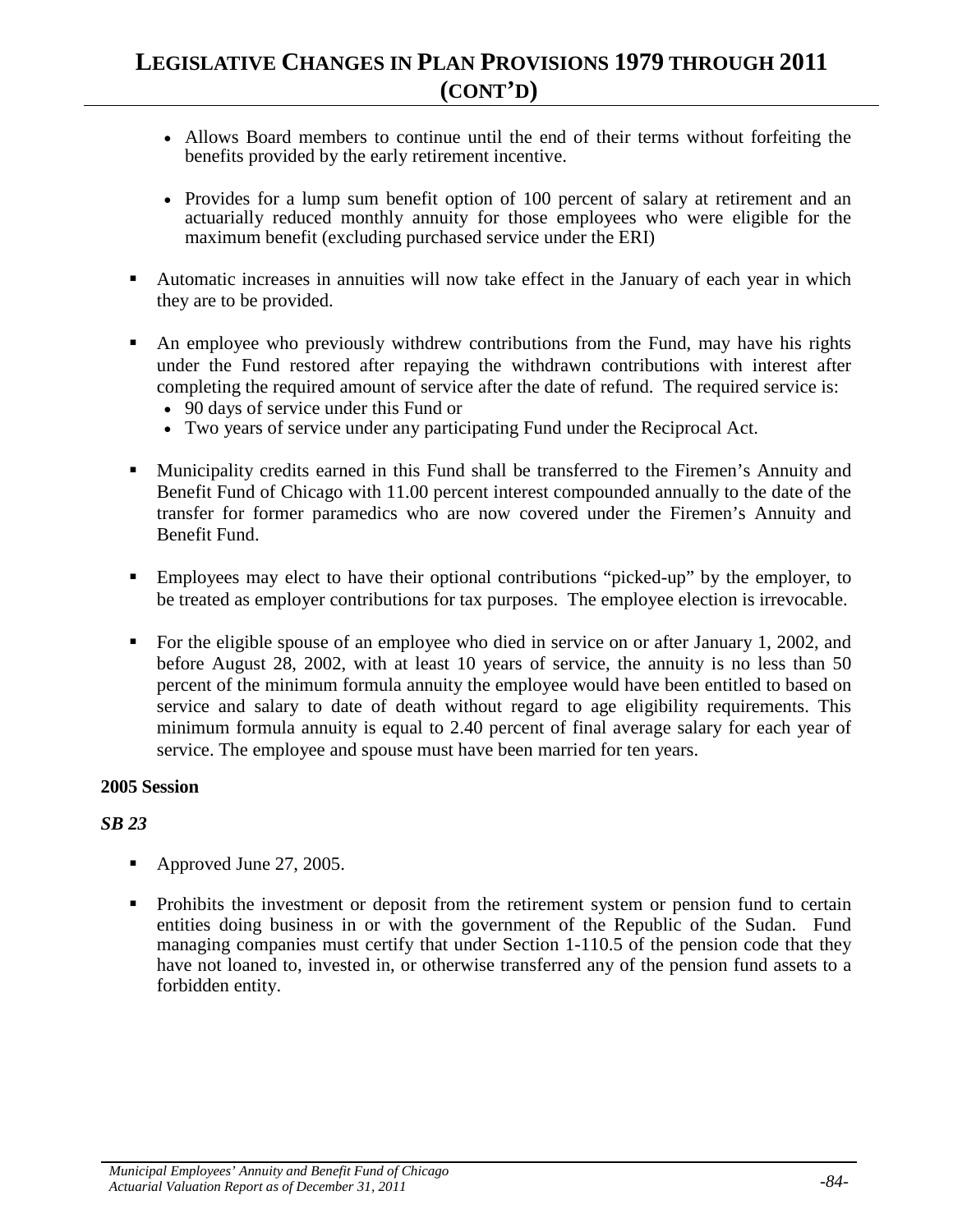## *SB 253*

- Approved August 4, 2005.
- **Provides, that to qualify as an "emerging investment manager", the maximum value of an** investment portfolio that a manager manages is \$2,000,000,000 (was \$400,000,000).

## *SB 1446*

- Approved August 22, 2005.
- Provides for various changes in provisions and procedures concerning Qualified Illinois Domestic Relations Orders. Allows for alternate payee's benefit to be based on a percentage of employee's benefit. Effective July 1, 2006.

## *HB 227*

- Approved August 22, 2005
- Provides a benefit to a spouse married to the employee after retirement under certain conditions.

## **2006 Session**

• No Changes

## **2007 Session**

## *HB 49*

- Approved August 17, 2007.
- **Provides that, beginning on the effective date, legally adopted children shall be entitled to** the same benefits as other children, and no child's or survivor's benefit shall be disallowed because the child is an adopted child.

- Approved August 28, 2007.
- Provides that, in order for an Illinois finance entity to be eligible for investment or deposit of retirement system or pension fund assets, the Illinois finance entity must annually certify that it complies with the requirements of the High Risk Home Loan Act and the rules adopted pursuant to that Act that are applicable to that Illinois finance entity. Requires the retirement system or pension fund to divest its assets with the Illinois finance entity if the certification is not made. Provides that these certification requirements are severable. Makes changes in the severability provisions applicable to the amendatory Act.

*Municipal Employees' Annuity and Benefit Fund of Chicago Actuarial Valuation Report as of December 31, 2011 -85-*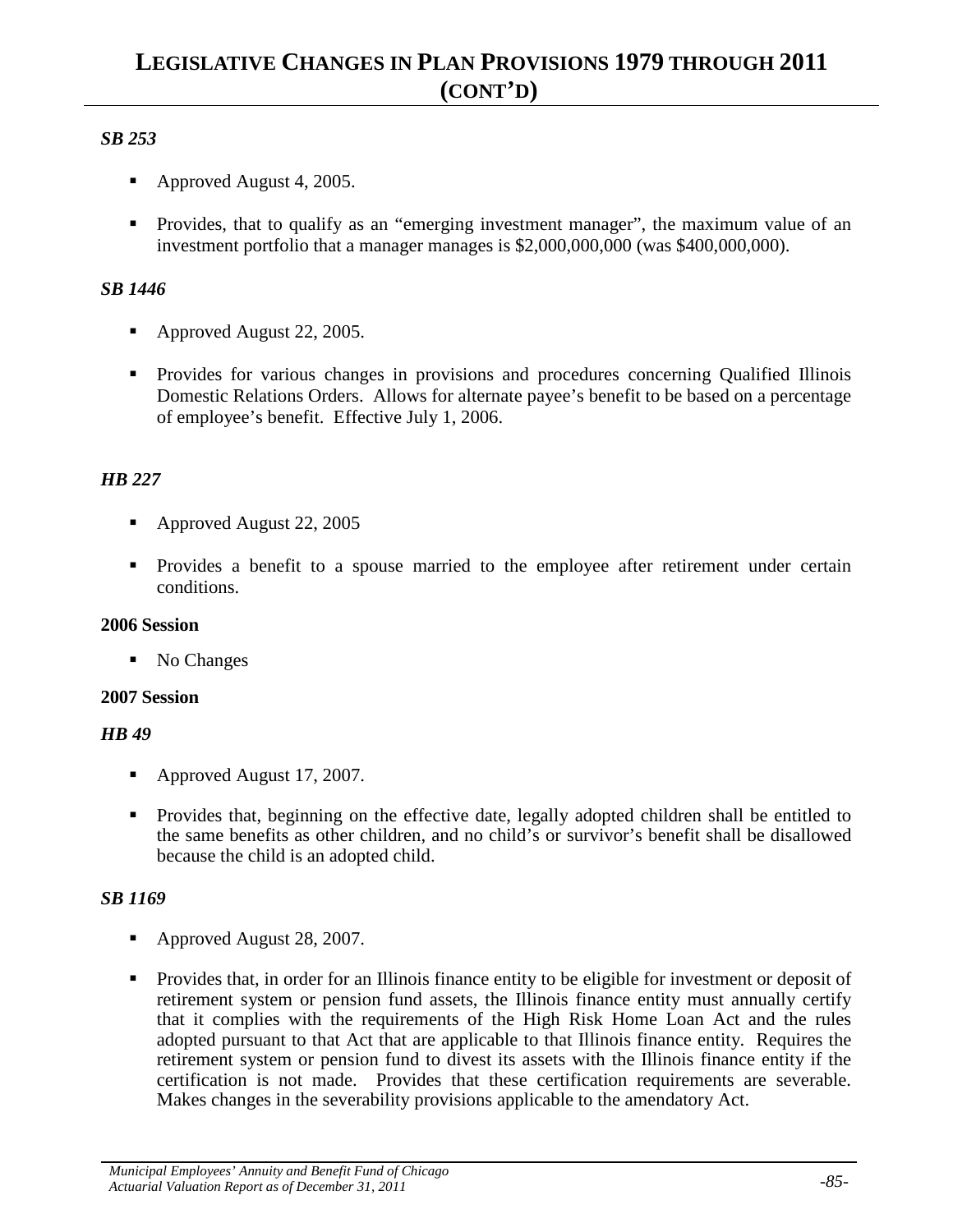## *SB 1380*

- Approved August 28, 2007.
- Amends the Illinois Municipal Retirement Fund (IMRF) and Chicago Municipal Articles of the Illinois Pension Code. Allows a sheriff's law enforcement employee under the IMRF Article to transfer service credit under the Chicago Municipal Article to the IMRF.

#### **2008 Session**

• No Changes.

### **2009 Session**

### *SB 2520*

- Approved February 17, 2009.
- Provides that, before any action is taken by the Board on an application for a duty disability benefit or a widow's compensation or supplemental benefit, the employee or widow shall file a claim with the employer to establish that the disability or death occurred while the employee was acting within the scope of and in the course of his or her duties. Provides an offset of disability benefits for any amounts provided to the employee or surviving spouse as temporary total disability payments, permanent disability payments, a lump sum settlement award, or other payment under the Workers' Compensation Act or the Workers' Occupational Diseases Act. Makes other changes concerning disability benefits.

## *HB 2557*

- Approved August 25, 2009.
- Provides that it is the public policy of the State to encourage pension funds to promote the economy of Illinois through the use of economic opportunity investments within the bounds of financial and fiduciary prudence. Provides that the pension funds submit a report to the Governor and General Assembly by September 1 of each year identifying the economic opportunity investments made by the Fund, the primary location of the business or project, the percentage of the Fund's assets in economic opportunity investments, and the actions the Fund has taken to increase the use of economic opportunity investments.
- **Requires the Fund to instruct the investment advisors to utilize investment strategies** designed to ensure that all securities transactions are executed in such a manner that the total explicit and implicit costs and the total proceeds in every transaction are the most favorable under the circumstances.

## *SB 364*

• Approved April 3, 2009.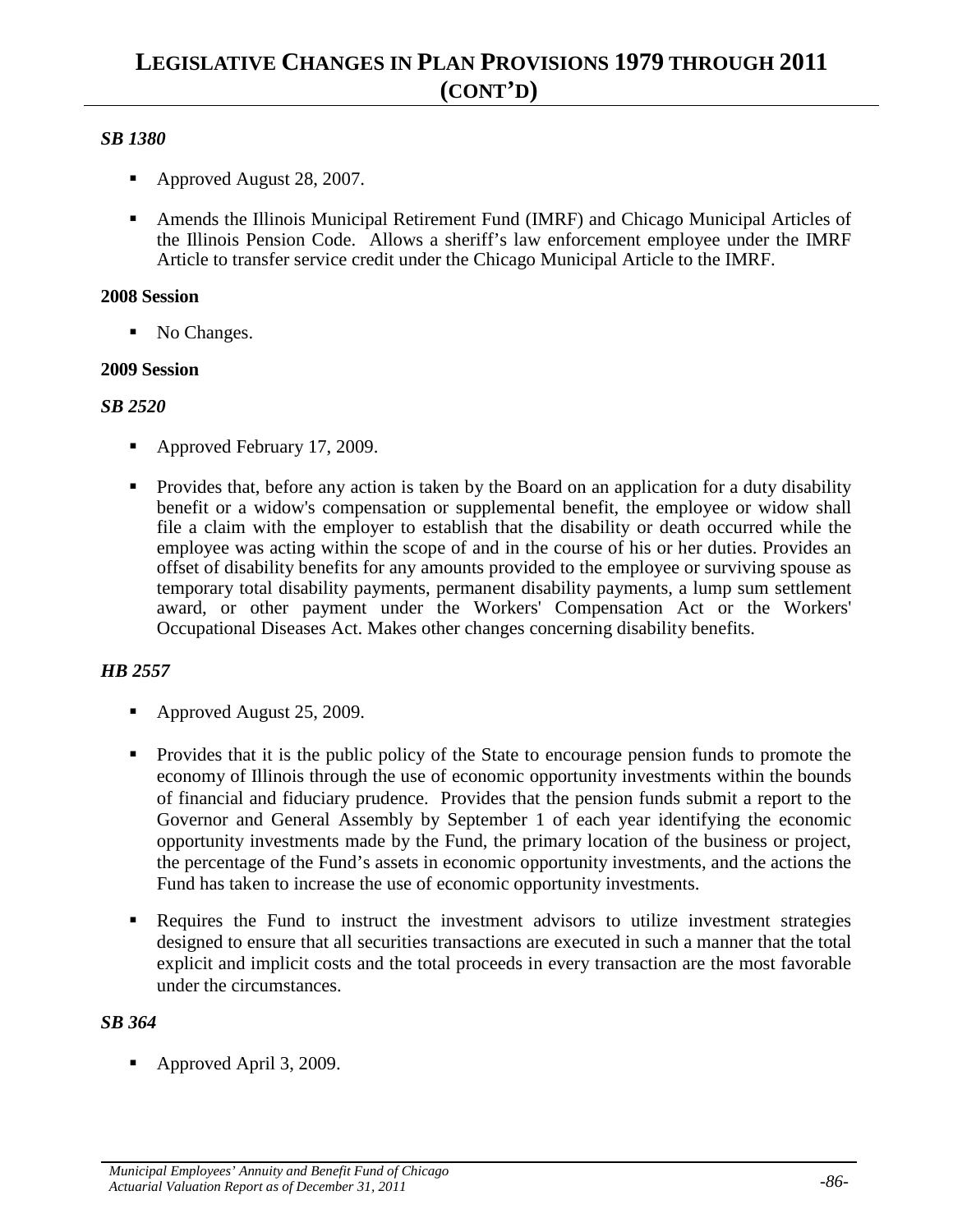- Requires Board members to file a verified written statement of economic interest annually with the office of the Clerk of Cook County.
- Requires the Board to adopt a policy that sets quantifiable utilization goals for the management of assets in specific asset classes for emerging investment managers. Goals shall be separated by minority ownership, female ownership, and person with a disability ownership.
- Requires that if at least one emerging firm(s) meet criteria of search process, at least one shall be invited to present to the Board for final consideration.
- Requires the Board to adopt a policy that sets forth goals for increasing the racial, ethnic and gender diversity of its fiduciaries, including its consultants and senior staff.
- Requires the Board to adopt a policy that sets forth goals for utilization of WMDBE firms for all contracts and services, based on the percentage of total dollar amount of all contracts let.
- Requires the Board to adopt a policy that sets forth goals for increasing the utilization of minority broker-dealers.
- Requires an annual report to the Governor and General Assembly on the utilization of "emerging firms" as defined by Article 1 of the Pension Code.
- Requires the Board to award all contracts for investment services using a competitive process that is substantially similar to the process required for the procurement of professional services under Article 35 of the Illinois Procurement Code. Requires the Board to adopt a procurement policy which will be posted on the Fund's website and filed with the Illinois Procurement Policy Board.
- **Provides that a person may not act as a consultant or investment adviser unless that person is** registered as an investment adviser or bank under the federal Investment Advisers Act of 1940.
- Requires investment contracts between the Retirement Board and investment service providers to include certain required information.
- Provides consultant contracts cannot exceed five years in duration; however, incumbent consultant may compete for new contract.
- Requires investment consultants and advisers to disclose all direct and indirect fees, commissions, penalties, and other compensation paid by or on behalf of the investment consultant or adviser in connection with the services provided.
- Requires that a description of every contract let for investment services be posted on the website, including name of entity awarded the contract, amount of contract, total fees paid, and disclosure describing the factors that contributed to the selection.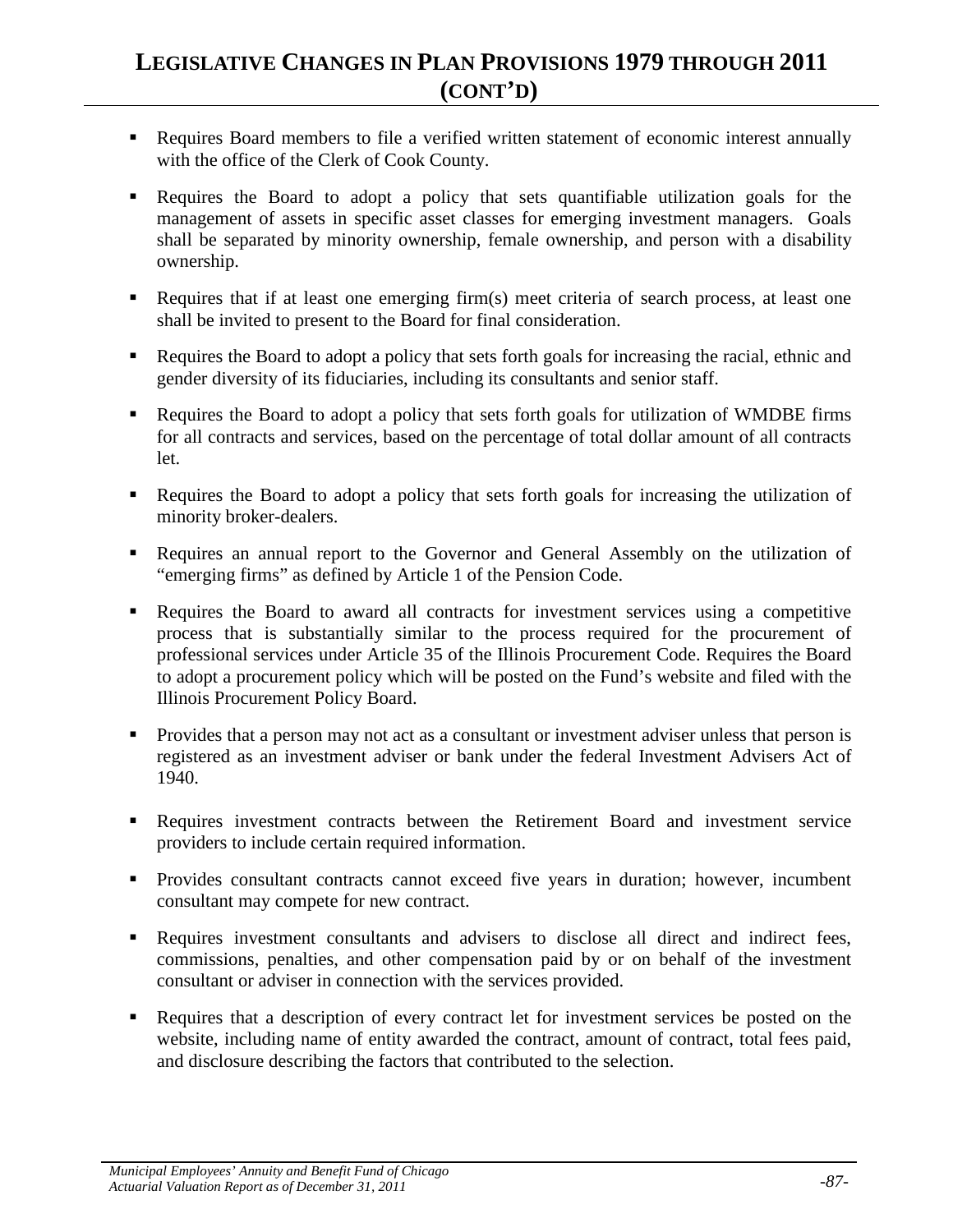- Requires the Fund to maintain a website that shall include standard investment reporting, a copy of relevant Board policies, a listing of investment consultants and managers, a notification of any requests for investment services, and the names and e-mail addresses of Board members, Fund directors, and senior staff.
- Requires Board members to attend at least eight hours of ethics training per year and requires each Board to annually certify its member's compliance and submit an annual certification to the Division of Insurance of the Department of Financial and Professional Regulation.
- **•** Prohibits any Fund trustee or employee or their spouses or immediate family living with them to intentionally solicit or accept any gift from any prohibited source as prescribed in Article 10 of the State Officials and Employees Ethics Act, including educational materials and missions and travel expenses for discussing Fund business.
- Provides that any person who knowingly makes any false statement or falsifies or permits falsifying any record of the pension fund in an attempt to defraud is guilty of a Class 3 felony.
- Provides that no person or entity shall retain a person or entity to influence the outcome of an investment decision or the procurement of investment advice to a pension fund for compensation, contingent upon the decision of the Board.
- Requires approval for travel or education mission expense of a Trustee by a majority of the Board prior to mission.

## *SB 1440*

- Approved August 18, 2009.
- Provides that the Fund may, and to the extent required by federal law shall, allow an employee to roll over a refund, lump-sum benefit, or other non-periodic distribution (including the non-taxable portion) directly to any entity that is designated in writing by the person, is qualified under federal law to accept the distribution, and has agreed to accept the distribution.

- Approved August 25, 2009.
- Provides the Municipal fund will send city contributions to the Fire fund for a fireman who was employed by the Chicago Fire Department and participated in the Municipal fund, terminated that service, and received a refund, if the employee establishes the service under the Fire fund.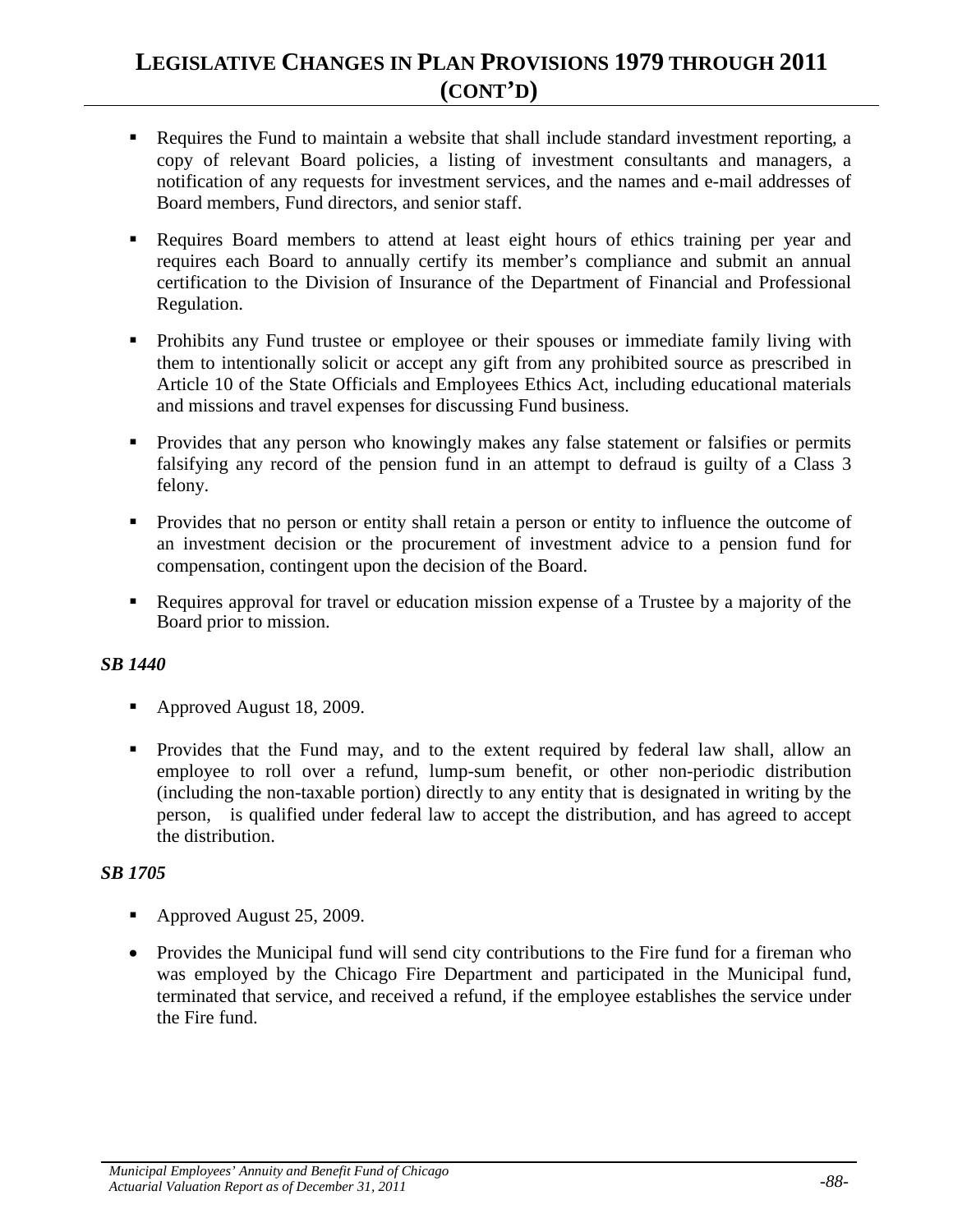- Approved April 14, 2010.
- Establishes a new tier of benefits for participants that first become members on or after the effective date of January 1, 2011.
	- Final average compensation is based on the average of the highest consecutive eight years within the last ten years of service.
	- Establishes a cap on final average salary of \$106,800, as automatically increased by the lesser of 3 percent or one-half of the annual increase in the Consumer Price Index-U during the preceding 12-months.
	- Increases eligibility for a retirement annuity:
		- Age 67 with 10 years of service for an unreduced benefit.
		- Age 62 with 10 years of service for a reduced benefit. Reduction is one-half percent for each full month that retirement precedes age 67.
	- Changes provisions for automatic increases in annuity:
		- Increases begin in the year following the later of the first anniversary of the annuity start date and attainment of age 67.
		- Increases are equal to the lesser of 3 percent or one-half of the annual increase in the Consumer Price Index-U during the preceding 12-months.
		- Increases are based on the amount of the originally granted benefit (not compounded).
	- Changes benefits provided to surviving spouses:
		- Surviving spouse annuity is equal to 66 2/3 percent of the participant's earned retirement annuity at the date of death.
		- Provides an automatic increase in annuity:
			- o Increases begin on January 1 in the year following the commencement of the survivor's annuity if the deceased member died while receiving a retirement annuity and January 1 following the first anniversary of commencement otherwise.
			- o Increases are equal to the lesser of 3 percent or one-half of the annual increase in the Consumer Price Index-U during the preceding 12-months.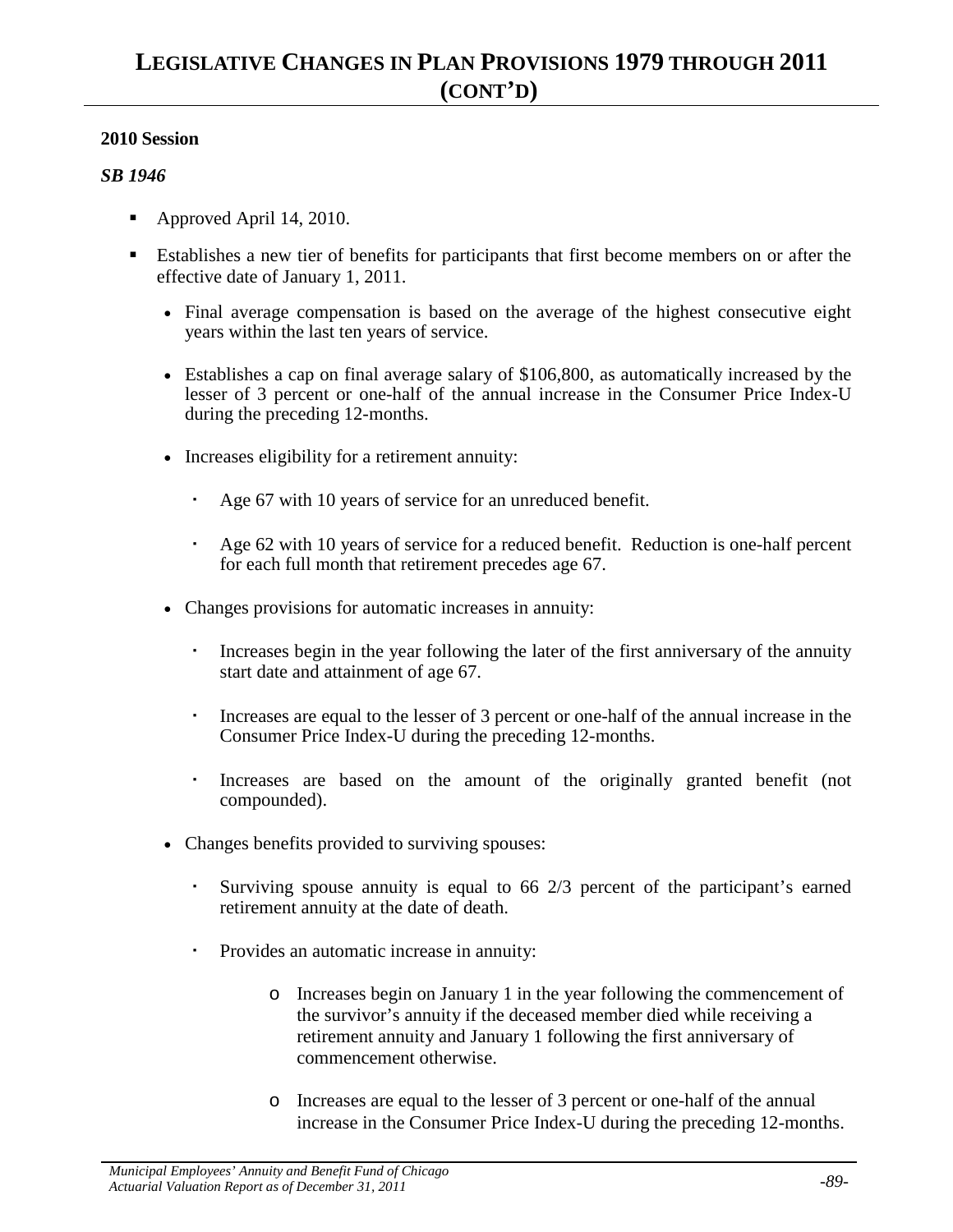- o Increases are based on the amount of the originally granted benefit (not compounded).
- Establishes that members that are receiving a retirement annuity and accept a full-time position under the same Article or another Article established under the Illinois Compiled Statutes, would have their benefits suspended during employment. Their benefits would be recalculated, if applicable, upon termination of employment.

#### *SB 550*

- Approved December 30, 2010.
- Amends certain provisions established in SB1946 that apply to participants that first become members on or after January 1, 2011:
	- Establishes the period for calculating the annual unadjusted percentage increase in the Consumer Price Index-U as the 12-month period ending with September for purposes of capping salary and calculating the automatic increase in annuity percentage.
	- Establishes that the salary cap of \$106,800 applies for all purposes under the Code, including the calculation of benefits and employee contributions.
	- Establishes that the survivor's annuity is calculated with no reduction due to age.
	- Establishes that members who withdraw before age 62, or with less than 10 years of service, regardless of age, are entitled to all salary deductions for retirement annuity and spouse annuity accumulated with interest to date of resignation, plus the 0.50 percent deducted for annuity increase purposes without interest.
	- Establishes that increases in annuity for employee annuitants commence on January 1.

#### **2011 Session**

- Approved August 23, 2011
- Requires all pension funds and retirement systems subject to the Code to comply with the federal Heroes Earnings Assistance and Relief Tax Act of 2008.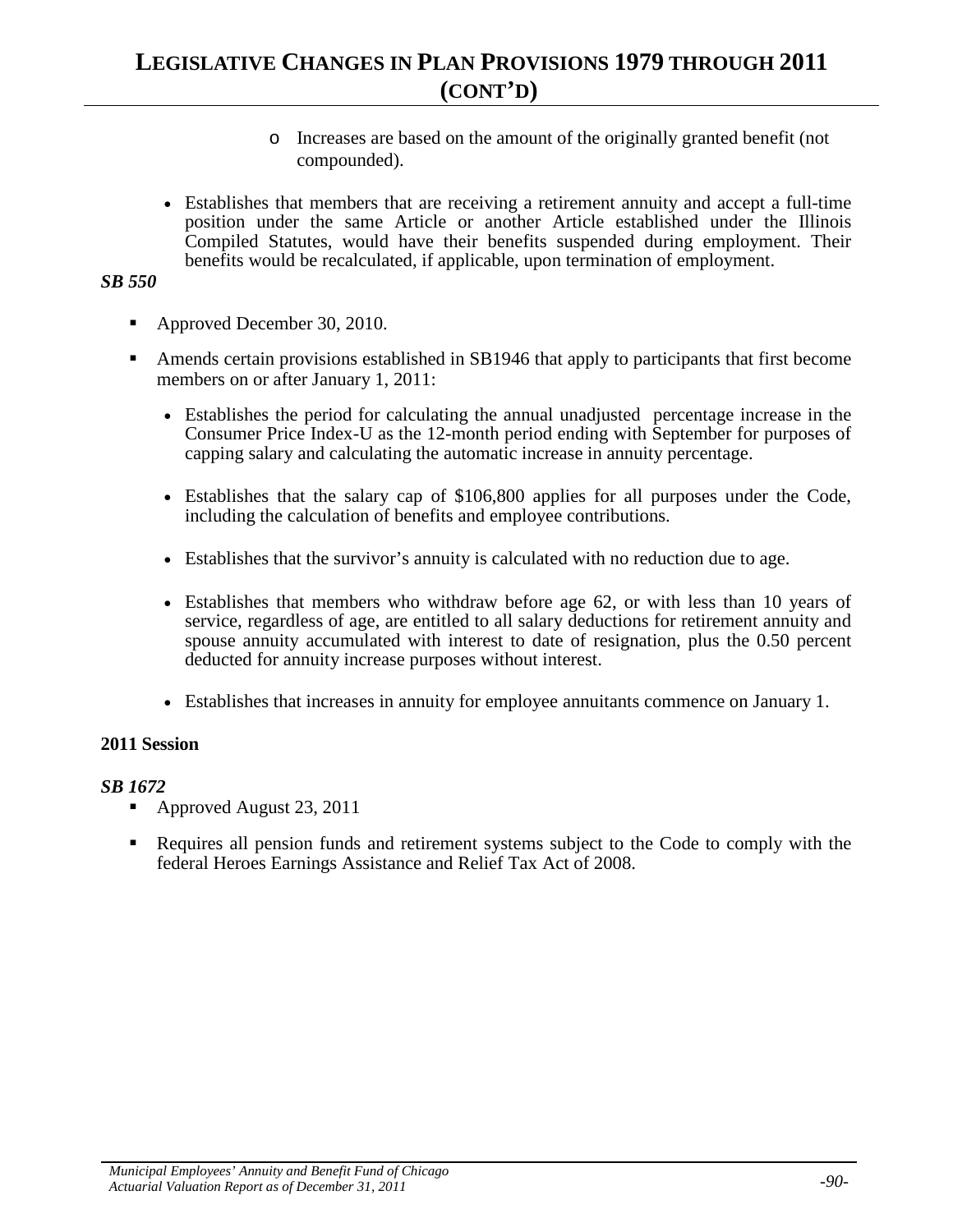## *SB 1831*

- Approved August 26, 2011
- Applies to those members hired on or after January 1, 2012.
	- Provides that if a new hire is receiving a retirement annuity or pension and accepts a contractual position to provide services to a governmental entity from which he or she has retired, then that person's annuity or pension will be suspended during that contractual service.
	- Makes it a Class A misdemeanor for a pensioner who is seeking contractual employment to fail to notify certain persons about his or her retirement status before accepting an employment contract.

- Approved August 23, 2011
- Amends the Open Meetings Act.
	- Requires each elected or appointed member of a public body subject to this Act who is such a member on the effective date of the amendatory Act to successfully complete the electronic training curriculum developed and administered by the Public Access Counselor.
	- Requires those members to complete the training not later than one year after the effective date of the amendatory Act.
	- Requires each elected or appointed member of a public body subject to the Act who becomes such a member after the effective date of the amendatory Act to successfully complete the electronic training curriculum developed and administered by the Public Access Counselor.
	- Requires those members to complete the training not later than the 90th day after the date the member either (i) takes the oath of office, if the member is required to take an oath of office to assume the person's duties as a member of the public body or (ii) otherwise assumes responsibilities as a member of the public body, if the member is not required to take an oath of office to assume the person's duties as a member of the governmental body.
	- Requires each member who successfully completes the curriculum to file a copy of the certificate of completion with the public body.
	- Provides that the failure of one or more members of a public body to complete the training required by this Section does not affect the validity of an action taken by the public body.
	- Provides that an elected or appointed member of a public body subject to this Act who has successfully completed the required training and filed a copy of the certificate of completion with the public body is not required to subsequently complete that training.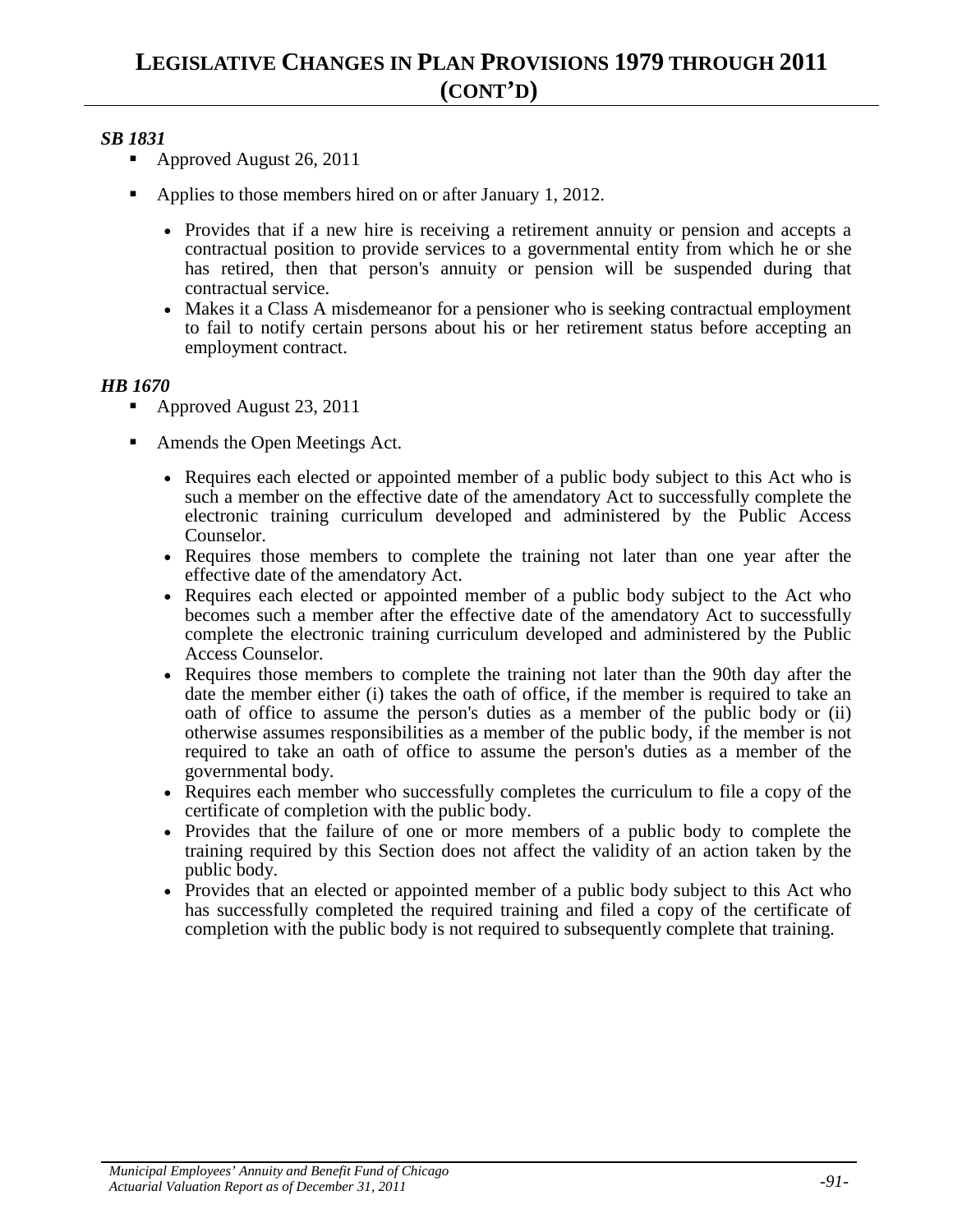| <b>EXHIBIT O</b>                                                  |
|-------------------------------------------------------------------|
| <b>HISTORY OF RECOMMENDED EMPLOYER MULTIPLES AND TAXES LEVIED</b> |

|                                  |                  |                      |                           | <b>Normal Cost</b>        |      |              |             |              |                  |                  |
|----------------------------------|------------------|----------------------|---------------------------|---------------------------|------|--------------|-------------|--------------|------------------|------------------|
|                                  |                  |                      | <b>Normal Cost</b>        | Plus 30-Year              | Tax  |              |             |              |                  |                  |
|                                  | <b>Statutory</b> | <b>Normal Cost</b>   | Plus 30-Year              | % of Salary               | Levy |              |             |              |                  | <b>Total Tax</b> |
| <b>Year of Report</b>            | <b>Multiple</b>  | <b>Plus Interest</b> | Amortization <sup>5</sup> | Amortization <sup>5</sup> | Year |              | <b>City</b> |              | Park             | Levy             |
| 1984                             | 1.69             | 1.95                 | 2.04                      | 1.46                      | 1984 | $\mathbb{S}$ | 71,736,000  | $\mathbb{S}$ | 54,000           | \$<br>71,790,000 |
| 1,2<br>1985                      | 1.69             | 1.98                 | 2.08                      | 1.48                      | 1985 |              | 73,215,000  |              | 50,000           | 73,265,000       |
| 1,2<br>1986                      | 1.69             | 1.77                 | 1.84                      | 1.34                      | 1986 |              | 81,059,000  |              | 45,000           | 81,104,000       |
| 1,2<br>1987                      | 1.69             | 1.83                 | 1.90                      | 1.40                      | 1987 |              | 90,799,000  |              | 45,000           | 90,844,000       |
| 1988                             | 1.69             | 1.80                 | 1.87                      | 1.39                      | 1988 |              | 97,051,000  |              | 39,000           | 97,090,000       |
| 1,2<br>1989                      | 1.69             | 1.44                 | 1.49                      | 1.08                      | 1989 |              | 101,532,000 |              | 37,000           | 101,569,000      |
| 1,2<br>1990                      | 1.69             | 1.75                 | 1.80                      | 1.31                      | 1990 |              | 107,000,000 |              | 30,000           | 107,030,000      |
| $\overline{\phantom{a}}$<br>1991 | 1.69             | 1.65                 | 1.70                      | 1.24                      | 1991 |              | 114,530,000 |              | 26,000           | 114,556,000      |
| 1992                             | 1.69             | 1.70                 | 1.75                      | 1.29                      | 1992 |              | 123,173,000 |              | 27,000           | 123,200,000      |
| $1993$ <sup>2</sup>              | 1.69             | 1.90                 | 1.96                      | 1.44                      | 1993 |              | 137,373,000 |              | 27,000           | 137,400,000      |
| 1994                             | 1.69             | 1.78                 | 1.84                      | 1.32                      | 1994 |              | 139,618,000 |              | 24,000           | 139,642,000      |
| 1995                             | 1.69             | 1.81                 | 1.87                      | 1.38                      | 1995 |              | 162,433,000 |              | 13,000           | 162,446,000      |
| 1996                             | 1.69             | 1.71                 | 1.75                      | 1.34                      | 1996 |              | 156,985,000 |              | 5,700            | 156,990,700      |
| 1, 2, 3<br>1997                  | 1.69             | 1.16                 | 1.19                      | 0.92                      | 1997 |              | 159,874,300 |              | 10,000           | 159,884,300      |
| 1,2<br>1998                      | 1.25             | 1.73                 | 1.77                      | 1.38                      | 1998 |              | 159,083,000 |              | 5,900            | 159,088,900      |
| 1,4<br>1999                      | 1.25             | 0.87                 | 0.89                      | 0.68                      | 1999 |              | 122,717,400 |              | 4,600            | 122,722,000      |
| 2000                             | 1.25             | 0.80                 | 0.81                      | 0.67                      | 2000 |              | 142,421,600 |              | 2,400            | 142,424,000      |
| 2001                             | 1.25             | 0.80                 | 0.82                      | 0.65                      | 2001 |              | 135,624,600 |              | $\boldsymbol{0}$ | 135,624,600      |
| $2002$ $^{\circ}$ $^{\circ}$     | 1.25             | 1.32                 | 1.35                      | 0.97                      | 2002 |              | 136,980,000 |              | $\boldsymbol{0}$ | 136,980,000      |
| $\overline{\phantom{a}}$<br>2003 | 1.25             | 1.51                 | 1.56                      | 1.08                      | 2003 |              | 146,613,000 |              | $\boldsymbol{0}$ | 146,613,000      |
| $\overline{\phantom{a}}$<br>2004 | 1.25             | 2.16                 | 2.23                      | 1.50                      | 2004 |              | 158,865,000 |              | $\boldsymbol{0}$ | 158,865,000      |
| $\mathbf{1}$<br>2005             | 1.25             | 2.45                 | 2.55                      | 1.71                      | 2005 |              | 159,780,300 |              | $\boldsymbol{0}$ | 159,780,300      |
| 2006                             | 1.25             | 2.78                 | 3.02                      | 2.12                      | 2006 |              | 159,566,900 |              | $\mathbf{0}$     | 159,566,900      |
| 2007                             | 1.25             | 2.74                 | 2.97                      | 2.09                      | 2007 |              | 152,183,300 |              | $\mathbf{0}$     | 152,183,300      |
| 2008                             | 1.25             | 3.06                 | 3.33                      | 2.31                      | 2008 |              | 161,599,900 |              | $\mathbf{0}$     | 161,599,900      |
| 2009                             | 1.25             | 3.44                 | 3.76                      | 2.56                      | 2009 |              | 163,672,100 |              | $\mathbf{0}$     | 163,672,100      |
| $2010^{-1}$                      | 1.25             | 4.51                 | 4.92                      | 3.48                      | 2010 |              | 168,681,500 |              | $\mathbf{0}$     | 168,681,500      |
| $\mathbf{1}$<br>2011             | 1.25             | 4.91                 | 5.37                      | 3.77                      | 2011 |              | 161,296,200 |              | $\mathbf{0}$     | 161,296,200      |

*Change in actuarial assumptions. 2 Change in benefits. 3 Change in asset valuation method to GASB.*

*Change in actuary.*

*40-year amortization for years prior to 2006. 30-year amortization for 2006 and after.*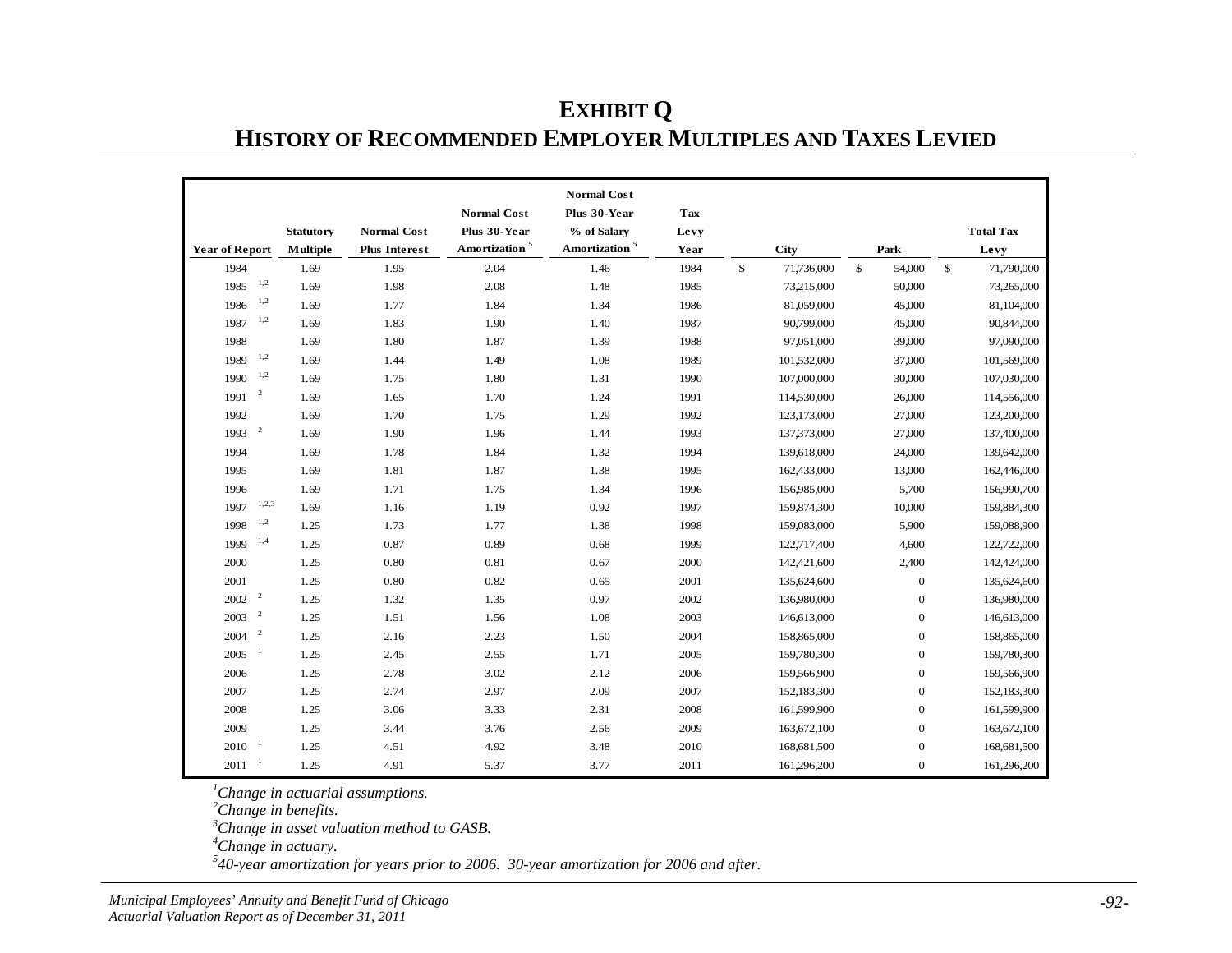## **EXHIBIT R ANNUAL REQUIRED CONTRIBUTIONS OF EMPLOYER AND TREND INFORMATION**

| Year                                                                 | <b>Annual Required</b><br><b>Contribution (ARC)</b><br>of the Employer <sup>1</sup>                                                                     | <b>Required</b><br><b>Statutory Basis<sup>2</sup></b>                                                                                       | Actual <sup>3</sup>                                                                                                                                   | <b>Percent of ARC</b><br><b>Contributed</b>                                             |  |
|----------------------------------------------------------------------|---------------------------------------------------------------------------------------------------------------------------------------------------------|---------------------------------------------------------------------------------------------------------------------------------------------|-------------------------------------------------------------------------------------------------------------------------------------------------------|-----------------------------------------------------------------------------------------|--|
| 2002<br>2003<br>2004<br>2005<br>2006<br>2007<br>2008<br>2009<br>2010 | $\mathcal{S}$<br>92,711,870<br>158,614,805<br>198,199,001<br>285, 291, 350<br>325,913,986<br>366,410,212<br>384,169,836<br>436, 475, 587<br>506,902,840 | \$<br>131,500,800<br>140,748,480<br>152,510,400<br>153,389,000<br>153,184,000<br>146,096,000<br>155,136,000<br>157, 125, 216<br>161,934,240 | $\mathbb{S}$<br>130,966,381<br>141,882,893<br>153,919,476<br>155,067,116<br>157,062,769<br>148, 137, 050<br>155,832,612<br>157,697,608<br>164,302,004 | 141.26%<br>89.45%<br>77.66%<br>54.35%<br>48.19%<br>40.43%<br>40.56%<br>36.13%<br>32.41% |  |
| 2011                                                                 | 634,559,144                                                                                                                                             | 154,844,352                                                                                                                                 | 156,525,374                                                                                                                                           | 24.67%                                                                                  |  |

*1 Under Normal Cost plus Level-Dollar Amortization. Amortization period of 30 years beginning in 2007 and 40 years prior to 2007. Negative ARC values are set to zero, as no contribution is then required.*

*2 Tax levy after 4.00 percent loss.*

*3 Net tax levy plus miscellaneous. Includes prior year adjustments for taxes beginning in 1991.*

*ARC and contributions include pension and OPEB.*

|      | <b>Assets Available for</b>         | <b>Unfunded Actuarial Accrued</b>  | <b>Employer Contribution as a</b> |  |  |
|------|-------------------------------------|------------------------------------|-----------------------------------|--|--|
|      | <b>Benefits as a % of Actuarial</b> | Liability (Surplus) as a $%$ of    | % of Covered Payroll              |  |  |
| Year | <b>Accrued Liability</b>            | <b>Covered Payroll End of Year</b> | <b>Beginning of Year</b>          |  |  |
| 2002 | 84.52%                              | 85.14 %                            | 9.52%                             |  |  |
| 2003 | 79.91%                              | 114.98 %                           | 10.30%                            |  |  |
| 2004 | 72.01%                              | 189.19 %                           | 11.03%                            |  |  |
| 2005 | 68.46%                              | 207.33 %                           | 11.90%                            |  |  |
| 2006 | 67.16%                              | 215.68 %                           | 11.16%                            |  |  |
| 2007 | 67.64%                              | 210.69 %                           | 10.04%                            |  |  |
| 2008 | 62.89%                              | 254.95 %                           | 9.96%                             |  |  |
| 2009 | 56.95%                              | 306.61 %                           | 10.21%                            |  |  |
| 2010 | 49.81%                              | 392.43 %                           | 10.59%                            |  |  |
| 2011 | 44.57%                              | 429.88 %                           | 10.15%                            |  |  |

*Actuarial accrued liabilities and contributions include pension and OPEB.*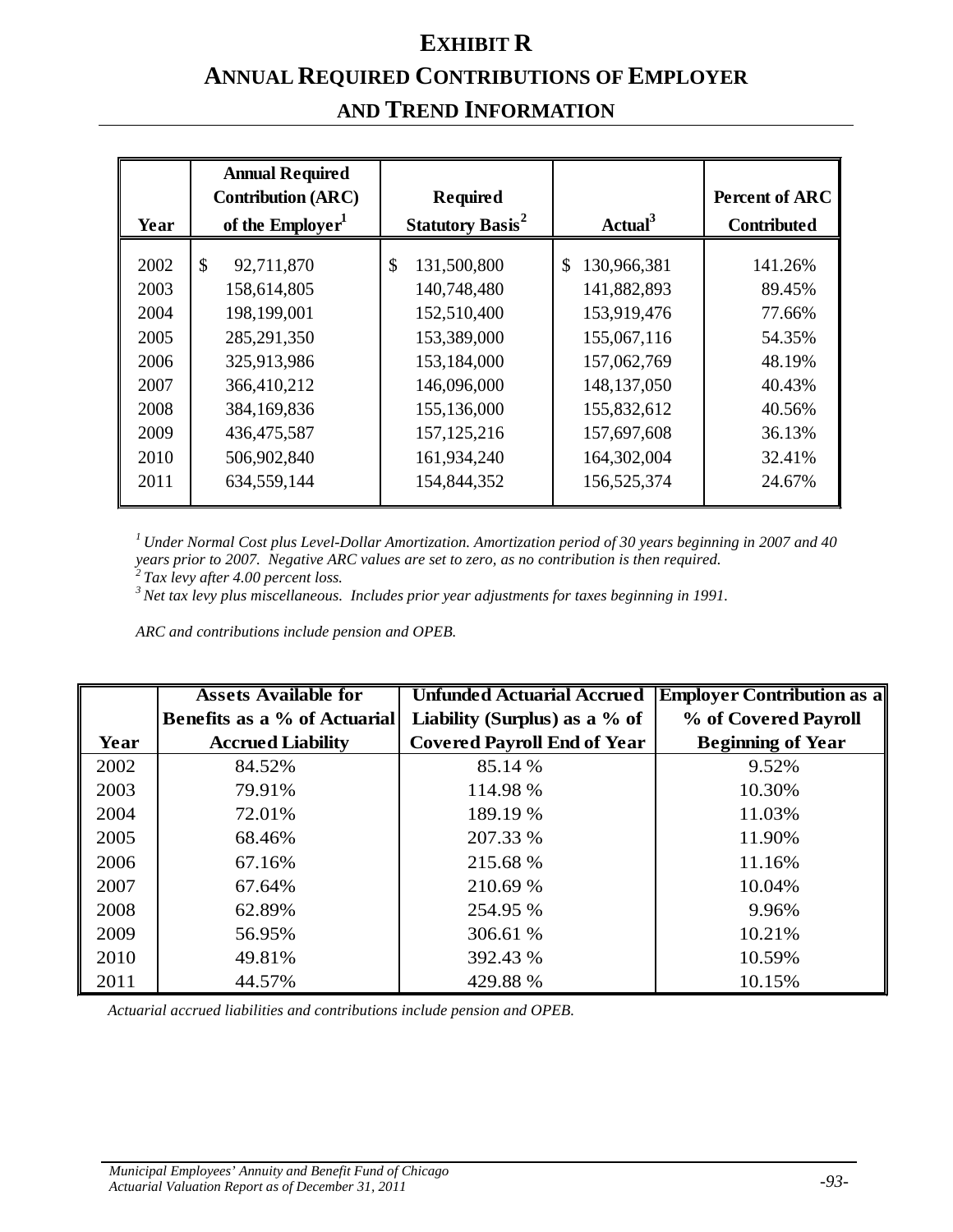**GASB EXHIBITS**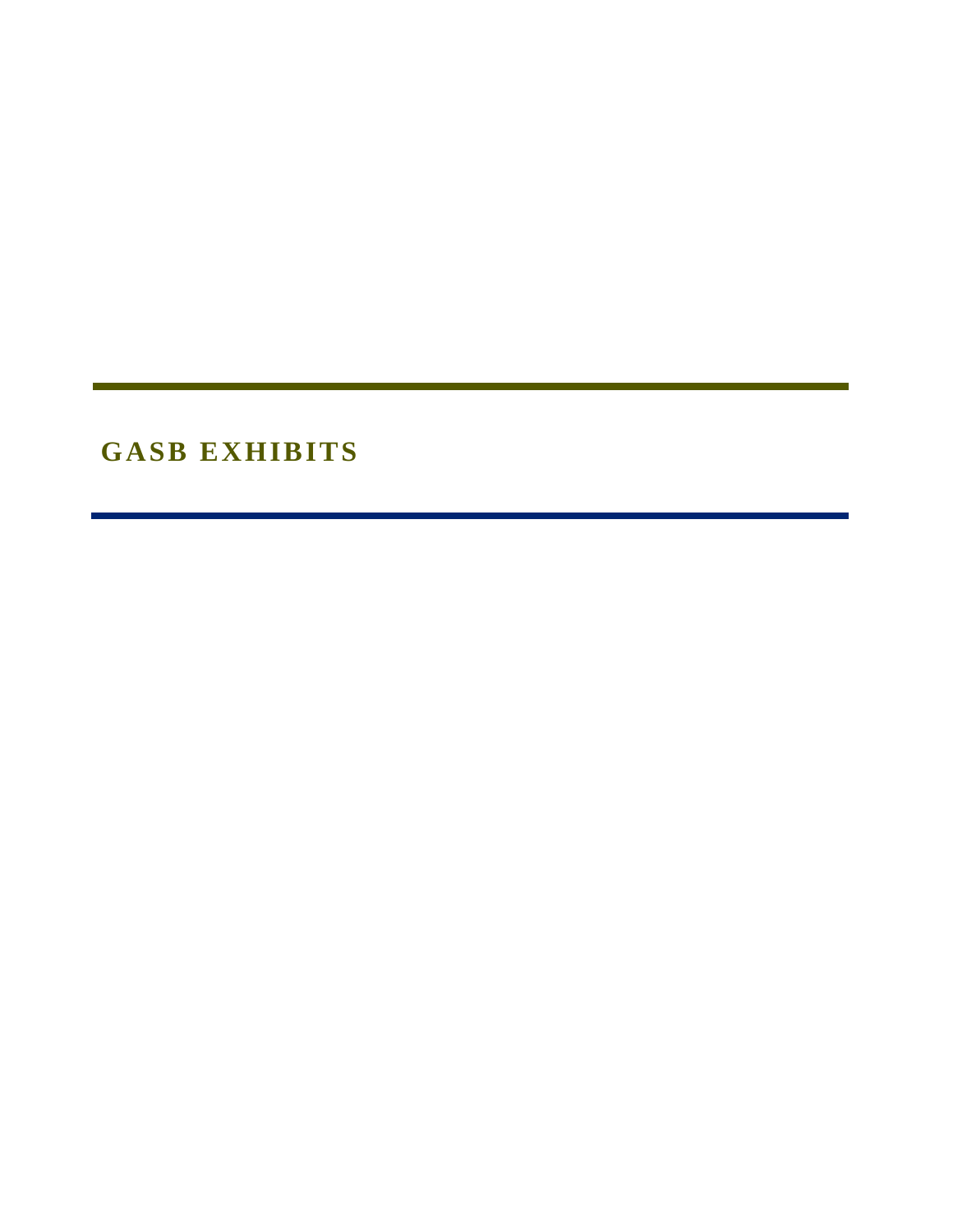## **EXHIBIT A-1 GASB #25, #27, #43, AND #45 DISCLOSURES**

## **GASB: Financial Accounting Information**

In an effort to enhance the understandability and usefulness of the pension information that is included in the financial reports of pension plans for state and local governments, the Governmental Accounting Standards Board (GASB) has issued Statement No. 25 – Financial Reporting for Defined Benefit Pension Plans and Statement No. 27 – Accounting for Pensions by State and Local Governmental Employers. Under GASB #25 and #27, systems select one actuarial method from several acceptable alternatives, and report all information on this one basis. GASB has issued Statement No. 43 – Financial Reporting for Postemployment Benefit Plans Other Than Pension Plans and Statement No. 45 – Accounting and Financial Reporting by Employers for Postemployment Benefits Other Than Pensions. GASB #43 and #45 pertain to postretirement benefits other than pensions and are similar to GASB #25 and #27.

This report includes the following exhibits with information required to be reported under GASB #25, #27, #43, and #45. GASB released an exposure draft of proposed amendments to statements #25 and #27. However, because these amendments are not yet final, the information presented in this report is based on the current GASB #25 and #27 requirements. **This information is presented in draft form for review. Please let us know if there are any changes so that we may maintain consistency with the financial statements.**

### *Exhibit A-2: Schedule of Funding Progress for GASB #25*

This exhibit shows a history of funding progress under GASB. The funding progress is a comparison of Actuarial Value of Assets with the Actuarial Accrued Liability (AAL), and a comparison of the unfunded AAL (UAAL) with payroll.

#### *Exhibit A-3: Schedule of Employer Contributions for GASB #25*

This exhibit shows the Annual Required Contribution (ARC) as computed under GASB #25.

#### *Exhibit A-4: Supplementary Information for GASB #25 and #27*

This exhibit has certain information required in the notes to the Plan and City financial reports.

#### *Exhibit A-5: Annual Pension Cost and Contributions Made for GASB #27*

This exhibit shows the components of annual pension cost (ARC, interest on the Net Pension Obligation (NPO), and the adjustment to the ARC), increase or decrease in the NPO, and the NPO at the end of the year. The exhibit also includes the dollar amount of City contributions made.

#### *Exhibit A-6: Pension Cost Summary for GASB #27*

This exhibit shows a 10-year summary of annual pension cost, percentage of annual pension cost contributed that year and NPO at the end of the year.

## *Exhibit A-7: Development of Net Pension Obligation (NPO) at January 1, 1997*

This exhibit documents the calculation of the pension liability at transition in accordance with GASB #27.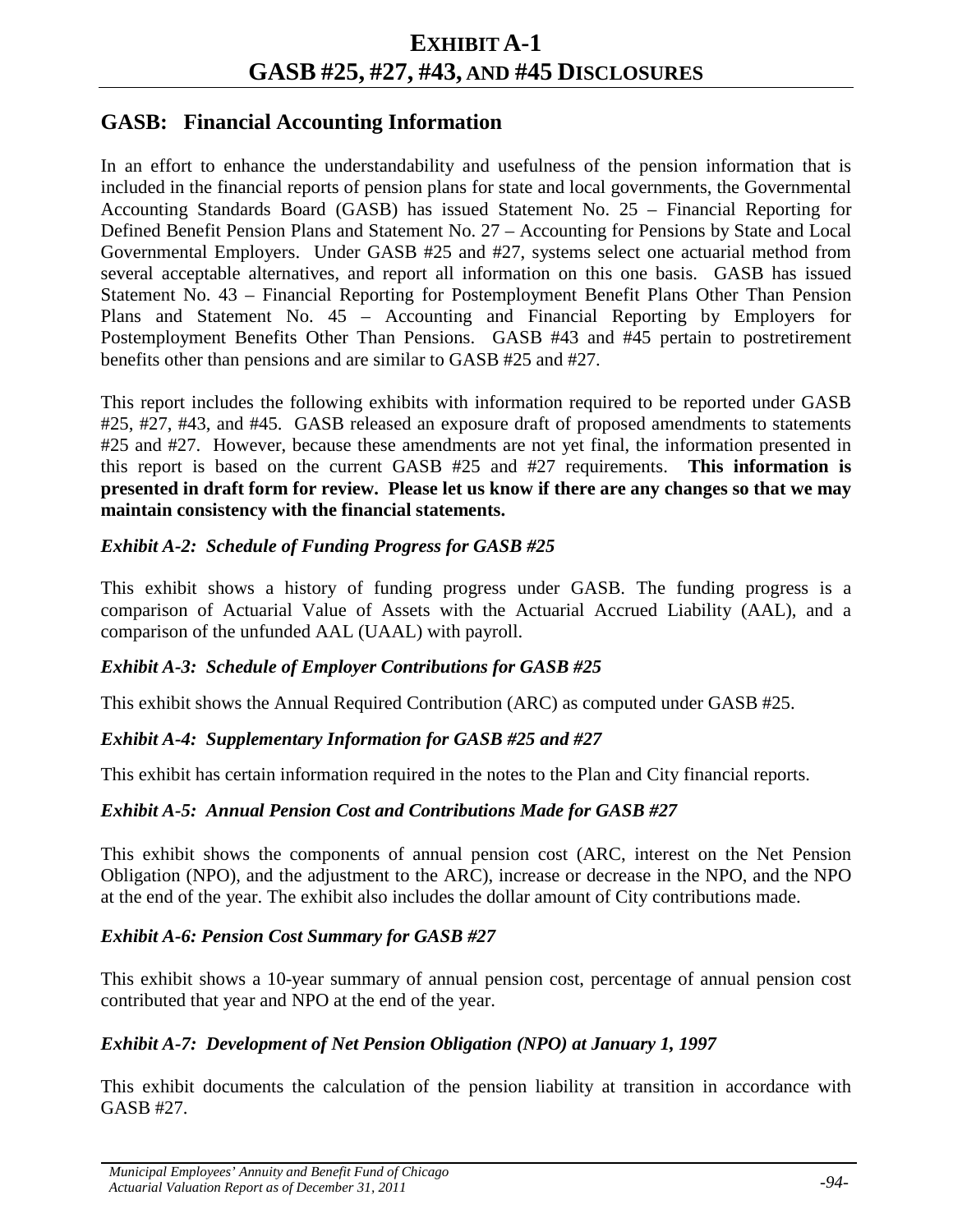### *Exhibit A-8: Schedule of Funding Progress for GASB #43*

This exhibit shows a history of funding progress under GASB #43. The funding progress is a comparison of Actuarial Value of Assets with the Actuarial Accrued Liability (AAL), and a comparison of the unfunded AAL (UAAL) with payroll.

#### *Exhibit A-9: Schedule of Employer Contributions for GASB #43*

This exhibit shows the Annual Required Contribution (ARC) as computed under GASB #43.

#### *Exhibit A-10: Annual OPEB Cost and Contributions Made for GASB #45*

This exhibit shows the components of annual OPEB cost (ARC, interest on the Net OPEB Obligation (NOO), and the adjustment to the ARC), increase or decrease in the NOO, and the NOO at the end of the year. The exhibit also includes the dollar amount of City contributions made to pay current year health insurance supplement benefits.

#### *Exhibit A-11: OPEB Cost Summary for GASB #45*

This exhibit shows a summary of annual OPEB cost, percentage of annual OPEB cost contributed that year, and NOO at the end of the year.

#### *Exhibit A-12: Supplementary Information for GASB #43 and #45*

This exhibit has certain information required in the notes to the Plan and City financial reports.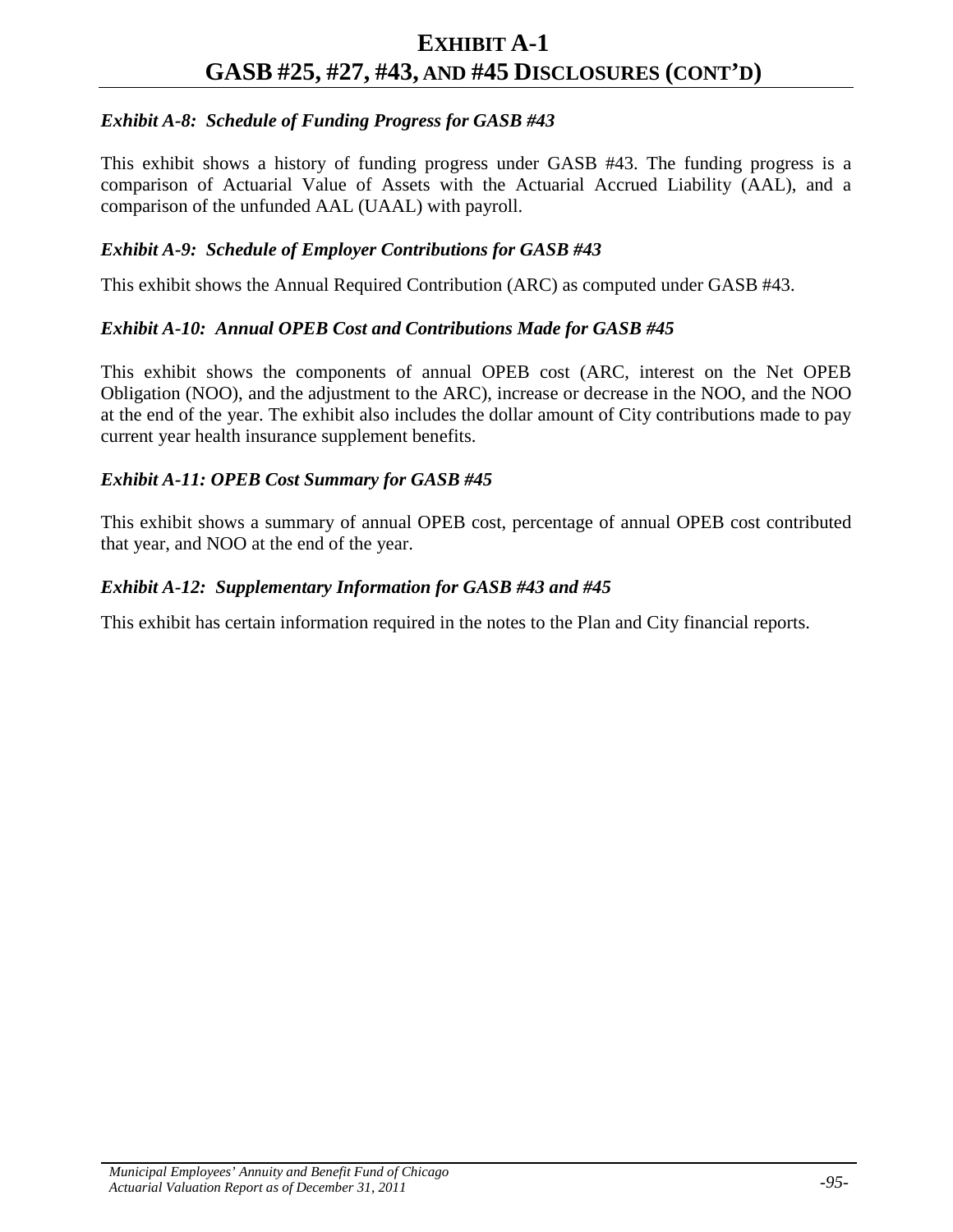| <b>Actuarial</b><br><b>Valuation</b><br>Date | <b>Actuarial</b><br>Value of<br><b>Assets</b><br>(a) |               |              | <b>Actuarial Accrued</b><br><b>Liability (AAL)</b><br><b>Entry Age</b><br><b>(b)</b> |              | <b>Unfunded</b><br><b>AAL</b><br>(UAAL)<br>$(b - a)$ | <b>Funded</b><br>Ratio<br>(a/b) |               | Covered<br><b>Payroll</b><br>$\mathbf{c}$ | <b>UAAL</b> as a<br>Percentage of<br><b>Covered Payroll</b><br>$[(b - a) / c]$ |
|----------------------------------------------|------------------------------------------------------|---------------|--------------|--------------------------------------------------------------------------------------|--------------|------------------------------------------------------|---------------------------------|---------------|-------------------------------------------|--------------------------------------------------------------------------------|
| 2002                                         | \$                                                   | 6,403,982,494 | $\mathbb{S}$ | 7,577,100,377                                                                        | $\mathbb{S}$ | 1,173,117,883                                        | 84.52%                          | $\mathcal{S}$ | 1,377,909,441                             | 85.14%                                                                         |
| 2003                                         |                                                      | 6,384,098,957 |              | 7,988,636,556                                                                        |              | 1,604,537,599                                        | 79.91%                          |               | 1,395,513,060                             | 114.98%                                                                        |
| 2004                                         |                                                      | 6,343,076,159 |              | 8,808,500,944                                                                        |              | 2,465,424,785                                        | 72.01%                          |               | 1,303,127,528                             | 189.19%                                                                        |
| $2005$ <sup>1</sup>                          |                                                      | 6,332,378,676 |              | 9,250,211,817                                                                        |              | 2,917,833,141                                        | 68.46%                          |               | 1,407,323,058                             | 207.33%                                                                        |
| $2006^2$                                     |                                                      | 6,509,145,626 |              | 9,476,118,446                                                                        |              | 2,966,972,820                                        | 68.69%                          |               | 1,475,877,378                             | 201.03%                                                                        |
| 2007                                         |                                                      | 6,890,462,918 |              | 9,968,746,844                                                                        |              | 3,078,283,926                                        | 69.12%                          |               | 1,564,458,835                             | 196.76%                                                                        |
| 2008                                         |                                                      | 6,669,501,770 |              | 10,383,157,695                                                                       |              | 3,713,655,925                                        | 64.23%                          |               | 1,543,976,553                             | 240.53%                                                                        |
| 2009                                         |                                                      | 6,295,788,191 |              | 10,830,119,369                                                                       |              | 4,534,331,178                                        | 58.13%                          |               | 1,551,973,348                             | 292.17%                                                                        |
| 2010                                         |                                                      | 6,003,389,605 |              | 11,828,665,658                                                                       |              | 5,825,276,053                                        | 50.75%                          |               | 1,541,388,065                             | 377.92%                                                                        |
| 2011                                         |                                                      | 5,552,291,417 |              | 12,292,930,124                                                                       |              | 6,740,638,707                                        | 45.17%                          |               | 1,605,993,339                             | 419.72%                                                                        |
|                                              |                                                      |               |              |                                                                                      |              |                                                      |                                 |               |                                           |                                                                                |

**EXHIBIT A-2 SCHEDULE OF FUNDING PROGRESS FOR GASB #25**

*<sup>1</sup> OPEB liabilities are discounted at a rate of 4.50 percent beginning in 2005.*

*<sup>2</sup> OPEB liabilities excluded beginning in 2006.*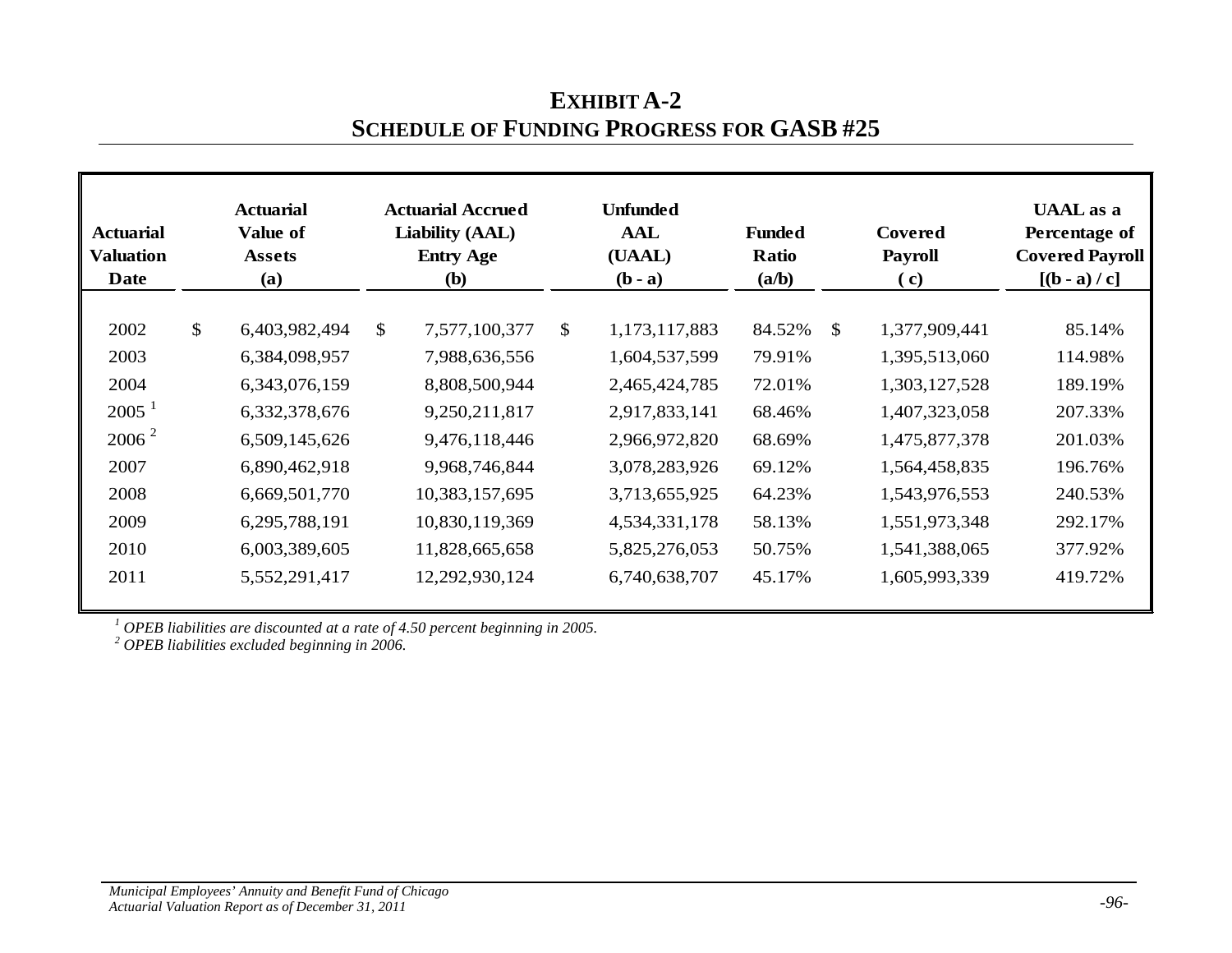## **EXHIBIT A-3 SCHEDULE OF EMPLOYER CONTRIBUTIONS FOR GASB #25**

|                                                            |               | 2006         |     | 2007 <sup>3</sup> |    | 2008 <sup>3</sup> |               | 2009 <sup>3</sup> |     | 2010 <sup>3</sup> |    | 2011 <sup>3</sup> |
|------------------------------------------------------------|---------------|--------------|-----|-------------------|----|-------------------|---------------|-------------------|-----|-------------------|----|-------------------|
| 1. Contribution Multiplier                                 |               | 1.25         |     | 1.25              |    | 1.25              |               | 1.25              |     | 1.25              |    | 1.25              |
| 2. Payroll (beginning of year)                             |               | ,407,323,058 | S.  | 1,475,877,378     |    | 1,564,458,835     | \$            | 1,543,976,553     | S.  | 1,551,973,348     |    | 1,541,388,065     |
| 3. City of Chicago Contribution, Net of Reserve            |               |              |     |                   |    |                   |               |                   |     |                   |    |                   |
| for Loss in Tax Collection                                 | $\mathcal{S}$ | 157,062,769  | \$. | 139,606,140       | S. | 146,803,250       | \$.           | 148,046,490       | \$. | 154,752,320       | S. | 147,009,321       |
| 4. City of Chicago Contribution as a Percent of            |               | 11.16%       |     | 9.46%             |    | 9.38%             |               | 9.59%             |     | 9.97%             |    | 9.54%             |
| Covered Payroll                                            |               |              |     |                   |    |                   |               |                   |     |                   |    |                   |
| 5. Employee Contributions                                  | \$            | 129,466,091  | \$. | 132,442,200       |    | 137,748,907       | \$.           | 130,980,605       | \$  | 133,299,542       |    | 132,596,417       |
| 6. Employee Contributions as a Percent of                  |               | 9.20%        |     | 8.97%             |    | 8.80%             |               | 8.48%             |     | 8.59%             |    | 8.60%             |
| Covered Payroll                                            |               |              |     |                   |    |                   |               |                   |     |                   |    |                   |
| 7. Current Year Normal Cost                                | $\mathcal{S}$ | 198,624,045  |     | 208,928,908       |    | 223,760,036       | \$.           | 220,838,788       | £.  | 221,696,647       |    | 237,451,437       |
| 8. Normal Cost as a Percent of Covered Payroll             |               | 14.11%       |     | 14.16%            |    | 14.30%            |               | 14.30%            |     | 14.28%            |    | 15.41%            |
| 9. Level Dollar Amortization of the                        |               |              |     |                   |    |                   |               |                   |     |                   |    |                   |
| Unfunded Liability <sup>1</sup>                            | \$            | 210,312,269  | \$. | 244,026,463       |    | 253,181,537       | $\mathcal{S}$ | 305,439,374       | \$. | 372,937,964       | -S | 479,115,112       |
| 10. Level Dollar Amortization as a Percent                 |               | 14.94%       |     | 16.53%            |    | 16.18%            |               | 19.78%            |     | 24.03%            |    | 31.08%            |
| of Covered Payroll <sup>1</sup>                            |               |              |     |                   |    |                   |               |                   |     |                   |    |                   |
| 11. Interest Adjustment for Semi-Monthly Payment           | $\mathbb{S}$  | 16,619,859   | \$  | 18,408,868        | £. | 19,383,708        | \$.           | 21,388,830        | \$  | 24,166,951        |    | 29,122,470        |
| 12. Actuarially Determined Contribution (ADC) <sup>2</sup> |               |              |     |                   |    |                   |               |                   |     |                   |    |                   |
| $(NC + level$ dollar amort. $+$ interest adjustment)       | $\mathcal{S}$ | 425,556,173  | \$  | 471,364,239       |    | 496,325,281       | $\mathcal{S}$ | 547,666,992       | S.  | 618,801,562       | £. | 745,689,019       |
| 13. ADC as a Percent of Covered Payroll                    |               | 30.24%       |     | 31.94%            |    | 31.73%            |               | 35.47%            |     | 39.87%            |    | 48.38%            |
| 14. Annual Required Contribution (ARC) $2^{\circ}$         |               |              |     |                   |    |                   |               |                   |     |                   |    |                   |
| (ADC - estimated employee contributions)                   |               | 303,271,824  | \$. | 343,123,106       |    | 360, 387, 176     | $\mathcal{S}$ | 413,508,622       |     | 483,948,339       |    | 611,755,567       |
| 15. ARC as a Percent of Covered Payroll                    |               | 21.55%       |     | 23.25%            |    | 23.04%            |               | 26.78%            |     | 31.18%            |    | 39.69%            |

*1 Amortization period of 30 years beginning in 2007 and 40 years prior to 2007.*

<sup>3</sup> ARC excludes amounts attributable to health insurance supplement beginning in 2006 and City contributions exclude amount attributable to health insurance *supplement beginning in 2007.*

*In the year 2011, the City contributed \$147,009,321 to fund pension benefits. In 2011, the employee contributions were \$132,596,417, or 8.60 percent of beginningof-year payroll. City contributions were \$464,746,246 less than the GASB #25 ARC.*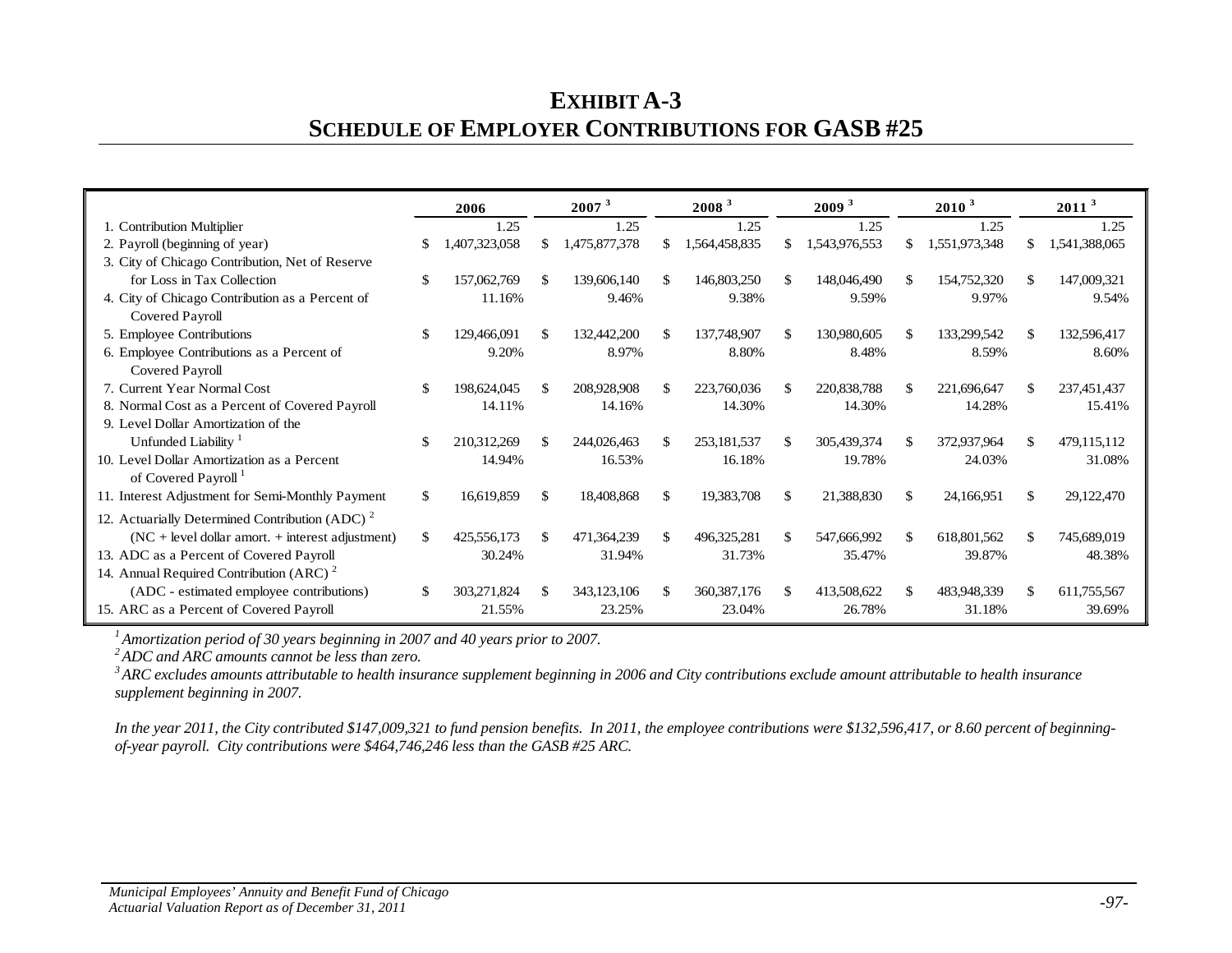### **EXHIBIT A-4 SUPPLEMENTARY INFORMATION FOR GASB #25 AND #27**

The information presented in this required supplementary schedule was determined as part of the actuarial valuations at the dates indicated. Additional information for the latest actuarial valuation is as follows:

| <b>Valuation Date</b>                          | December 31, 2011                                 |
|------------------------------------------------|---------------------------------------------------|
| Actuarial Cost Method                          | Entry Age Normal                                  |
| <b>Actuarial Value of Assets</b>               | 5-year smoothed market                            |
| <b>Amortization Method</b>                     | Level dollar open                                 |
| <b>Remaining Amortization Period</b>           | 30 years                                          |
| <b>Actuarial Assumptions:</b>                  |                                                   |
| Pension Investment Rate of Return <sup>1</sup> | 8.00 percent per year                             |
| Projected Base Salary Increases <sup>1</sup>   | 4.50 percent per year                             |
| Includes Inflation at:                         | 3.00 percent per year                             |
| Post Retirement Benefit Increases              | 3.00 percent per year beginning at the earlier of |
|                                                | 1) the later of the 1st of January of the year    |
|                                                | after retirement and age 60                       |
|                                                | 2) the later of the 1st of January of the year    |
|                                                | after the second anniversary of retirement        |
|                                                | and age 53                                        |
|                                                |                                                   |

#### **Actuarial Accrued Liability (AAL)**

|                                                        |     | $2010^2$       | $2011^2$             |
|--------------------------------------------------------|-----|----------------|----------------------|
| Payable to Retirees and Beneficiaries                  | \$  | 6,350,610,234  | \$<br>6,715,169,765  |
| <b>Current Employees:</b>                              |     |                |                      |
| Accumulated Employee Contributions Including           |     |                |                      |
| <b>Statutory Interest</b>                              |     | 1,682,418,161  | 1,724,683,910        |
| Payable to Vested and Non-Vested Employees (not split) |     | 3,795,637,263  | 3,853,076,449        |
| <b>Total Actuarial Accrued Liability</b>               | \$. | 11,828,665,658 | \$<br>12,292,930,124 |
| Net Plan Actuarial Assets                              |     | 6,003,389,605  | 5,552,291,417        |
| Unfunded AAL (assets in excess of AAL)                 | \$  | 5,825,276,053  | \$<br>6,740,638,707  |
| Percent Funded                                         |     | 50.75%         | 45.17%               |
| Unfunded AAL as Percent of Payroll                     |     | 377.92%        | 419.72%              |
| Payroll                                                |     | 1,541,388,065  | \$<br>1,605,993,339  |

*<sup>2</sup> Excludes liability for health insurance supplement.*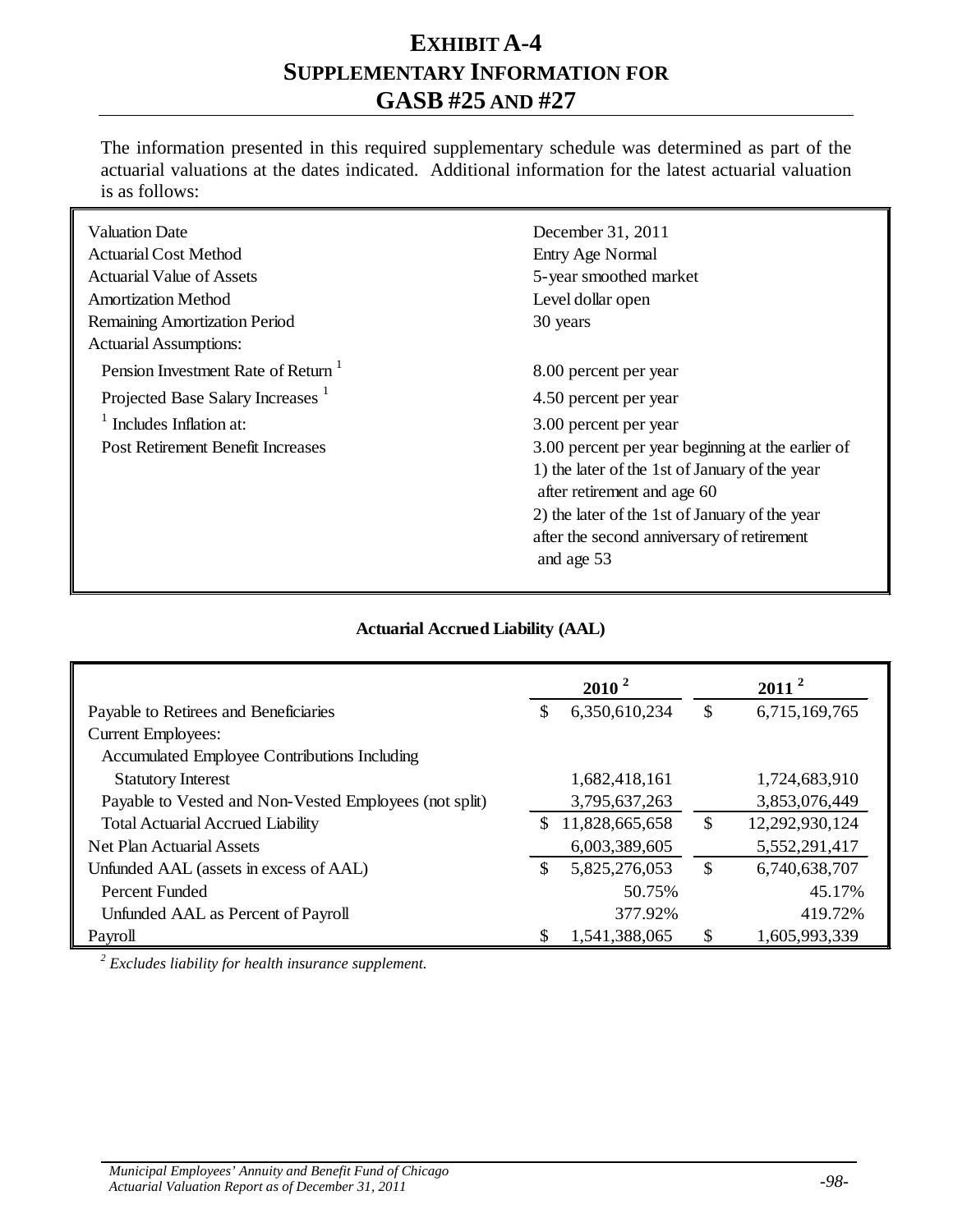## **EXHIBIT A-5 HISTORY OF ANNUAL PENSION COST AND CONTRIBUTIONS MADE FOR GASB #27 FROM 2008 - 2011**

| <b>Year Ending December 31:</b>                                             | 2008                |     | 2009           |               | 2010          |     | 2011           |
|-----------------------------------------------------------------------------|---------------------|-----|----------------|---------------|---------------|-----|----------------|
| <b>Contribution Rates</b>                                                   |                     |     |                |               |               |     |                |
| Plan Members:                                                               | 8.5%                |     | 8.5%           |               | 8.5%          |     | 8.5%           |
| City: Proceeds from a tax levy not more than an amount equal                |                     |     |                |               |               |     |                |
| to the total amount of contributions by the employees to the                |                     |     |                |               |               |     |                |
| Fund made in the calendar year two years prior to the year                  |                     |     |                |               |               |     |                |
| for which the annual applicable tax is levied, multiplied by: $\frac{1}{1}$ | 1.25                |     | 1.25           |               | 1.25          |     | 1.25           |
| <b>Annual Pension Cost</b>                                                  |                     |     |                |               |               |     |                |
| Annual Required Contribution (ARC)                                          | \$<br>360, 387, 176 | \$. | 413,508,622    | <sup>\$</sup> | 483,948,339   | \$. | 611,755,567    |
| Interest on NPO                                                             | 16,166,183          |     | 33,216,561     |               | 54,378,874    |     | 80,592,332     |
| Adjustment to ARC                                                           | (16,620,376)        |     | (34, 149, 790) |               | (55,906,664)  |     | (82, 856, 597) |
| <b>Annual Pension Cost</b>                                                  | \$<br>359,932,983   | \$. | 412,575,393    | \$            | 482,420,549   | \$  | 609,491,302    |
| <b>Employer Contributions</b>                                               | \$<br>146,803,250   | \$. | 148,046,490    | \$.           | 154,752,320   | \$  | 147,009,321    |
| <b>Net Pension Obligations (NPO)</b>                                        |                     |     |                |               |               |     |                |
| NPO at Beginning of Year                                                    | \$<br>202,077,284   | \$. | 415,207,017    | S.            | 679,735,920   | \$. | 1,007,404,149  |
| Increase/(Decrease) in NPO                                                  | 213, 129, 733       |     | 264,528,903    |               | 327,668,229   |     | 462,481,981    |
| NPO at End of Year                                                          | 415,207,017         | S.  | 679,735,920    | \$.           | 1,007,404,149 | \$. | 1,469,886,130  |

*<sup>1</sup> The proceeds from the tax levy less health insurance supplement benefit payments are contributed to fund the pension benefits.*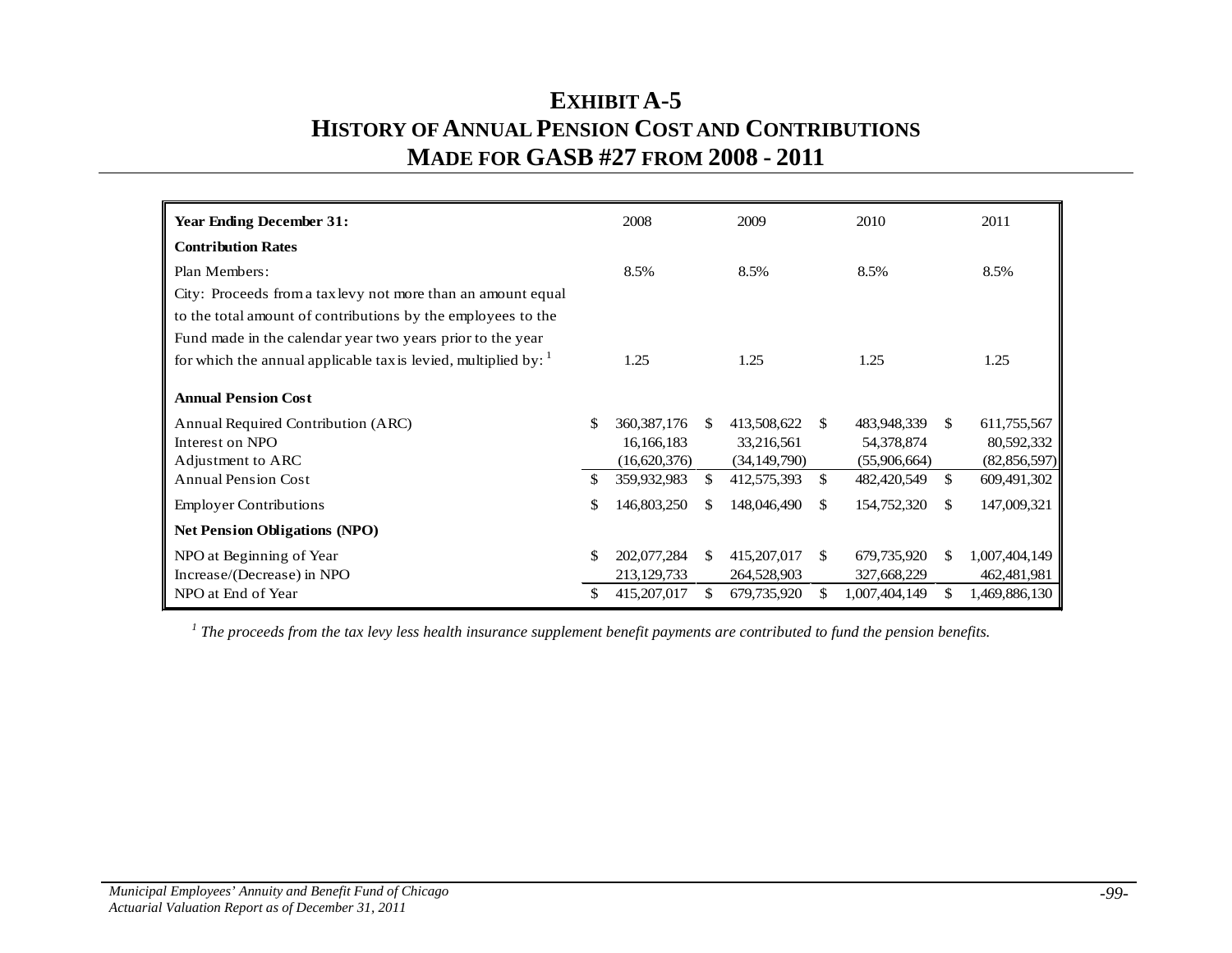### **EXHIBIT A-5 (CONT'D) HISTORY OF ANNUAL PENSION COST AND CONTRIBUTIONS MADE FOR GASB #27 FROM 2003 - 2007**

| <b>Year Ending December 31:</b>                                             |    | 2003            |               | 2004                 |              | 2005                 |               | 2006               |     | 2007        |
|-----------------------------------------------------------------------------|----|-----------------|---------------|----------------------|--------------|----------------------|---------------|--------------------|-----|-------------|
| <b>Contribution Rates</b>                                                   |    |                 |               |                      |              |                      |               |                    |     |             |
| Plan Members:                                                               |    | 8.5%            |               | 8.5%                 |              | 8.5%                 |               | 8.5%               |     | 8.5%        |
| City: Proceeds from a tax levy not more than an amount equal                |    |                 |               |                      |              |                      |               |                    |     |             |
| to the total amount of contributions by the employees to the                |    |                 |               |                      |              |                      |               |                    |     |             |
| Fund made in the calendar year two years prior to the year                  |    |                 |               |                      |              |                      |               |                    |     |             |
| for which the annual applicable tax is levied, multiplied by: $\frac{1}{1}$ |    | 1.25            |               | 1.25                 |              | 1.25                 |               | 1.25               |     | 1.25        |
| <b>Annual Pension Cost</b>                                                  |    |                 |               |                      |              |                      |               |                    |     |             |
| Annual Required Contribution (ARC)                                          | \$ | 158,614,805     | <sup>\$</sup> | 198,199,001          | <sup>S</sup> | 285, 291, 350        | <sup>S</sup>  | 325,913,986        |     | 343,123,106 |
| Interest on NPO                                                             |    | (28,702,083)    |               | (27, 431, 029)       |              | (23,953,176)         |               | (13,591,568)       |     | (115, 434)  |
| Adjustment to ARC                                                           |    | 27,858,348      |               | 26,624,658           |              | 23,249,042           |               | 13,192,027         |     | 118,677     |
| <b>Annual Pension Cost</b>                                                  | \$ | 157,771,070     | <sup>\$</sup> | 197,392,630          | S.           | 284,587,216          | <sup>S</sup>  | 325,514,445        |     | 343,126,349 |
| <b>Employer Contributions</b>                                               | \$ | 141,882,893     | <sup>\$</sup> | 153,919,476          | \$.          | 155,067,116          | <sup>\$</sup> | 157,062,769        | \$. | 139,606,140 |
| <b>Net Pension Obligations (NPO)</b>                                        |    |                 |               |                      |              |                      |               |                    |     |             |
| NPO at Beginning of Year                                                    | \$ | (358, 776, 033) | -SS           | (342, 887, 856)      | -S           | $(299, 414, 701)$ \$ |               | $(169,894,601)$ \$ |     | (1,442,925) |
| Increase/(Decrease) in NPO                                                  |    | 15,888,177      |               | 43, 473, 155         |              | 129,520,100          |               | 168,451,676        |     | 203,520,209 |
| NPO at End of Year                                                          | S  | (342, 887, 856) | <sup>S</sup>  | $(299, 414, 701)$ \$ |              | $(169,894,601)$ \$   |               | $(1,442,925)$ \$   |     | 202,077,284 |

*<sup>1</sup> The proceeds from the tax levy less health insurance supplement benefit payments are contributed to fund the pension benefits.*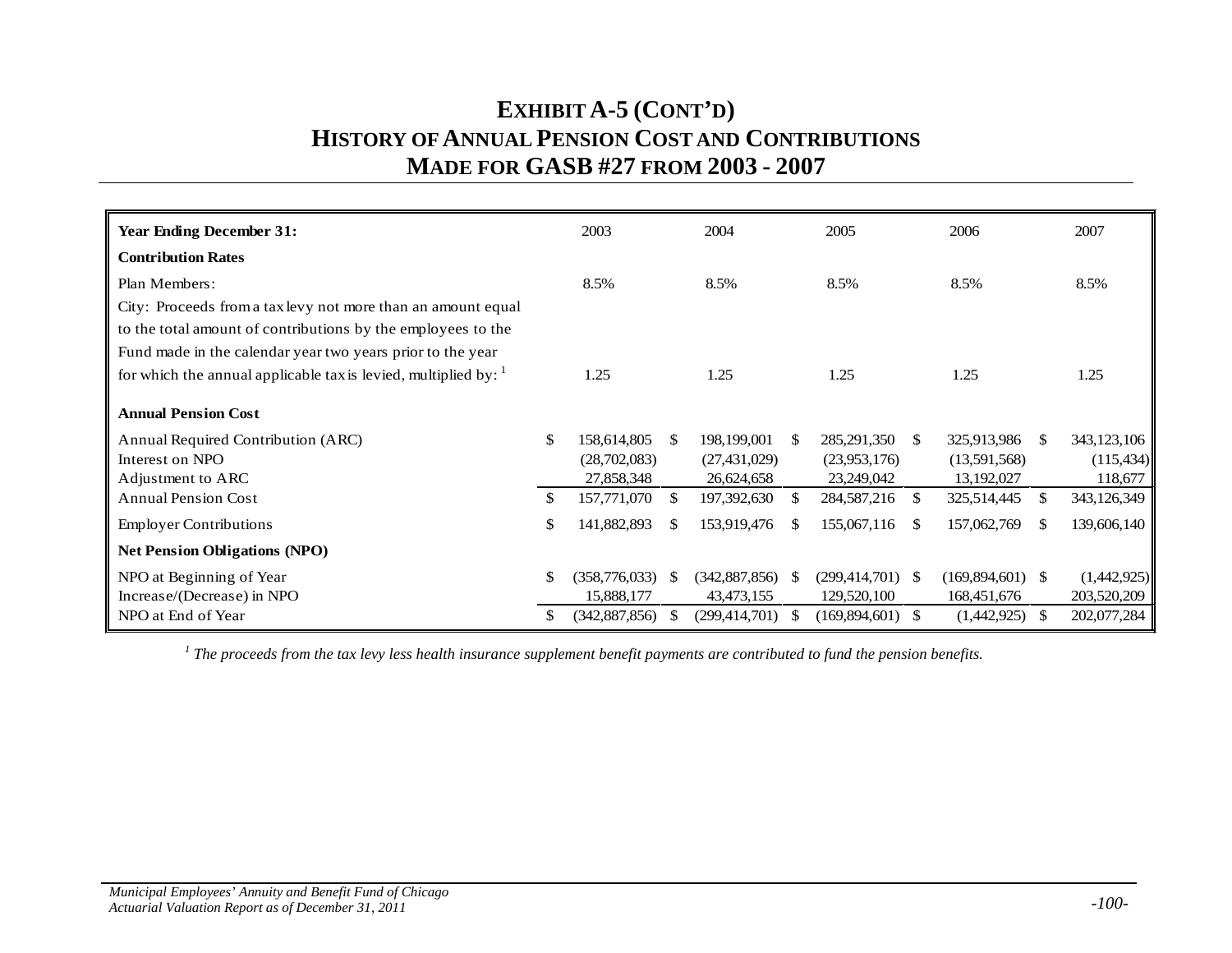## **EXHIBIT A-5 (CONT'D) HISTORY OF ANNUAL PENSION COST AND CONTRIBUTIONS MADE FOR GASB #27 FROM 1997 - 2002**

| <b>Year Ending December 31:</b>                                                                                            |               | 1997               |     | 1998                  | 1999               |      | 2000            |     | 2001                 |     | 2002            |
|----------------------------------------------------------------------------------------------------------------------------|---------------|--------------------|-----|-----------------------|--------------------|------|-----------------|-----|----------------------|-----|-----------------|
| <b>Contribution Rates</b>                                                                                                  |               |                    |     |                       |                    |      |                 |     |                      |     |                 |
| Plan Members:                                                                                                              |               | 8.5%               |     | 8.5%                  | 8.5%               |      | 8.5%            |     | 8.5%                 |     | 8.5%            |
| City: Proceeds from a tax levy not more than an amount equal                                                               |               |                    |     |                       |                    |      |                 |     |                      |     |                 |
| to the total amount of contributions by the employees to the<br>Fund made in the calendar year two years prior to the year |               |                    |     |                       |                    |      |                 |     |                      |     |                 |
| for which the annual applicable tax is levied, multiplied by:                                                              |               | 1.69               |     | 1.25                  | 1.25               |      | 1.25            |     | 1.25                 |     | 1.25            |
|                                                                                                                            |               |                    |     |                       |                    |      |                 |     |                      |     |                 |
| <b>Annual Pension Cost</b>                                                                                                 |               |                    |     |                       |                    |      |                 |     |                      |     |                 |
| Annual Required Contribution (ARC)                                                                                         | <sup>\$</sup> | 100,278,969        | - S | 108, 174, 346<br>- \$ | 157,514,076        | -S   | 93,016,467      | -S  | 83,526,133 \$        |     | 92,711,870      |
| Interest on NPO                                                                                                            |               | (11, 923, 863)     |     | (16,832,011)          | (20, 863, 197)     |      | (18,001,235)    |     | (21,697,440)         |     | (25,581,562)    |
| Adjustment to ARC                                                                                                          |               | 12,024,406         |     | 16,832,011            | 20,249,897         |      | 18,954,128      |     | 21,059,616           |     | 24,829,559      |
| <b>Annual Pension Cost</b>                                                                                                 |               | 100,379,512        | -S  | 108, 174, 346<br>-S   | 156,900,776        | -S   | 93,969,360      | -S  | 82,888,309           | -SS | 91,959,867      |
| <b>Employer Contributions</b>                                                                                              | \$            | 156,832,216        | -S  | 158,564,165<br>\$.    | 121, 126, 249      | -S   | 140, 171, 920   | \$. | 131,439,834          | S.  | 130,966,381     |
| <b>Net Pension Obligations (NPO)</b>                                                                                       |               |                    |     |                       |                    |      |                 |     |                      |     |                 |
| NPO at Beginning of Year                                                                                                   |               | $(149,048,289)$ \$ |     | (210, 400, 142)<br>-S | $(260,789,961)$ \$ |      | (225,015,434)   | -8  | $(271, 217, 994)$ \$ |     | (319,769,519)   |
| Increase/(Decrease) in NPO                                                                                                 |               | (61, 351, 853)     |     | (50, 389, 819)        | 35,774,527         |      | (46,202,560)    |     | (48, 551, 525)       |     | (39,006,514)    |
| NPO at End of Year                                                                                                         |               | (210, 400, 142)    | -86 | (260,789,961)<br>-S   | (225, 015, 434)    | - 75 | (271, 217, 994) | -SS | (319,769,519)        |     | (358, 776, 033) |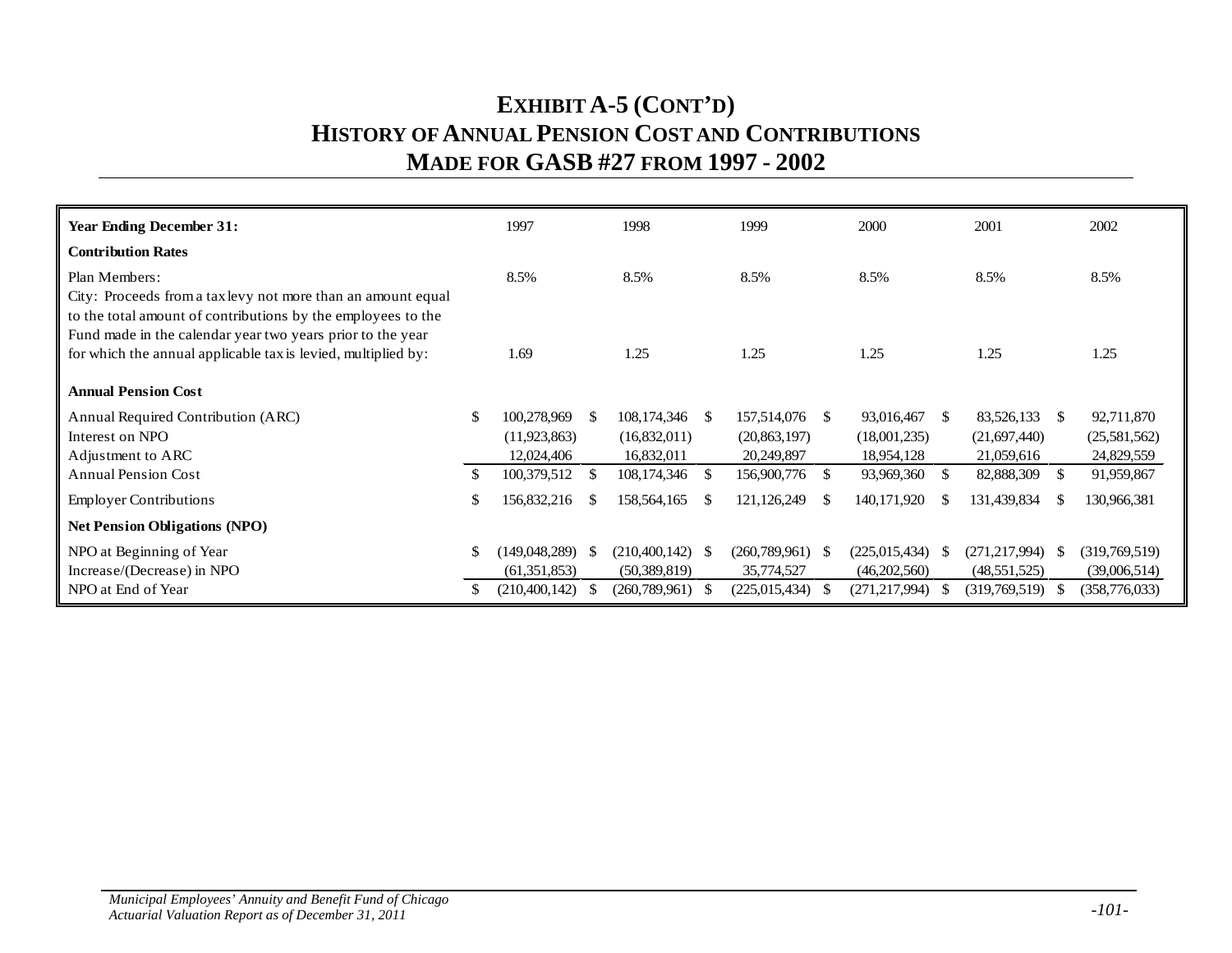## **EXHIBIT A-6 PENSION COST SUMMARY FOR GASB #27**

| <b>Year Ended</b><br>December 31 | <b>Annual</b><br><b>Pension</b><br>Cost | % of Annual<br><b>Pension Cost</b><br><b>Contributed</b> | <b>Net</b><br><b>Pension</b><br><b>Obligation</b> |
|----------------------------------|-----------------------------------------|----------------------------------------------------------|---------------------------------------------------|
| 2002                             | \$<br>91,959,867                        | 142.42%                                                  | \$<br>(358, 776, 033)                             |
| 2003                             | 157,771,070                             | 89.93%                                                   | (342, 887, 856)                                   |
| 2004                             | 197,392,630                             | 77.98%                                                   | (299, 414, 701)                                   |
| 2005                             | 284, 587, 216                           | 54.49%                                                   | (169, 894, 601)                                   |
| 2006                             | 325,514,445                             | 48.25%                                                   | (1,442,925)                                       |
| 2007                             | 343,126,349                             | 40.69%                                                   | 202,077,284                                       |
| 2008                             | 359,932,983                             | 40.79%                                                   | 415,207,017                                       |
| 2009                             | 412,575,393                             | 35.88%                                                   | 679,735,920                                       |
| 2010                             | 482,420,549                             | 32.08%                                                   | 1,007,404,149                                     |
| 2011                             | 609,491,302                             | 24.12%                                                   | 1,469,886,130                                     |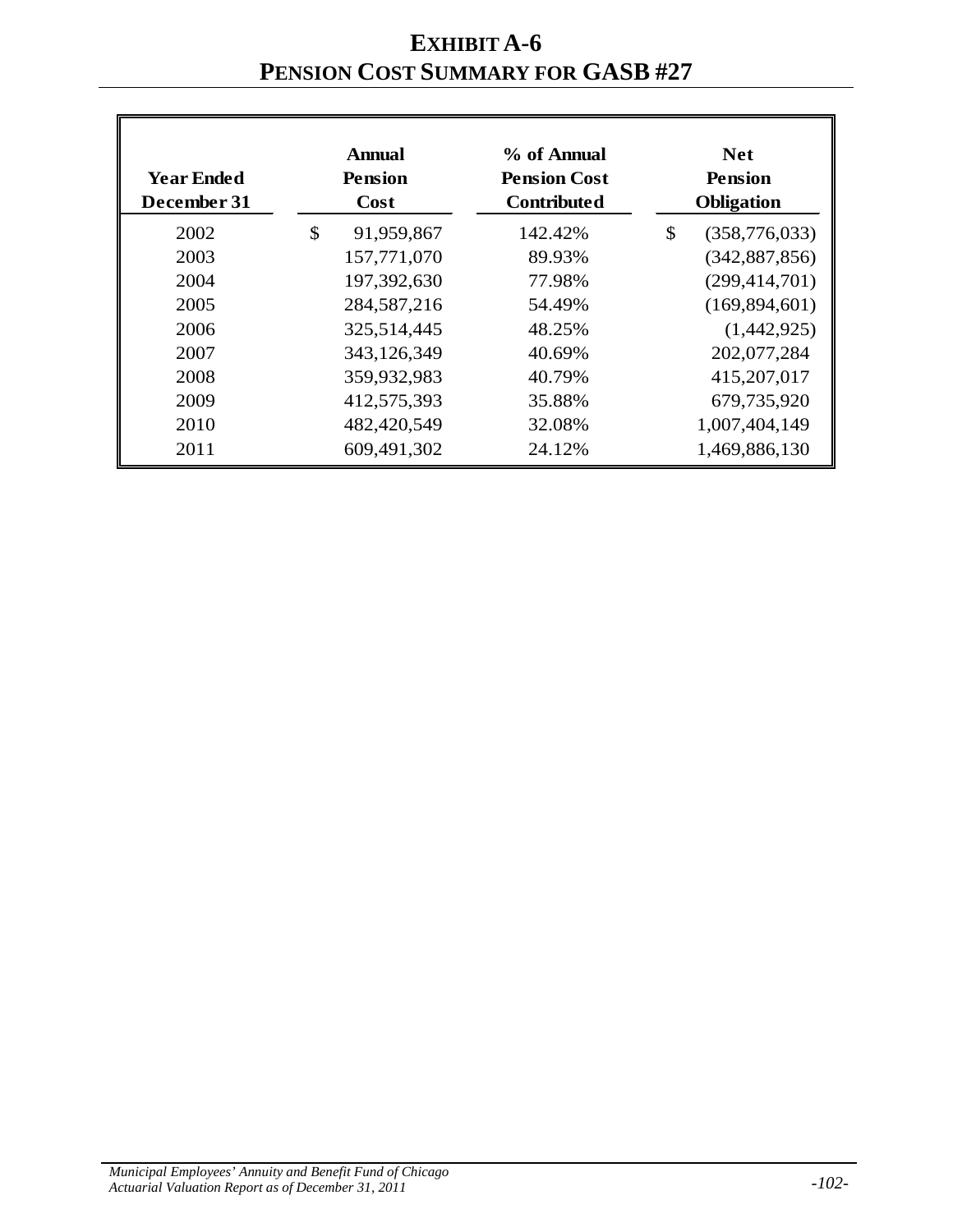# **EXHIBIT A-7 DEVELOPMENT OF NET PENSION OBLIGATION (NPO) AT JANUARY 1, 1997**

| Year Ending December 31:                  | 1987                 |               | 1988            | 1989            | 1990              | 1991              | 1992              | 1993                | 1994                | 1995                 | 1996            |
|-------------------------------------------|----------------------|---------------|-----------------|-----------------|-------------------|-------------------|-------------------|---------------------|---------------------|----------------------|-----------------|
| <b>Assumptions and Method</b>             |                      |               |                 |                 |                   |                   |                   |                     |                     |                      |                 |
| <b>Interest Rate</b>                      | 7.5%                 |               | 7.5%            | 7.5%            | 8.0%              | 8.0%              | 8.0%              | 8.0%                | 8.0%                | 8.0%                 | 8.0%            |
| Amortization Period (years)               | 40                   |               | 40              | 40              | 40                | 40                | 40                | 40                  | 40                  | 40                   | 40              |
| Cost Method                               | EAN                  |               | EAN             | EAN             | EAN               | EAN               | EAN               | EAN                 | EAN                 | EAN                  | EAN             |
| <b>Annual Pension Cost</b>                |                      |               |                 |                 |                   |                   |                   |                     |                     |                      |                 |
| Actuarially Determined Contribution (ADC) |                      |               |                 |                 |                   |                   |                   |                     |                     |                      |                 |
| Normal Cost                               | \$<br>88,977,737     | -\$           | 97,968,692 \$   | 102,508,633 \$  | 97,096,679 \$     | 112,142,424 \$    | 118,648,314 \$    | 127,216,909 \$      | 128,073,255 \$      | 130,280,273 \$       | 139,953,559     |
| 40 Year Amortization                      | 64,525,862           |               | 63,861,328      | 64,292,258      | 55,269,863        | 76,643,717        | 73,815,385        | 73,466,733          | 77,661,767          | 88,576,205           | 75,832,286      |
| <b>Total ADC</b>                          | 153,503,599 \$       |               | 161,830,020 \$  | 166,800,891 \$  | 152,366,542 \$    | 188,786,141 \$    | 192,463,699 \$    | 200,683,642 \$      | 205,735,022 \$      | 218,856,478 \$       | 215,785,845     |
| Interest on NPO                           |                      |               | 439,828         | 855,310         | 947,637           | (946, 630)        | (1, 271, 063)     | (2, 131, 133)       | (5, 214, 560)       | (6, 759, 558)        | (9,388,909)     |
| Adjustment to ADC                         |                      |               | (448,998)       | (862, 522)      | (955, 628)        | 954,612           | 1,281,780         | 2,149,103           | 5,258,530           | 6,816,555            | 9,468,078       |
| <b>Annual Pension Cost</b>                | \$<br>153,503,599 \$ |               | 161,820,849 \$  | 166,793,679 \$  | 152,358,552 \$    | 188,794,123 \$    | 192,474,417 \$    | 200,701,611 \$      | 205,778,991 \$      | 218,913,475 \$       | 215,865,014     |
| <b>Contributions for Year</b>             |                      |               |                 |                 |                   |                   |                   |                     |                     |                      |                 |
| <b>Employer Contributions</b>             | 86,928,550           | $\mathsf{\$}$ | 92,913,800 \$   | 97,196,000 \$   | 102,422,150 \$    | 110,807,484 \$    | 119,851,582 \$    | 133,957,499 \$      | 137,076,271 \$      | 159,275,835 \$       | 152,556,327     |
| <b>Employee Contributions</b>             | 60,710,680           |               | 64,080,041      | 68,443,590      | 73,614,748        | 82,042,041        | 83,373,713        | 105,286,953         | 88,015,188          | 92,504,531           | 94,995,616      |
| <b>Total Contributions</b>                | \$<br>147.639.230 \$ |               | 156,993,841 \$  | 165,639,590 \$  | 176,036,898 \$    | 192,849,525 \$    | 203,225,295<br>\$ | 239,244,452 \$      | 225,091,459 \$      | 251,780,366 \$       | 247,551,943     |
| Net Pension Obligations (NPO)             |                      |               |                 |                 |                   |                   |                   |                     |                     |                      |                 |
| NPO at Beginning of Year \$               |                      | \$            | 5,864,369 \$    | 10,691,377 \$   | 11,845,466 \$     | $(11,832,880)$ \$ | $(15,888,282)$ \$ | $(26,639,160)$ \$   | $(65, 182, 001)$ \$ | $(84, 494, 469)$ \$  | (117, 361, 360) |
| <b>Annual Pension Cost</b>                | 153,503,599          |               | 161,820,849     | 166,793,679     | 152,358,552       | 188,794,123       | 192,474,417       | 200,701,611         | 205,778,991         | 218,913,475          | 215,865,014     |
| <b>Total Contributions</b>                | (147, 639, 230)      |               | (156, 993, 841) | (165, 639, 590) | (176, 036, 898)   | (192, 849, 525)   | (203, 225, 295)   | (239, 244, 452)     | (225,091,459)       | (251, 780, 366)      | (247, 551, 943) |
| NPO at End of Year                        | \$<br>5,864,369 \$   |               | 10,691,377 \$   | 11,845,466 \$   | $(11,832,880)$ \$ | $(15,888,282)$ \$ | $(26,639,160)$ \$ | $(65, 182, 001)$ \$ | $(84, 494, 469)$ \$ | $(117, 361, 360)$ \$ | (149, 048, 289) |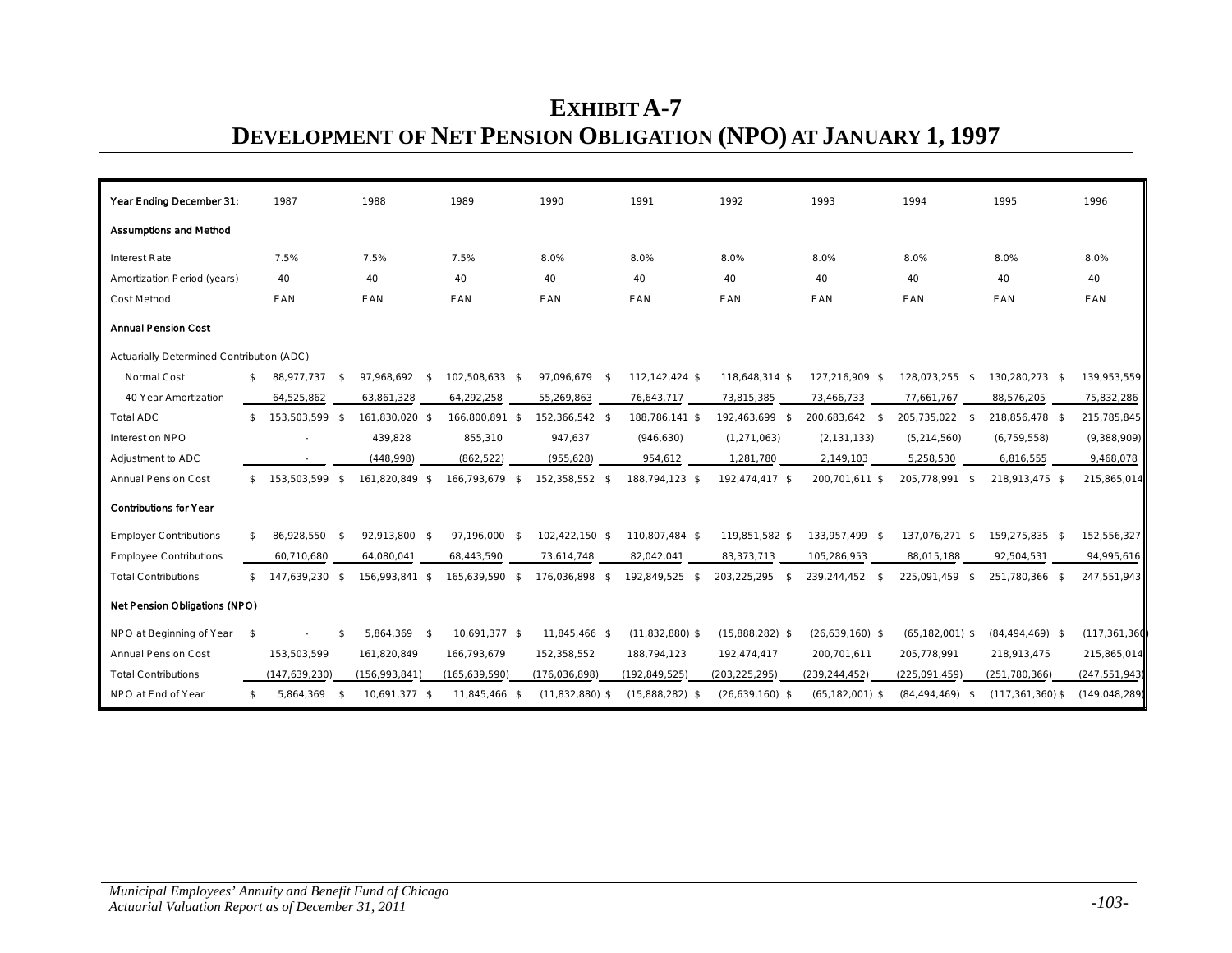| <b>Actuarial</b><br><b>Valuation</b><br>Date | <b>Actuarial</b><br>Value of<br><b>Assets</b><br>(a) | <b>Actuarial Accrued</b><br><b>Liability (AAL)</b><br><b>Entry Age</b><br><b>(b)</b> |               |               |               | <b>Funded</b><br><b>Ratio</b><br>(a/b) | Covered<br><b>Payroll</b><br>( c) | <b>UAAL</b> as a<br>Percentage of<br><b>Covered Payroll</b><br>$[(b - a)/c]$ |
|----------------------------------------------|------------------------------------------------------|--------------------------------------------------------------------------------------|---------------|---------------|---------------|----------------------------------------|-----------------------------------|------------------------------------------------------------------------------|
| 2006                                         | \$<br>$\sim$                                         | \$                                                                                   | 216, 201, 037 | <sup>\$</sup> | 216, 201, 037 | $0.00\%$                               | \$1,475,877,378                   | 14.65%                                                                       |
| 2007                                         | $\overline{\phantom{0}}$                             |                                                                                      | 217,868,343   |               | 217,868,343   | $0.00\%$                               | 1,564,458,835                     | 13.93%                                                                       |
| 2008                                         |                                                      |                                                                                      | 222,691,036   |               | 222,691,036   | $0.00\%$                               | 1,543,976,553                     | 14.42%                                                                       |
| 2009                                         |                                                      |                                                                                      | 224, 173, 231 |               | 224, 173, 231 | $0.00\%$                               | 1,551,973,348                     | 14.44%                                                                       |
| 2010                                         |                                                      |                                                                                      | 223,564,218   |               | 223,564,218   | $0.00\%$                               | 1,541,388,065                     | 14.50%                                                                       |
| 2011                                         |                                                      |                                                                                      | 163,241,898   |               | 163,241,898   | $0.00\%$                               | 1,605,993,339                     | 10.16%                                                                       |

## **EXHIBIT A-8 SCHEDULE OF FUNDING PROGRESS FOR GASB #43**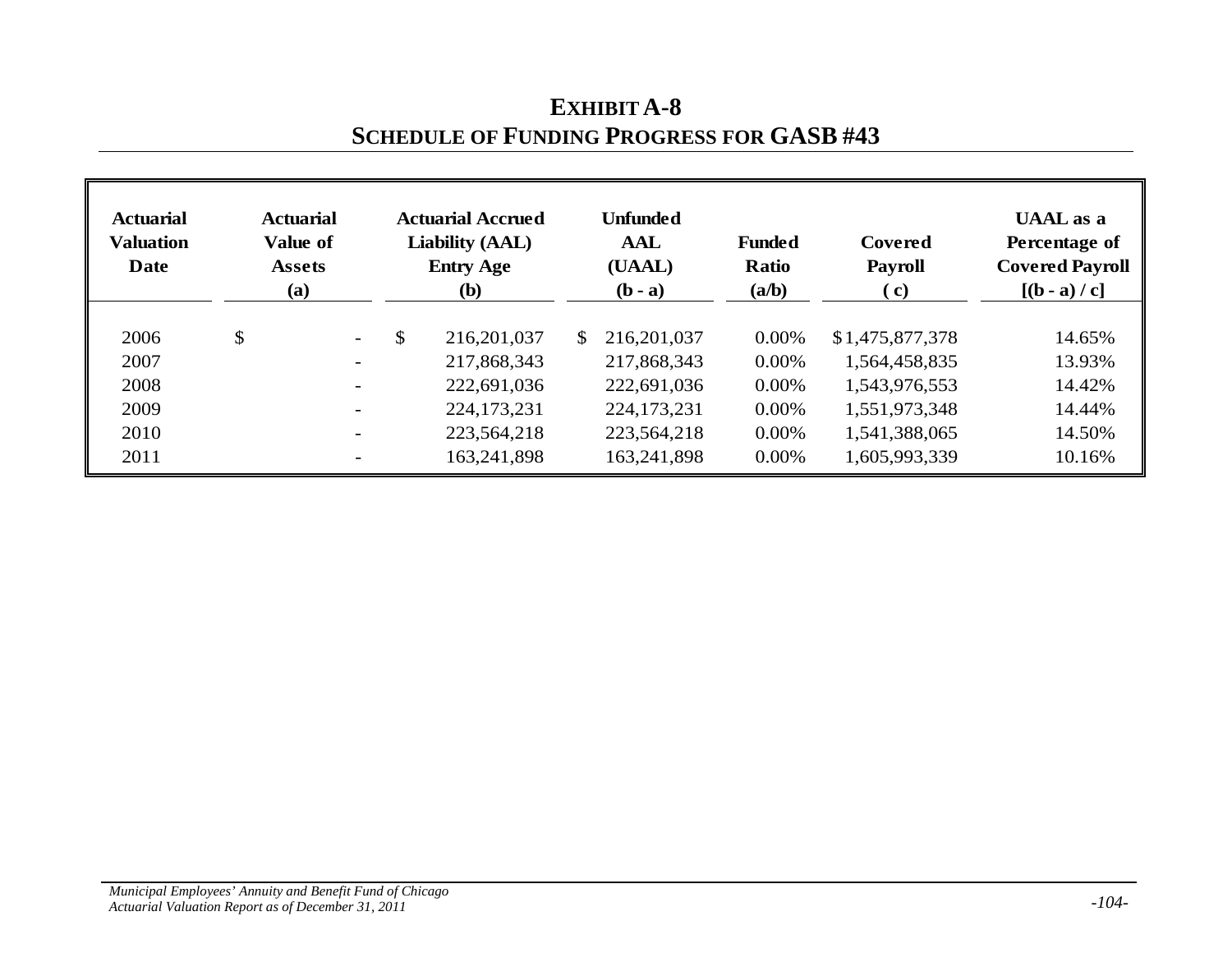# **EXHIBIT A-9 SCHEDULE OF EMPLOYER CONTRIBUTIONS FOR GASB #43**

|                                                                         | 2007            | 2008            | 2009            | 2010            | 2011            |
|-------------------------------------------------------------------------|-----------------|-----------------|-----------------|-----------------|-----------------|
| 1. Payroll (beginning of year)                                          | \$1,475,877,378 | \$1,564,458,835 | \$1,543,976,553 | \$1,551,973,348 | \$1,541,388,065 |
| 2. Current Year Normal Cost                                             | 10,059,792      | 10,446,202      | 9,365,607       | 9,266,349       | 9,154,612       |
| 3. Normal Cost as a Percent of Covered Payroll                          | 0.68%           | 0.67%           | 0.61%           | 0.60%           | 0.59%           |
| 4. 30-Year Level Dollar Amortization of the                             |                 |                 |                 |                 |                 |
| Unfunded Liability                                                      | 12,701,354      | 12,799,305      | 13,082,628      | 13,169,704      | 13,133,926      |
| 5. 30-Year Level Dollar Amortization as a Percent<br>of Covered Payroll | 0.86%           | 0.82%           | 0.85%           | 0.85%           | 0.85%           |
| 6. Interest Adjustment for Semi-Monthly Payment                         | 525,960         | 537,153         | 518,730         | 518,448         | 515,039         |
| 7. Actuarially Determined Contribution (ADC)                            |                 |                 |                 |                 |                 |
| $(NC + 30$ -year level dollar + interest adjustment)                    | 23, 287, 106    | 23,782,660      | 22,966,965      | 22,954,501      | 22,803,577      |
| 8. ADC as a Percent of Covered Payroll                                  | 1.58%           | 1.52%           | 1.49%           | 1.48%           | 1.48%           |
| 9. Annual Required Contribution (ARC)                                   |                 |                 |                 |                 |                 |
| (ADC - estimated employee contributions)                                | 23, 287, 106    | 23,782,660      | 22,966,965      | 22,954,501      | 22,803,577      |
| 10. ARC as a Percent of Covered Payroll                                 | 1.58%           | 1.52%           | 1.49%           | 1.48%           | 1.48%           |
| 11. City of Chicago Contribution                                        | 8,530,910       | 9,029,362       | 9,651,118       | 9,549,684       | 9,516,053       |
| 12. City of Chicago Contribution as a Percent of                        |                 |                 |                 |                 |                 |
| Covered Payroll                                                         | 0.58%           | 0.58%           | 0.63%           | 0.62%           | 0.62%           |
| 13. Percentage of ARC Contributed                                       | 36.63%          | 37.97%          | 42.02%          | 41.60%          | 41.73%          |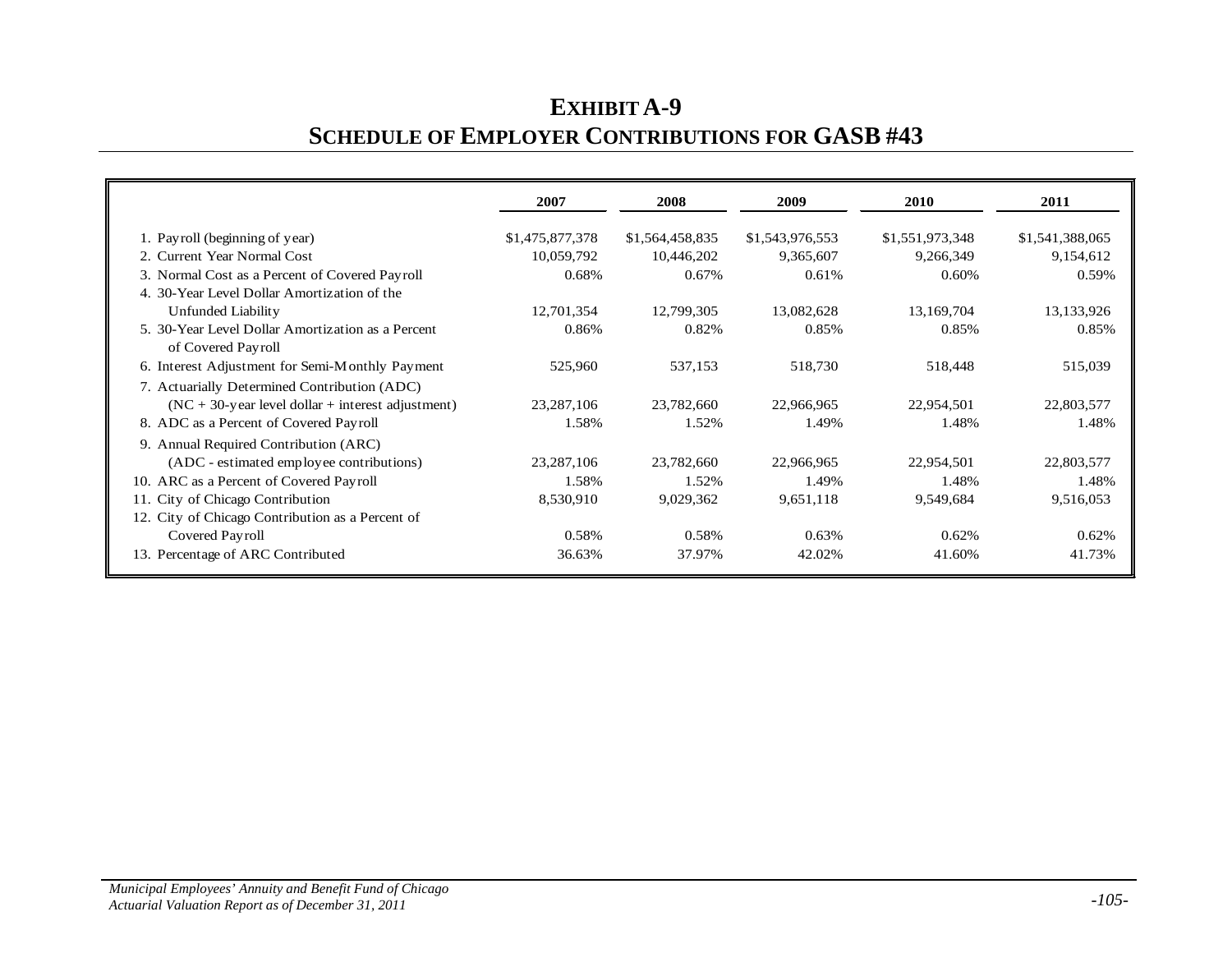## **EXHIBIT A-10 HISTORY OF ANNUAL OPEB COST AND CONTRIBUTIONS MADE FOR GASB #45 FROM 2007**

|    | 2007         |            | 2008                     |                          | 2009                     |                           | 2010                     |                           | 2011                                   |
|----|--------------|------------|--------------------------|--------------------------|--------------------------|---------------------------|--------------------------|---------------------------|----------------------------------------|
|    |              |            |                          |                          |                          |                           |                          |                           |                                        |
| \$ | 23, 287, 106 | S.         | 23,782,660<br>664,029    | <sup>\$</sup>            | 22,966,965<br>1,318,798  | S.                        | 22,954,501<br>1,899,881  | \$                        | 22,803,577<br>2,476,978<br>(3,233,716) |
| S  | 23, 287, 106 | S.         | 23,579,794               | \$                       | 22,564,061               | S                         | 22,374,071               | \$                        | 22,046,839                             |
| \$ | 8,530,910    | \$         | 9,029,362                | \$                       | 9,651,118                | \$                        | 9,549,684                | \$                        | 9,516,053                              |
|    |              |            |                          |                          |                          |                           |                          |                           |                                        |
| \$ | 14,756,196   | \$         | 14,756,196<br>14,550,432 | \$.                      | 29,306,628<br>12,912,943 | \$.                       | 42.219.571<br>12,824,387 | \$.                       | 55,043,958<br>12,530,786<br>67,574,744 |
|    | S            | 14,756,196 |                          | (866, 895)<br>29,306,628 |                          | (1,721,702)<br>42,219,571 |                          | (2,480,311)<br>55,043,958 | \$                                     |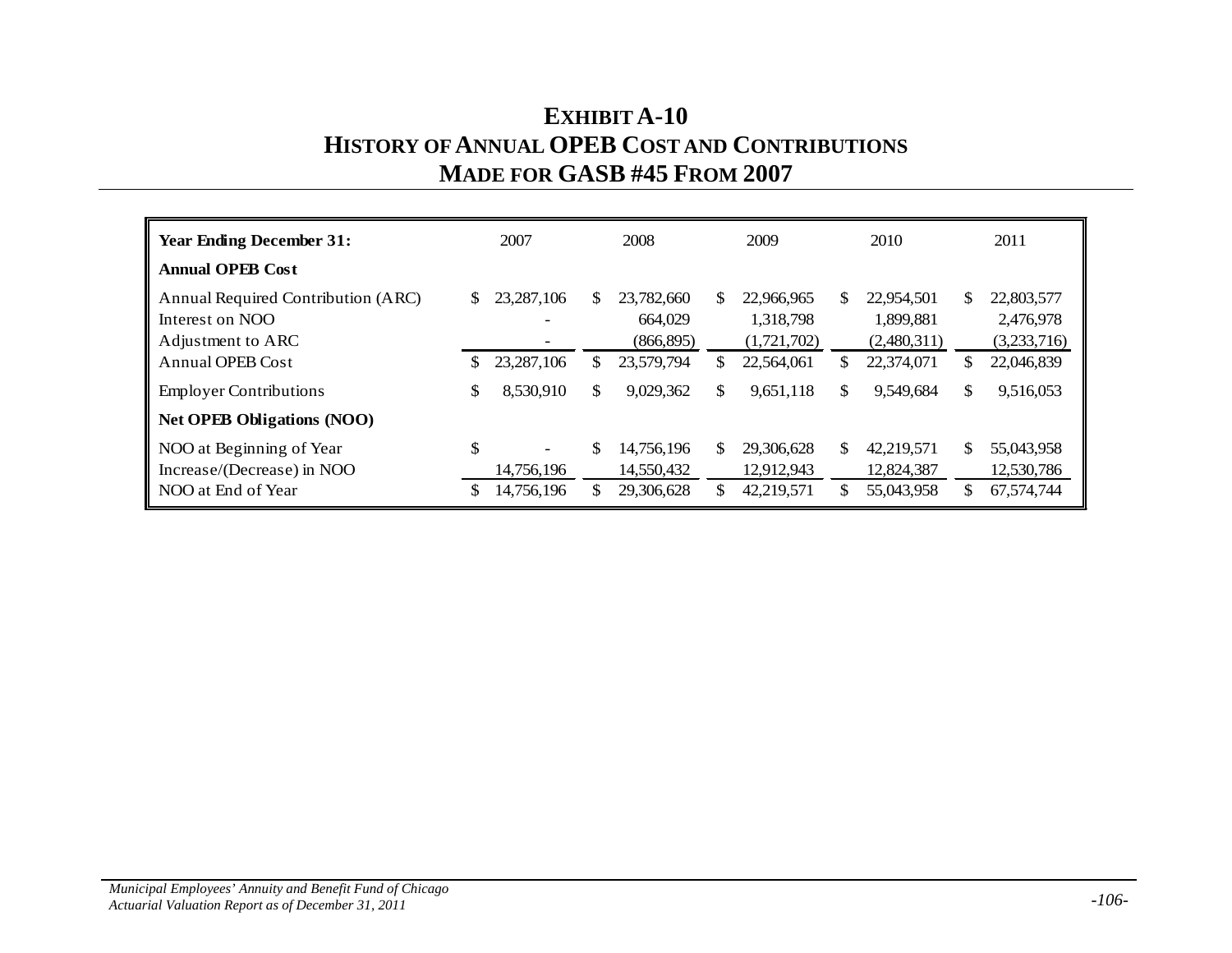**EXHIBIT A-11 OPEB COST SUMMARY FOR GASB #45**

| <b>Year Ended</b><br>December 31 | <b>Annual</b><br><b>OPEB</b><br><b>Cost</b> |              | % of Annual<br><b>OPEB</b> Cost<br><b>Contributed</b> | <b>Net</b><br><b>OPEB</b><br><b>Obligation</b> |  |
|----------------------------------|---------------------------------------------|--------------|-------------------------------------------------------|------------------------------------------------|--|
| 2007                             | \$                                          | 23, 287, 106 | 36.63%                                                | \$<br>14,756,196                               |  |
| 2008                             |                                             | 23,579,794   | 38.29%                                                | 29,306,628                                     |  |
| 2009                             |                                             | 22,564,061   | 42.77%                                                | 42,219,571                                     |  |
| 2010                             |                                             | 22,374,071   | 42.68%                                                | 55,043,958                                     |  |
| 2011                             |                                             | 22,046,839   | 43.16%                                                | 67,574,744                                     |  |